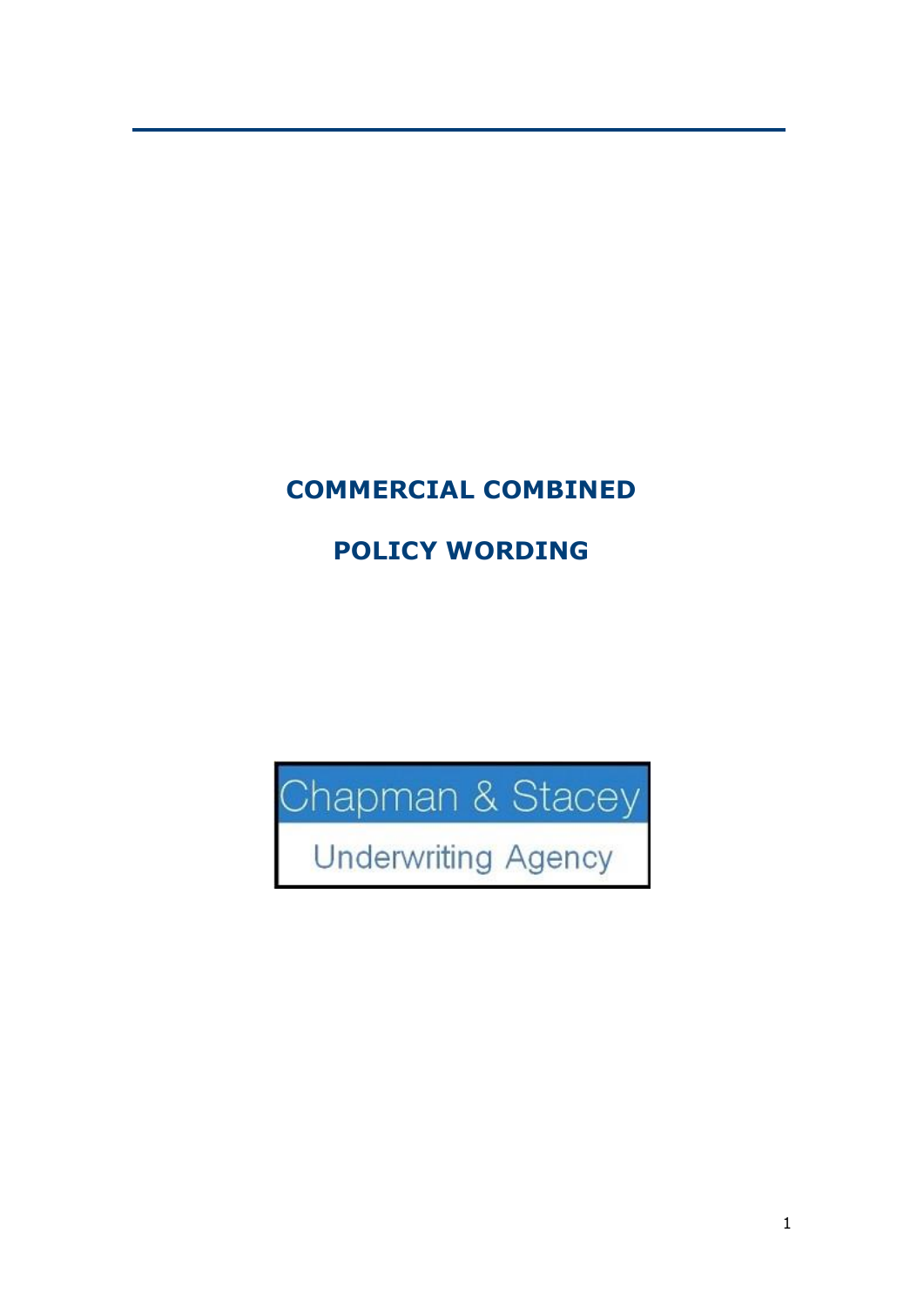# **INDEX**

|                            |                                           | Page           |
|----------------------------|-------------------------------------------|----------------|
|                            | <b>Important Information</b>              |                |
|                            | Your Right to Cancel                      | 3              |
|                            | Termination                               | 3              |
|                            | Making a Claim                            | 3              |
|                            | Making a Complaint                        | 3              |
|                            | About Our Regulator                       | $\overline{4}$ |
|                            | Applicable Compensation Schemes           | 4              |
|                            | How We Use Your Information               | 4              |
|                            | Employers' Liability Tracing Office       | 5              |
| Introduction               |                                           | 6              |
| <b>General Definitions</b> |                                           | 7              |
| <b>General Conditions</b>  |                                           | 8              |
| <b>General Exclusions</b>  |                                           | 15             |
| Section A                  | Material Damage                           | 18             |
| Section B                  | Money and Assault                         | 33             |
| Section C                  | Goods In Transit                          | 37             |
| Section D                  | <b>Book Debts</b>                         | 40             |
| Section E                  | Loss of Licence                           | 43             |
| Section F                  | <b>Business Interruption</b>              | 48             |
| Section G                  | Employers', Public and Products Liability | 60             |
| Section H                  | Fidelity                                  | 72             |
| Section I                  | All Risks Away From The Premises          | 79             |
| Section J                  | Deterioration of Stock                    | 84             |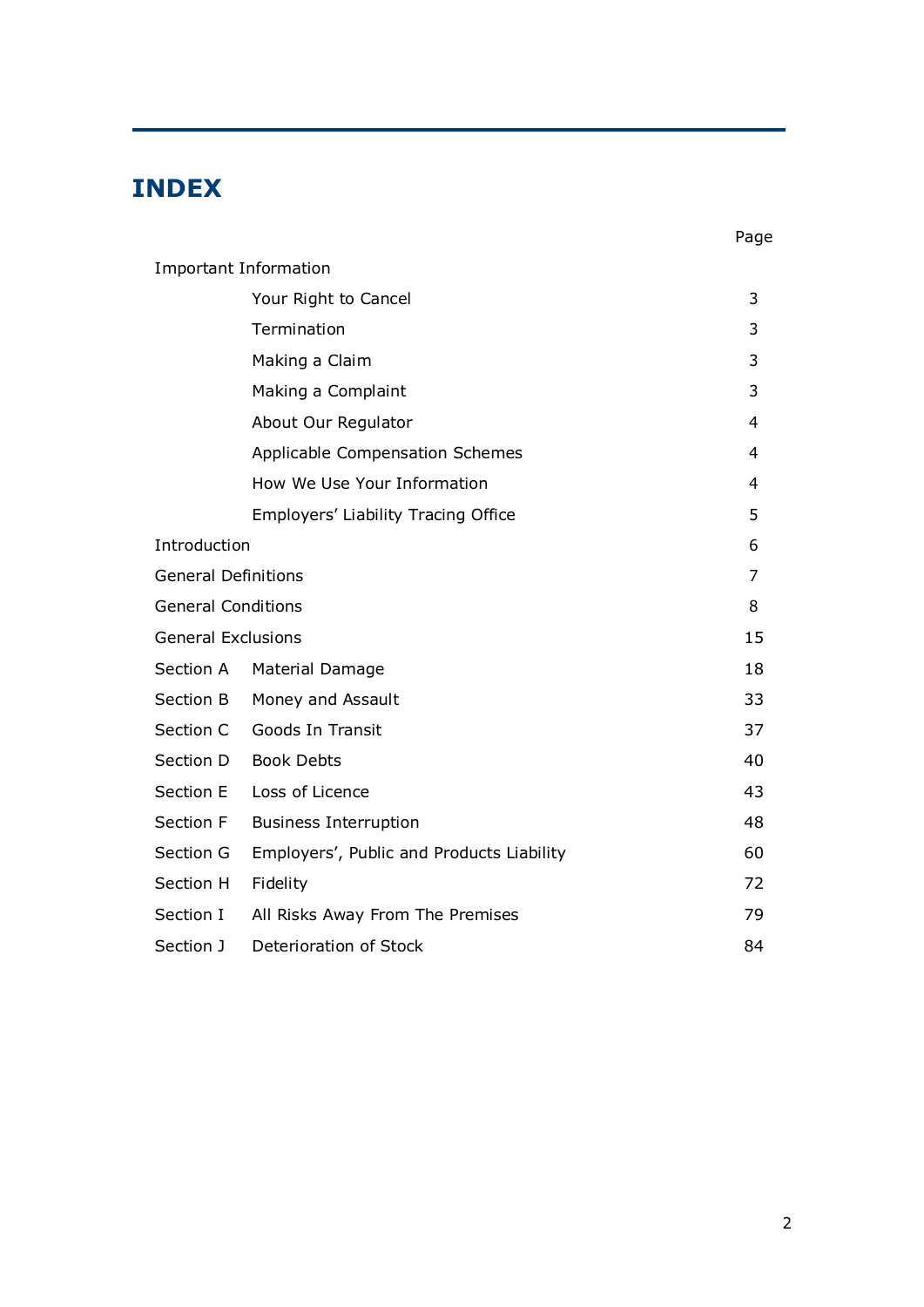# **IMPORTANT INFORMATION**

## **YOUR RIGHT TO CANCEL**

If this policy does not meet your requirements please return all documents and certificates to the broker who arranged the policy within fourteen days of receipt. Provided you have not made a claim we will return the premium in accordance with the General Condition 4 – Cancellation.

## **TERMINATION**

If you wish to terminate this policy at any other time, please contact your insurance broker. Provided you have not made a claim we will allow a refund of premium in accordance with the General Condition 4 – Cancellation.

## **MAKING A CLAIM**

If you need to make a claim, or you need to inform us of an incident or circumstance that may constitute a claim, in the first instance please contact your insurance broker who arranged the policy for you. Your insurance broker will be able to supply you with the relevant claim form and will inform us, and we will deal with your claim in a fair and impartial way and as quickly as possible.

## **MAKING A COMPLAINT**

We are dedicated to providing you with a high quality service and we want to ensure that we maintain this at all times.

If you have any questions or concerns about your policy or the handling of a claim you should, in the first instance, contact

Chapman and Stacey Ltd 3 Sydney Rd Haywards Heath RH16 1QH

In the event that you remain dissatisfied and wish to make a complaint it may be possible in certain circumstances for you to refer the matter to the Complaints team at Lloyd's.

Their address is:

*Complaints Lloyd's One Lime Street London EC3M 7HA*

Tel No: 020 7327 5693 Fax No: 020 7327 5225 E-mail: [Complaints@Lloyds.com](mailto:Complaints@Lloyds.com)  Website: [www.lloyds.com/complaints](http://www.lloyds.com/complaints)

Details of Lloyd's complaints procedures are set out in the leaflet "Your Complaint – How We Can Help" available at [www.lloyds.com/complaints a](http://www.lloyds.com/complaints)nd are also available from the above address. If you remain dissatisfied after Lloyd's had considered your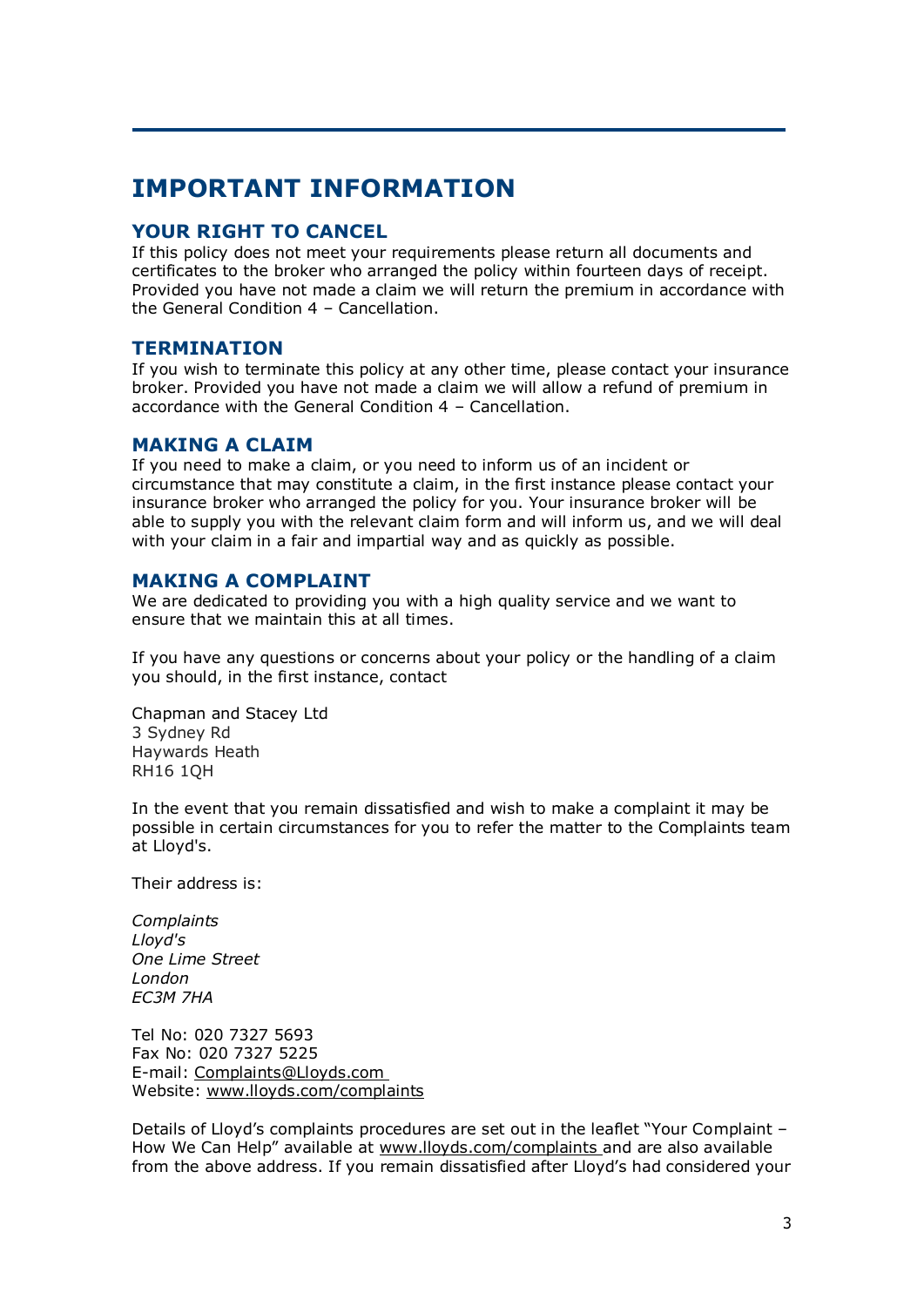complaint, you may have the right to refer your complaint to the Financial Ombudsman Service.

The Financial Ombudsman Service is an independent service in the UK for settling disputes between consumers and businesses providing financial services. You can find more information on the Financial Ombudsman Service at [www.financial](http://www.financial-ombudsman.org.uk/)[ombudsman.org.uk.](http://www.financial-ombudsman.org.uk/)

## **ABOUT OUR REGULATOR**

Arch Underwriting at Lloyd's Ltd) is authorised by the Prudential Regulation Authority (PRA) and regulated by the Financial Conduct Authority (FCA) and the PRA. The FCA's website, which includes a register of all regulated firms can be visited at [www.fca.org.uk/register.](http://www.fca.org.uk/register)

### **APPLICABLE COMPENSATION SCHEMES**

As a result of Arch Underwriting at Lloyd's Ltd regulatory status, the Financial Services Compensation Scheme (FSCS) may be available to satisfy your claims if we are unable to meet our obligations to you under this contract. The FSCS is the UK's statutory fund of last resort for customers of financial services firms.

If you are entitled to compensation under the Scheme, the level and extent of the compensation would depend on the nature of the contract and your eligibility. Further information about the Scheme, including who is entitled to make a claim under it and the maximum levels of compensation, are available from:

Financial Services Compensation Scheme 10th Floor Beaufort House 15 St Botolph Street London EC3A 7QU

#### **HOW WE USE YOUR INFORMATION**

We may use the personal and business details you have given us or which are supplied by third parties including directors, officers, partners and employees to: provide you with a quotation; deal with your Policy; search credit reference and fraud agencies who may keep a record of the search; share with other insurance organisations to help offset risks, help administer your Policy and to handle claims and prevent fraud; support the development of our business by including your details in customer surveys and for market research and compliance business reviews which may be carried out by third parties acting on our behalf.

We may need to collect data relating to insured persons, which under the Data Protection Act is defined as sensitive (such as medical history of insured persons or details of criminal convictions) for the purpose of evaluating the risk or administering claims which may occur. You must ensure that you have explicit verbal or written consent from the insured persons to such information being processed by us and that this fact is made known to the insured persons.

Personal details may be transferred to countries outside the EEA. They will at all times be held securely and handled with the utmost care in accordance with all principles of English law.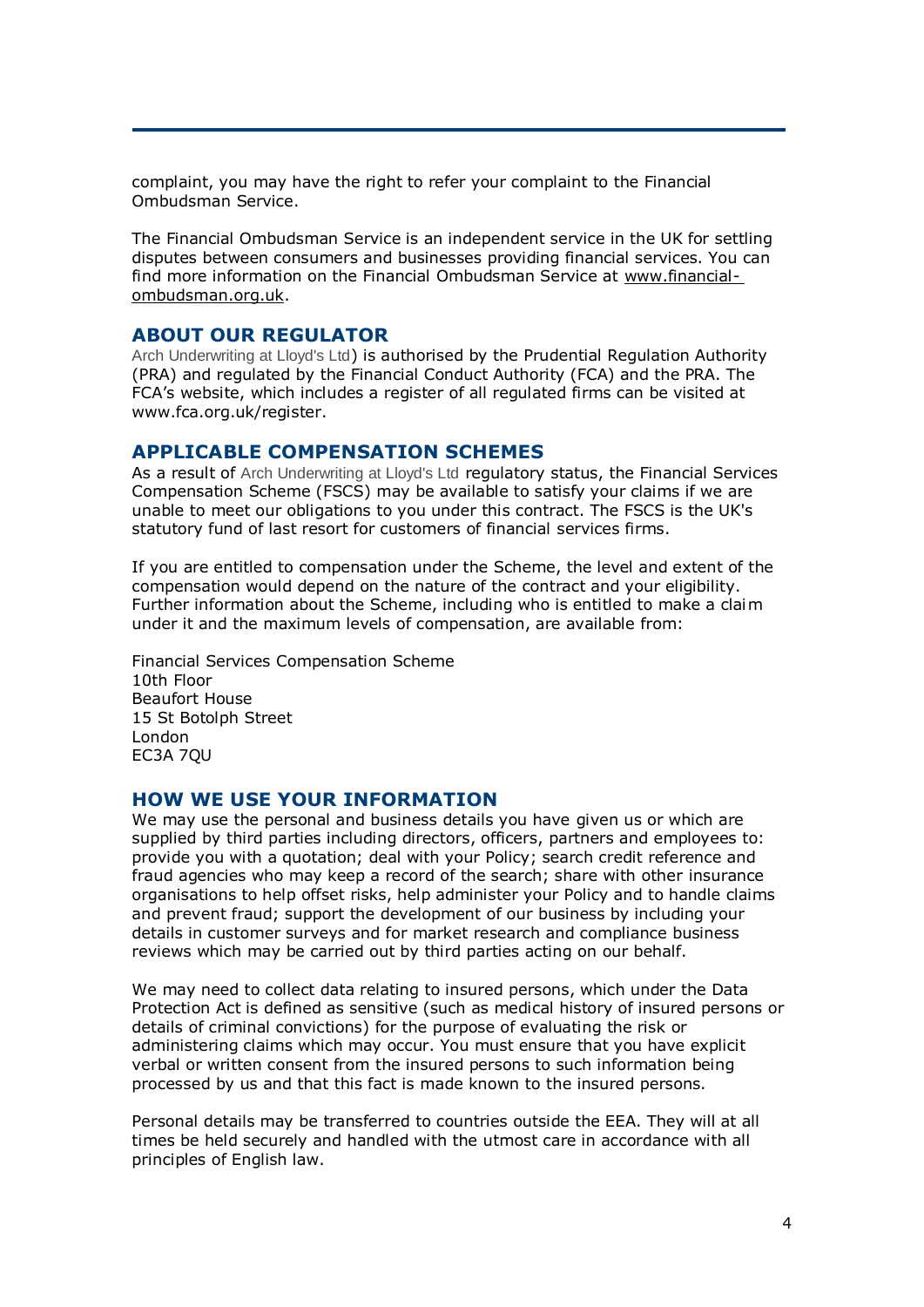Under the Data Protection Act 1998 individuals are entitled to a copy of all the personal information We hold about them. A fee may be required.

Please contact:

#### Compliance Manager

Arch Insurance Europe – 5th Floor, Plantation Place South, 60 Great Tower Street, London, EC3R 5AZ

## **EMPLOYERS' LIABILITY TRACING OFFICE**

Certain information relating to your insurance policy including, without limitation, the policy number(s), employers' names and addresses (including subsidiaries and any relevant changes of name), coverage dates, employer's reference numbers provided by Her Majesty's Revenue and Customs and Companies House Reference Numbers (if relevant), will be provided to the Employers' Liability Tracing Office (the 'ELTO') and added to an electronic database, (the Database').

This information will be made available in a specified and readily available form as required by the Employers' Liability Insurance: Disclosure By Insurers Instrument 2010. This information will be subject to regular periodic updating and certification and will be audited on an annual basis.

The Database will assist individual consumer claimants who have suffered an employment related injury or disease arising out of their course of employment in the UK for the employers carrying on, or who carried on, business in the UK and who are covered by the employers' liability insurance of their employers, (the 'Claimants'):

-to identify which insurer (or insurers) was (or were) providing employers' liability cover during the relevant periods of employment; and -to identify the relevant employers' liability insurance policies.

The Database will be managed by the ELTO.

The Database and the data stored on it may be accessed and used by the Claimants, their appointed representatives, insurers with potential liability for UK commercial lines employers' liability insurance cover and any other persons or entities permitted by law.

**By entering into this insurance policy you will be deemed to specifically consent to the use of your insurance policy data in this way and for these purposes.**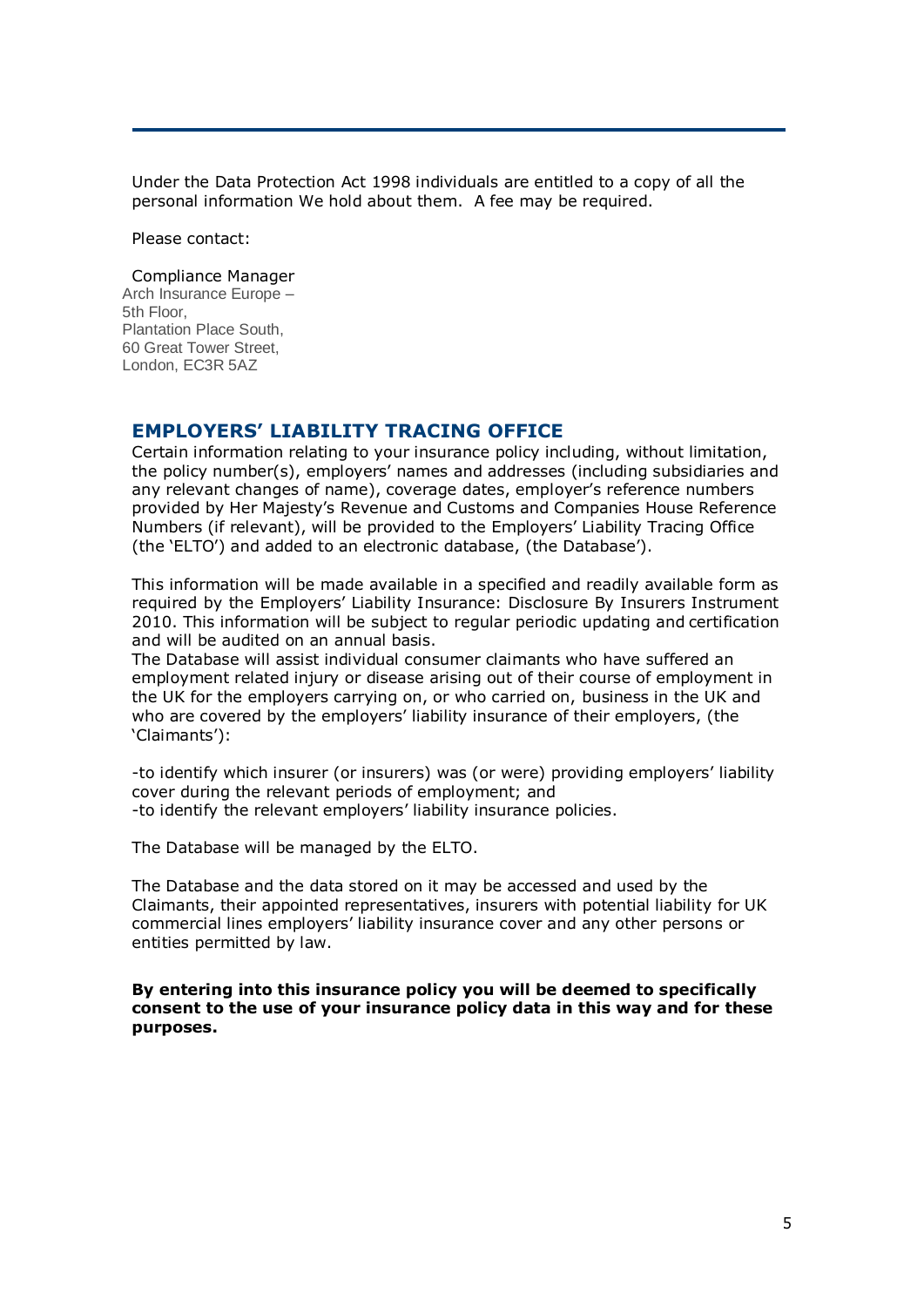# **INTRODUCTION**

Please read this policy together with the Schedule and notify us immediately of any errors or omissions.

The Schedule attached to this booklet provides details of the sections that are operative and the cover that has been agreed.

This Introduction, the General Definitions, General Conditions, General Exclusions, Sections, the Schedule and any Endorsements all form part of this Policy. There are also conditions contained in this Policy that are conditions precedent to Our liability. It is important that You comply with any conditions precedent in addition to Your duties under each section and under the Policy as a whole. If You breach any of these We may deny Your claim, or reduce the amount We pay You.

Wherever a particular meaning has been given to a word or expression in the General Definitions or the Definitions within the Sections of the policy, the same meaning will attach to the word or expression whenever it appears in the Policy or Section respectively.

Our acceptance of this risk is based on the information presented to us being a fair presentation of your business including any unusual or special circumstances which increase the risk and any particular concerns which have led you to seek insurance.

We would draw your attention to the General Condition - Insurance Voidable where in the event of deliberate or reckless misrepresentation and/or non-disclosure of any unusual or special circumstances which increase the risk, we may void the policy.

Our continued acceptance is based on any changes from the original information presented being advised and accepted by us.

We also draw your attention to the General Condition - Alteration where a change in risk shall allow us to avoid a claim or impose additional terms or conditions.

If you are in any doubt about any of the above you should consult your insurance broker or advisor.

We will provide the insurance described in this Policy subject to its terms and conditions for the Period of Insurance shown in the Schedule and any subsequent period for which you shall pay and we shall agree to accept the premium.

Signed on behalf of the Insurers

Chapman and Stacey Ltd Acting on behalf of Arch Underwriting at Lloyd's Ltd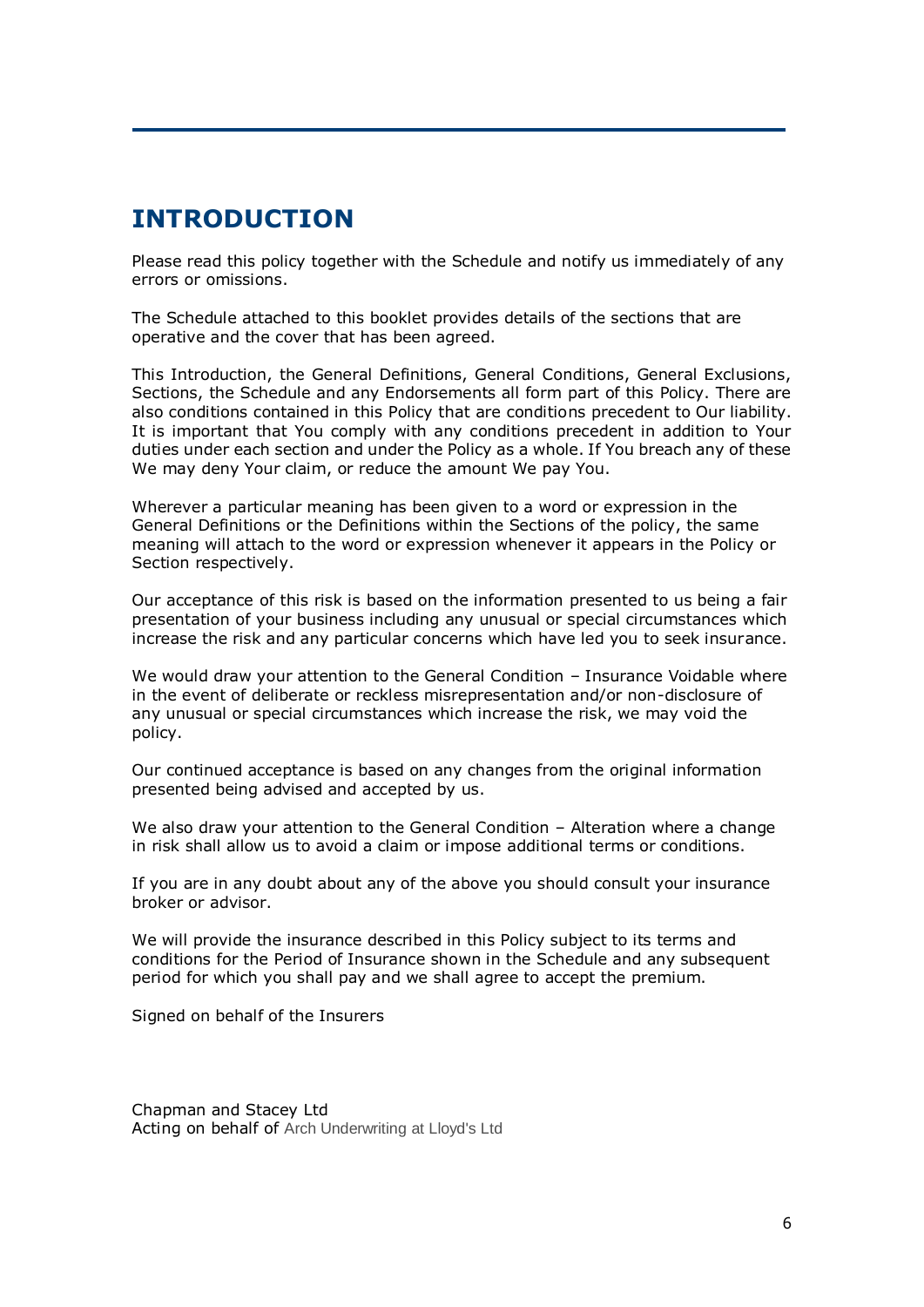# **GENERAL DEFINITIONS**

#### **The Business**

Your Business as described in the Schedule including

- a) the ownership, repair and maintenance and decoration of Your premises
- b) the provision and management of canteen, social, sports and welfare organisations for the benefit of any employee
- c) fire, first aid, medical, ambulance and security services but excluding the provision of any first aid administered by a qualified medical practitioner or nurse

#### **Damage**

Loss destruction or damage.

#### **Defined Perils**

Fire; lightning; explosion; aircraft or other aerial devices or articles dropped from them; riot; civil commotion; strikers; locked-out workers; persons taking part in labour disturbances; malicious persons (other than thieves); earthquake; storm; flood; escape of water from any tank apparatus or pipe; impact by any road vehicle or animal; theft; subsidence, landslip or heave.

#### **Excess**

The first part of each and every loss which You agree to pay after the application of any underinsurance condition.

#### **The Insured/You/Your**

The person(s), company or group of companies, or legal liability partnership stated in the Schedule as The Insured.

### **The Insurers/We/Us/Our**

Arch Underwriting at Lloyd's Ltd

#### **Period Of Insurance**

The period shown in the Schedule for which We accept payment of a premium.

#### **The Premises**

The building(s) and land within the boundaries at the address (es) shown in the Schedule.

#### **Stock/Stock In Trade**

Stock and materials in trade, work in progress and finished goods, Your property or held by You in trust or on commission or for which You are responsible.

#### **Terrorism**

An act, including but not limited to the use of force or violence and/or the threat thereof, of any person or group(s) of persons, whether acting alone or on behalf of or in connection with any organisation(s) or government(s), committed for political, religious, ideological or similar purposes including the intention to influence any government and/or to put the public, or any section of the public, in fear.

#### **Unattended Vehicle**

Any vehicle left without a responsible person either within the vehicle or sufficiently close to keep the vehicle under constant observation and able to prevent any attempt by any other person to interfere with the vehicle.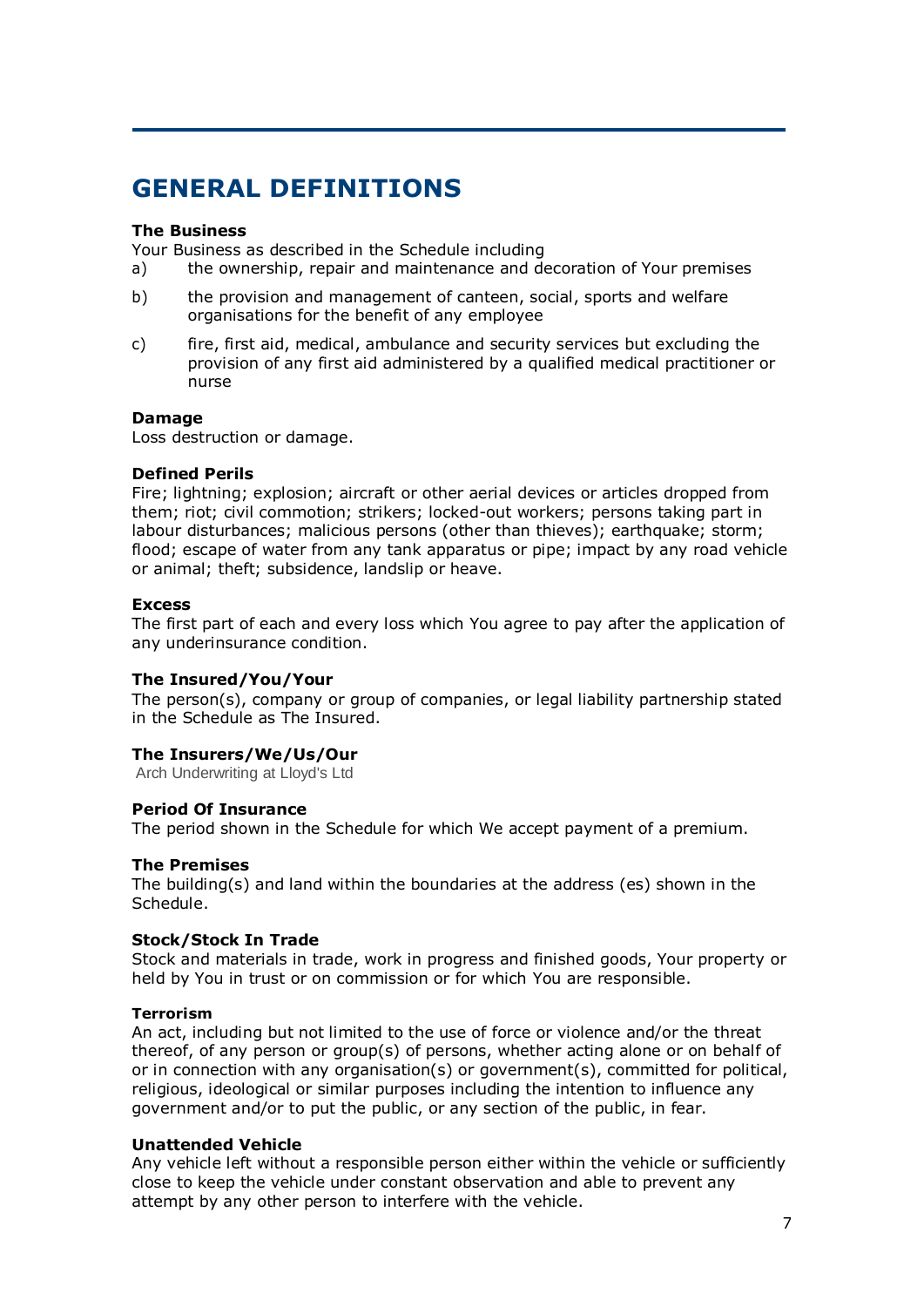# **GENERAL CONDITIONS**

#### **OBSERVANCE OF TERMS**

1. You must at all times observe the terms of this policy.

#### **INSURANCE VOIDABLE**

2. This policy shall be voidable in the event of misrepresentation, misdescription or non-disclosure in any material particular.

However, We agree not to void the Policy provided that:

- (a) such misrepresentation or non-disclosure has not been deliberate or reckless
- (b) such misrepresentation or non-disclosure has not been of such nature that, if the material particular had been fairly presented or had been disclosed, We would not have entered into this Policy on any terms.
- (c) We shall be entitled to impose appropriate additional terms (other than Premium) with effect from inception or if applicable the date of the alteration.

If at the time of Damage, claim or loss the premium charged to You would have been higher but for the misrepresentation or non-disclosure in any material particular Our liability for any loss amount payable shall be limited to the proportion that the premium charged bears to the higher premium.

#### **ALTERATION**

- 3. This policy shall be terminated if:
	- (a) the Business is wound up or carried on by a liquidator, administrator or receiver or permanently discontinued or
	- (b) Your interest ceases other than by death or
	- (c) any alteration is made either in the Business or in the Premises or property therein or any other circumstances whereby the risk is increased unless otherwise stated

at any time after the commencement of this Policy unless its continuance be admitted by Us and in respect of 3(c) We agree not to avoid the Policy provided that:

- (i) such alteration is not of such a nature that if the alteration had occurred prior to the commencement on this Policy We would not have entered into this Policy on any terms.
- (ii) You shall pay an appropriate additional premium if required by Us with effect from the date of the alteration.
- (iii) We shall be entitled to impose appropriate additional terms, other than premium, with effect from the date of the alteration.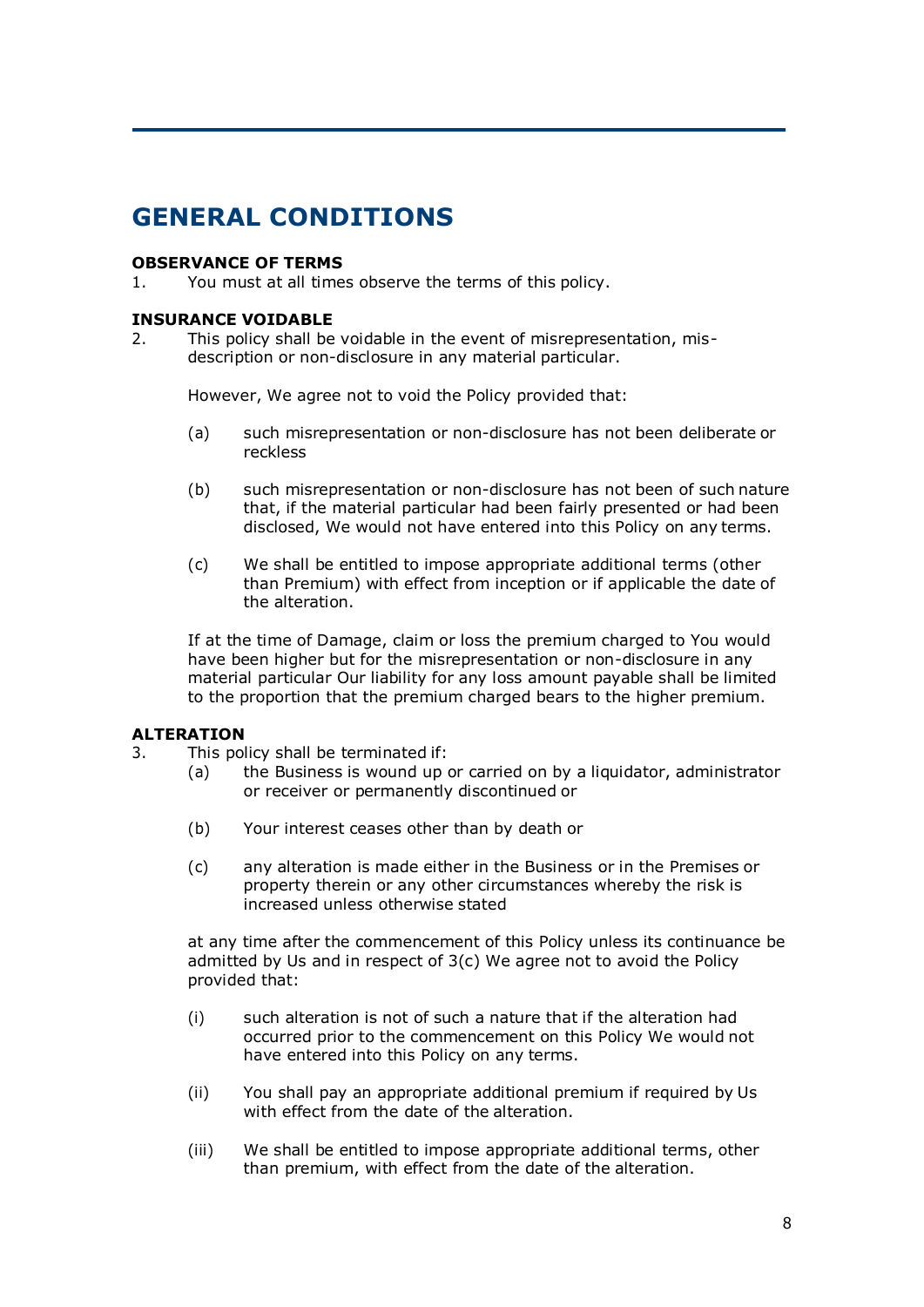## **CANCELLATION**

### *4. Your Rights*

Within fourteen days of receipt of the policy documentation You may cancel this insurance by writing to the insurance intermediary who arranged the cover on your behalf or returning the policy direct to Us at the address shown confirming such cancellation. Provided there have been no claims and You know of no incidents which might lead to a claim We will refund Your premium in full.

After this fourteen day period has elapsed You may cancel the policy by giving thirty days' written notice to the insurance intermediary who arranged the cover or by writing to Us at the address shown confirming such cancellation. Provided there have been no claims We will refund a proportionate part of Your premium, unless Section G of Your policy has been arranged on a 'minimum and deposit' basis in which case no refund is due in respect of the premium for that Section.

### *Our Rights*

We may cancel this insurance by sending thirty days notice of cancellation to Your insurance intermediary whereupon You shall become entitled to a refund of a proportionate part of the premium. For cancellation following default in payment of premium the period of notice may be reduced to seven days.

Notice shall be deemed to be duly received in the course of the post if sent by pre-paid letter post and properly addressed.

#### **REASONABLE PRECAUTIONS**

- 5. It is a condition precedent to Our liability under this Policy that You shall:-
	- (a) maintain the Premises, machinery, plant and equipment in a good state of repair
	- (b) take all reasonable precautions for the safety of the property insured
	- (c) take all reasonable precautions to prevent Damage, accident or injury
	- (d) comply with all statutory requirements and other safety regulations imposed by any authority
	- (e) exercise care in the selection and supervision of employees
	- (f) take immediate steps to remedy any defect or danger that becomes apparent and take such additional precautions as individual circumstances require, whether of a temporary or permanent nature.

## **CHOICE OF LAW AND JURISDICTION**

6. The laws of England and Wales shall be the law under which all disputes and/or conflicts under this insurance shall be governed and English courts shall have exclusive jurisdiction over any matter relating to this insurance.

#### **CLAIMS CONDITIONS**

- 7. (a) It is a condition precedent to Our liability under this policy that You shall:
	- (i) advise Us within fourteen days of any Damage, accident or injury which may give rise to a claim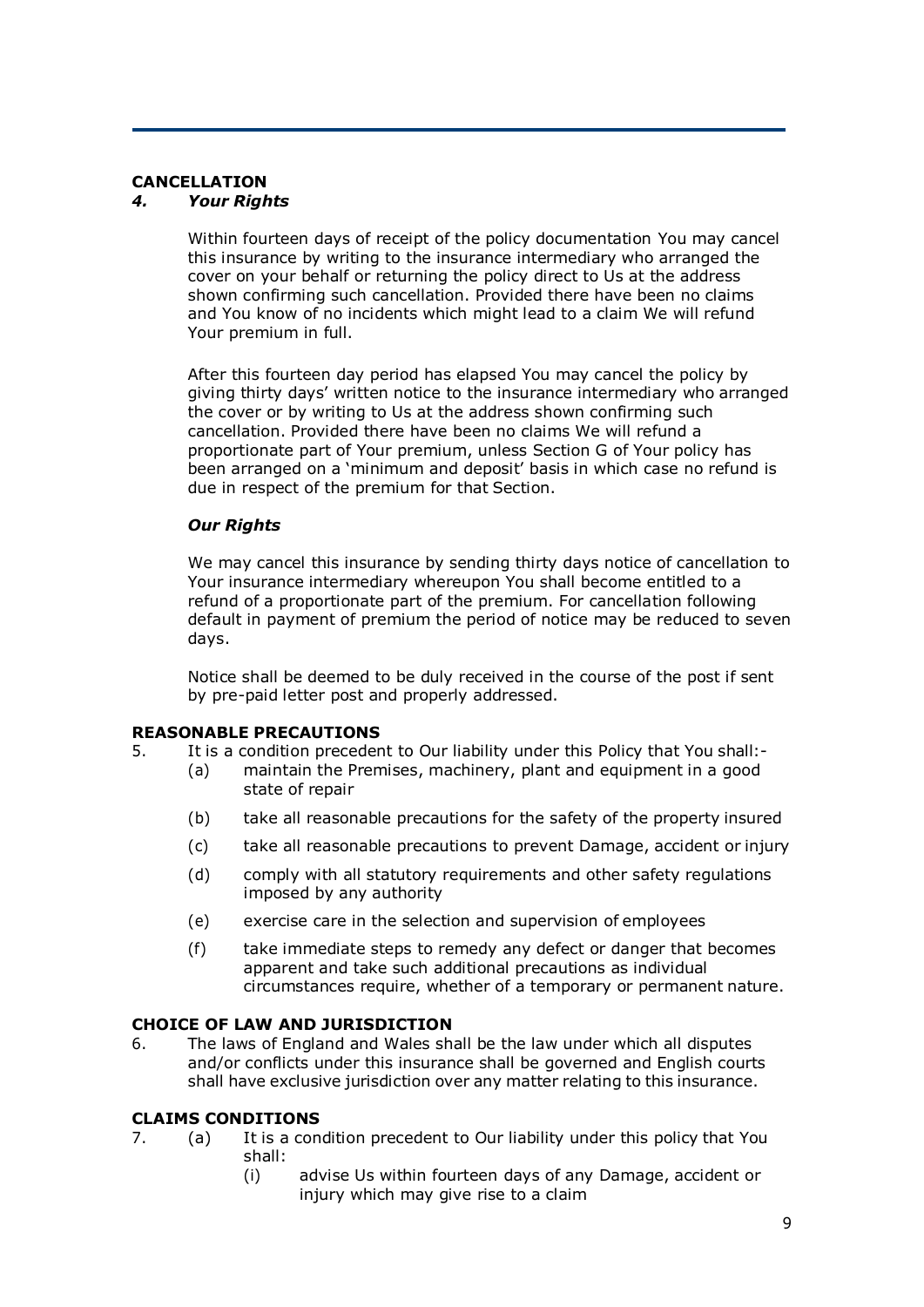- (ii) notify the police immediately of Damage caused by thieves or malicious persons or of any loss of money whatsoever
- (iii) do and permit to be done all things reasonably practicable to minimise the Damage or to minimise or check any interruption of or interference with the Business or to avoid or diminish the loss
- (iv) immediately forward to Us unanswered any letter of claim, writ or summons and any other documentation relating to the claim issued against You by any third party or notice of any impending prosecution, inquest or Fatal Accident Inquiry
- (v) at Your expense, submit to Us in writing full details of the claim together with any evidence and information including books of account or other business books or documents or such other proofs that We may reasonably require for the purpose of investigating or verifying the claim and (if demanded) a statutory declaration of the truth of the claim and any matter connected with it. This written confirmation is to be sent to Us within:
	- seven days of the occurrence in the case of Damage caused by theft or attempted theft, riot, civil commotion, strikers, locked out workers or persons taking part in labour disturbances or by malicious persons
	- thirty days of any other occurrence
	- thirty days of the end of the Indemnity Period in the case of claims for Business Interruption
- (vi) not negotiate, pay, settle, admit or repudiate any claim without Our written consent
- (b) We shall be entitled:
	- (i) following any Damage in respect of which a claim is made to enter, take or keep possession of the Premises where such Damage has occurred and to take possession of, or require to be delivered to Us, any property insured and deal with such property for all reasonable purposes and in a reasonable manner. Such steps as are taken pursuant to this Claims Condition 7(b) (i) shall be taken without prejudice to any rights which may have accrued to Us prior to that date nor shall such steps be deemed to be confirmation that the Policy responds to any claim. However, property may not be abandoned to Us whether we have taken possession of the property or not
	- (ii) at Our discretion to take over and conduct in Your name the defence or settlement of any claim and to prosecute at Our expense and for Our own benefit any claim for indemnity or damages against any other persons in respect of any event insured by this Policy and You shall give all information and assistance required at no cost to Us
	- (iii) at any time to pay the Limit of Indemnity, the Limit of Liability or the Sum Insured (after the deduction of any sum already paid) or any less amount for which a claim can be settled and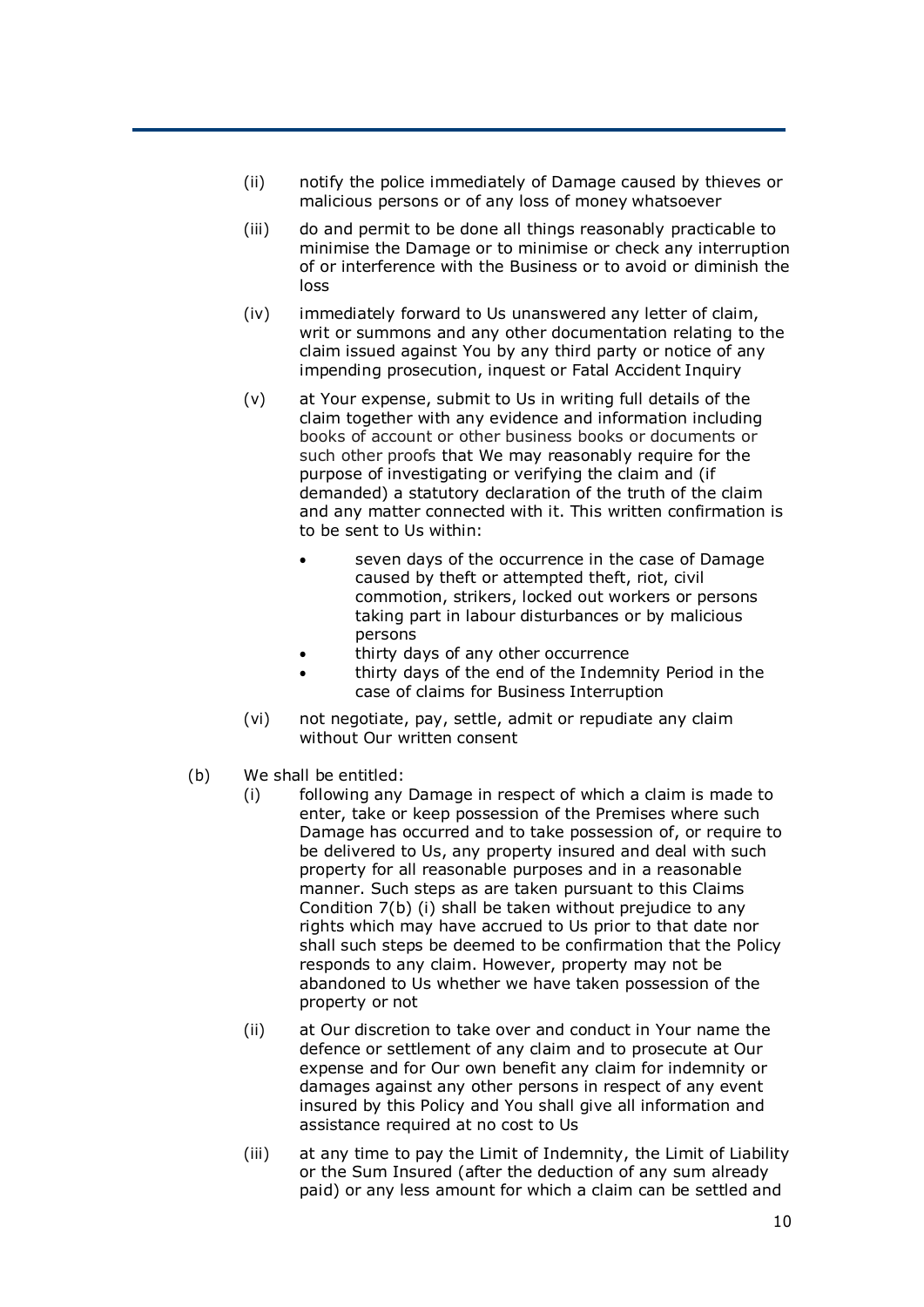shall relinquish the conduct and control of the claim and be under no further liability except for payment of costs or expenses incurred prior to the date of payment.

- (c) If the terms of Conditions 7(a) or 7(b) have not been complied with, and as a direct consequence, the amount for which We are liable under this Policy has increased, then no payment shall be made by Us in respect of the amount of such increase.
- (d) If We so request, any claimant under this policy shall at Our expense do or permit to be done anything We may reasonably require for the purposes of enforcing any rights and remedies or obtaining relief or indemnities from other parties to which We are or may become entitled, whether these actions are required before or after We agree to indemnity under this policy.
- (e) Arbitration:

If any difference should arise between You and Us as to the amount to be paid under this insurance (liability being otherwise admitted) such dispute shall be referred to an arbitrator to be appointed by the parties in accordance with statutory provisions. Where any difference is to be referred to arbitration as permitted by this condition the making of an award shall be a condition precedent to any right of action against Us.

(f) Under Insurance:

If at the time of any Damage the Sum Insured for any item(s) is less than the total value of the item(s), You shall be considered as being Your own insurer for the difference and shall bear a proportionate share of the loss accordingly.

(g) Contribution:

If at the time of any occurrence which gives rise to a claim under this policy the Damage, legal costs, expenses or liability is covered in whole or in part by any other insurance or would be otherwise insured but for the existence of this policy, We shall only pay that amount which exceeds the maximum amount payable under such other insurance had this insurance not been effected.

Where a claim includes the defence of criminal proceedings brought or in appeal against conviction We will not pay any costs and expenses where cover is provided by any other insurance or where but for the existence of this Policy would have been provided by such insurance.

## **CONTRACTS (RIGHTS OF THIRD PARTIES) ACT, 1999**

8. A person or company who was not a party to this Policy has no right under the Contracts (Rights of Third Parties) Act 1999 to enforce any term of this Policy but this does not affect any right or remedy of a third party which exists or is available apart from that Act.

#### **INSURED'S COMPLIANCE**

9. You shall at all times in addition to Your obligations set out in 7 above provide such information to and co-operate with Us or Our appointed agents to allow Us to be able to comply with all relevant statutory requirements or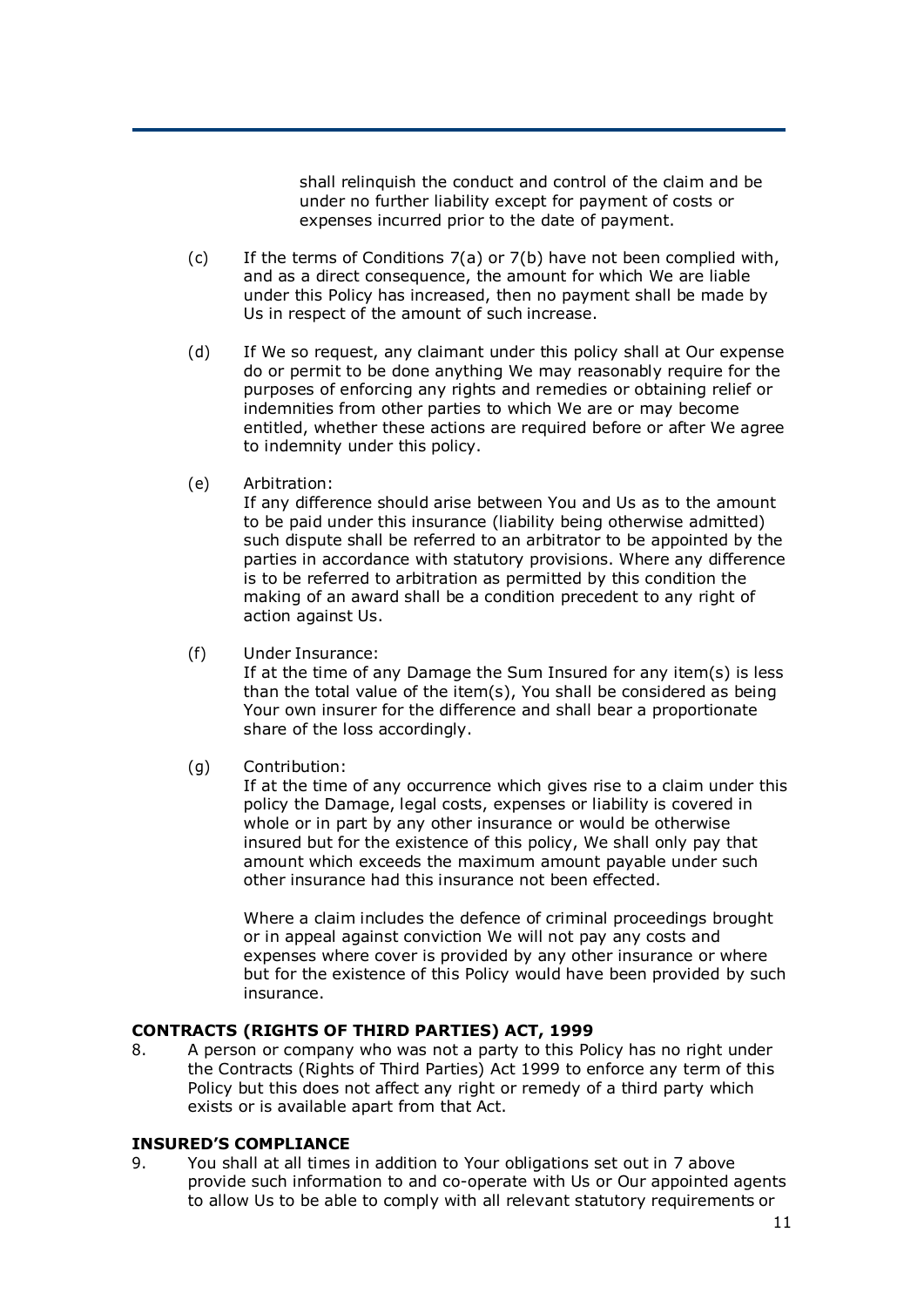such relevant Practice Directions and Pre-Action Protocols as may be issued and approved from time to time by the Head of Civil Justice or comply with the requirements of official investigation pursuant to Statute or otherwise.

## **LONG TERM AGREEMENT CLAUSE**

- 10. Where the Schedule shows that this General Condition is operative a discount has been allowed from the premium in consideration of You having undertaken to offer the renewal of this insurance at the same terms and conditions for the period stated and to pay the premium annually in advance provided that:
	- (i) the Sum Insured may be adjusted at any time to correspond with any reduction or increase in:
		- (a) value if this insurance covers property Damage
		- (b) the Business if this insurance covers Business Interruption
	- (ii) this undertaking shall apply to any insurance or insurances issued by Us in place of this policy
	- (iii) the premium shall be subject to revision at any time following any alteration in physical hazard and/or increase in liabilities;
	- (iv) at any renewal date We may require revised terms or conditions and if You do not accept such terms or conditions the agreement set out in this Condition shall lapse;
	- (v) We shall be under no obligation to accept an offer made under this Condition.

#### **SUBJECTIVITIES**

- 11. It is a condition precedent to Our liability that You
	- $(i)$  provide Us by the required date(s) with any additional information requested
		- (ii) complete by the required date(s) any actions agreed between You and Us
		- (iii) allow Us to complete any actions agreed between You and Us.

If required by Us, You must allow Us access to the Premises, Your contract sites, and/or the Business to carry out survey(s) within 60 days of the inception or renewal date unless We agree otherwise in writing.

Upon completion of these requirements (or if they are not completed by the required dates), We may, at Our option:

- (i) modify Your premium,
- (ii) issue a mid-term amendment to Your policy or Section terms and conditions
- (iii) require You to make alterations to the Premises insured or to the Business by the required date(s)
- (iv) exercise Our right to cancel Your policy
- (v) leave the policy or Section terms and conditions and Your premium unaltered

We will contact You with Our decision and where applicable specify the date(s) by which:

(i) any action(s) agreed must be completed by You and/or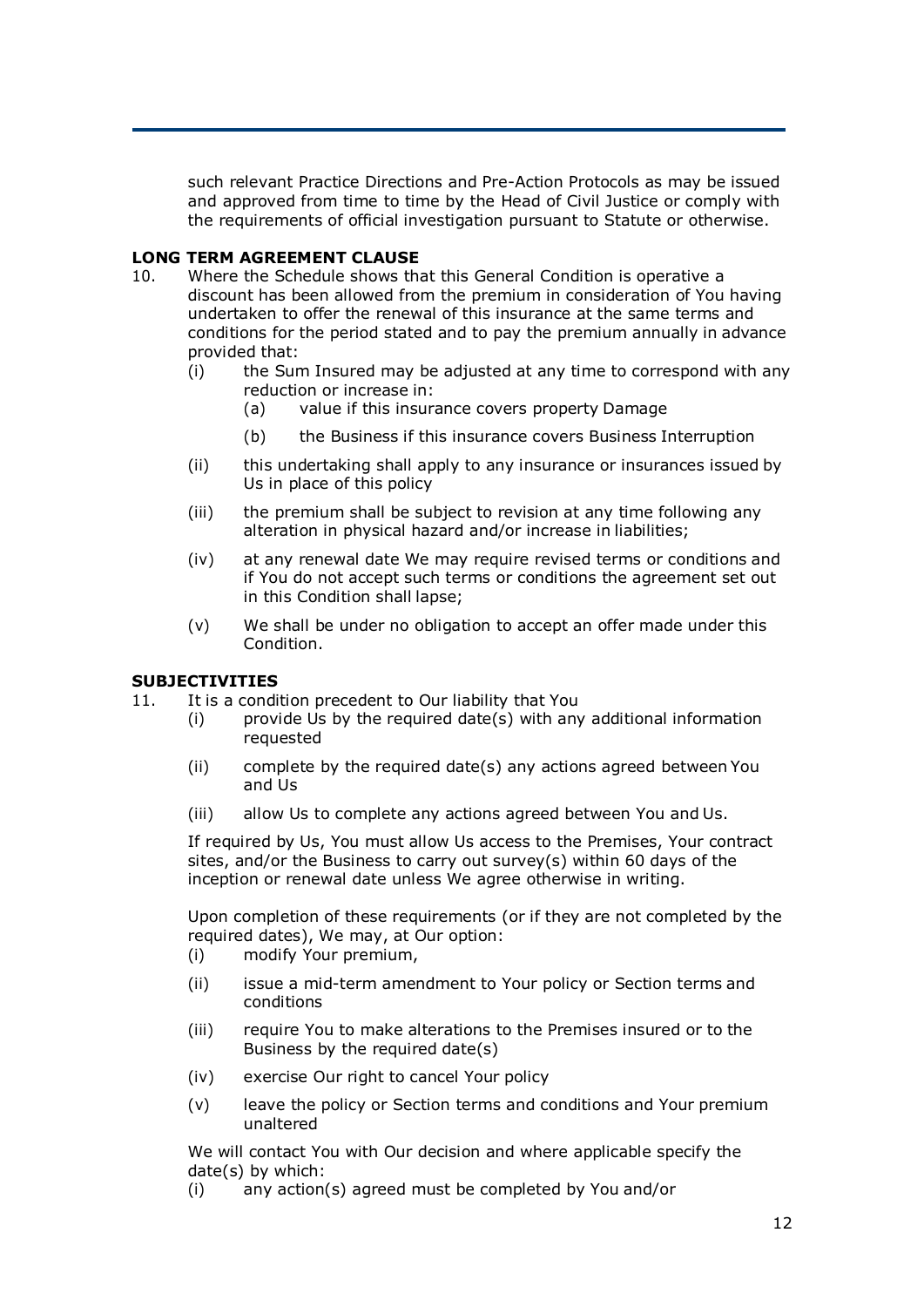(ii) any decision by Us will take effect.

Our requirements and decisions will take effect from the date(s) specified unless and until We agree otherwise in writing. If You disagree with Our requirements and/or decisions, We will consider Your comments and where We consider appropriate, will continue to negotiate with You to resolve the matter to Your and Our satisfaction. In the event that the matter cannot be resolved

- (i) You have the right to cancel this policy from a date agreed by You and Us and providing no claims have been made We will refund a proportionate part of the premium paid for the unexpired period of cover.
- (ii) We may at Our option exercise Our right under General Condition 4 Cancellation.

The above Condition does not affect Our right to void the policy as specified in Condition 2.

## **FINANCIAL OR TRADE SANCTIONS**

12. We shall not provide coverage or be liable to provide any indemnity or payment or other benefit under this Policy if and to the extent that doing so would breach any prohibition or restriction imposed by law or regulation.

If any such prohibition or restriction takes effect during the Period of Insurance either You or Us may cancel that part of this Policy which is prohibited or restricted with immediate effect by giving written notice to the other at their last known registered address.

After such cancellation We shall subject to any applicable minimum premium payment requirements refund a proportionate amount of the premium for the unexpired Period of Insurance provided that

- (i) no circumstances that could reasonably be considered as being likely to give rise to a claim under the Policy have been notified to Us by You and
- (ii) no claims have been paid by Us or have accrued and are outstanding awaiting payment in respect of such claims prior to the date on which such prohibition or restriction took effect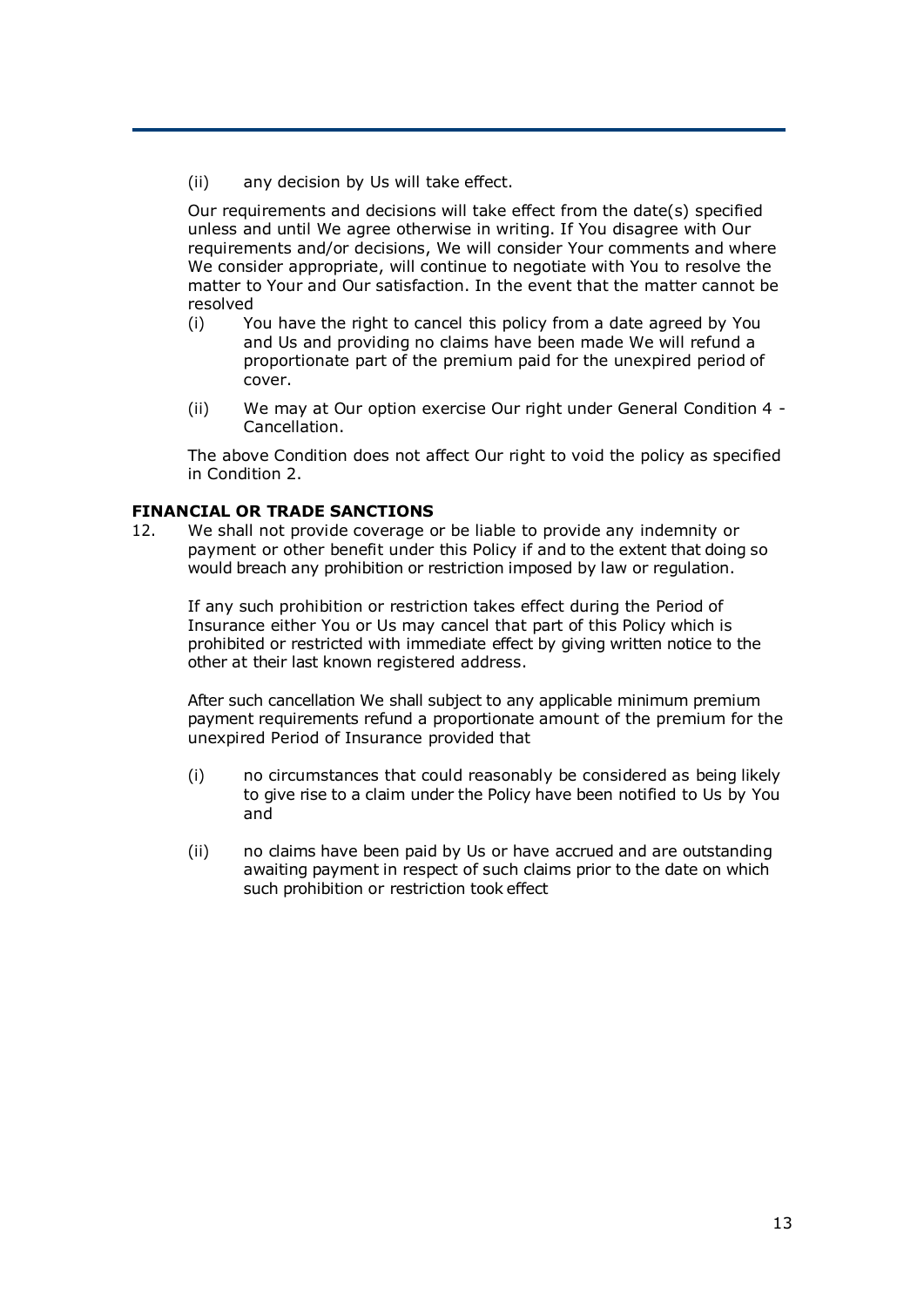### **SEVERAL LIABILITY**

13. The liability of the Insurers is several and not joint and is limited solely to the extent of their individual proportions. The Insurers are not responsible for the subscription of any co-subscribing insurer or any other insurer or coinsurer who for any reason does not satisfy all or part of its obligations.

#### **FRAUD**

- 14. If a claim is in any respect fraudulent or if any fraudulent means or devices be used by You or anyone appointed to act on Your behalf to obtain any benefit under this Policy or if any Damage, claim or loss is occasioned by the wilful act or connivance of You, We will:
	- (a) have no liability to pay any part of or the whole of the fraudulent claim
	- (b) be entitled to refuse all claims arising after the fraudulent action
	- (c) remain liable for legitimate claims before the fraudulent action
	- (d) terminate the Policy from the date of the fraudulent action whether or not the Policy had expired before the discovery of the fraud.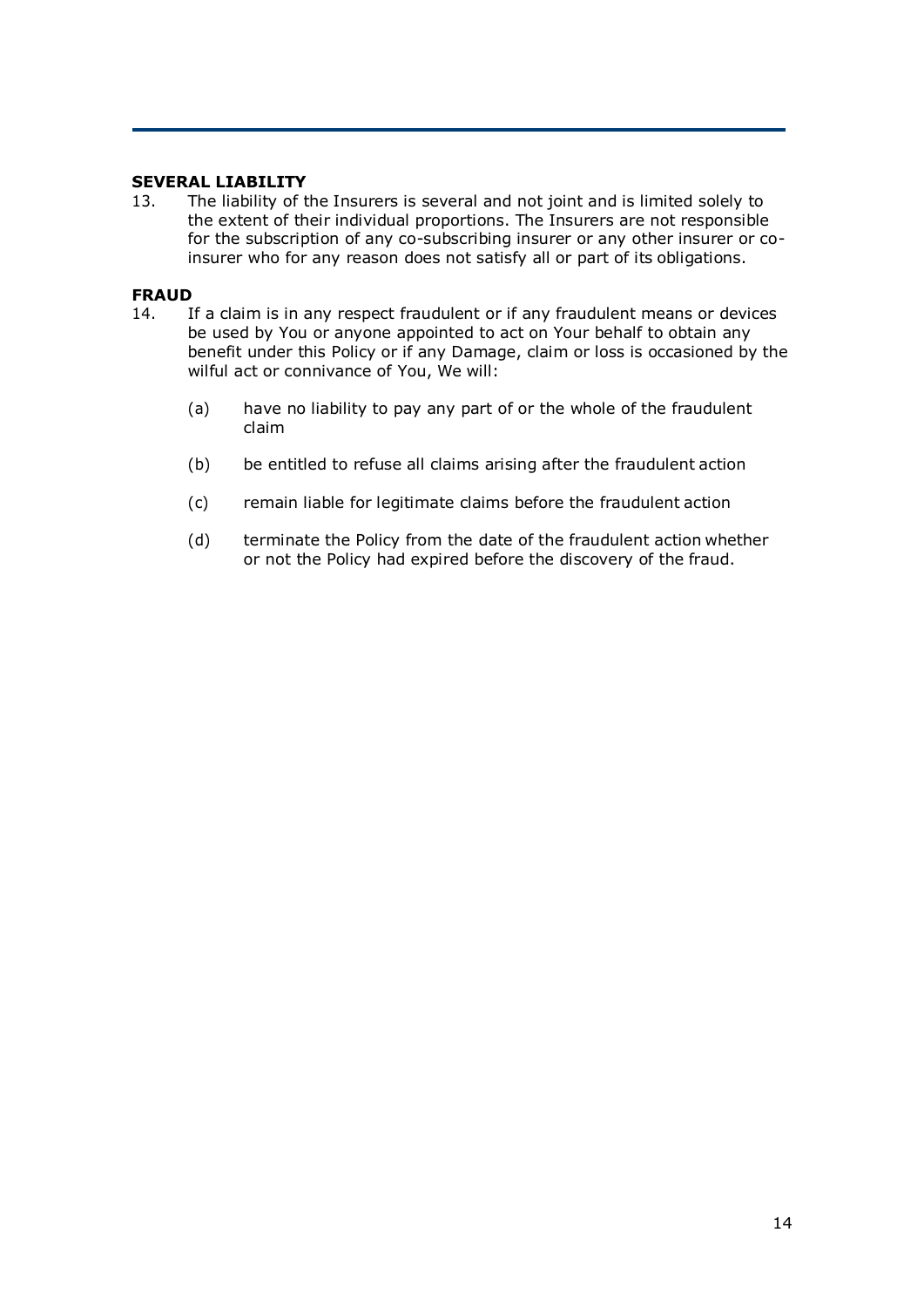# **GENERAL EXCLUSIONS**

## **1 RADIOACTIVE CONTAMINATION**

This insurance does not cover Damage cost expense or indemnity against any legal liability of whatsoever nature directly or indirectly caused by resulting from or in connection with any of the following regardless of any other cause or event contributing concurrently or in any other sequence to the loss:

- (a) ionising radiations from or contamination by radioactivity from any nuclear fuel or from any nuclear waste or from the combustion of nuclear fuel
- (b) the radioactive toxic explosive or other hazardous or contaminating properties of any nuclear installation reactor or other nuclear assembly or nuclear component thereof
- (c) the use of any explosive nuclear weapon or device or the emission discharge dispersal or escape of fissile material emitting a level of radioactivity
- (d) the emission discharge dispersal release or escape of any solid liquid or gaseous chemical compound which when suitably distributed is capable of causing incapacitating disablement or death amongst people or animals
- (e) the emission discharge dispersal release or escape of any pathogenic (disease producing) mico-organism(s) and chemically synthesised toxin(s) (including genetically modified organisms and chemical synthesised toxin(s) (including genetically modified organisms and chemically synthesised toxins)

## **2 SONIC BANGS**

This insurance does not cover Damage directly caused by pressure waves caused by aircraft or other aerial devices travelling at sonic or supersonic speeds.

## **3 WAR & SIMILAR RISKS**

- (a) This insurance does not cover Damage or indemnity against any legal liability directly or indirectly occasioned by happening through or in consequence of war invasion act of foreign enemies hostilities or war like operations (whether war be declared or not) civil war mutiny civil commotion assuming the proportions of or amounting to popular rising military rising insurrection rebellion revolution military or usurped power martial law confiscation or nationalisation or requisition or destruction of or damage to property by or under the order of any Government or public or local authority.
- (b) This insurance also excludes Damage cost or expense of whatsoever nature directly or indirectly caused by resulting from or in connection with any action taken in controlling preventing suppressing or in any way relating to 3 (a) above.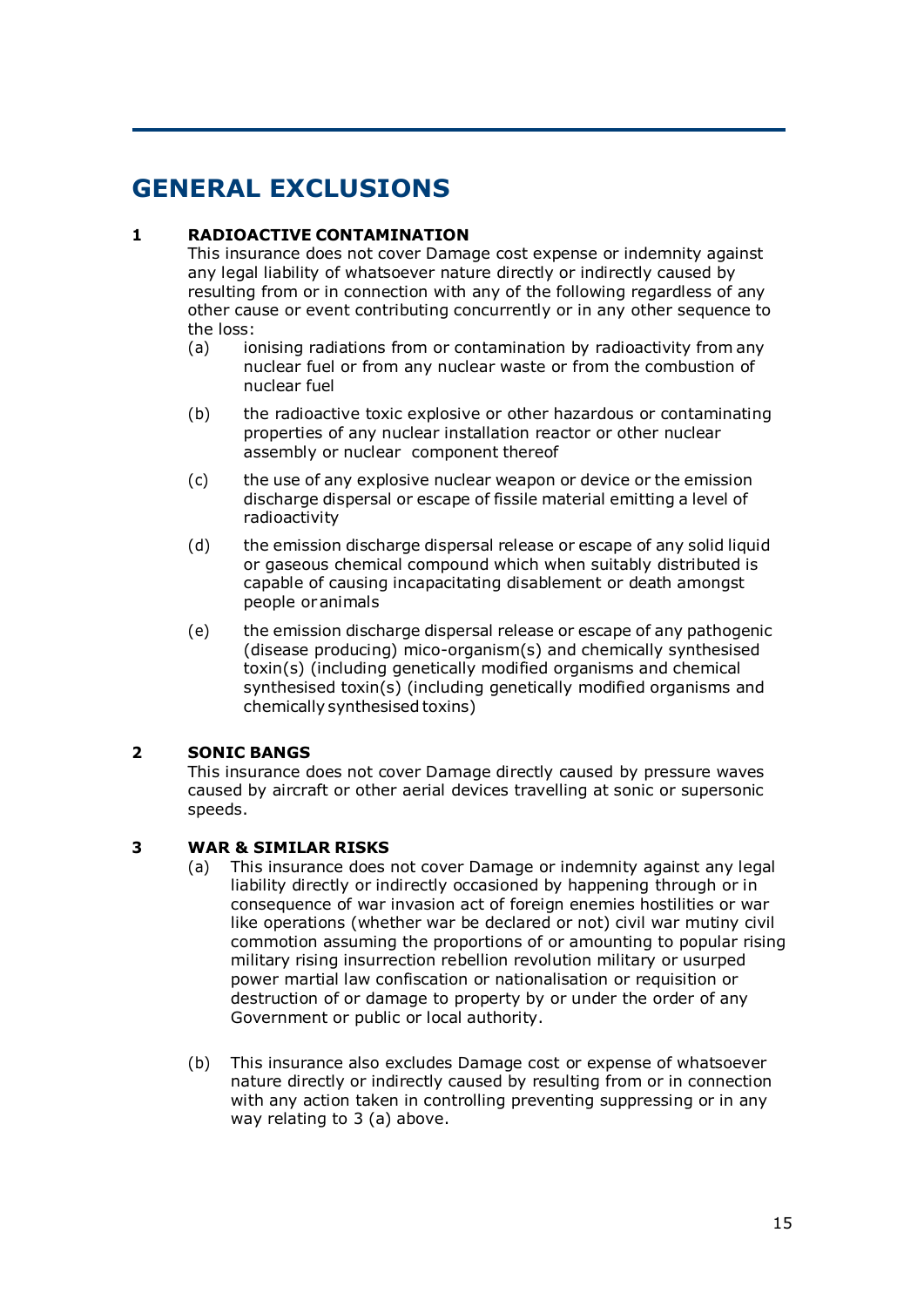## **4 ELECTRONIC RISK**

This insurance does not cover

- (a) Damage, distortion, erasure, corruption or alteration of or
- (b) indemnity against any legal liability for Damage, distortion, erasure, corruption or alteration of

ELECTRONIC DATA from any cause whatsoever (including but not limited to COMPUTER VIRUS) or loss of use reduction in functionality cost expense of whatsoever nature resulting therefrom regardless of any other cause or event contributing concurrently or in any other sequence to the loss.

ELECTRONIC DATA means facts, concepts and information converted to a form useable for communications interpretation or processing by electronic and electromechanical data processing or electronically controlled equipment and includes programs software and other coded instructions for the processing and manipulation of data or the direction and manipulation of such equipment.

COMPUTER VIRUS means a set of corrupting, harmful or otherwise unauthorised instructions or code including a set of maliciously introduced unauthorised instructions or code programmatic or otherwise that propagate themselves through a computer system or network of whatsoever nature. Computer Virus includes but is not limited to 'Trojan Horses', 'worms' and 'time or logic bombs'.

However, in the event that a Defined Peril results from any of the matters described in paragraph (a) above, this insurance, subject to all its terms conditions and exclusions, will cover physical Damage to property insured by this insurance directly caused by a Defined Peril.

#### **5 TERRORISM** *Not applicable to Section G*

This insurance excludes Damage cost or expense of whatsoever nature occasioned by or happening through or in consequence directly or indirectly of

- (a) Terrorism regardless of any other cause or event contributing concurrently or in any other sequence to the loss and
- (b) in Northern Ireland
	- (i) riot civil commotion
	- (ii) strikers, locked-out workers or persons taking part in labour disturbances or malicious persons but this shall not apply to Damage by fire or explosion

This insurance also excludes Damage cost or expense of whatsoever nature directly or indirectly caused by resulting from or in connection with any action taken in controlling preventing suppressing or in any way relating to any act of Terrorism.

In any action suit or other proceedings where We allege that by reason of this definition any Damage is not covered by this insurance (or is covered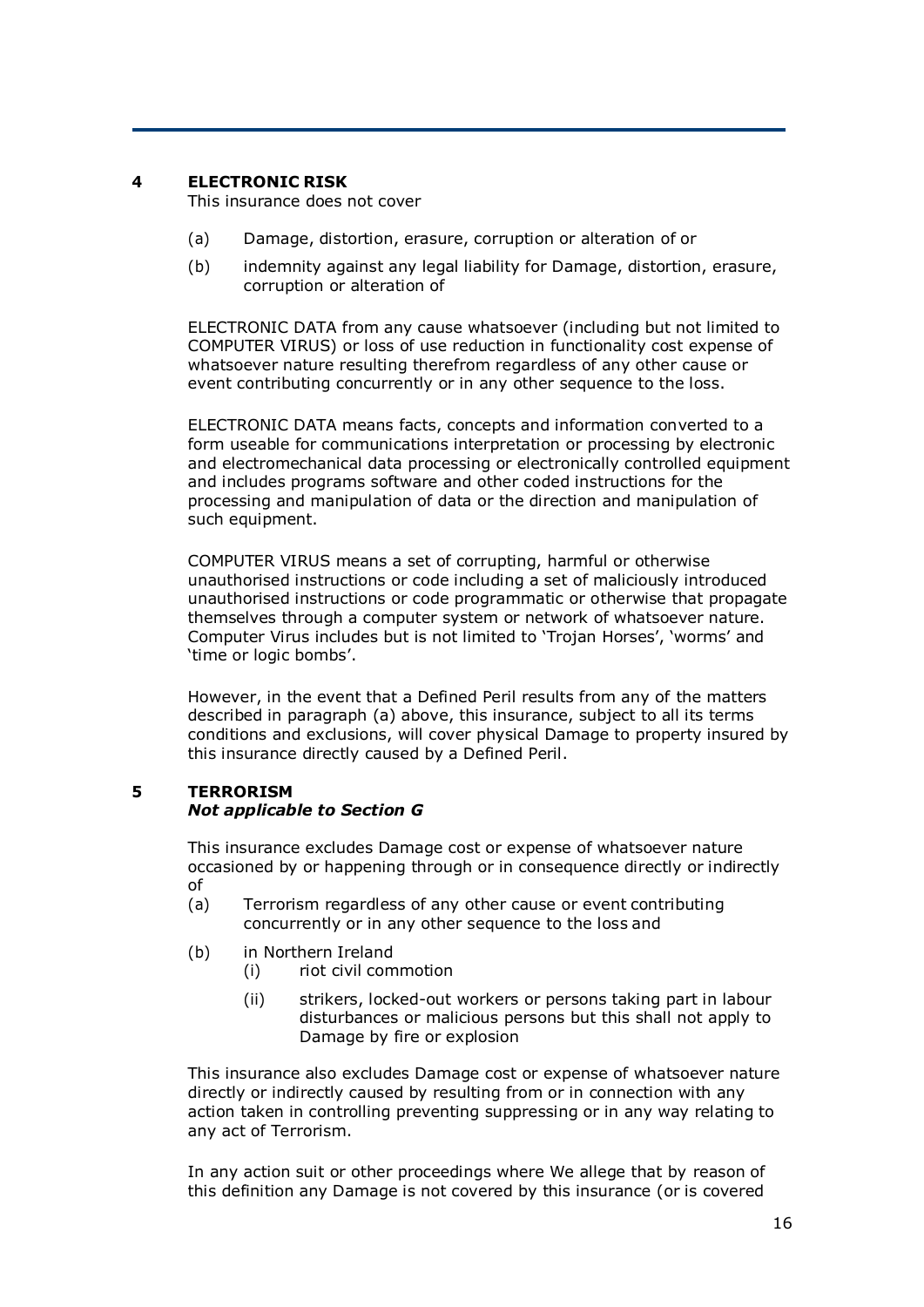only up to a specified limit of liability) the burden of proving that such Damage is covered (or is covered beyond a specified limit of liability) shall be upon You.

In the event any portion of this clause is found to be invalid or unenforceable the remainder shall remain in full force and effect.

## **6 DATE RECOGNITION EXCLUSION**

This insurance shall not cover liability of whatsoever nature or any physical Damage or any consequential loss directly or indirectly caused by or consisting of or arising from the failure of any computer, data processing equipment or media, microchip, integrated circuit or similar device or any computer software, whether belonging to You or not, to

- (a) correctly recognise any date as its true calendar date; or
- (b) capture, save or retain and/or correctly to manipulate, interpret or process any data or information or command or instruction as a result of treating any date otherwise than as its true calendar date; or
- (c) capture, save, retain or correctly to process any data as a result of the operation of any command which has been programmed into any computer software, being a command which caused the loss of data or information or command or instruction or the inability to capture, save, retain or correctly to process such data or information, command or instruction on or after any date; or
- (d) otherwise function correctly.

But this section shall not exclude:

- A. any ensuing physical Damage to property insured under Section A; (i) resulting from a Defined Peril, and
	- (ii) which is not otherwise excluded;

nor

B. any consequential loss, as covered under Section F of this insurance, which may arise from such ensuing physical Damage.

Provided that nothing in this or any other provision or extension of this insurance shall be construed to extend Our liability to cover any costs and expenses, whether preventative, remedial or otherwise arising out of or relating to change, alteration or modification of any computer system, hardware, program, or software or any microchip, integrated circuit or similar device in computer or non-computer equipment, whether Your property or not.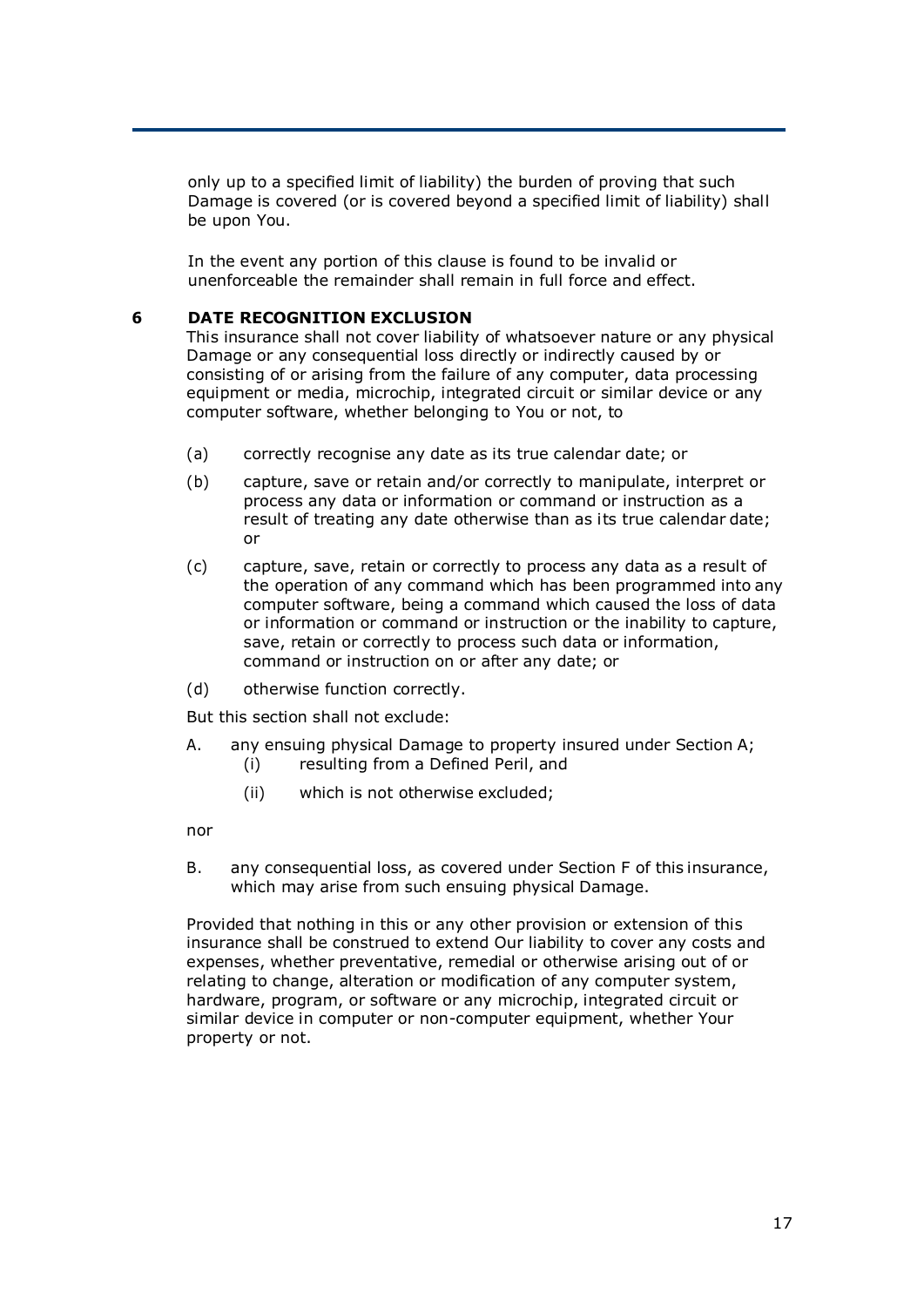# **SECTION A MATERIAL DAMAGE**

## **DEFINITIONS**

## **Buildings**

The Buildings at the Premises shown in the Schedule and including:

- (a) landlord's fixtures and fittings in or on the building
- (b) Outbuildings, storage facilities, extensions and annexes
- (c) telephone, gas, water, sewage and electrical instruments, meters, piping, cabling and the like and all accessories pertaining to them including similar property in adjoining yards or roadways or underground and relating to the Premises
- (d) concrete, paved or asphalt roads, yards, vehicle parks, pavements or paths
- (e) outdoor tennis courts and swimming pools
- (f) fixed glass, sanitaryware and signs
- (g) walls, gates and fences
- (h) street furniture

all Your property or for which You are responsible

## **Outbuildings**

Any structure which does not incorporate permanent foundations below ground level and/or which is not capable of being properly secured

#### **Computer Equipment**

All computer hardware used in connection with the Business including laptops, peripherals, accessories and software

## **Other Contents**

- (a) Machinery, plant, fixtures, fittings and other trade equipment
- (b) Tenants Improvements, being structural fixtures, fittings, alterations and decorations in or on the building
- (c) All office equipment (including Computer Equipment) and other contents
- (d) Documents, Manuscripts and Business Books for an amount not exceeding £25,000 in respect of any one occurrence but only for the value of the materials as stationery together with the cost of clerical labour expended in writing up and not for the value to You of the information they contain
- (e) Computer systems records for an amount not exceeding £25,000 in respect of any one claim but only for the value of the materials together with the cost of clerical labour and computer time expended in reproducing such records and not for the value to You of the information the records contain
- (f) Patterns, Models, Plans and Designs but only for the value of the materials together with the cost of labour expended in reinstatement and so far as the same are not otherwise insured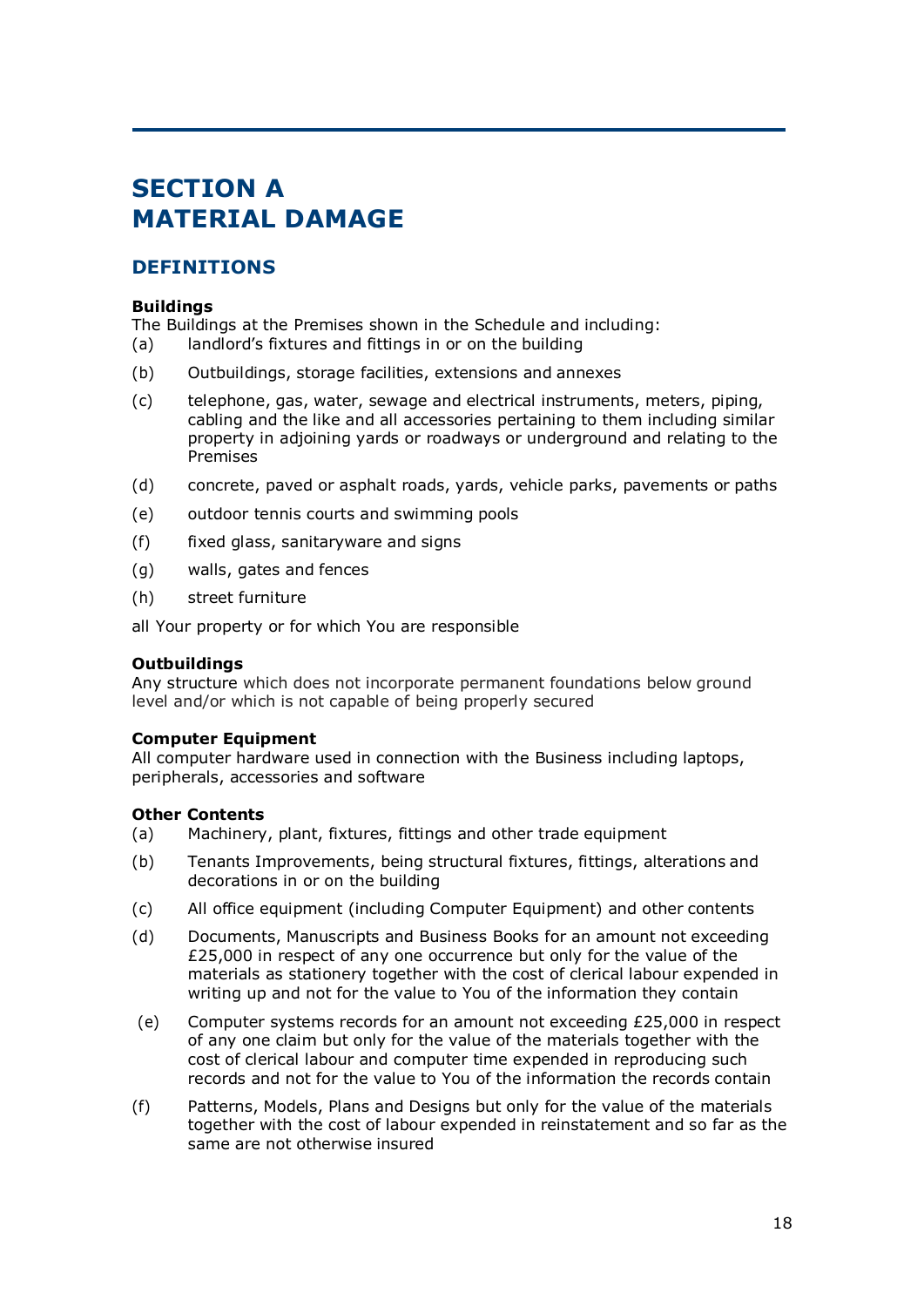(g) directors', partners', employees', visitors' and customers' personal effects, pedal cycles, tools and instruments to a maximum sum of £500 in respect of any one person.

Notwithstanding Exclusion 21 of this Section the Excess in respect of these items is £25 any one loss.

- (h) Wines, spirits, cigarettes and tobacco held for entertainment purposes for an amount not exceeding £250 any one claim.
- (i) To the extent that they are not otherwise insured motor vehicles and motor chassis and their contents

All belonging to You or for which You are responsible but excluding any property which is more specifically insured.

## **COVER**

In the event of accidental Damage to the property insured described in the Schedule which occurs at the Premises during the Period of Insurance by any accidental cause not otherwise excluded We will pay You the value of the property at the time of Damage or the amount of the Damage or, at Our option, replace or reinstate the property.

Provided that Our liability in any one Period of Insurance shall not exceed in respect of any one item its Sum Insured or in the whole the Total Sum Insured or any other stated Limit of Liability.

## **CLAIMS SETTLEMENTS**

#### **DAY ONE BASIS:**

N.B. The provisions of this clause do not apply to directors', partners', employees', visitors' or customers' personal effects, pedal cycles, tools and instruments.

In the event of the property insured under each item of the Schedule on Buildings and Other Contents being the subject of Damage giving rise to Our liability under this section the basis upon which Our liability in respect of each of the said items is to be calculated shall be the Reinstatement of the property which has been the subject of Damage.

For the purposes of this clause:

#### "Declared Value" means:

Your assessment of the cost of reinstatement of the property insured, arrived at in accordance with paragraph (a) of the Reinstatement definition (see below) at the level of costs applying at the inception of the Period of Insurance (ignoring inflationary factors which may operate subsequently) together with, insofar as the insurance by the item provides, due allowance for:

- (a) the additional cost of reinstatement to comply with Local Authority requirements;
- (b) professional fees;
- (c) debris removal costs.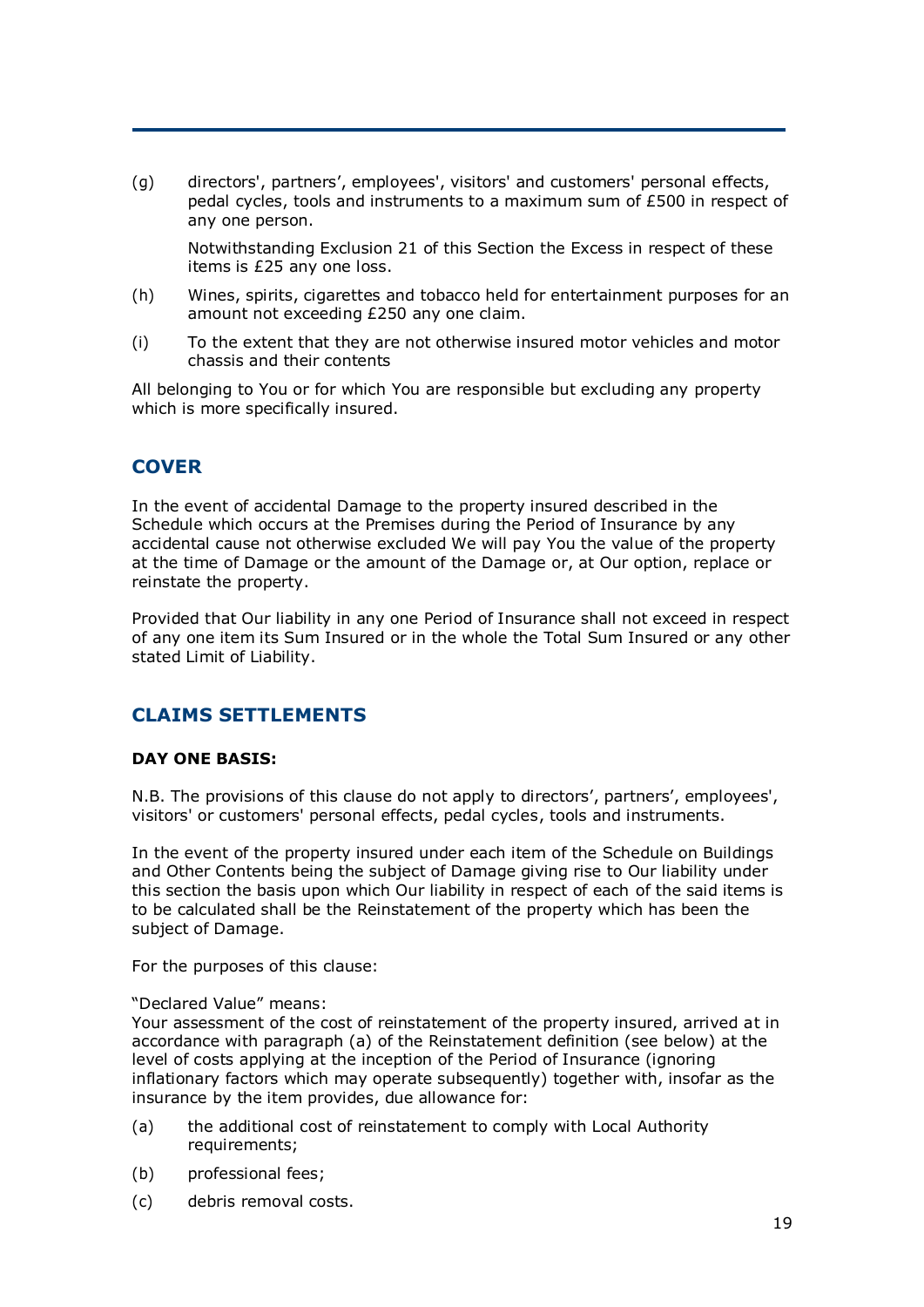"Reinstatement" means:

- (a) in the case of destruction, the rebuilding of or replacement by similar property, in either case in a condition equal to but not better or more extensive than its condition when new;
- (b) where property is damaged, the repair of the damage or restoration of the damaged portion of the property to a condition substantially the same as but not better or more extensive than its condition when new.

#### SPECIAL PROVISIONS

- 1 The Declared Value for each item is as stated on the Schedule. At the inception of each Period of Insurance You shall notify Us of the Declared Value of the property insured by each of the said items. In the absence of a declaration the last amount declared by You shall be taken as the Declared Value for the ensuing Period of Insurance (suitably adjusted for Index Linking where appropriate).
- 2 No payment shall be made beyond the value of the property insured at the time of Damage
	- (a) until the cost of Reinstatement has actually been incurred
	- (b) unless Reinstatement (which, subject to Our liability not being thereby increased, may be carried out upon another site and in any manner suitable to Your requirements) commences and proceeds without unreasonable delay
	- (c) if at the time of its Damage the property shall be insured by any other insurance effected by or on Your behalf which is not upon the same basis of Reinstatement
- 3 When any property insured is damaged in part only, Our liability shall not exceed the sum We could have been called upon to pay for reinstatement if such property had been wholly destroyed.
- 4 In respect of each item to which this clause applies, General Condition  $7(f)$  Underinsurance – is amended to read:

If at the time of loss the Declared Value of the property covered by such item is less than the cost of reinstatement at the inception of the Period of Insurance, then Our liability shall be proportionately reduced.

- 5 Where by reason of any of the above special provisions no payment is to be made beyond the amount which would have been payable under this Section if this clause had not been incorporated herein, Your and Our rights and liabilities in respect of the Damage shall be subject to the terms and conditions of this Section including General Condition 7 (f), as if this clause had not been incorporated herein except that the Sums Insured shall be limited to 115% of the Declared Values as stated on the Schedule.
- 6. In the event of loss Our liability in respect of each item to which this clause applies shall not exceed its Sum Insured. The Sum Insured applicable to each item to which this clause applies is calculated by applying a 15% uplift to the Declared Value as stated in the Schedule (unless a different uplift is specified in the Schedule).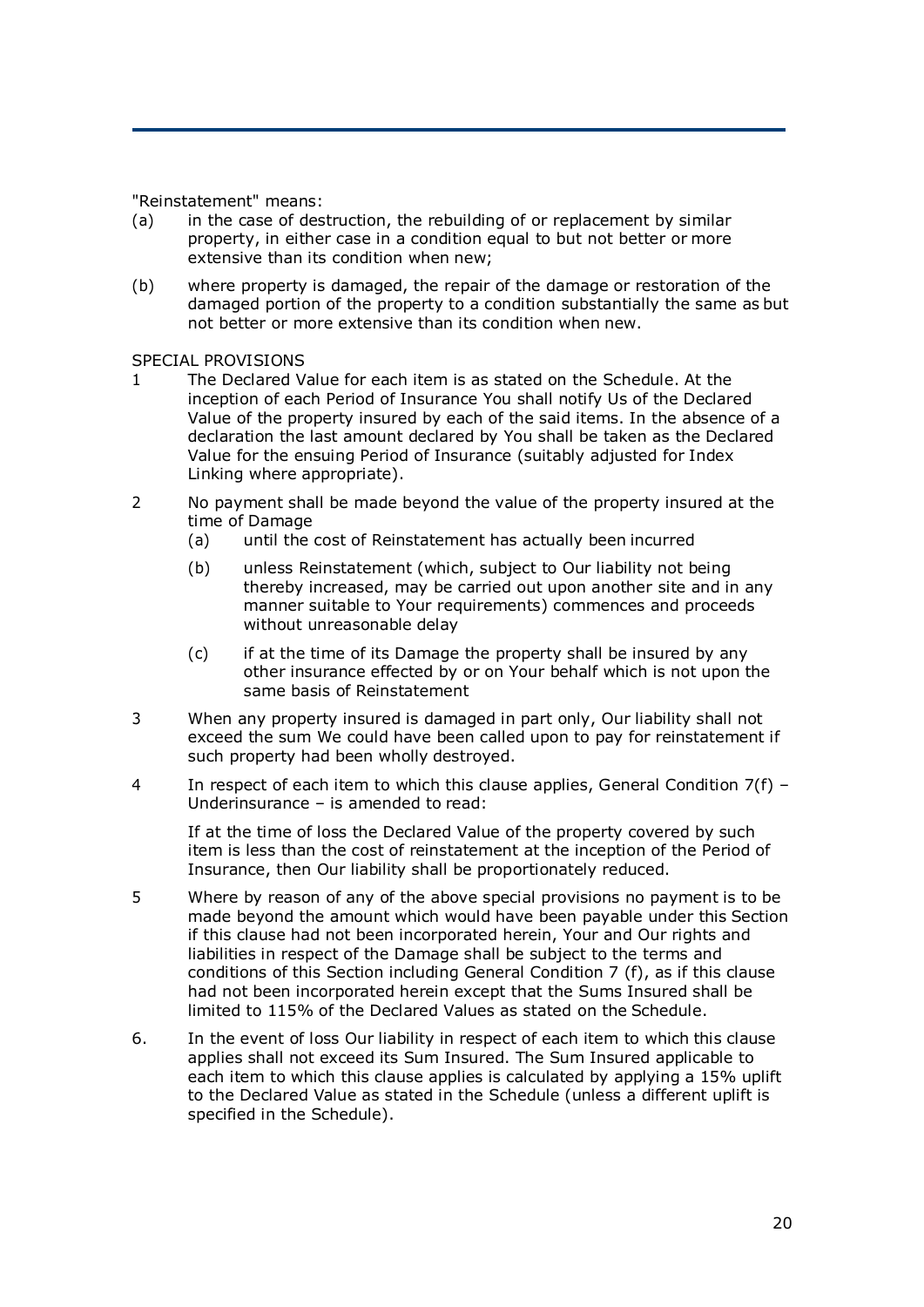## **EXTENSIONS**

(These Extensions apply to your policy automatically)

### **1 GLASS**

We will pay for:

- (a) the cost of repair or replacement of lettering, alarm foil or other ornamentation work on glass provided that Our liability for any one occurrence shall not exceed £500
- (b) the reasonable costs of
	- (i) boarding up and temporary glazing pending replacement of broken glass
	- (ii) removing and re-fixing window fittings and other obstacles to replacing broken fixed glass.

## **2 LOCAL AUTHORITIES**

The insurance in respect of Buildings and machinery and plant extends to include such additional cost of reinstatement of the insured property which has been the subject of Damage as may be incurred solely by reason of the necessity to comply with Building Regulations or local authority or other statutory requirements. Provided that:-

- 1 The amount recoverable under this Extension shall not include:-
	- (a) the cost incurred in complying with any of the aforesaid regulations or requirements
		- (i) in respect of Damage occurring prior to the granting of this Extension;
		- (ii) in respect of Damage not insured by this Section;
		- (iii) under which notice has been served upon You prior to the happening of the Damage
		- (iv) in respect of undamaged property or undamaged portions of property other than foundations (unless foundations are specifically excluded from the insurance by this Material Damage Section) of that portion of the property destroyed or damaged;
	- (b) the additional cost that would have been required to make good the property which has been the subject of Damage to a condition equal to its condition when new had the necessity to comply with any of the aforesaid Regulations or requirements not arisen
	- (c) the amount of any rate, tax, duty, development or other charge or assessment arising out of capital appreciation which may be payable in respect of the property or by the owner thereof by reason of compliance with any of the Regulations or requirements referred to.
- 2 The work of reinstatement must be commenced and carried out within a reasonable period and in any case must be completed within twelve months after the Damage or within such further time as We may (during the said twelve months) agree in writing and may be carried out wholly or partially upon another site (if the aforesaid Regulations or requirements so necessitate) subject to Our liability under this Extension not being thereby increased.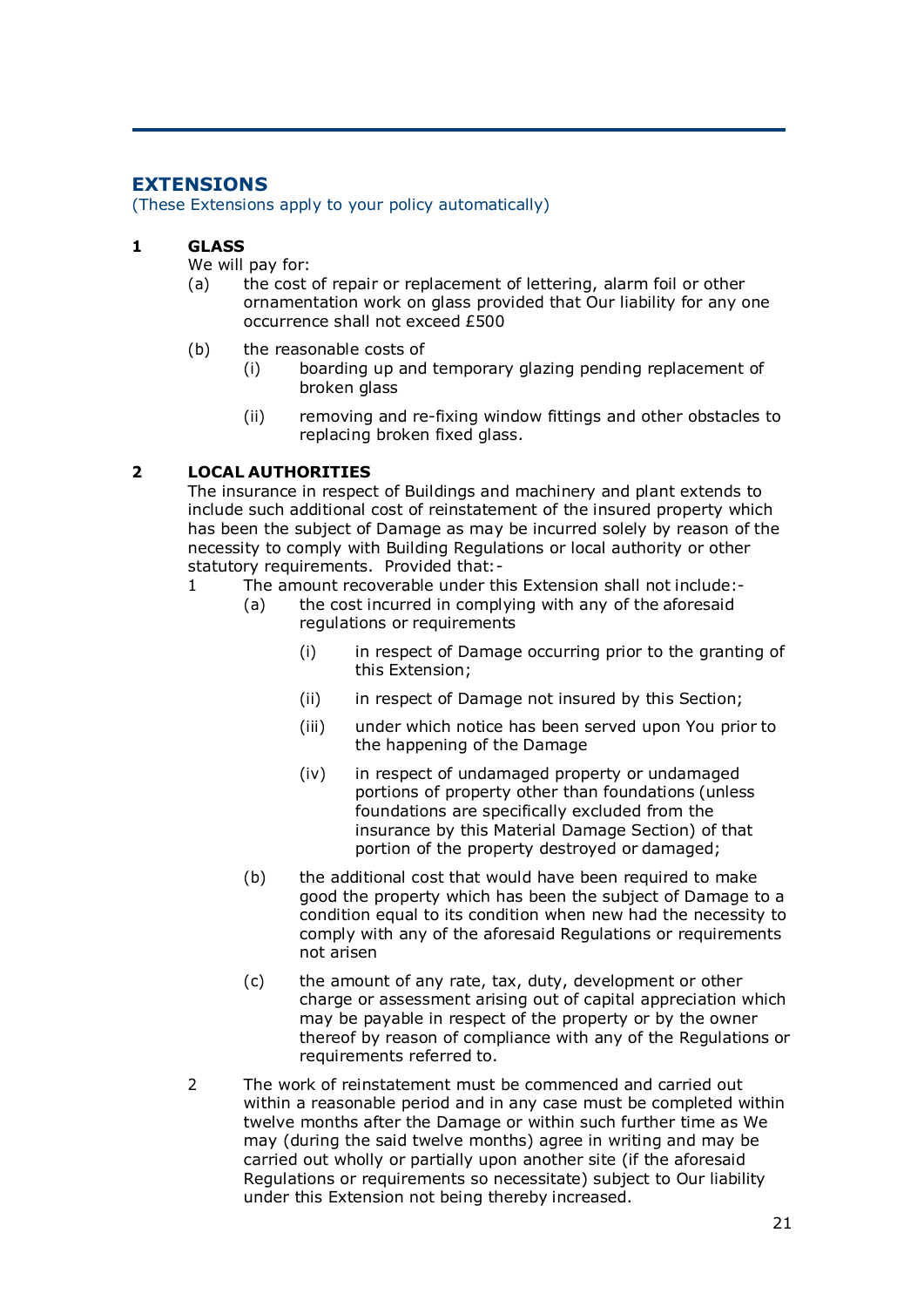- 3 If Our liability under any item of the Schedule apart from this Extension shall be reduced by the application of any of the terms and conditions of this Section, then Our liability under this Extension in respect of any such item shall be reduced in like proportion.
- 4 The total amount recoverable under this section for any property insured shall not exceed the Sum Insured shown against that item.

### **3 TEMPORARY REMOVAL**

1 The property insured by this Section (other than Stock in Trade) is covered whilst temporarily removed from the Premises at which it is usually located or whilst in transit by land or inland waterway to any other premises in Great Britain, Northern Ireland, the Channel Islands or the Isle of Man for cleaning, renovation, repair or other similar purposes.

Provided that Our liability in respect of any Damage occurring elsewhere than at any of the Premises stated in the Schedule shall not exceed 10% of the Sum Insured by the item under which cover normally applies after deducting therefrom the value of any Buildings (exclusive of fixtures and fittings) or Stock in Trade insured thereby.

This extension does not apply to property which is otherwise insured nor in respect of Damage occurring elsewhere than at the Premises from which the property is temporarily removed to:-

- (a) motor vehicles and motor chassis licensed for normal road use;
- (b) property held by You in trust other than machinery and plant.
- 2 Computer systems records, deeds and other documents (including stamps thereon) manuscripts, plans and writings of every description and books (written and printed) insured by this Section are covered whilst temporarily removed to any premises not in Your occupation and whilst in transit by land or inland waterway all in Great Britain, Northern Ireland, the Channel Islands, and the Isle of Man.

Provided that Our liability in respect of any Damage to such property shall not exceed 10% of its value.

#### **4 ARCHITECTS', SURVEYORS' AND CONSULTANTS' FEES**

The Sum Insured by each item of the Schedule for Buildings and machinery includes an amount in respect of Architects', Surveyors', Consulting Engineers', Legal and Other Fees necessarily and reasonably incurred in the reinstatement of the property insured consequent upon its Damage as insured by this Section but not for preparing any claim.

Provided that Our total liability for such Damage and fees shall not exceed in the aggregate the Sum Insured by each item.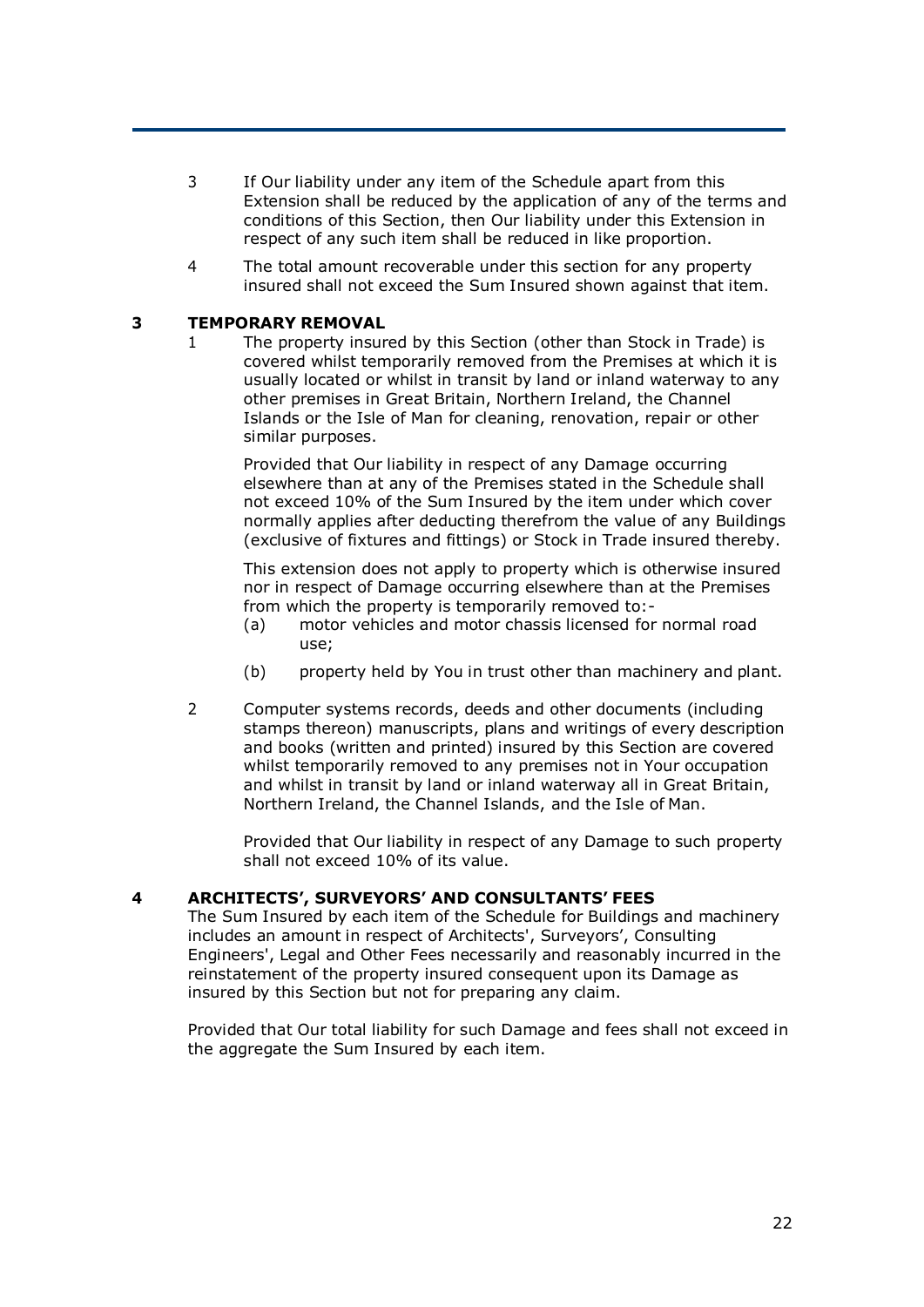## **5 DEBRIS REMOVAL**

The insurance of the property insured (other than Loss of Rent, if insured) extends to include costs and expenses necessarily incurred by You with Our consent in:

- a) removing debris
- b) the clearing of drains and sewers providing services to or from the Buildings and for which You are responsible
- c) dismantling and/or demolishing
- d) shoring up or propping

of the portion or portions of the property insured that have sustained Damage insured by this Section.

Provided that

- i) We will only pay such costs following Damage which is insured by this **Section**
- ii) in respect of Damage to property insured comprising roads, yards, vehicle parks, pavements, gardens and the like Our liability in respect of any one occurrence shall not exceed
	- (1) 10% of the Sum Insured for Buildings or
	- (2) £100,000

whichever is less

- iii) in respect of premises leased or rented by You to others cover includes the property of others not owned by You but for which You are responsible up to an amount not exceeding £25,000 for any one occurrence
- iv) We will not pay for any costs or expenses
	- (1) incurred in removing debris elsewhere than from the site of such property which has been the subject of Damage and the area immediately adjacent to such site
	- (2) in respect of drains and sewers beyond a half mile radius of the site of the insured property
	- (3) arising from Damage to property not insured by this insurance
- v) Our liability under this Extension shall in no case exceed the Sum Insured or Declared Value (whichever is lower) in respect of that item

## **6 TRANSFER OF INTEREST**

If at the time of Damage to any Building insured under this Section, You shall have contracted to sell Your interest in such Building and the purchase shall not have been but shall be subsequently completed, on the completion of the purchase the purchaser shall be entitled to the benefit of this insurance up to the date of completion so far as it relates to such Damage.

Provided that

- i) the property is not otherwise insured by or on behalf of the purchaser against such Damage
- ii) this Extension shall not prejudice the rights and liabilities of You or Us under this Section.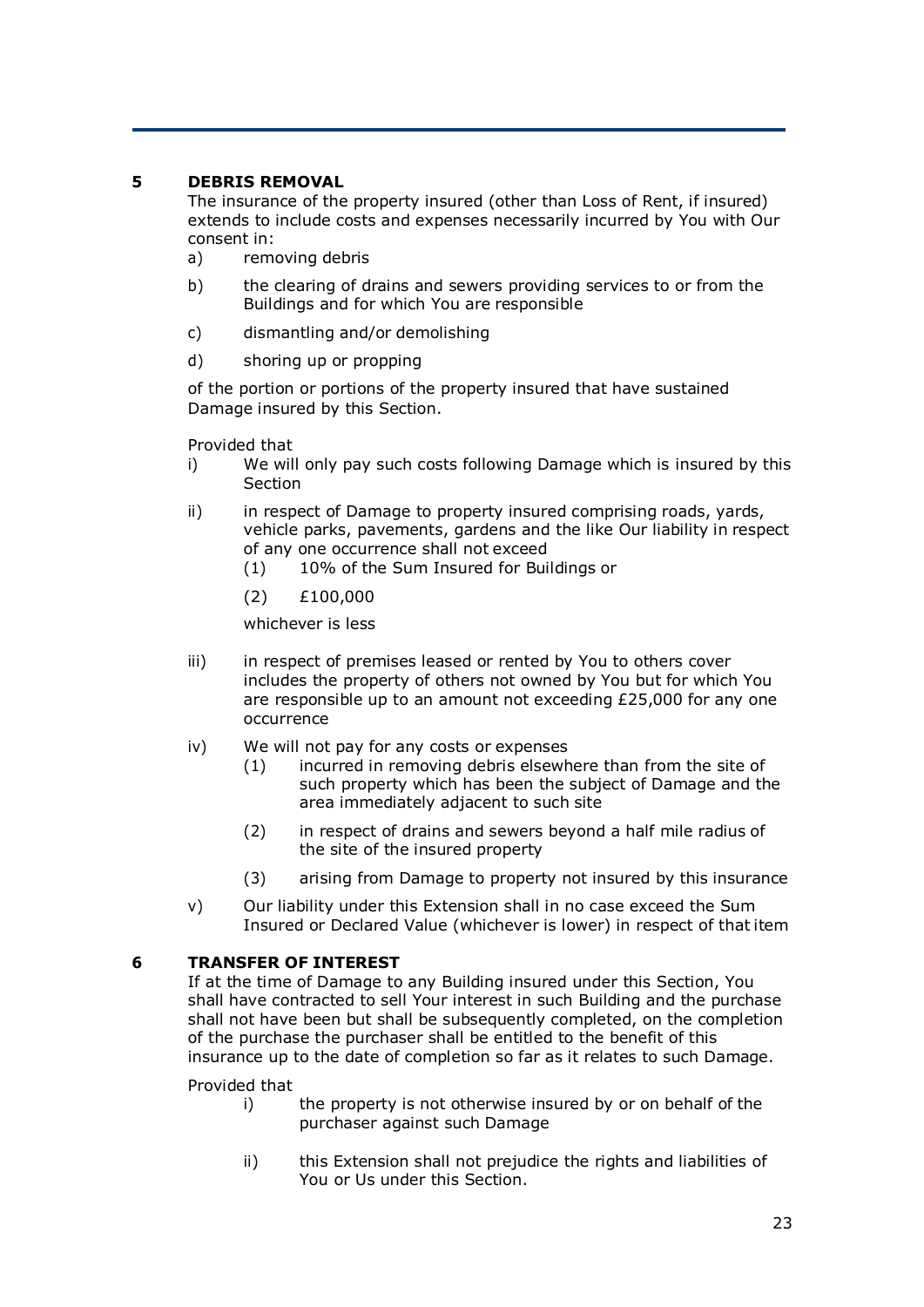## **7 WORKMEN**

Any trades person(s), company, firm or organisation may be allowed on the Premises and instructed by You to effect repairs and minor structural alterations in all or any of the Buildings without prejudice to this insurance.

## **8 AUTOMATIC REINSTATEMENT OF SUM INSURED**

In consideration of the insurance not being reduced by the amount of any Damage You shall pay the appropriate extra premium on the amount of the Damage from the date of the Damage to the date of the expiry of the Period of Insurance.

## **9 CAPITAL ADDITIONS**

This Section extends to cover the following property situated anywhere in Great Britain, Northern Ireland, the Channel Islands and the Isle of Man:-

- (a) any newly erected and/or newly acquired Building and/or machinery; and
- (b) alterations, additions and improvements to Buildings and/or machinery but not in respect of any appreciation in value;

Provided that:

- 1 Our maximum liability at any one situation shall not exceed :-
	- (a) 10% of the total Buildings and Other Contents Sums Insured by this Section, or
	- (b) £250,000

whichever is the lower.

2 You provide particulars of any property in respect of which this extension is sought as soon as practicable and, in any event, at intervals of not more than 6 months and to effect specific insurance thereon retrospective to the date of the commencement of Your responsibility.

## **10 MACHINERY RE-ERECTION COSTS**

The insurance on Other Contents by this Section extends to include the cost of re-erection and of fixing of machinery and plant in consequence of Damage insured by this Section. Provided that Our liability in respect of any Damage shall not exceed the Sum Insured in respect of Other Contents.

## **11 CONTRACT SALE PRICE**

Where You have agreed the sale of but not delivered goods and as a result of Damage the sale is cancelled under the terms of the sale contract, either wholly or to the extent of the Damage, Our liability will be based on the Contract Price. Provided that We shall not pay more than the Sum Insured shown against Stock in Trade in the Schedule.

## **12 ACCIDENTAL DISCHARGE OF GAS SYSTEMS**

In the event of accidental discharge of any gas flooding system installed solely for the protection of the property insured We will pay the cost of refilling the cylinder(s) of the system. Provided that Our maximum liability for any one occurrence shall not exceed £5,000.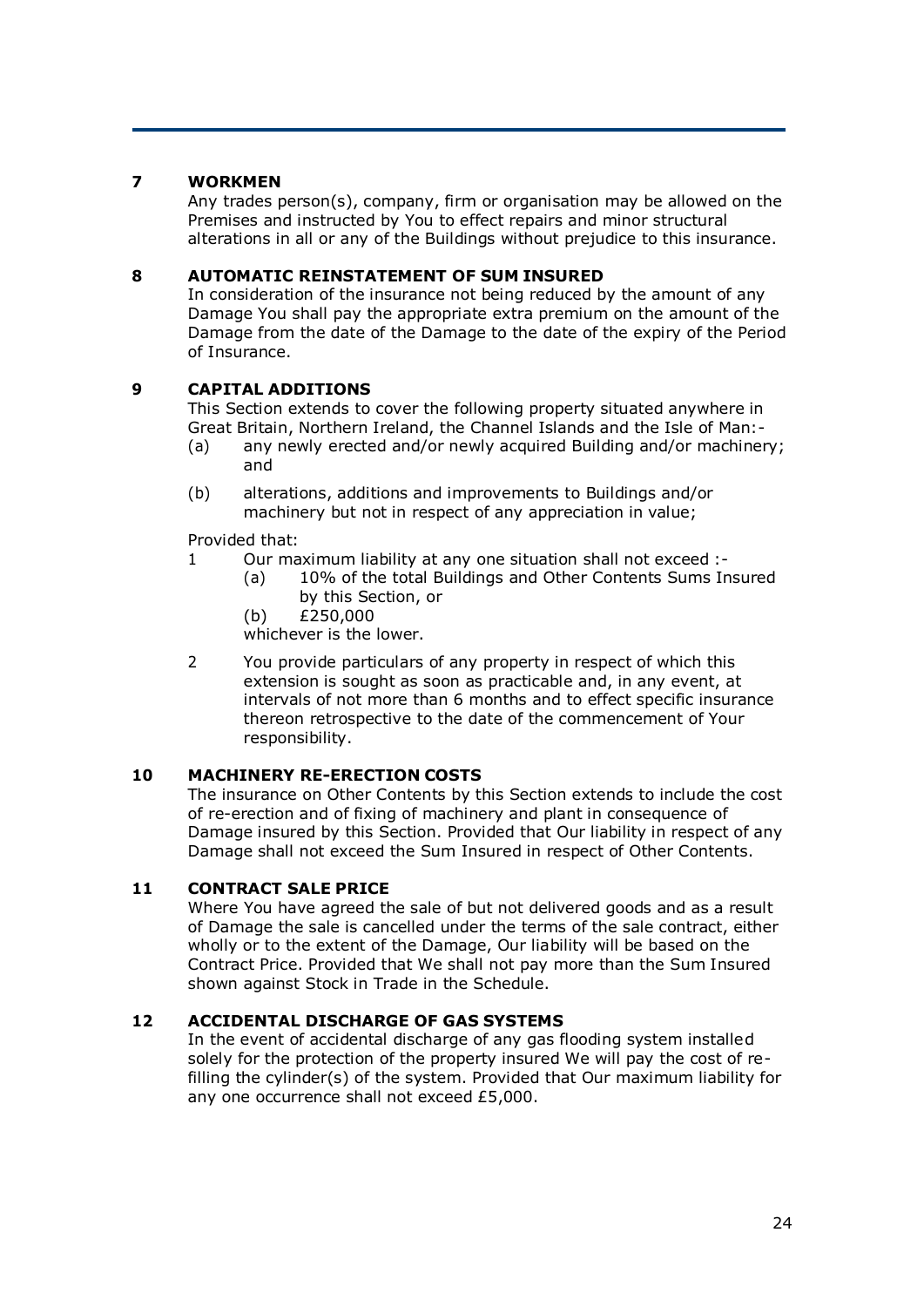## **13 EMERGENCY SERVICES**

We will pay costs and expenses You incur to restore or repair grounds, landscaped gardens, pavements, road surfaces and any other property comprising the Premises damaged by the emergency services attending as a result of insured Damage to the Premises. Provided that Our maximum liability shall not exceed £5,000.

## **14 FIRE BRIGADE**

We will pay the costs charged by the Fire Brigade directly relating to the extinguishing or fighting of fire at the Premises.

## **15 THEFT DAMAGE TO BUILDINGS**

We will pay for Damage to Buildings for which You are responsible caused in the furtherance of theft or attempted theft. Provided that such Damage is not covered by any other insurance.

### **16 LOSS AVOIDANCE**

We will indemnify You for costs You incur in taking reasonable but exceptional measures to avoid or mitigate impending Damage which would otherwise have resulted in a claim under this insurance. Provided that:

- (a) the impending Damage did not stem from any reasonably foreseeable cause
- (b) indemnity under this insurance would have been a natural outcome to be expected in the absence of such measures
- (c) We are satisfied that the Damage has been avoided or reduced in consequence of the measures taken
- (d) the terms, conditions and exclusions of this insurance shall apply as if Damage had occurred
- (e) the amount payable by Us shall be no greater than the cost that would have been incurred had the measures not been taken and Damage had occurred
- (f) Our liability is limited to  $£100,000$  any one occurrence or series of events arising out of one occurrence

## **17 TRACE AND ACCESS**

In the event of Damage resulting from escape of water or oil as insured by this insurance We will pay all costs necessarily and reasonably incurred in locating the source of such Damage and making good.

Provided that Our liability is limited to £10,000 any one occurrence or series of events arising out of one occurrence.

#### **18 CHANGING LOCKS**

This insurance extends to cover the cost of changing locks at the Premises following the loss of keys during the Period of Insurance by:-

- (a) theft or any attempt thereat from the Premises or from Your home or that of an authorised director, partner or employee;
- (b) robbery whilst such keys are in Your personal custody or that of an authorised director, partner or employee;

Provided that: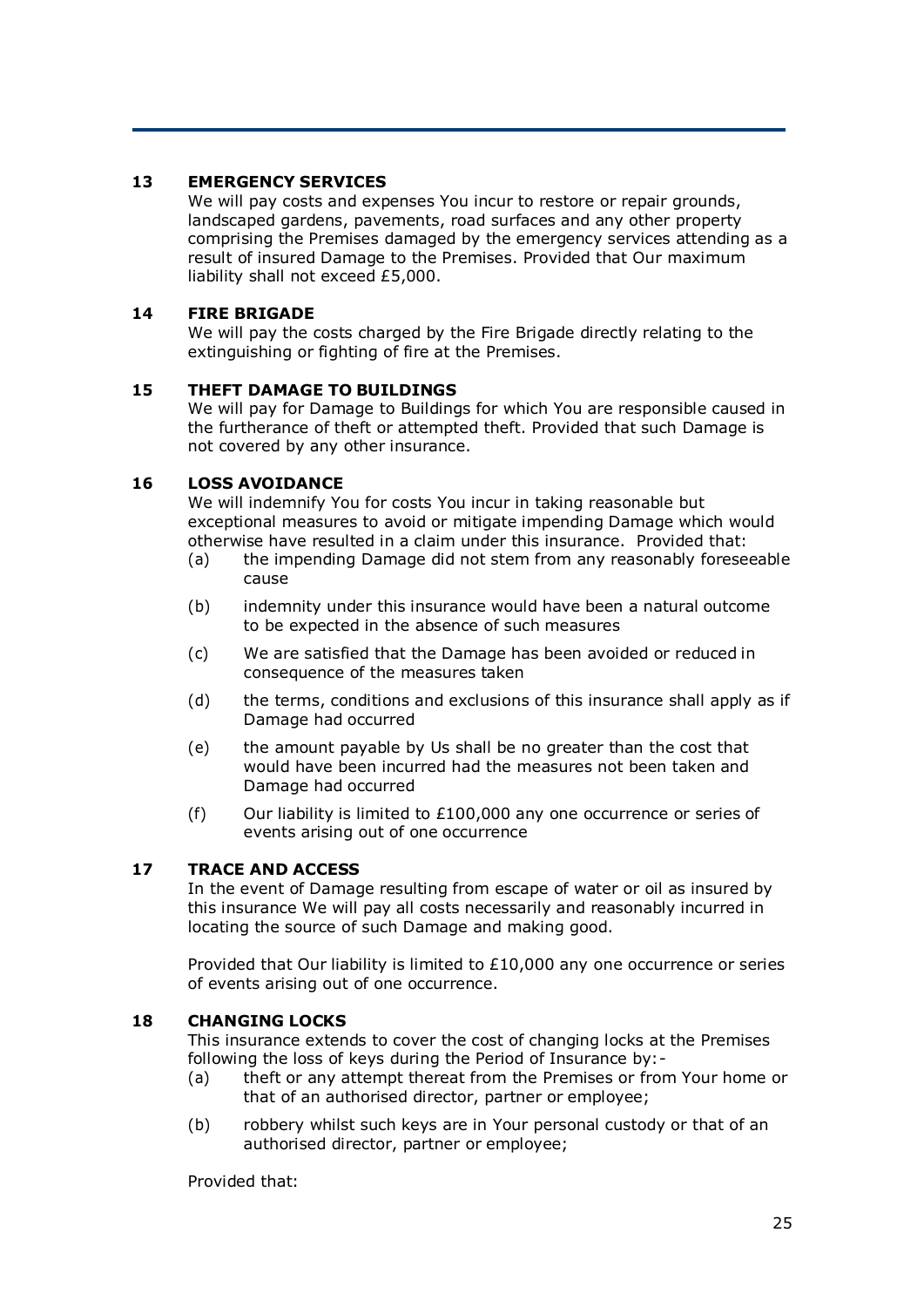- i) if such keys relate to a safe they shall not be left on the Premises overnight unless the Premises are occupied by You or an authorised employee in which case they shall be deposited in a secure place not in the vicinity of the safe.
- ii) Our liability is limited to £500 in respect of any one loss.

### **19 ADDITIONAL METERED WATER CHARGES**

The insurance by this Section extends to include additional metered water charges incurred by You and for which You are responsible as a result of Damage to the water installation at the Premises.

Provided that:

- i) The amount payable shall be ascertained by comparing the charge made by the water authority on their account for the period during which the loss of metered water occurred with the charges for the previous period adjusted for any relevant factors affecting Your normal consumption of water during the periods concerned
- ii) Damage in respect of any Building which is unoccupied is excluded
- iii) Our maximum liability under this Extension shall not exceed  $£10,000$ in the aggregate during any one Period of Insurance
- iv) You shall take all practical steps to remedy the Damage to the installation as soon as it is discovered

### **20 EXTINGUISHMENT EXPENSES**

We will pay the reasonable costs You incur for refilling fire extinguishment appliances and replacing used sprinkler heads but excluding

- (a) costs other than as a direct result of Damage caused by a Defined Peril
- (b) any amount in excess of £5,000

#### **21 TEMPORARY REPAIRS**

We will pay the reasonable and necessary costs You incur (with Our consent) in making temporary repairs and erecting temporary buildings and/or contents following Damage subject to a limit of £25,000

## **22 EXHIBITIONS**

This insurance extends to cover Damage to (a) Other Contents, and

(b) Stock in Trade

whilst at exhibitions within Great Britain, Northern Ireland, the Channel Islands or the Isle of Man, including whilst in direct transit between Your Premises and the Exhibition site.

Provided that Our liability shall not exceed £5,000 in respect of any one exhibition.

## **23 COLLUSION**

We will indemnify You in the event of Damage by theft caused during the Period of Insurance by or in collusion with any director, partner or employee of the Insured and discovered within fourteen days. Provided that We shall not be liable unless such Damage is accompanied by visible evidence of forcible and violent entry to or exit from the Premises.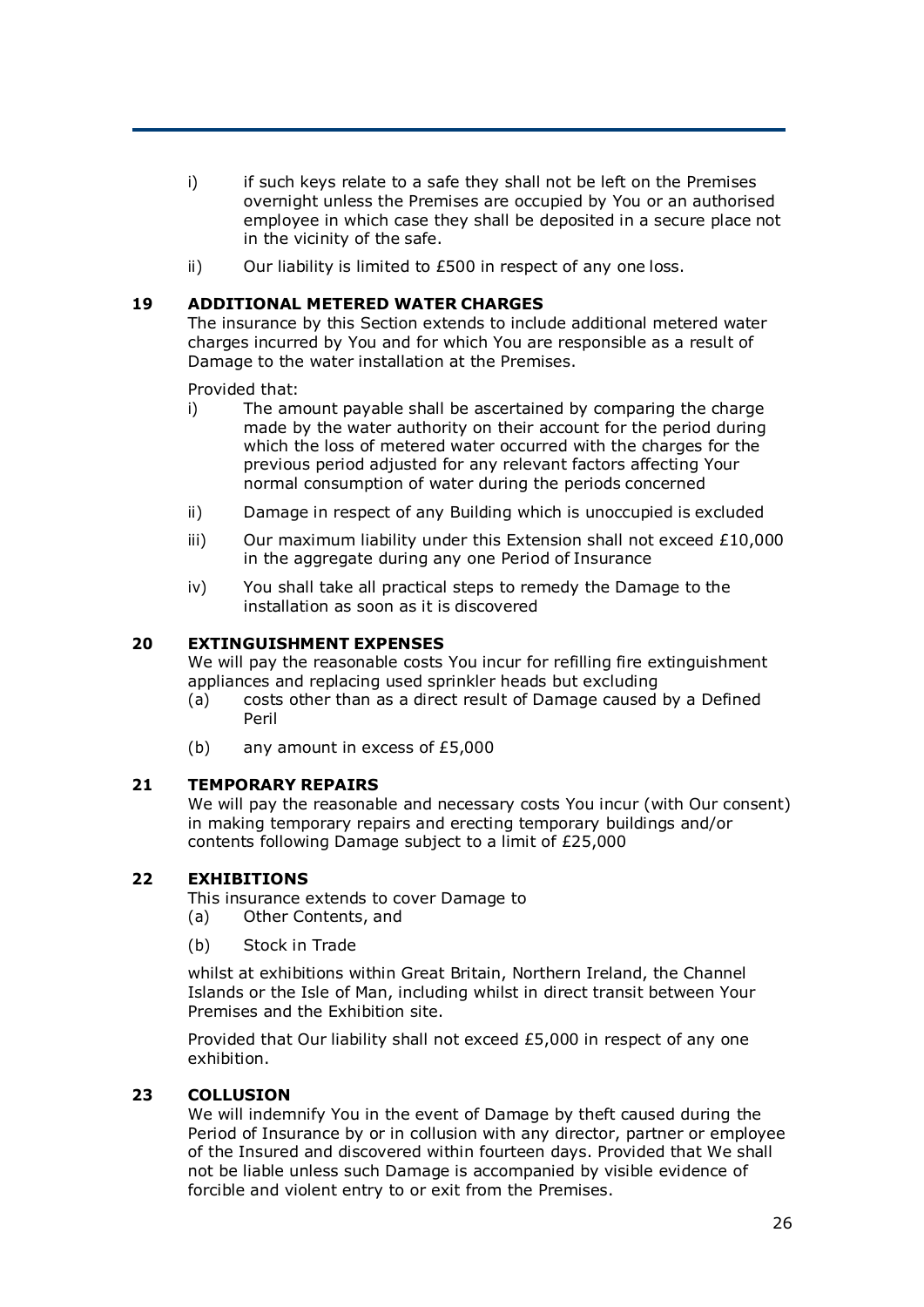## **OPTIONAL EXTENSIONS**

(Only applicable if specified in the Schedule)

## **AE01 ALTERNATIVE ACCOMMODATION**

We will pay for

- (a) the cost of reasonable alternative accommodation incurred by any owner or lessee if they permanently reside in that part of the residential Premises that is unfit to live in or to which access is prevented
- (b) temporary storage of Your furniture
- (c) any ground rent which continues to be payable if the property is leasehold

while the residential Premises are unfit to live in or access is prevented as a result of Damage insured by this Section. Our maximum liability under this Extension will not exceed the Sum Insured shown in the Schedule but in respect of each residential unit the payment may be adjusted according to the percentage contribution made by each unit towards the ground rent and/or total management charges of the residential Premises

### **AE02 LOCAL AUTHORITIES (UNDAMAGED PROPERTIES EXTENSION)**

Notwithstanding paragraph 1 (a) (iv) of the Local Authorities Extension (See Extension 2) the insurance by each item of the Schedule covering Buildings and/or machinery and plant extends to include the additional cost of reinstatement as described in that Extension in respect of undamaged portions of property. Provided that

- (a) We shall not be liable for such additional cost in respect of any Building or machinery or plant which has not sustained Damage insured by this Section
- (b) the amount recoverable shall not exceed:
	- (i) in respect of undamaged portions of property other than foundations, 15% of the total amount for which We would have been liable had the building or machinery been totally destroyed,
	- (ii) in respect of any item of this Section the Sum Insured thereby;
- (c) all the conditions of the Local Authorities Extension shall apply except insofar as they are hereby expressly varied.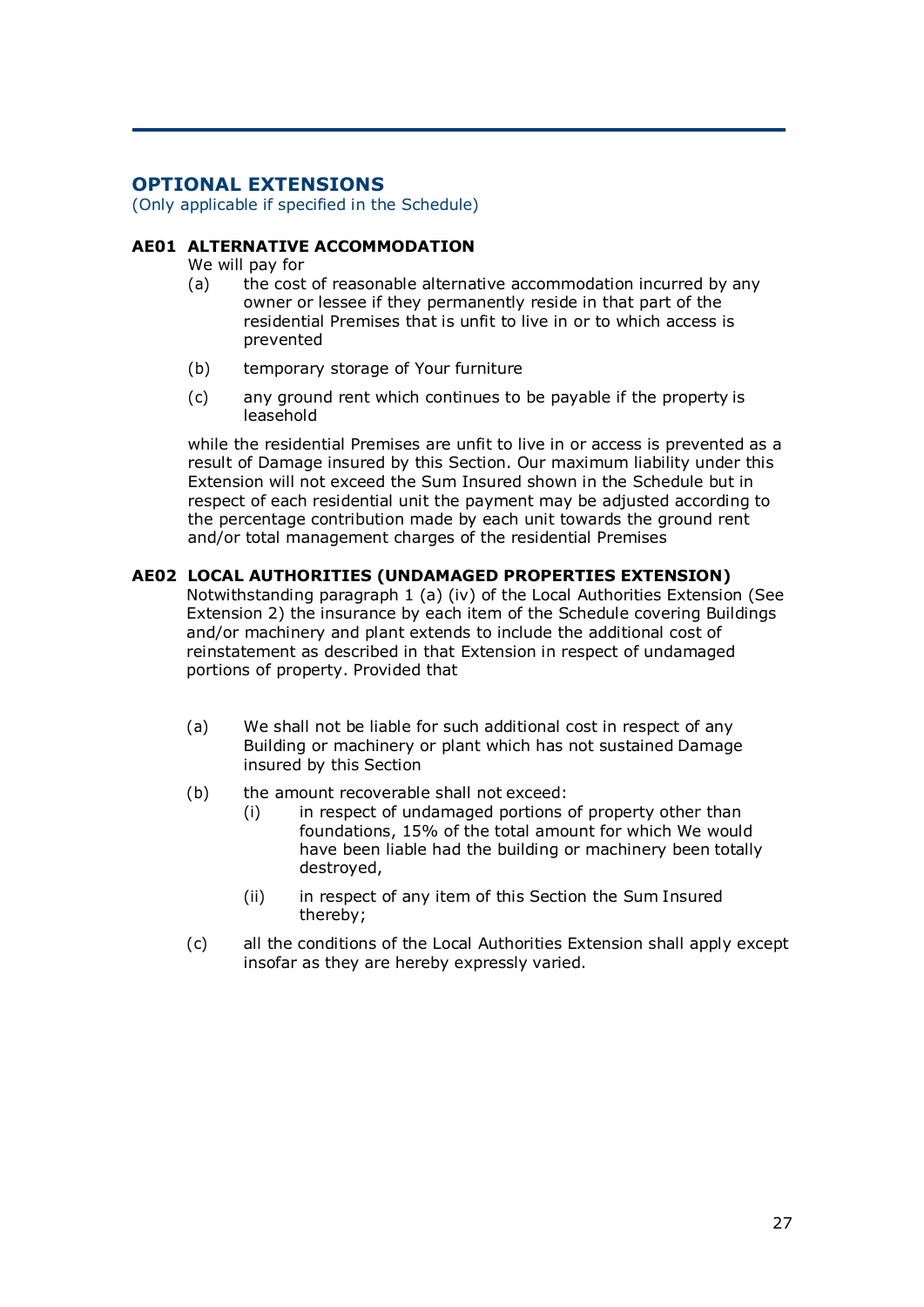## **CONDITIONS**

(The following Conditions apply to all policies)

## **1 NOTICE OF OCCUPANCY**

It is a condition precedent to Our liability that You tell Us immediately when any of the Buildings becomes unoccupied or when any unoccupied portion of such Buildings becomes occupied. We will adjust the premium if necessary based on the new circumstances.

## **2 DESIGNATION OF PROPERTY**

For the purpose of determining where necessary the item under which property is insured, We agree to accept the designation under which such property has been entered in Your books.

## **3 FIRE EXTINGUISHING APPLIANCES**

It is a condition precedent to Our liability that fire extinguishing appliances shall be maintained in efficient working order throughout the Period of Insurance. This insurance shall not be prejudiced or invalidated by any defect in the said appliances due to any circumstances unknown to You or beyond Your control.

## **4 AUTOMATIC SPRINKLER SYSTEMS**

It is a condition precedent to Our liability that in respect of any installation or installations of Automatic Sprinklers:

- 1. You will maintain such installation in good working order
- 2. You undertake to:
	- i) Make a test every week for the purpose of ascertaining that the Alarm Bell or Siren is in working order and that Stop Valves controlling the individual water supplies and the installation are fully open;
	- ii) Make half-yearly tests for the purpose of ascertaining that each water supply is in order, and record the particulars of each test;
	- iii) Make a test every weekday (HOLIDAYS excepted) of
		- (a) the Fire Brigade connection,
		- (b) the circuit between the alarm switch and the control unit and
		- (c) the batteries in respect of each approved system for the transmission of alarm signals from sprinkler installations to a Fire Brigade.

Note 1: It is permissible for test (a) to be carried out by the Fire Brigade if they are prepared to give a written undertaking to perform the duty.

Note 2: Where the circuits in (a) and (b) are continuously monitored tests need only to be made once per week.

- iv) Remedy promptly any defect revealed by such tests;
- v) Notify Us before any installation is rendered inoperative or immediately in the event of any emergency.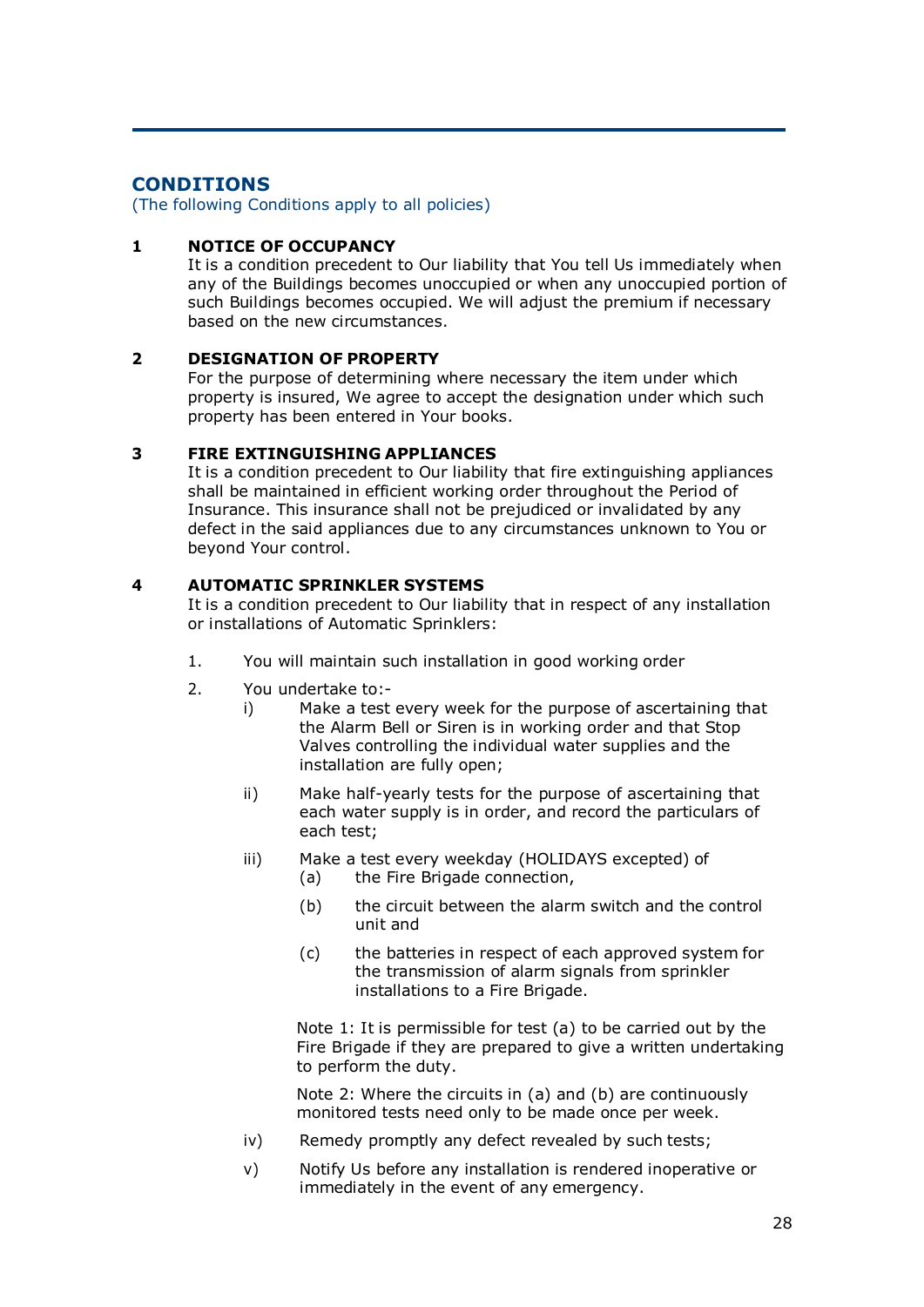- vi) Allow Us access to the Premises at all reasonable times for the purpose of inspecting the sprinkler installation.
- vii) take all reasonable steps to prevent frost and other Damage to the installations

This insurance will not be prejudiced by any defect in the Automatic Sprinklers due to any circumstances unknown to You or beyond Your control.

### **5 RENT**

If cover for Rent is included under this Section cover applies only if the Buildings or any part thereof is unfit for occupation in consequence of Damage for which We have accepted liability under this Section. Provided that Our liability shall not exceed such proportion of the Sum Insured on Rent as the period necessary for reinstatement bears to the term of Rent insured.

#### **6 APPLICATION OF UNDERINSURANCE CONDITION**

The Sum Insured under each Item shown on the Schedule is separately subject to General Condition 7(f).

### **7 NON-INVALIDATION**

The insurance of this Section shall not be invalidated by any act, error, omission or alteration unknown to You or beyond Your control whether the risk of Damage is increased or otherwise. Provided that You inform Us immediately You become aware of the act, error, omission or alteration and pay an additional premium if required.

#### **8 SUBROGATION WAIVER**

In the event of a claim arising under this Section We agree to waive any rights, remedies or relief to which We might have become entitled by subrogation against:-

- 1. any company standing in the relation of Parent to Subsidiary (Subsidiary to Parent) to You or any company which is a Subsidiary of a Parent Company of which You are Yourselves a Subsidiary in each case within the meaning of the Companies Act or the Companies (N.I.) Order as appropriate current at the time of Damage.
- 2. any tenant.

Provided that

- (i) the Damage did not result from a criminal fraudulent or malicious act of the tenant
- (ii) the tenant contributes to the cost of insuring Your property insured against the event which caused the Damage

#### **9 PROTECTIONS**

It is a condition precedent to Our liability that whenever the Premises are closed for business or left unattended all security devices provided to protect the Premises are properly fitted and put into full operation.

#### **10 OTHER INTERESTS**

We will automatically cover the interests of any third parties You are required to include in this insurance in consequence of any mortgage, hiring, leasing or similar agreement. Provided that You shall advise Us of the name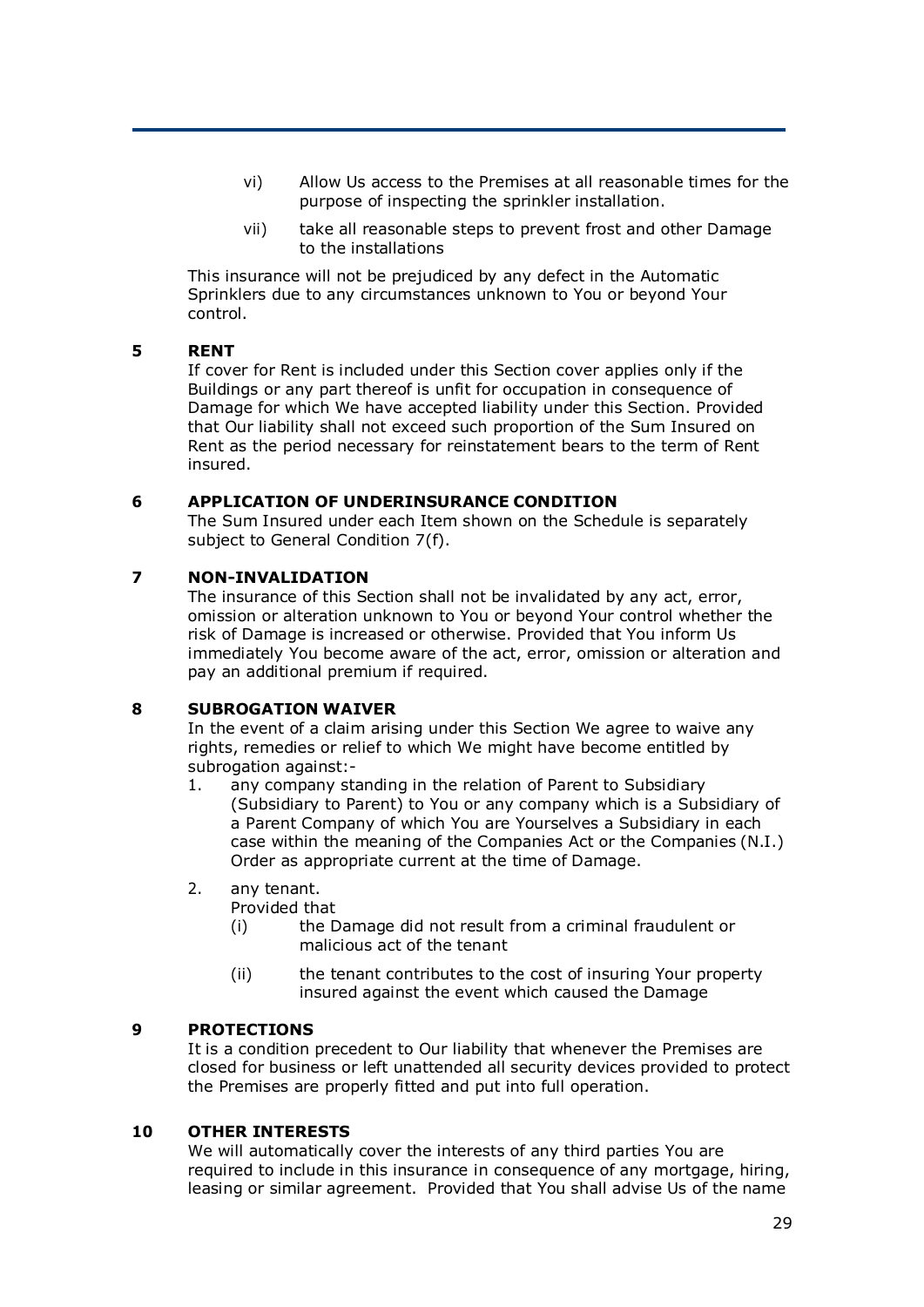of any interested party and the nature and extent of their interest in the event of Damage.

## **11 BRAND OR TRADEMARK**

In the case of Damage to property bearing a brand or trademark which in any way carries or implies the guarantee or the responsibility of the manufacturers or You, the salvage value of such property which has been the subject of Damage shall be determined after removal in the customary manner of all such brands or trademarks or other identifying characteristics or withdrawal of guarantees or implied responsibilities.

## **EXCLUSIONS**

We will not pay in respect of:

- 1 Damage caused by the bursting of any boiler, economiser or other vessel machine or apparatus belonging to You or under Your control in which internal pressure is due to steam only but this shall not exclude
	- (i) Damage caused by explosion of any boiler used for domestic purposes only
	- (ii) subsequent Damage itself resulting from a cause not otherwise excluded.
- 2 Damage attributable solely to change in the water table level
- 3 Damage caused by or consisting of
	- (a) wear and tear; frost; wet or dry rot; dampness or dryness; or any other gradually operating cause;
	- (b) corrosion; rust; shrinkage; evaporation; loss of weight; marring; scratching;
	- (c) change in:
		- (i) temperature
		- (ii) colour
		- (iii) texture, or
		- (iv) finish
	- (d) (i) moth
		- (ii) vermin
		- (iii) insects
		- (iv) fungal attack, or
		- (v) mould

however caused;

- (e) inherent vice; latent defect; faulty or defective design or materials
- (f) faulty or defective workmanship; operational error or omission on Your part or the part of any of Your employees;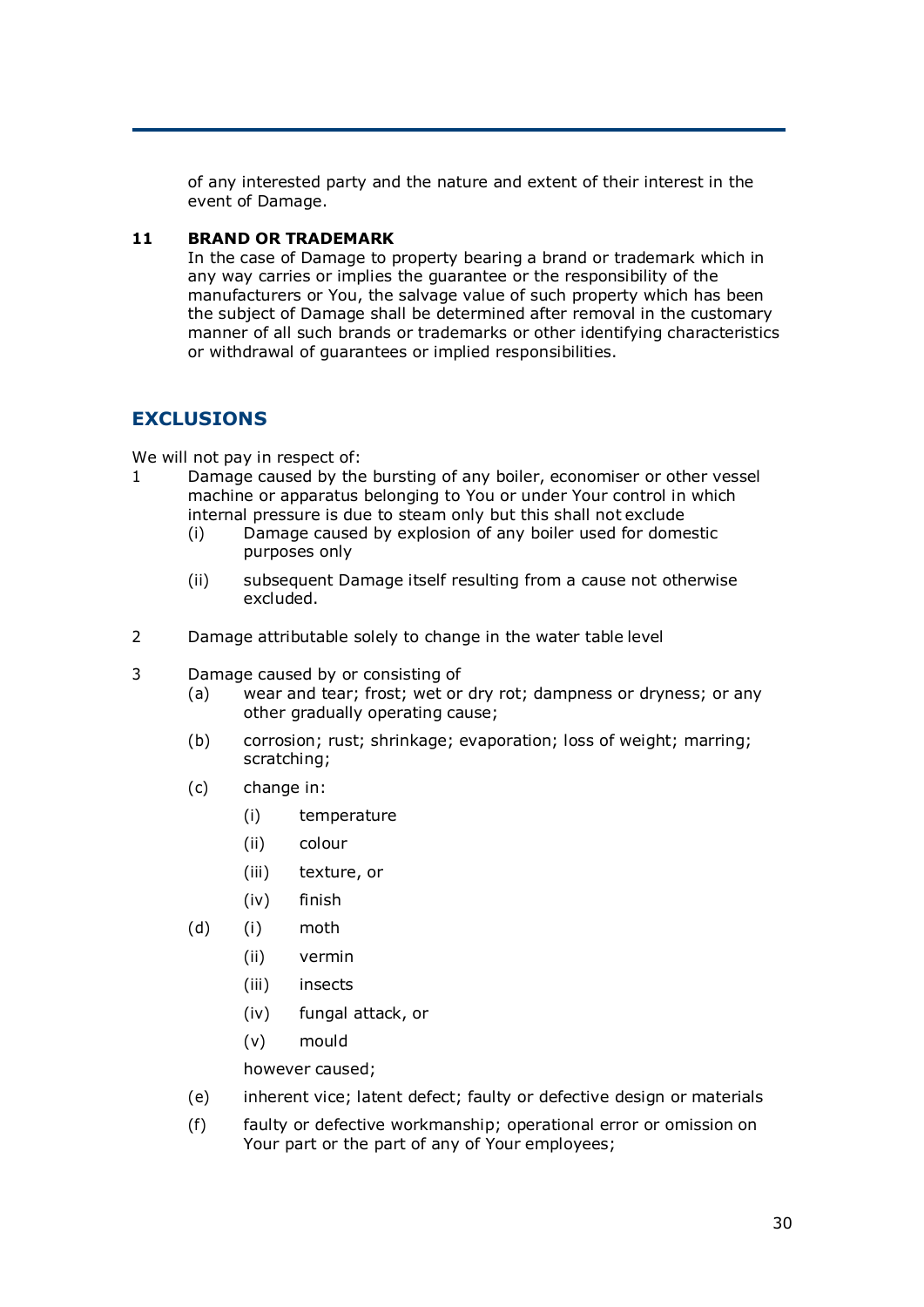- (g) joint leakage; failure of welds; cracking; fracturing; collapse or overheating of boilers, economisers, superheaters, pressure vessels or any range of steam and feed piping in connection therewith;
- (h) mechanical or electrical breakdown or derangement

but this shall not exclude subsequent Damage which itself results from a cause not otherwise excluded.

- 4 Damage caused by any kind of seepage or any kind of pollution and/or contamination but this shall not exclude Damage to the property insured specified in the Schedule caused by
	- (a) pollution or contamination which itself results from a Defined Peril
	- (b) a Defined Peril which itself results from pollution or contamination
- 5 Damage by storm, wind, rain, hail, sleet, snow, flood or dust to movable property in the open, gates, fences or posts unless caused by falling trees or there is Damage to structural parts of the Buildings at the same time
- 6 Theft or attempted theft which does not involve either
	- (a) entry to or exit from the Premises by forcible and violent means, or
	- (b) actual or threatened assault or violence
- 7 Theft or attempted theft from any part of the Buildings not occupied by You for the purposes of the Business.
- 8 Damage caused by or consisting of acts of fraud, dishonesty or deception other than by theft by or in collusion with Your directors, partners or employees as provided for by Extension 23 of this Section.
- 9 Damage to property in transit other than whilst at the Premises or in the circumstances provided for by the following Extensions Extension 3 – Temporary Removal

Extension 22 – Exhibitions

- 10 Damage to money and securities of any description
- 11 Damage caused by subsidence landslip or ground heave
	- (a) to yards, car parks, roads, pavements, street furniture, outdoor swimming pools, outdoor tennis courts, walls, gates and fences unless also affecting the Buildings
	- (b) caused by or consisting of
		- (i) the normal settlement or bedding down of new structures
		- (ii) the settlement or movement of made up ground
		- (iii) coastal or river erosion
	- (c) resulting from
		- (i) demolition, construction, structural alteration or repair of any property
		- (ii) groundworks or excavation
		- at the same premises
	- (d) which originated prior to the inception of this cover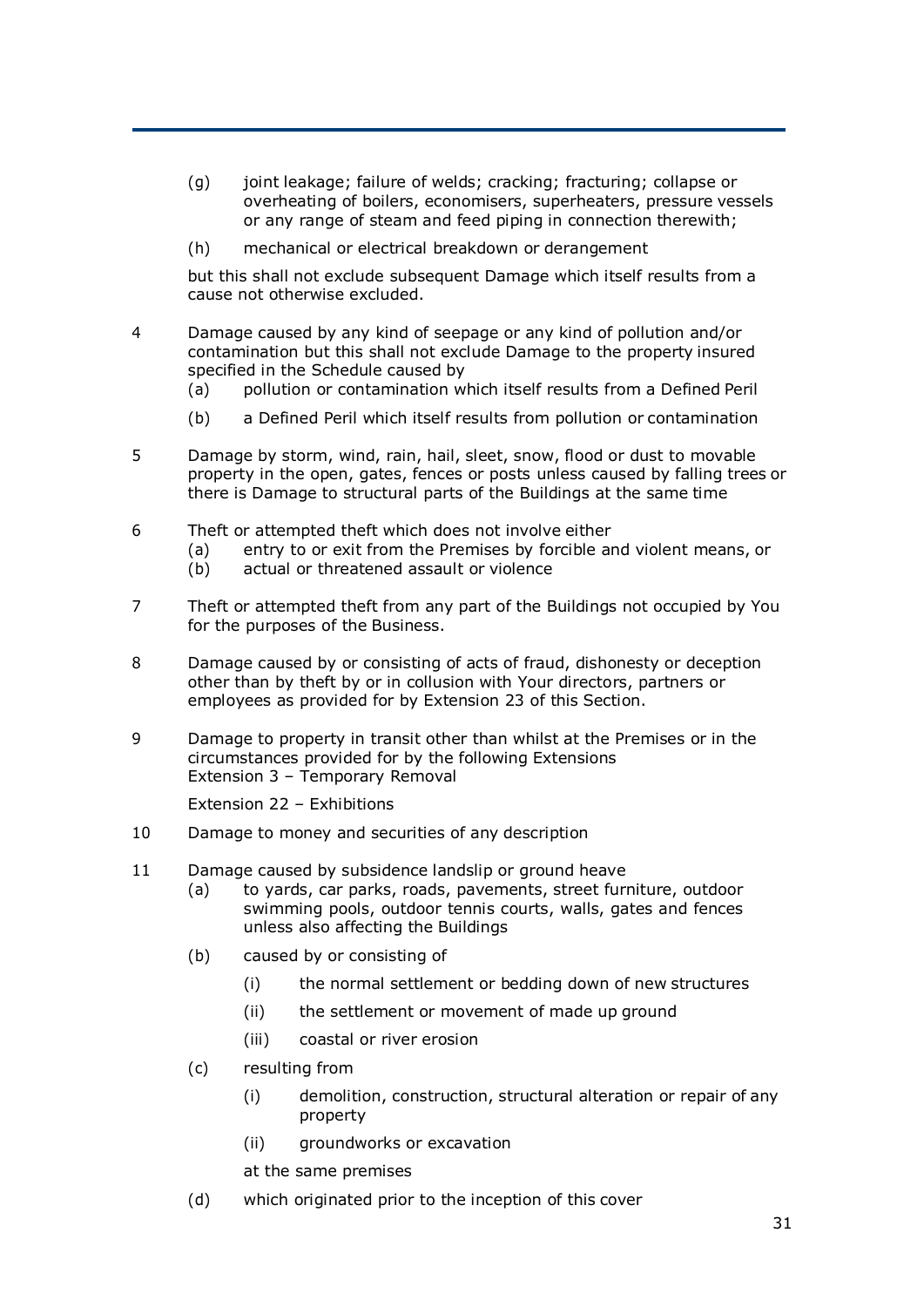- 12 Damage caused by or consisting of disappearance, unexplained or inventory shortage, misfiling or misplacing of information.
- 13 Damage to a building or structure caused by its own collapse or cracking.
- 14 Damage to property resulting from its undergoing any process of production, packing, treatment, testing, commissioning, servicing, alteration, cleaning or repair.
- 15 Damage to fixed glass or sanitaryware:
	- (i) occurring during installation or removal, or
	- (ii) which was cracked or fractured prior to inception of this insurance, or
	- (iii) occurring whilst the Premises are empty or unoccupied unless specifically agreed
- 16 Damage by fire to property caused by its undergoing any process involving the application of heat.
- 17 Damage to property or structures in course of construction or erection and materials or supplies in connection with all such property in the course of construction or erection.
- 18 The cost of maintenance or routine alteration or decoration.
- 19 Delay; loss of market; or any form of consequential loss, other than loss of rent when such loss is specifically included
- 20 Damage to:
	- (a) livestock; growing crops; or trees
	- (b) vehicles licensed for road use; caravans; trailers; railway locomotives; rolling stock; watercraft or aircraft
	- (c) piers; jetties; bridges; culverts; or excavations
	- (d) property more specifically insured
	- (e) property which is or but for the existence of this policy would be insured under a marine policy or policies except in respect of any excess beyond the amount which would have been payable under the marine policy or policies had this policy not been effected.
- 21 The amount of the Excess specified in the Schedule
- 22 Damage caused by any of the following whilst any of the Buildings is empty or not in use:
	- (a) Riot, civil commotion, strikers, locked-out workers or persons taking part in labour disturbances or malicious persons
	- (b) Escape of water from any tank, apparatus or pipe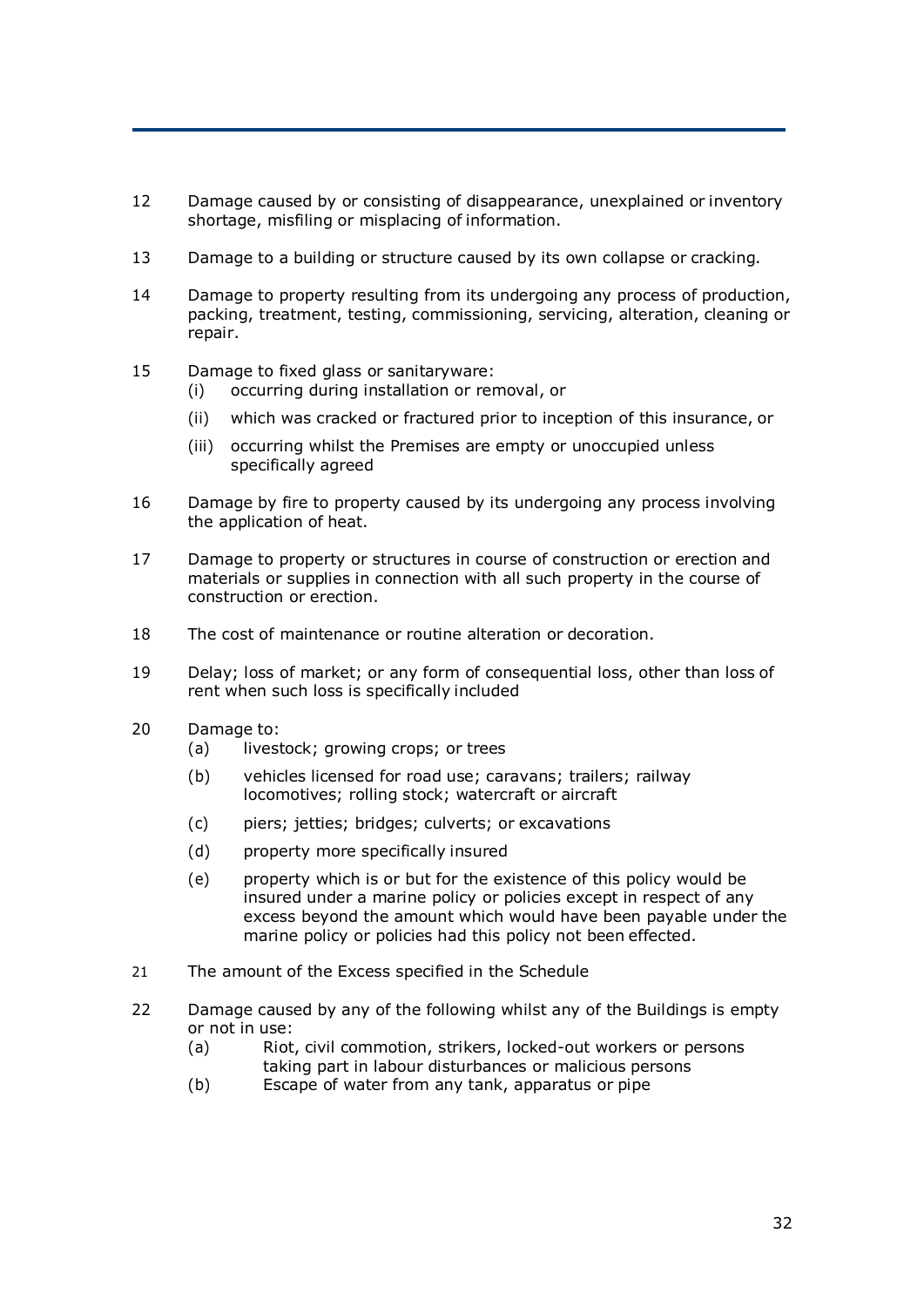# **SECTION B MONEY AND ASSAULT**

## **SUB-SECTION 1 MONEY**

## **DEFINITIONS**

### **Money**

Coin; bank and currency notes; postal and money orders; bankers' drafts; cheques; giro cheques; crossed warrants; bills of exchange; securities for money; postage revenue; national insurance and holiday with pay stamps; stamped national insurance and holiday with pay cards; national savings stamps or certificates; war bonds; premium savings bonds; franking machine impressions other than unused units in postage stamp franking machines; luncheon vouchers; trading stamps; and phone cards Your property or for which You are responsible in the course of the Business.

#### **Non Negotiable Documents**

Crossed cheques; crossed Girocheques; crossed postal or money orders; crossed bankers' drafts; credit company sales vouchers; VAT invoices; and unused units in postage stamp franking machines, Your property or for which You are responsible in the course of the Business.

#### **Business Hours**

Your usual office hours and the working hours (including overtime) during which You, Your directors, partners or employees entrusted with Money and Non Negotiable Documents are on the Premises for the purpose of the Business.

#### **In Transit**

In transit in Your personal custody, or the custody of Your authorised directors, partners or employees or collectors or of a specialist security organisation, or by post where You have retained proof of posting.

## **COVER**

We will indemnify You up to the Limits and Sum Insured stated in the Schedule or shown under item 3) below, against

- 1) Loss of Non Negotiable Documents from any cause
- 2) Loss of Money from any cause whilst
	- (a) in the Premises outside Business Hours not contained in locked safes or strongrooms
	- (b) in Your private residence or that of Your authorised directors, partners or employees or collectors
	- (c) in the Premises outside Business Hours contained in locked safes or strongrooms as notified to and agreed by Us
	- (d) in the Premises during Business Hours
	- (e) whilst In Transit or in a bank night safe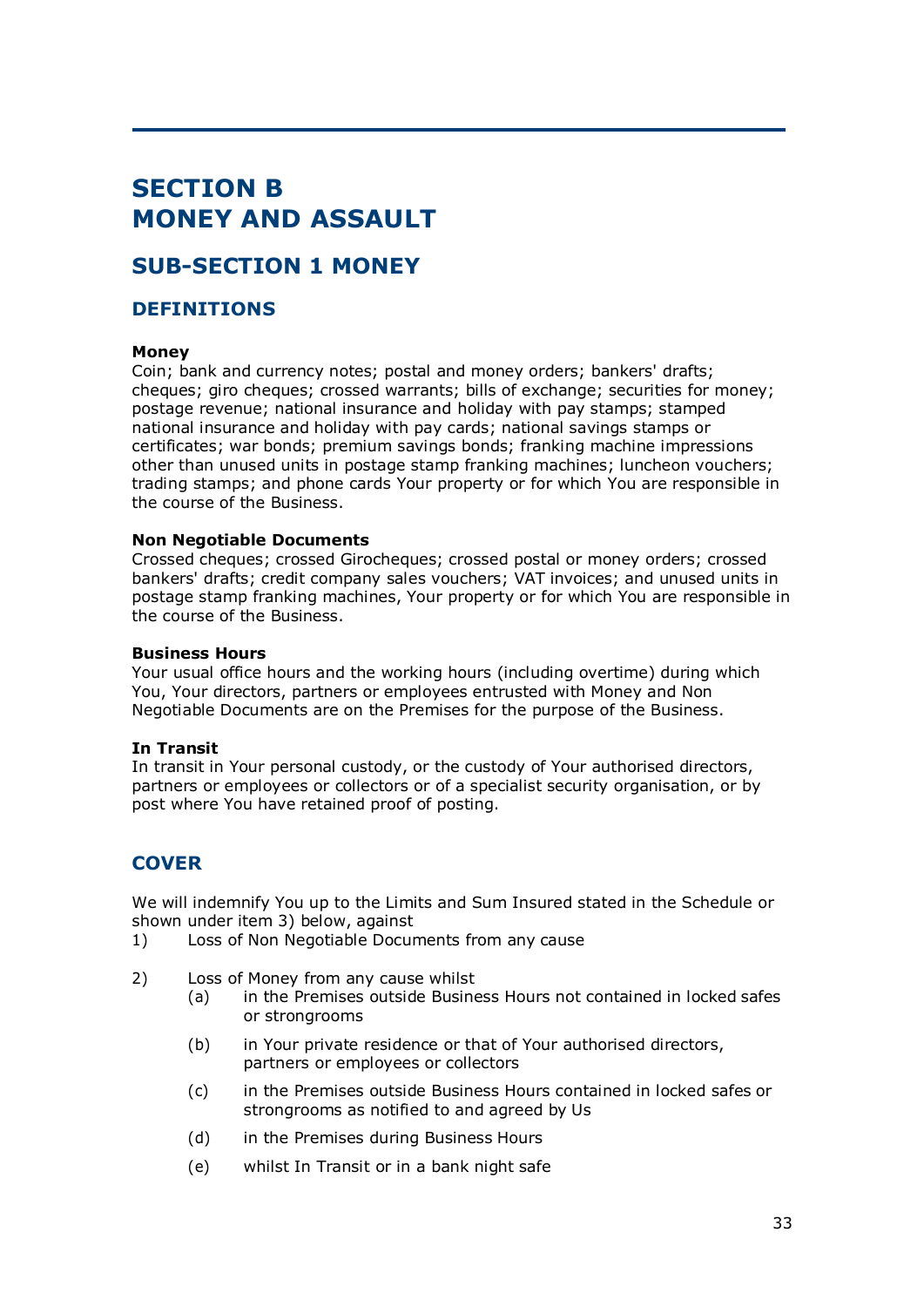3) Damage by thieves to safes and strongrooms; stamp franking machines; and approved security cases, bags or waistcoats containing the Money and Non Negotiable Documents insured hereby. Our liability in respect of such Damage shall not exceed £2,500.

occurring during the Period of Insurance

## **SUB SECTION 1 EXTENSION**

### **1. EMPLOYEES EFFECTS**

We will pay up to £500 in respect of Your clothing and personal possessions or those belonging to any director, partner or employee in the event of Damage caused as a result of theft or attempted theft of Money.

## **SUB SECTION 1 CONDITIONS**

#### **1. RECORD KEEPING**

It is a condition precedent to Our liability that

- (a) You keep a complete, accurate and up-to-date record of the Money and Non Negotiable Documents; and
- (b) You deposit such record in a secure place other than in the safes and strongrooms containing the Money and Non Negotiable Documents;

#### **2. KEYS**

It is a condition precedent to Our liability that outside Business Hours the safes and strongrooms must be kept locked and the keys of the safes and strongrooms removed from the Premises.

#### **3. TRANSIT**

It is a condition precedent to Our liability that when Money in excess of £3,000 is In Transit it shall be escorted as follows:-

| <b>Amount In Transit</b> | <b>Minimum Escort</b>                         |
|--------------------------|-----------------------------------------------|
| £3,001 to £6,000         | Two able bodied persons (including carrier)   |
| £6,001 to £10,000        | Three able bodied persons (including carrier) |
| $£10,001$ and over       | <b>Specialist Security Company</b>            |

## **4. PROTECTIONS**

It is a condition precedent to Our liability that whenever the Premises are closed for business or left unattended all security devices provided to protect the Premises are properly fitted and put into full operation.

## **SUB SECTION 1 EXCLUSIONS**

We will not pay in respect of:

- 1. Shortages due to clerical or accounting errors.
- 2. Loss due to the fraud or dishonesty of any of Your directors, partners or employees which is
	- (a) not discovered within fourteen working days of the incident;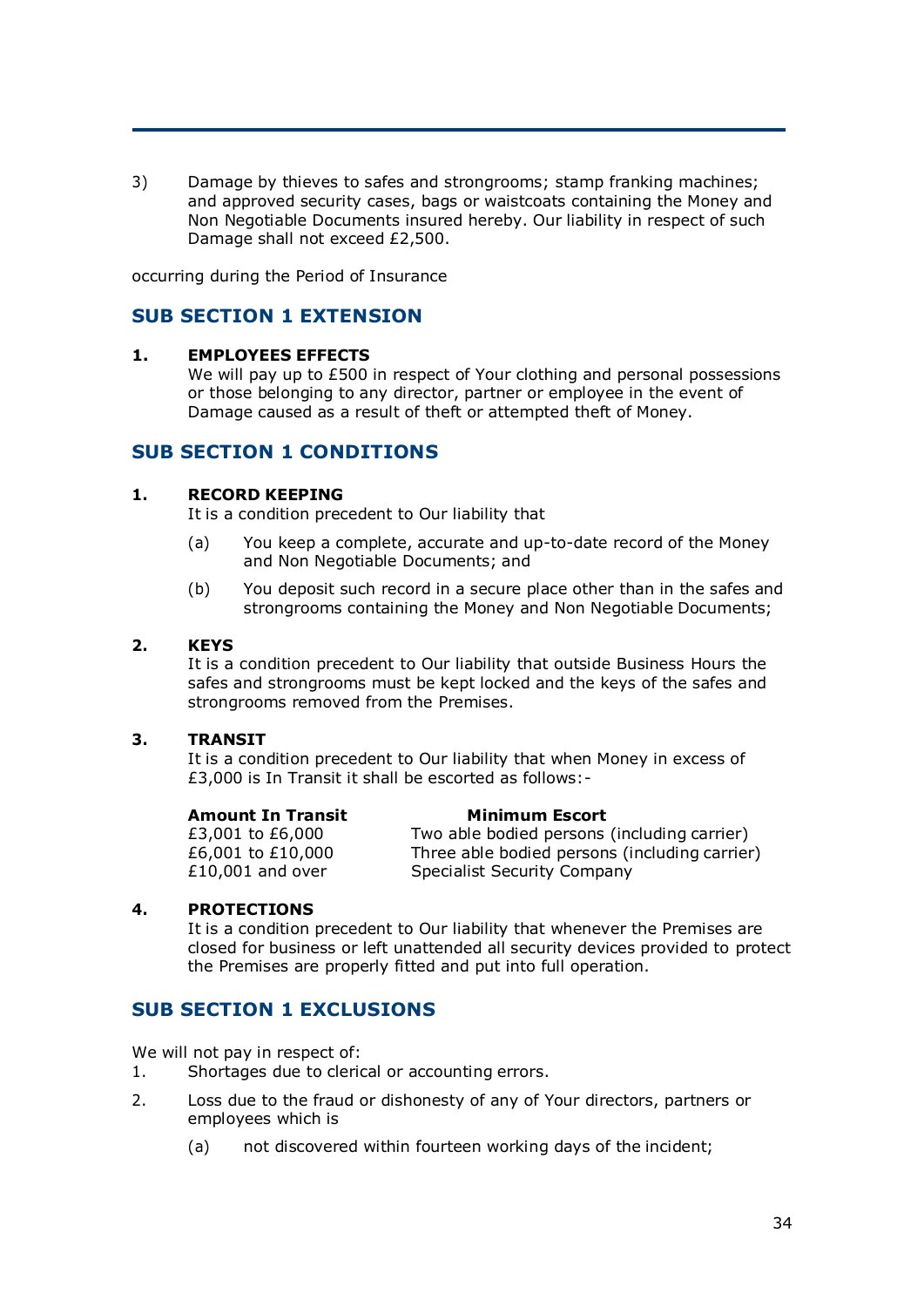- (b) more specifically insured by any other insurance or insurances except in respect of any loss beyond the amount payable under such other insurance or insurances.
- 3. Loss of Money and or Non Negotiable Documents from:-
	- (a) vending or gaming machines unless specifically stated in the Schedule;
	- (b) an Unattended Vehicle
- 4. Damage arising elsewhere than in Great Britain, Northern Ireland, the Channel Islands, the Isle of Man or (in relation only to the Business operating from within the United Kingdom) the Republic of Ireland.
- 5. Unexplained loss or disappearance.
- 6. Loss arising from the use of any counterfeit, false or fraudulent payment which you are unable to collect or recover for any reason.

## **SUB-SECTION 2 ASSAULT**

## **DEFINITIONS**

### **Medical Expenses**

Expenses reasonably and necessarily incurred in respect of the Person Insured for medical, hospital, surgical, manipulative, massage, therapeutic, X-ray or nursing treatment, including the cost of medical supplies and ambulance hire.

#### **Territorial Limits**

Great Britain, Northern Ireland, the Channel Islands, the Isle of Man or (in relation only to the Business operating from within the United Kingdom) the Republic of Ireland.

#### **Person Insured**

You or Your directors, partners or employees aged not less than 16 years nor more than 70 years.

#### **Permanent**

means lasting 24 calendar months and at the expiry of that period being beyond hope of improvement.

#### **Total Disablement**

means disablement which necessarily and continuously disables a Person Insured from attending to his or her usual occupation.

## **COVER**

If in connection with the Business the Person Insured suffers an assault within the Territorial Limits during the Period of Insurance and which independently of any other cause is the sole cause of Results (a) - (f) specified below We will pay:

1 compensation as detailed on the Schedule to You or Your legal representative, or at Your request the Person Insured or their legal representative, for any of the Results specified below.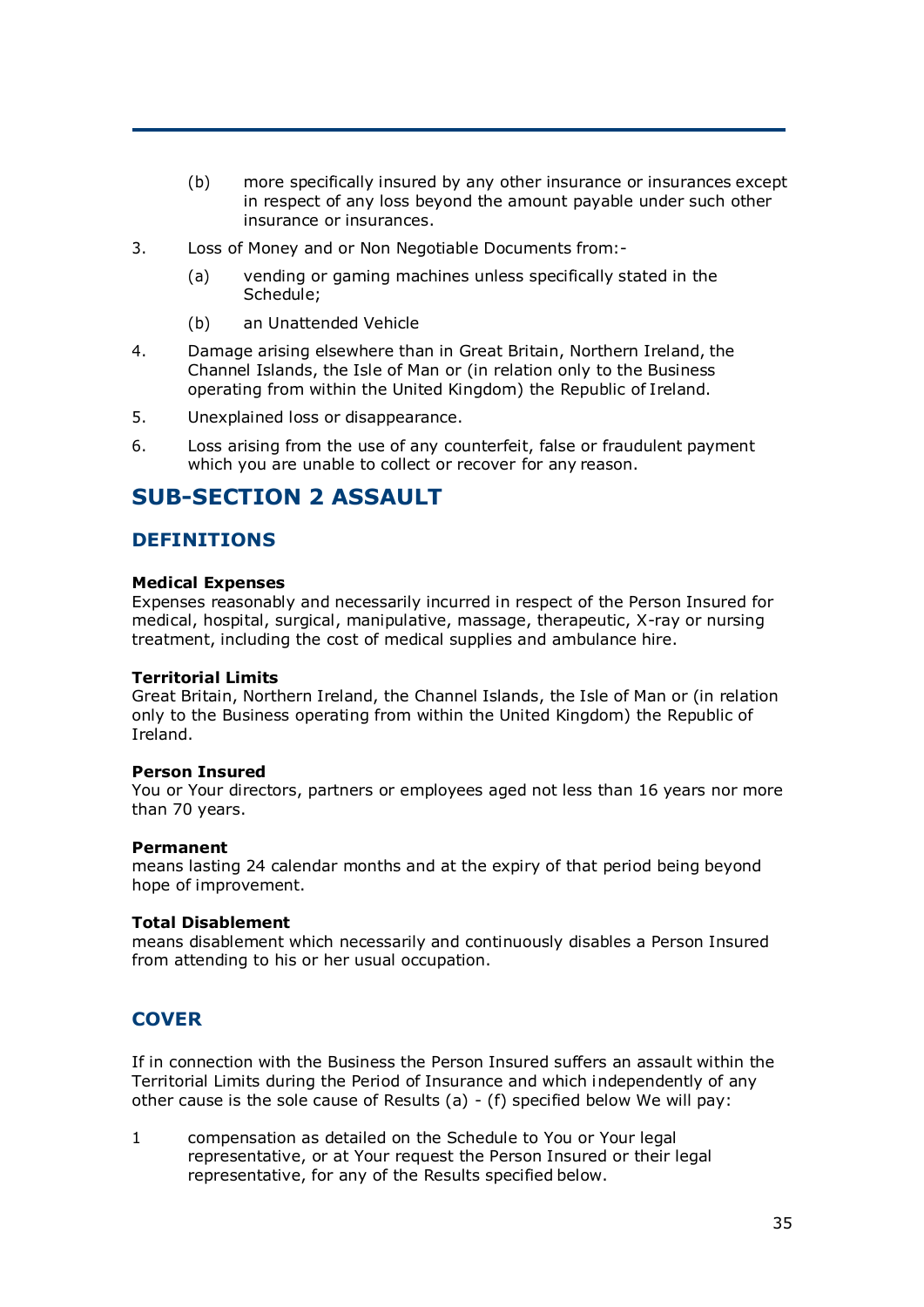2 Medical Expenses You or the Person Insured incurs as a direct consequence of the assault.

## **Result(s)**

(a) Death

- (b) Total and Permanent loss of all sight in one or both eyes.
- (c) Total loss by physical severance of a hand at or above the wrist or of a foot at or above the ankle or total and Permanent loss of use of one or both hands or feet.
- (d) Permanent Total Disablement other than shown in b) and c) above.
- (e) Damage to clothing and personal effects belonging to the Person Insured.
- (f) Temporary Total Disablement.

## **COMPENSATION CLAUSES**

- 1 We will pay compensation for Result (f) Temporary Total Disablement:-
	- (a) for a period not exceeding 104 weeks from the commencement of the Result;
	- (b) when the total amount has been agreed or at Your request at intervals of not less than four weeks (but not in advance) commencing four weeks after We receive written notice of any injury.
- 2 We will not pay compensation for:-
	- (a) any of the Results (a) to (d) and (f) nor for any related Medical Expenses unless such Result(s) occur within two years of occurrence of the injury which causes such Result(s);
	- (b) more than one of Result(s) (a) to (d) and when one of those Results is payable We will not pay for any of the Result(s) caused by any subsequent injury to such Person Insured.
- 3 If We pay compensation for Result (f) the amount We have paid will be deducted from any compensation payable for Result(s) (a) to (d) arising from the same assault.

## **SUB SECTION 2 CONDITIONS**

- 1 In the event of death We shall be entitled to have a post-mortem examination at Our expense.
- 2 In the event of disablement the Person Insured must immediately place him or herself under the care of a qualified medical practitioner and submit to medical examination at Our expense as often as We may reasonably require.
- 3 All certificates information and evidence We require shall be furnished at the expense of the claimant under this Section and shall be in the form and of such nature as We shall prescribe.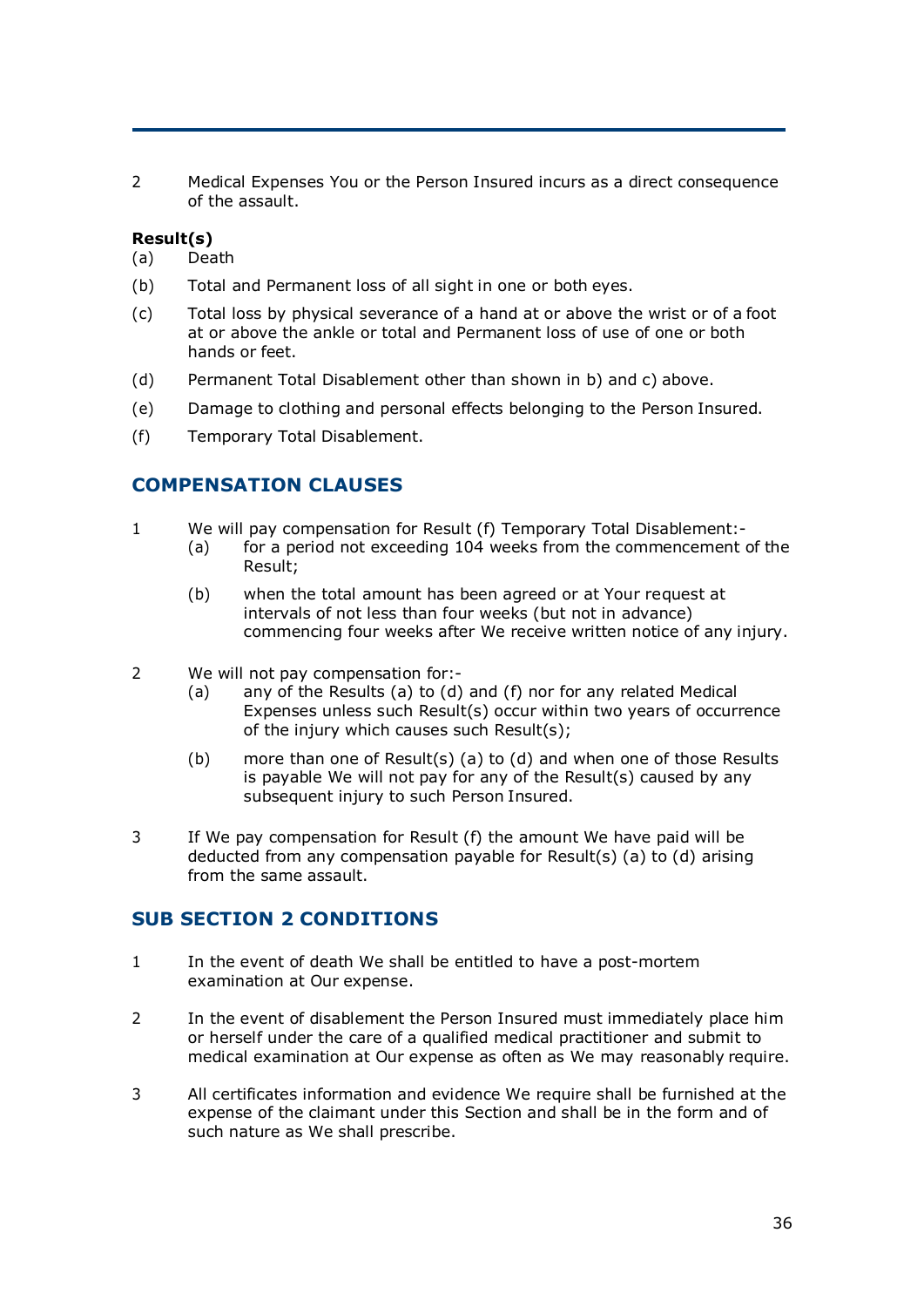# **SECTION C GOODS IN TRANSIT**

# **DEFINITIONS**

## **In Transit**

- (a) On Your Vehicles from the point of lifting including during loading and unloading and for up to 72 hours whilst temporarily housed on or off the Vehicles in the normal course of transit to final siting by Your employees, but excluding installation.
- (b) In the custody of Road Hauliers until
	- (i) delivered to the consignee's premises and receipt acknowledged, or
	- (ii) in the case of return consignments, receipt at Your premises
- (c) By post, parcel post or rail or other methods of despatch

#### **Territorial Limits**

Great Britain, Northern Ireland, the Channel Islands, the Isle of Man and the Republic of Ireland

#### **Vehicle**

Any motor vehicle owned by You or in Your custody or control, including any trailer or container attached to the motor vehicle for the purpose of conveying goods in connection with the Business.

# **COVER**

We will pay if, during the Period of Insurance, Stock, goods intended for sale or returned goods (including in each case packing materials but excluding containers), documents, tools, machinery and plant, all Your property or for which You are responsible, is accidentally the subject of Damage whilst In Transit between addresses within the Territorial Limits. Provided that Our liability shall not exceed the amount shown in the Schedule in respect of any one load.

# **EXTENSIONS**

## **1 SHEETS, TARPAULINS, ROPES ETC**

In the event of accidental Damage to Your sheets, tarpaulins, ropes, toggles, chocks, chains, skips and trolleys whilst carried in the course of transit on any Vehicle We will pay up to an amount not exceeding  $£1,000$  for any one loss.

## **2 DRIVERS PERSONAL EFFECTS**

We will pay following accidental Damage to the personal property of the driver and/or mate whilst carried in any Vehicle which is conveying insured goods In Transit up to an amount not exceeding £250 for any one person.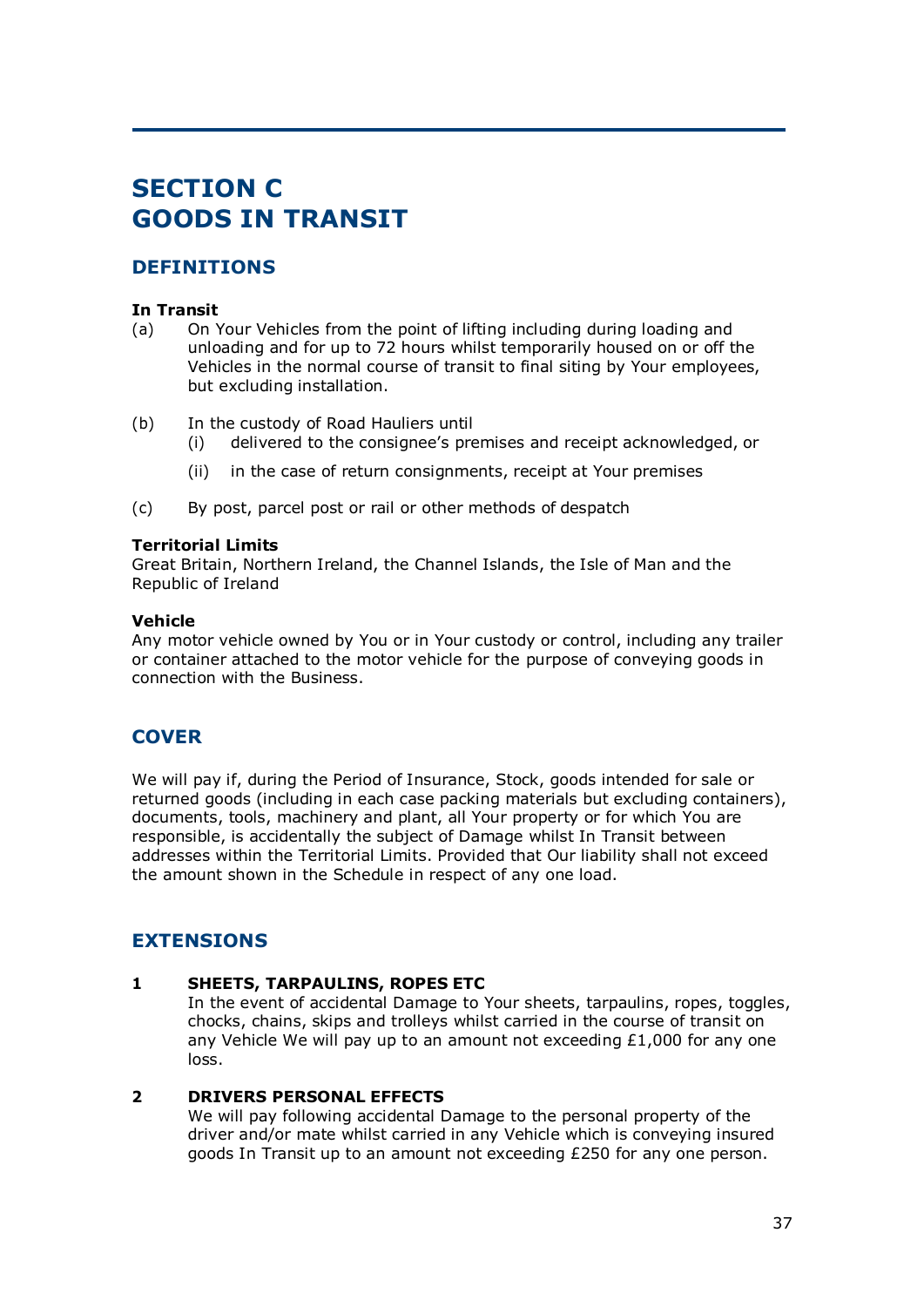## **3 RELOADING OR TRANSFER & DEBRIS REMOVAL**

We will pay the reasonable additional costs necessarily incurred and for which You are responsible:

- (a) to transfer the goods to an alternative Vehicle and complete transportation to the intended destination(s) if Your Vehicle on which goods are being carried is disabled as a result of fire, overturning or collision, or
- (b) to reload goods onto the Vehicle if the load is shed following overturning or collision or there is dangerous movement of the load during the course of transit
- (c) in removal of debris and site clearance following Damage to goods In Transit

Provided that Our liability for all such costs shall not exceed £2,500 in aggregate in respect of any one claim.

# **CONDITIONS**

## **1 UNDERINSURANCE**

This section is subject to the General Condition 7(f) - Underinsurance.

## **2 PROTECTIONS**

It is a condition precedent to Our liability that all protective devices fitted to or used in the security of the Vehicles or their contents shall be maintained in good order and such devices shall be used at all times and shall not be varied or withdrawn without Our written consent.

## **3 LOSS DUTY**

In the event of Damage to property insured it is Your duty to take all reasonable steps to effect recovery or preservation.

#### **4 MAINTENANCE OF VEHICLES**

It is a condition precedent to Our liability that Your Vehicles must be properly maintained in a roadworthy condition

# **EXCLUSIONS**

We will not be liable in respect of:

- 1 Damage caused by, or arising from, mildew, moth, vermin, inherent vice, rust, corrosion, deterioration, contamination, shortage in weight, evaporation, taint, action of light or atmospheric or climatic conditions
- 2 Insufficient, inappropriate or inadequate packing or insufficient insulation
- 3 Incorrect or inadequate addressing
- 4 Property carried by You for hire or reward
- 5 Electrical and/or mechanical derangement unless caused by external means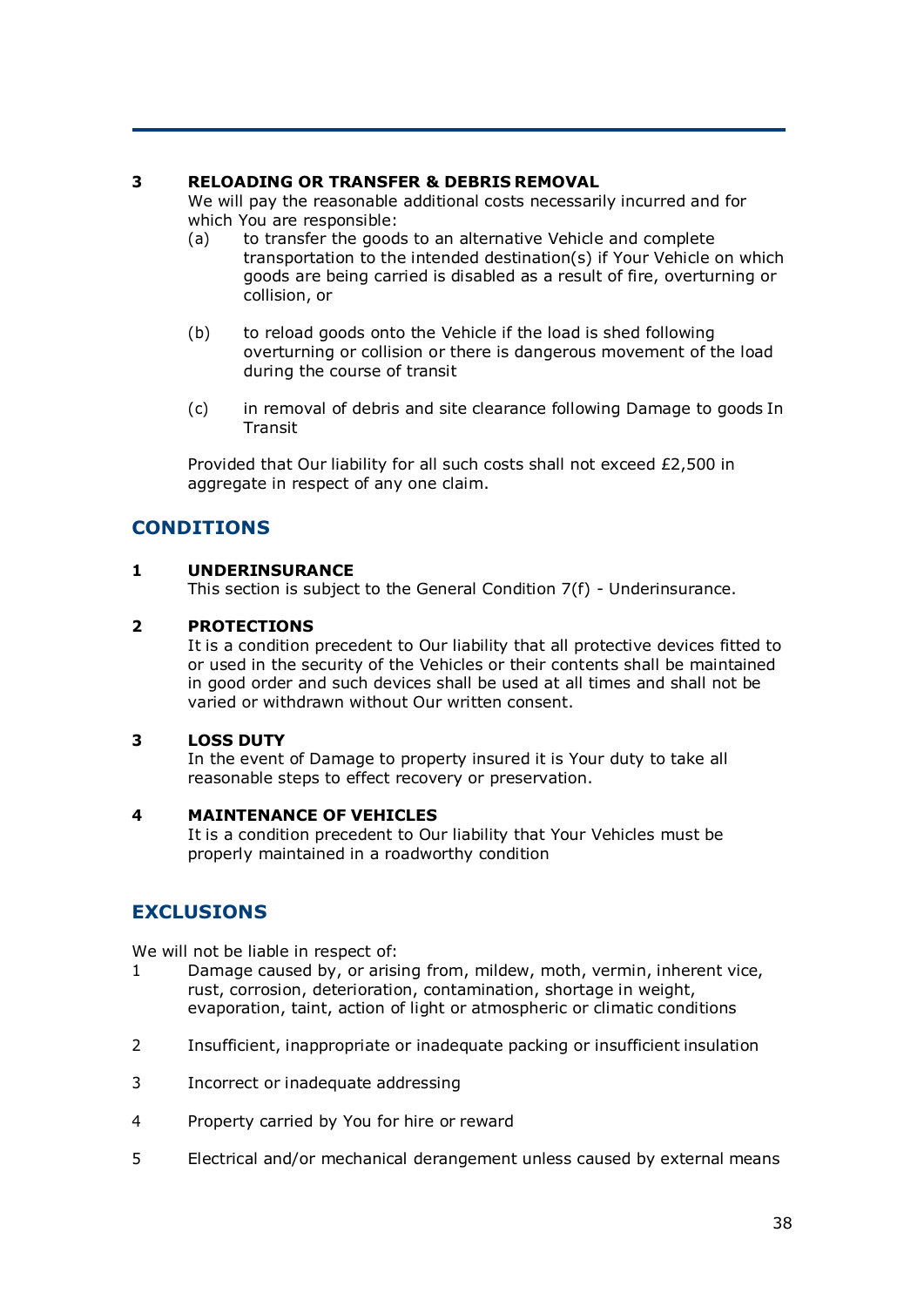- 6 Delay, confiscation, requisition, embargo or nationalisation by order of the government or any public authority; loss of market; or any form of consequential loss.
- 7 Damage to livestock; jewellery; furs; watches; precious metals and stones; Treasury notes; bullion; cash; bonds; deeds; stamps; securities; non ferrous metal and scrap; and explosives, unless We have agreed otherwise prior to the carriage of those goods.
- 8 Theft or attempted theft of or from Unattended Vehicle(s) and/or trailer(s) and/or container(s), being those owned by You or leased or hired to You under agreement or otherwise in Your care or control, unless
	- (a) entry or access to the vehicle has been effected by forcible and violent means AND EITHER
	- (b) between 0600 hours and 2200 hours such Vehicle and/or trailer and/or container has all doors, windows, boot and other openings closed and securely locked, and all additional protective devices put into full and proper operation, and has all keys removed, OR
	- (b) between 2200 hours and 0600 hours
		- (i) the Vehicle is garaged in a building or parked in a fully enclosed yard which is securely closed and locked or under constant surveillance AND
		- (ii) the Vehicle has all doors, windows, boot, and other openings closed and securely locked, and all additional protective devices put into full and proper operation, and has all keys removed.
- 9 Any loss directly or indirectly occasioned by or happening through or in consequence of strikes, lock-outs, labour disturbances, riots and civil commotions other than in Great Britain, the Channel Islands, and the Isle of Man
- 10 Damage to property conveyed in a refrigerated, frozen, chilled or insulated condition as a result of deterioration due to any variation in temperature unless as a result of an accident to the Vehicle or unless specifically agreed otherwise by Us prior to the carriage of the property
- 11 The amount of the Excess specified in the Schedule.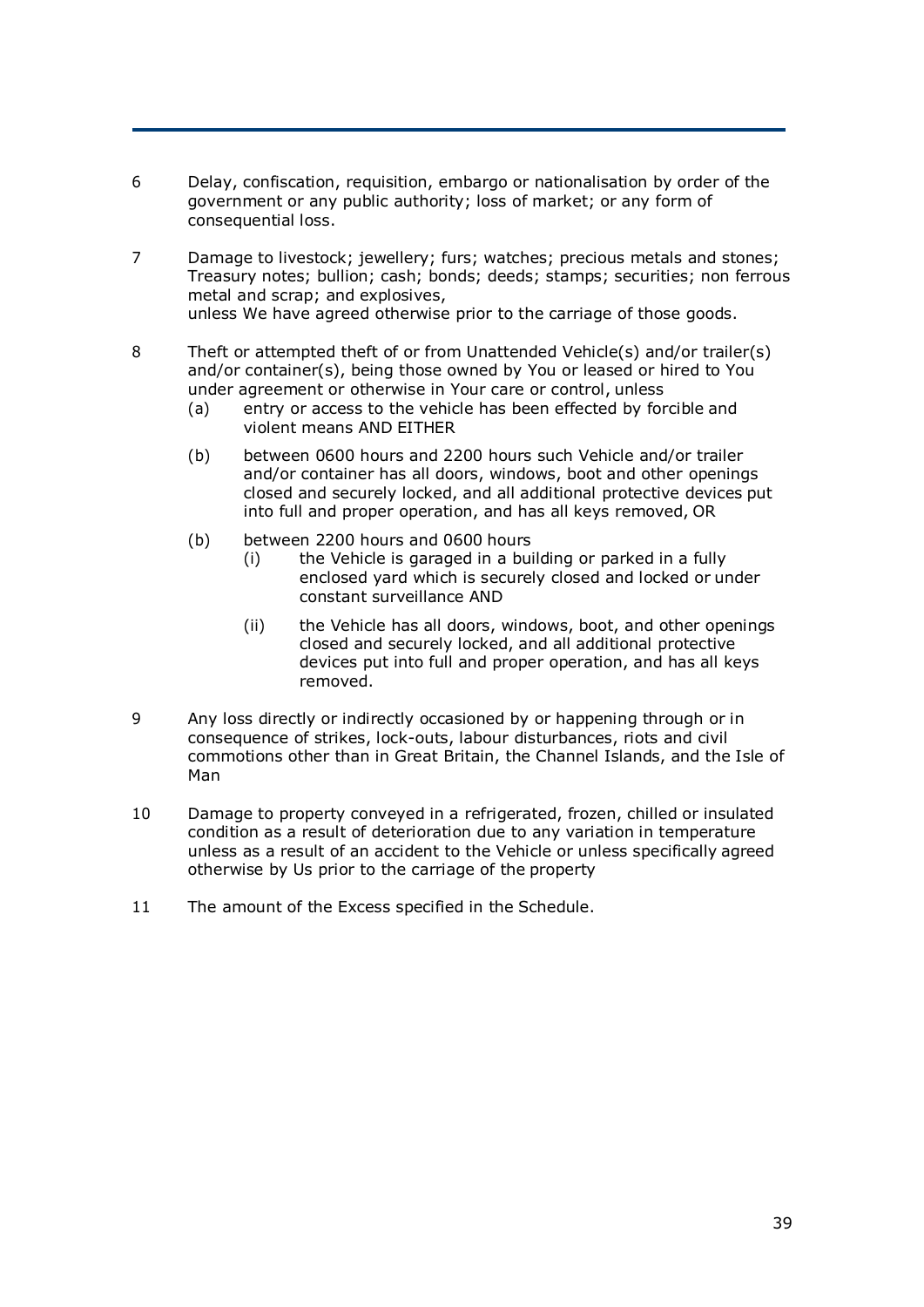# **SECTION D BOOK DEBTS**

# **DEFINITIONS**

## **Outstanding Debit Balances**

The total last recorded by You under the Outstanding Debit Recording Condition (Condition 2 of this Section), adjusted for:-

- (a) bad debts
- (b) amounts debited (or invoiced but not debited) and credited (including credit notes and cash not passed through the books at the time of the Damage) to customers' accounts in the period between the date to which the last record relates and the date of the Damage; and
- (c) any abnormal condition of trade which had or could have had a material effect on the Business

so that the figures thus adjusted shall represent as nearly as reasonably practicable those which would have been obtained at the date of the Damage had the Damage not occurred.

# **COVER**

If, as a consequence of Your books of account or other business books or records at the Premises:-

- (a) being the subject of Damage by an accidental cause;
- (b) being lost due to theft involving entry into or exit from the Premises by forcible and violent means or any attempt thereat;
- (c) being lost due to hold-up namely theft consequent upon and in connection with assault or violence or threat thereof to You or any of Your employees

during the Period of Insurance You are unable to trace or establish the Outstanding Debit Balances due to You in whole or in part We will pay:

## **1 In Respect of Outstanding Debit Balances**

the amount of loss resulting from such Damage but not exceeding (a) the difference between

- (i) the Outstanding Debit Balances, and
- (ii) the total of the amounts received or traced in respect thereof,
- (b) the additional expenditure incurred with Our prior consent in tracing and establishing customers debit balances after the Damage,

Provided that if the Sum Insured by this Item is less than the Outstanding Debit Balances the amount payable shall be proportionately reduced;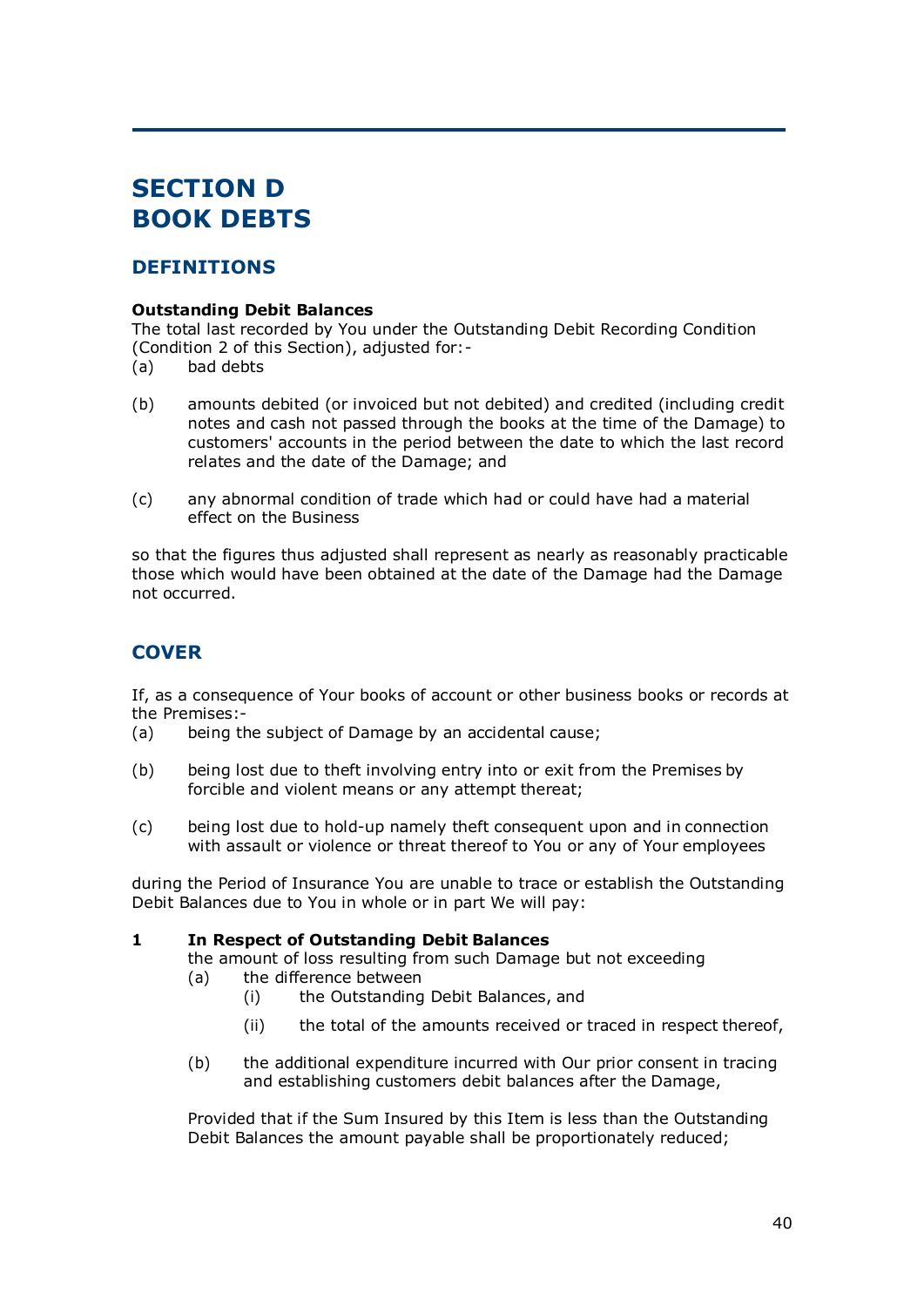## **2 In Respect of Auditors' or Professional Accountants' Fees.**

the reasonable charges payable by You to Your auditors or professional accountants for producing any particulars or details or any other proofs, information or evidence as We may require under the terms of this Section and reporting that such particulars or details are in accordance with Your books of account or other business books or documents.

Provided that Our maximum liability under this Section inclusive of fees shall not exceed the Sum Insured on Outstanding Debit Balances as stated in the Schedule.

# **EXTENSIONS**

## **1 AUTOMATIC REINSTATEMENT**

In consideration of the insurance not being reduced by the amount of any loss You shall pay the appropriate extra premium on the amount of the loss from the date thereof to the date of the expiry of the Period of Insurance.

#### **2 TEMPORARY REMOVAL**

This insurance extends to include loss resulting from Damage:-

- (a) in any premises in Great Britain, Northern Ireland, the Channel Islands, or the Isle of Man occupied by persons acting on Your behalf to whom Your books of account or other business books or records are temporarily removed;
- (b) to Your books of account or other business books or records whilst in transit within Great Britain, Northern Ireland, the Channel Islands, or the Isle of Man.

## 3 **EXPLOSION**

Notwithstanding Exclusion 1 of Section A, We will pay for loss following Damage to Your books of account or other business books or records in consequence of the explosion of any boiler or economiser on the Premises in which internal pressure is due to steam only

# **CONDITIONS**

## **1 FIRE RESISTANT SAFES**

It is a condition precedent to Our liability that Your books of account or other business books or records in which customers' accounts are shown shall be kept in fire resistant safes or fire resistant cabinets when not in use. This clause shall not apply to books of account or other business books or records, which have been removed from the Premises, covered by Extension 2 of this Section.

#### **2 OUTSTANDING DEBIT RECORDING**

It is a condition precedent to Our liability that at the end of each month You shall record the total amount outstanding in customers' accounts at that time, and keep a copy of such records securely at a place other than the Premises.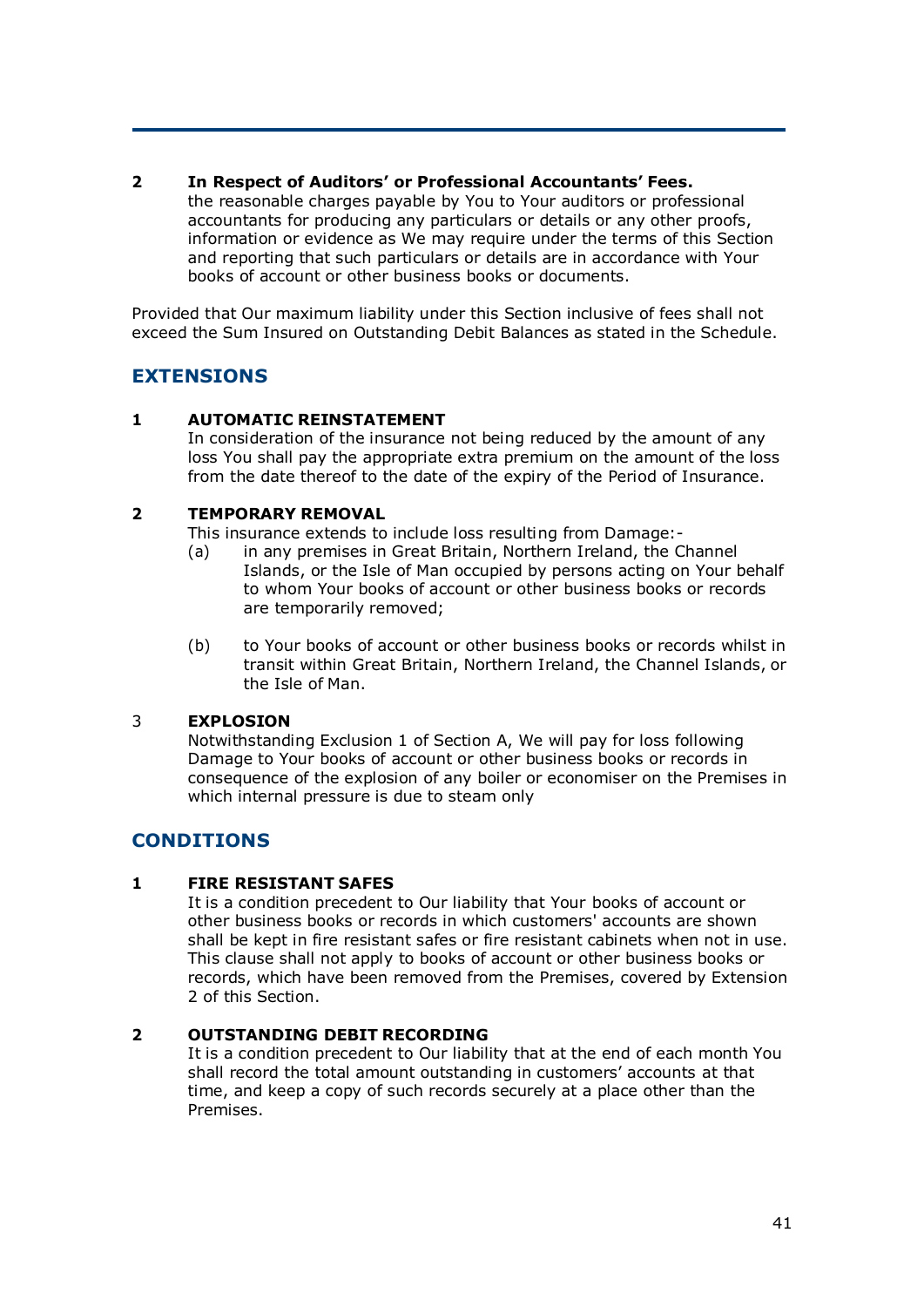# **EXCLUSIONS**

The insurance by this Section does not cover loss occasioned by or happening through:-

- 1 Erasure or distortion of information on computer systems or other records
	- (a) due to the presence of a magnetic flux or whilst mounted in or on any machine or data processing apparatus unless caused by Damage to the said machine or apparatus;
	- (b) due to defects in such records.
- 2 Invoicing errors or omissions.
- 3 Deliberate falsification of business records.
- 4 Mislaying, misfiling or other unexplained disappearance of tapes and records.
- 5 The deliberate act of the Public Supply undertaking in restricting or withholding electricity supply.
- 6 Wear and tear and gradual deterioration, vermin, rust, damp or mildew.
- 7 The connivance by any of Your directors, partners or employees

8 Damage caused by or arising from any kind of seepage or any kind of pollution and/or contamination but this shall not exclude loss resulting from Damage to Your books of account or other business books or records whilst at the Premises for the purpose of the Business caused by

- (a) pollution or contamination which itself results from a Defined Peril
- (b) a Defined Peril which itself results from pollution or contamination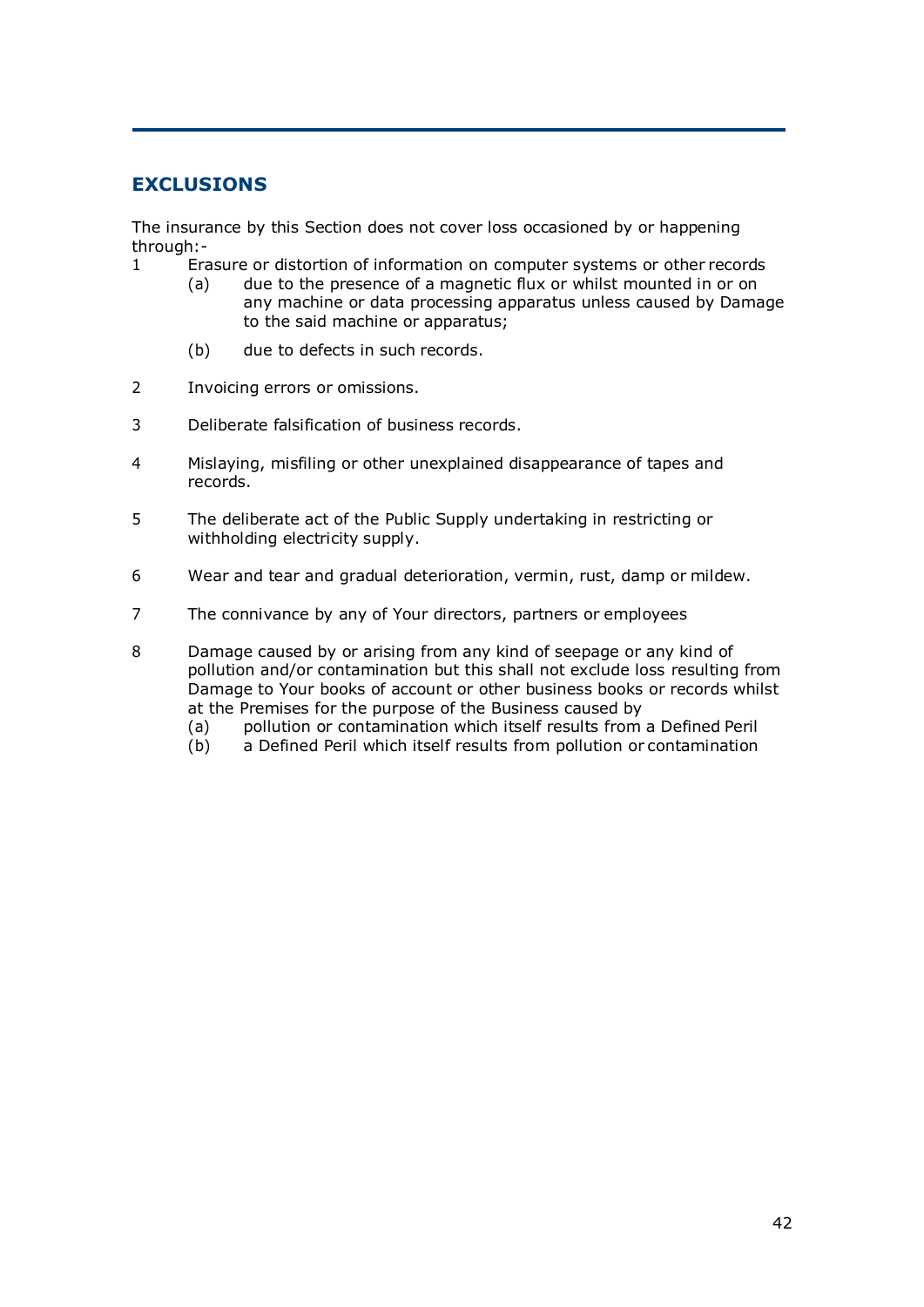# **SECTION E LOSS OF LICENCE**

# **DEFINITIONS**

#### **Territorial Limits**

England, Wales, Scotland, Northern Ireland, the Channel Islands and the Isle of Man

#### **Income**

The money paid or payable to You in respect of food drink accommodation and services less the cost of food and drink

#### **Indemnity Period**

The period beginning with the loss of Licence and ending not later than twelve months thereafter during which the results of the Business shall be affected in consequence of the loss of Licence. Provided that if the Premises are disposed of within the twelve months after the loss of Licence the Indemnity Period shall terminate upon disposal of the Premises

#### **Licence**

The licence which authorises the Premises to be used for one or more licensable activities in connection with the Business

#### **Licensing Authorities**

Those bodies and/or individuals authorised to grant licences for the sale of alcohol and or the provision of entertainment within each of the territories within the Territorial Limits

## **Designated Premises Supervisor**

The individual designated as the manager or supervisor of the Premises, whether or not that person is the owner or licensee.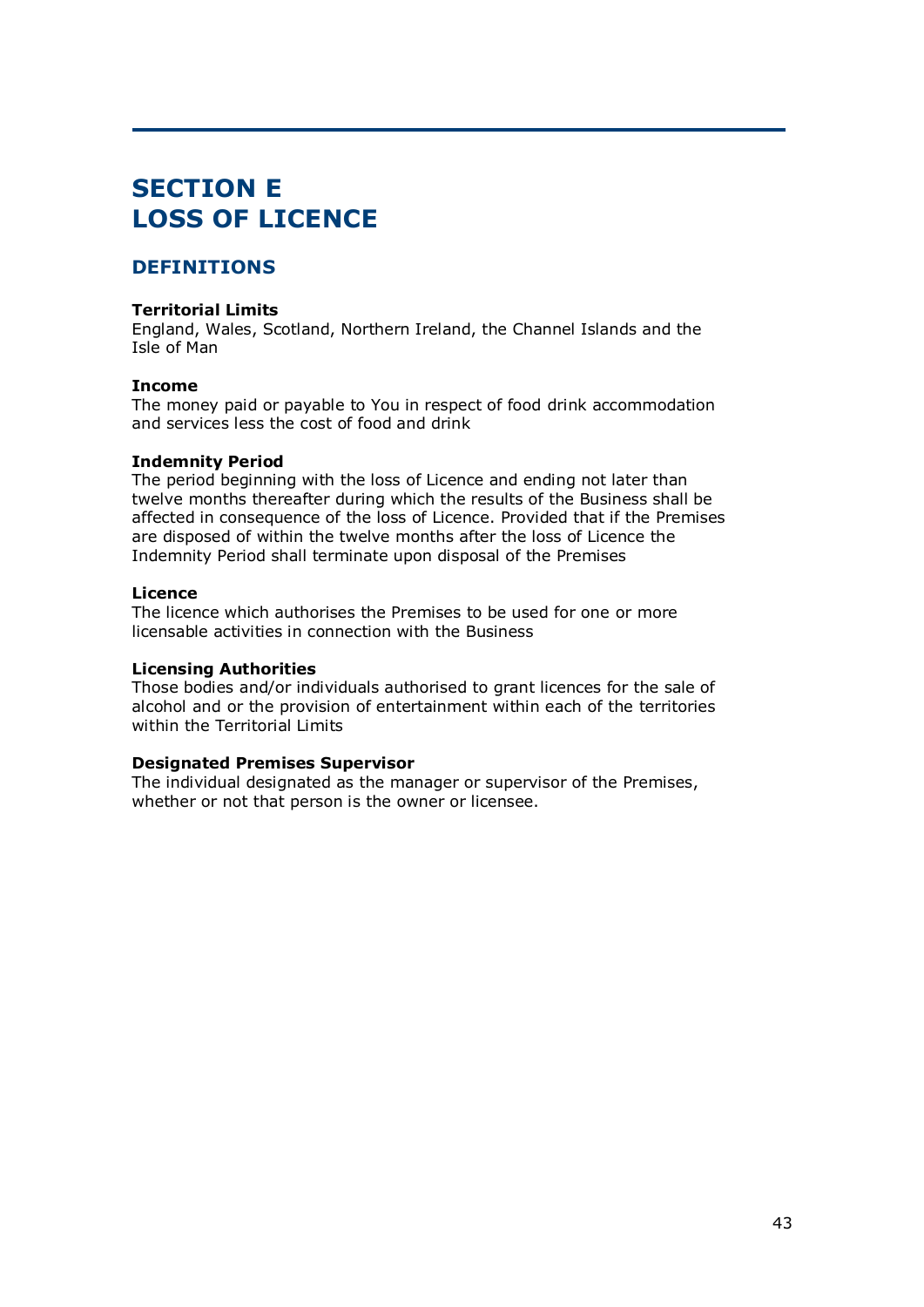# **COVER**

We will indemnify You up to an amount not exceeding in total the Sum Insured stated under Section E of the Schedule in the event of:

- 1 forfeiture, suspension or withdrawal of the Licence under the provision of legislation governing such licences
- 2 refusal to renew the Licence after due application to the appropriate Licensing Authorities

occurring during the Period of Insurance and the amount payable shall be

- (a) the amount by which the Income during the Indemnity Period falls short of the Income during the equivalent period immediately before the forfeiture suspension withdrawal or refusal to renew the Licence
- (b) any reasonable additional expenditure incurred in maintaining the Income during the Indemnity period but not more than the loss avoided under (a) above

less any amount saved during the Indemnity Period in respect of reduced expenses due to loss of the Licence

In adjusting the amount payable all variations or special circumstances affecting the Business shall be taken into account in order that the amount paid shall represent as closely as practicable the results which would have been expected if forfeiture, suspension, withdrawal, or refusal to renew the Licence had not occurred.

If the event occurs in the first trading year the payment under (a) above shall be based on the trading figures immediately before the forfeiture, suspension, withdrawal, or refusal to renew the Licence.

- (c) the reduction in the value of the Premises if within 12 months of forfeiture, suspension or withdrawal the Premises are sold as a consequence thereof, less any sum We have already paid in connection with such forfeiture, suspension or withdrawal
- (d) all reasonable costs and expenses You incur with Our written consent
- (e) auditors' or accountants' charges reasonably incurred for producing and certifying details of a claim under this Section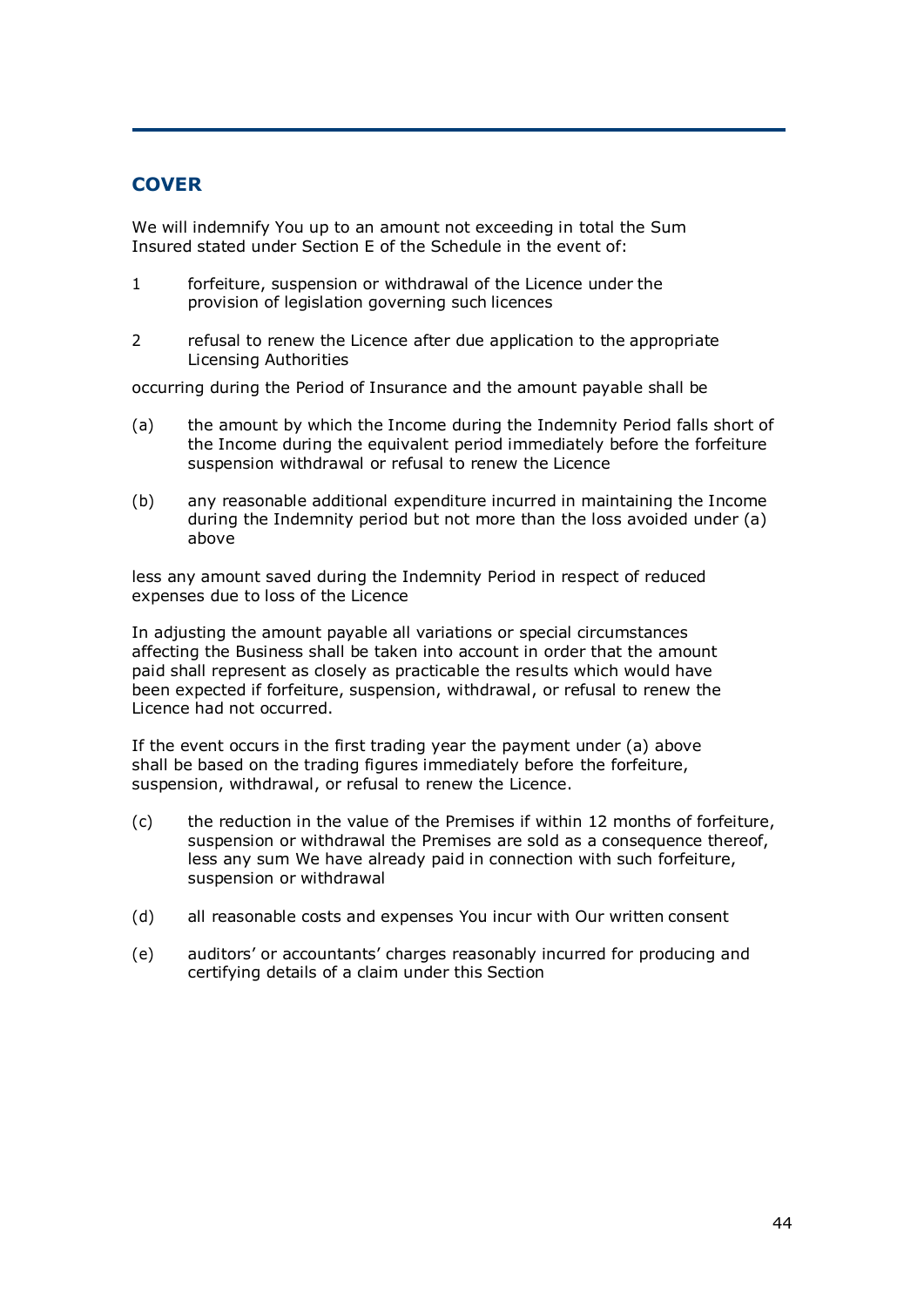# **CONDITIONS**

- 1 It is a condition precedent to Our liability that You shall give notice in writing to Us as soon as possible on becoming aware of any
	- (a) notice, caution or complaint against the Premises or the control of the Business at the Premises or against any Licence holder, manager, tenant, Designated Premises Supervisor or other occupier of the Premises
	- (b) proceedings against or conviction (other than convictions regarded as "spent" under the Rehabilitation of Offenders Act, 1974 and subsequent legislation) of the Licence holder, manager, tenant, Designated Premises Supervisor or other occupier of the Premises for any breach of the licensing legislation or any other matter whatsoever whereby the character or reputation of the person concerned is affected or called into question with respect to his/her honesty moral standing or sobriety
	- (c) other circumstances which may result in a claim being made
	- (d) alteration to the activities undertaken in connection with the Business at the Premises
	- (e) objection to renewal or any other circumstance which might prejudice renewal of the Licence
	- (f) change in the tenancy or management of the Premises
	- (g) transfer, surrender or proposed transfer or surrender of the Licence

and supply such additional information and give such assistance as We may reasonably require

- 2 In the event of death, insolvency, or incapacity of, or the conviction or absconding of, any Licence holder, manager, tenant, Designated Premises Supervisor, or other occupier of the Premises, You shall take all reasonable practicable steps to secure a replacement for such person, such replacement being acceptable to the Licensing Authorities or any other like authority governing transfer of the Licence
- 3 It is a condition precedent to Our liability that You shall, on becoming aware of the forfeiture, suspension, withdrawal, lapsing or refusal to renew the Licence or of any circumstances likely to prejudice continuance of the Licence
	- (a) within 24 hours give notice to Us and as soon as possible thereafter provide a written statement substantiating the claim together with such documents, statements and accounts as We may reasonably require
	- (b) give Us such access to the Premises and Your books as We may require to quantify the amount payable under this section of the policy.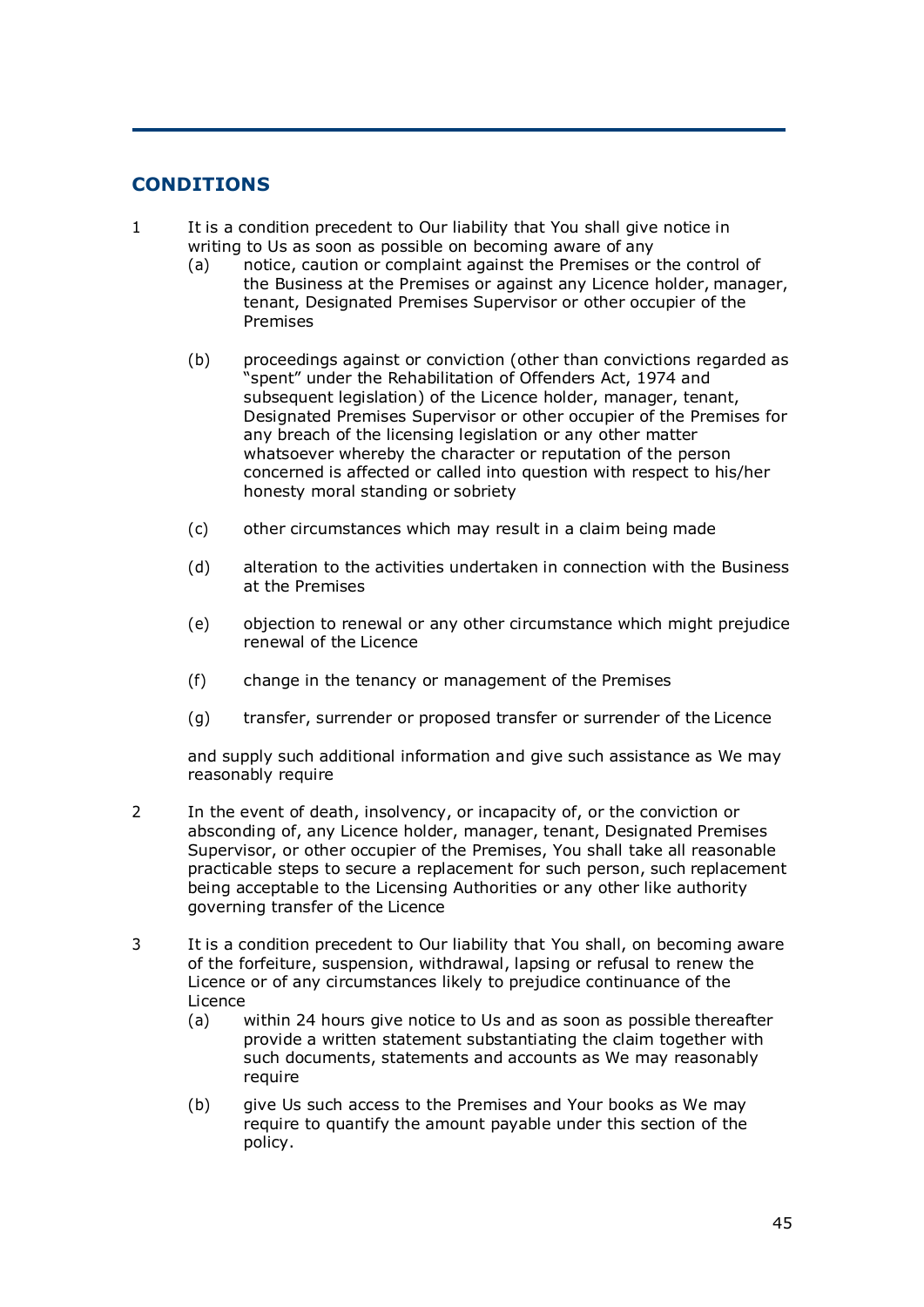- (c) give Us all necessary assistance We may require to appeal against such forfeiture, suspension, withdrawal, lapsing or refusal to renew the Licence
- (d) if practicable, and if required by Us, apply for the grant of a new Licence for the same or for alternative premises to enable the continuance of the Business or of a similar business
- 4 No offer shall be made to surrender or discontinue the Licence without Our written consent.

## **EXCLUSIONS**

This Section does not cover

- 1 any loss for which You are entitled to obtain compensation under the provision of any statute following refusal to renew the Licence
- 2 any loss arising from the alteration of the law governing the grant, renewal, transfer, surrender, forfeiture, suspension or withdrawal of the Licence after the commencement of the Period of Insurance, unless We confirm in writing that this cover will continue to apply after such alteration in so far as the prevailing law permits
- 3 forfeiture, suspension, withdrawal or lapsing of the Licence as a result of:
	- (i) actual or proposed compulsory acquisition of the Premises
	- (ii) any scheme of town or country planning, improvement or redevelopment of the area
	- (iii) failure to comply with any direction or requirement of Licensing Authorities or any other like authority
	- (iv) failure to maintain the Premises in good sanitary and general repair
	- (v) alteration to the Premises without the consent of the appropriate authority
	- (vi) the death or insolvency of the Licence holder
	- (vii) the Licence holder being declared mentally incapable
	- (viii) the loss of any licence issued to the Designated Premises Supervisor in a personal capacity or the Designated Premises Supervisor being dismissed or otherwise unable to fulfil that role
	- (ix) the failure to notify the authorities about changes to the services or activities provided at the Premises
	- (x) the failure to comply with the standards required by the fire, planning and food hygiene authorities
- 4 forfeiture, suspension, withdrawal or lapsing of the Licence occasioned, wholly or in part, by
	- (i) any act(s) or omission(s) (intentional or otherwise) undertaken by You or those acting on Your behalf for the purpose of securing the forfeiture, suspension or withdrawal of the Licence or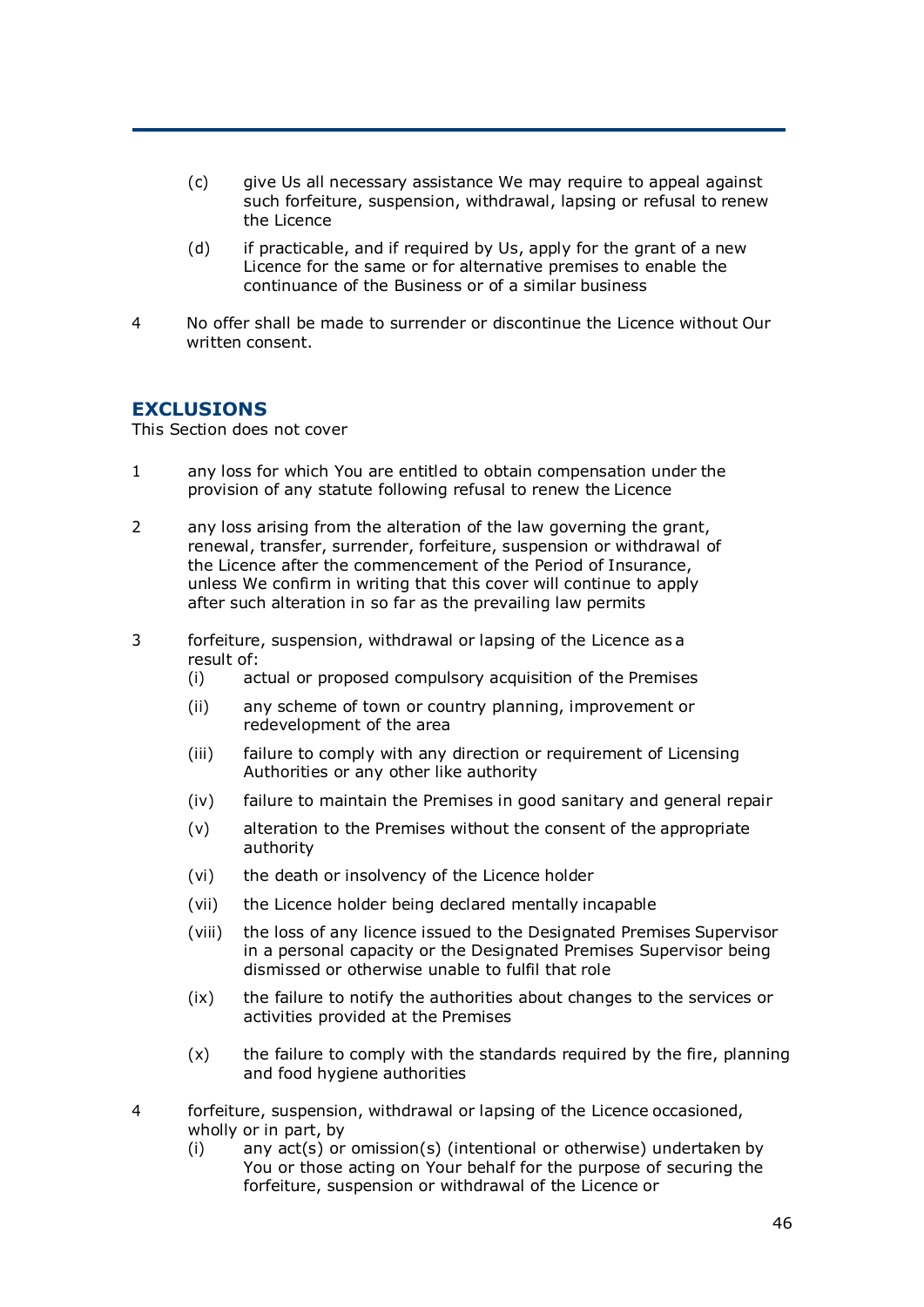- (ii) Your failure to take all reasonable action to maintain the Licence in force.
- (iii) Your failure to apply for or follow the correct procedures for applying for a Licence under the regulations of the Licensing Act 2003.
- 5 forfeiture, suspension or withdrawal of the Licence following Police objections, unless the Licence is subsequently withdrawn by the Licensing **Authorities**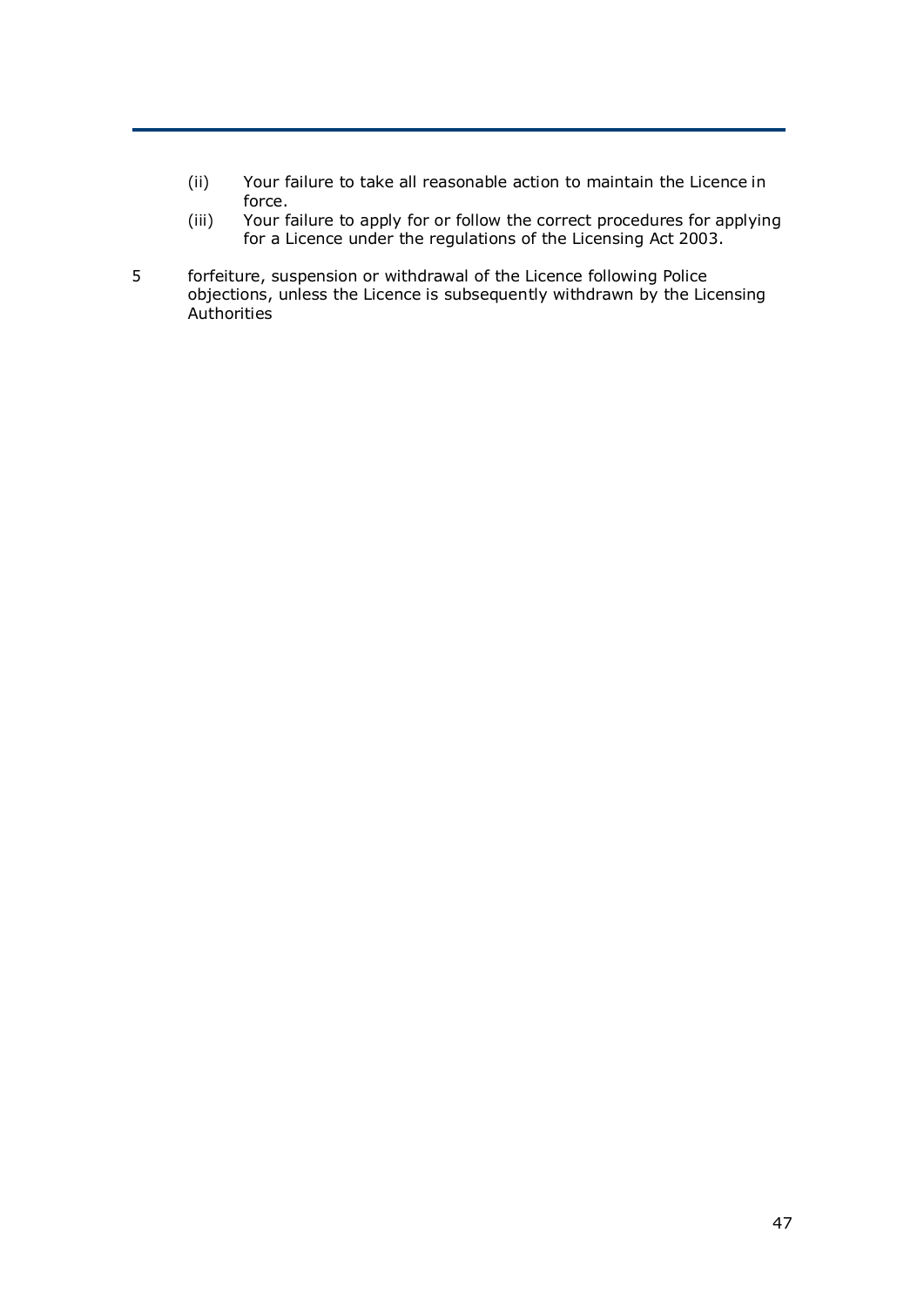# **SECTION F BUSINESS INTERRUPTION**

# **DEFINITIONS**

Notes:

- 1 To the extent that You are accountable to the tax authorities for Value Added Tax, all terms in this insurance shall be exclusive of such tax.
- 2 For the purpose of these definitions, any adjustment implemented in current cost accounting shall be disregarded.

#### **Indemnity Period**

The period beginning with the occurrence of the Damage and ending not later than the Maximum Indemnity Period thereafter, during which the results of the Business shall be affected in consequence of the Damage.

#### **Maximum Indemnity Period**

The number of months as stated in the Schedule.

#### **Gross Profit**

The amount by which:-

- (a) the sum of the amount of the Turnover and the amounts of the closing stock and closing work in progress shall exceed;
- (b) the sum of the amounts of the opening stock and opening work in progress and the amount of the Specified Working Expenses.

Note: The amounts of the opening and closing stocks and work in progress shall be arrived at in accordance with Your normal accountancy methods, due provisions being made for depreciation.

#### **Estimated Gross Profit**

The amount You declare to Us as representing not less than the Gross Profit which it is anticipated will be earned by the Business during the financial year, most closely concurrent with the Period of Insurance (or a proportionately increased multiple thereof where the Maximum Indemnity Period exceeds twelve months).

#### **Specified Working Expenses**

Purchases (less discounts received); Bad Debts; Discounts allowed; Carriage, Packing and Freight and such additional expenses as may be specified in the Schedule.

Note: The words and expressions used in this definition (other than wages) shall have the meaning usually attached to them in Your books and accounts.

#### **Turnover**

The money paid or payable to You for goods sold and delivered and for services rendered in course of the Business at the Premises.

#### **Gross Revenue**

The money paid or payable to You for services rendered in the course of Business at the Premises.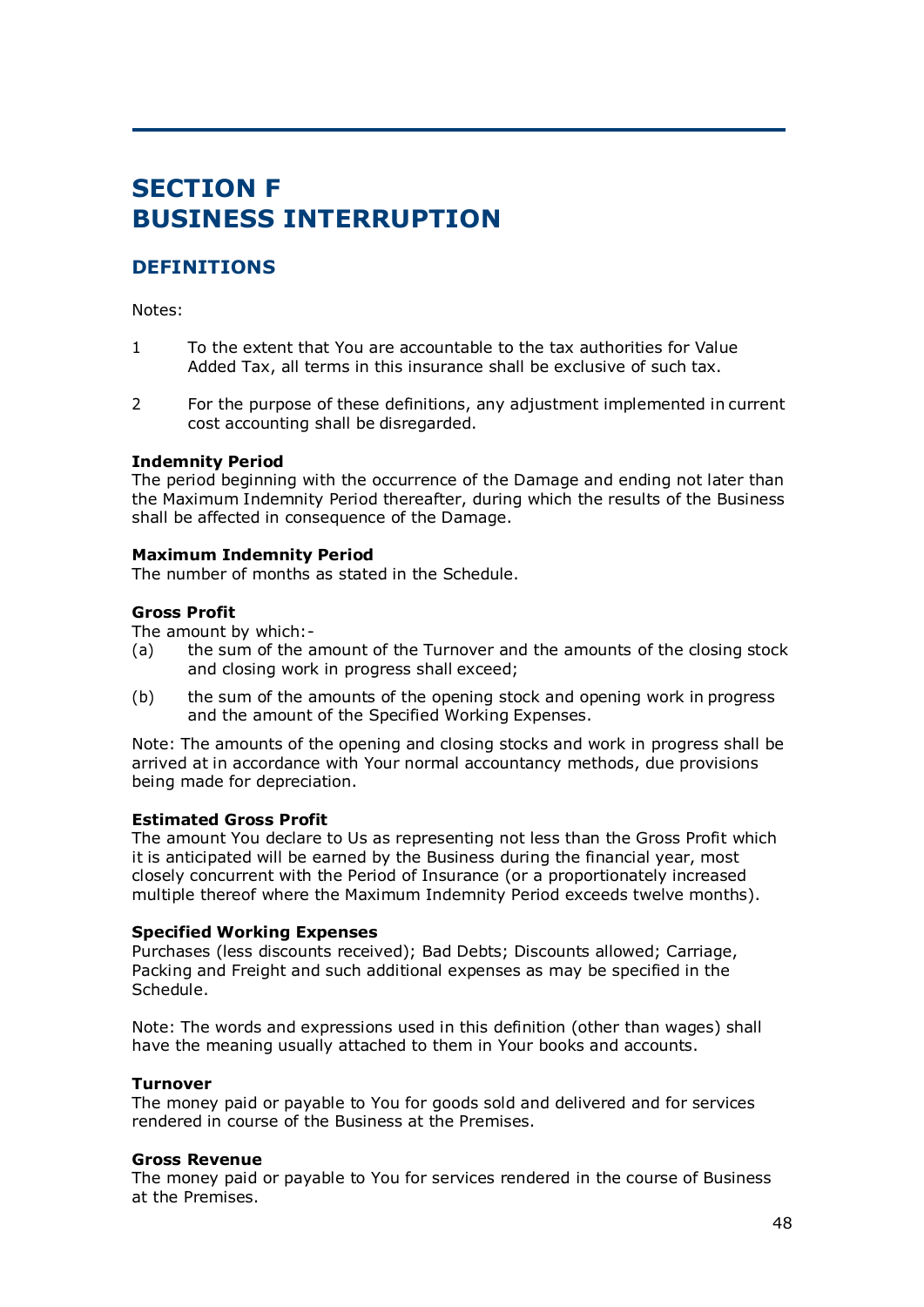#### **Estimated Gross Revenue**

The amount declared by You to Us as representing not less than the Gross Revenue which it is anticipated will be earned by the Business during the financial year most nearly concurrent with the Period of Insurance (or a proportionately increased multiple thereof where the Maximum Indemnity Period exceeds twelve months).

> ) ) ) ) )

> ) ) ) ) ) )

> ) ) ) ) ) )

> ) ) ) ) ) ) ) )

> ) ) ) ) ) ) ) ) )

#### **Gross Rentals**

The money paid or payable to You by the tenants in respect of rental of the Premises.

#### **Rate of Gross Profit**

The rate of gross profit earned on the Turnover during the financial year immediately before the date of the Damage

#### **Standard Turnover**

The Turnover during that period in the twelve months immediately before the date of the Damage which corresponds with the Indemnity Period

#### **Standard Gross Revenue**

The Gross Revenue during that period in the twelve months immediately before the date of the Damage which corresponds with the Indemnity Period

#### **Annual Gross Rentals**

The Gross Rentals during the twelve months immediately before the date of the Damage

#### **Standard Gross Rentals**

The Gross Rentals during that Period in the twelve months immediately before the date of the Damage which corresponds with the Indemnity Period

to which such adjustments shall be made as may be necessary to provide for the trend of the Business and for variations in, or other circumstances, affecting the Business either before or after the Damage or which would have affected the Business had the Damage not occurred so that the figures thus adjusted shall represent as closely as may be reasonably practicable the results which, but for the Damage, would have been obtained during the relative period after the Damage.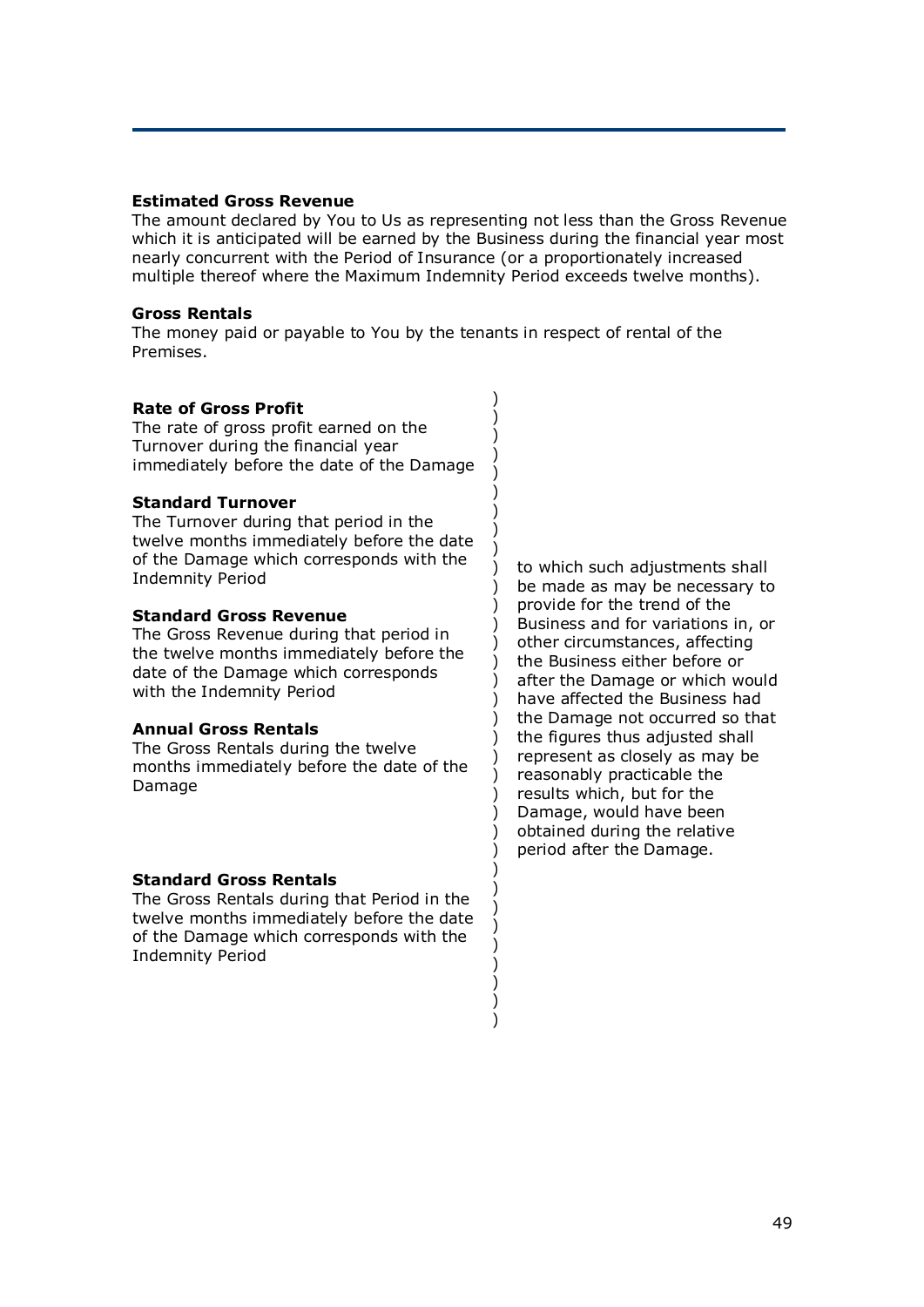# **COVER**

We will pay up to the Sum Insured or any other stated limit of liability for each item shown in the Schedule in respect of interruption or interference with the Business in consequence of accidental Damage occurring during the Period of Insurance to property used by You at the Premises for the purpose of the Business. Provided that at the time of the Damage there is in force an insurance covering Your interest in the property at the Premises against such Damage and that payment shall have been made or liability admitted in respect of the Damage or payment would have been made or liability would have been admitted but for the operation of a proviso in such insurance excluding liability for losses below a specified amount.

# **BASIS OF COVER**

(The Schedule will show which basis is operative)

## **1 GROSS PROFIT DECLARATION LINKED**

The insurance in respect of Estimated Gross Profit is limited to loss of Gross Profit due to

- (a) Reduction in Turnover and
- (b) Increase In Cost of Working

and the amount We will pay as indemnity shall be:-

- (a) in respect of Reduction in Turnover, the sum produced by applying the Rate of Gross Profit to the amount by which the Turnover during the Indemnity Period shall fall short of the Standard Turnover in consequence of the Damage;
- (b) in respect of Increase in Cost of Working, the additional expenditure (subject to the provisions of the Uninsured Standing Charges Clause) necessarily and reasonably incurred for the sole purpose of avoiding or diminishing the Reduction in Turnover which, but for that expenditure, would have taken place during the Indemnity Period in consequence of the Damage but not exceeding the total of
	- (i) the sum produced by applying the Rate of Gross Profit to the amount of the reduction thereby avoided;

plus

(ii) 5% of the Sum Insured by this item for the purpose of maintaining the Business during the Indemnity Period subject to a limit of £250,000

Less any sum saved during the Indemnity Period in respect of such of the charges and expenses of the Business payable out of Gross Profit as may cease or be reduced in consequence of the Damage.

Provided that Our liability shall in no case exceed in respect of Gross Profit 133.33% of the Estimated Gross Profit stated in the Schedule.

## **2 GROSS REVENUE DECLARATION LINKED**

The insurance in respect of Estimated Gross Revenue is limited to (a) Loss of Gross Revenue and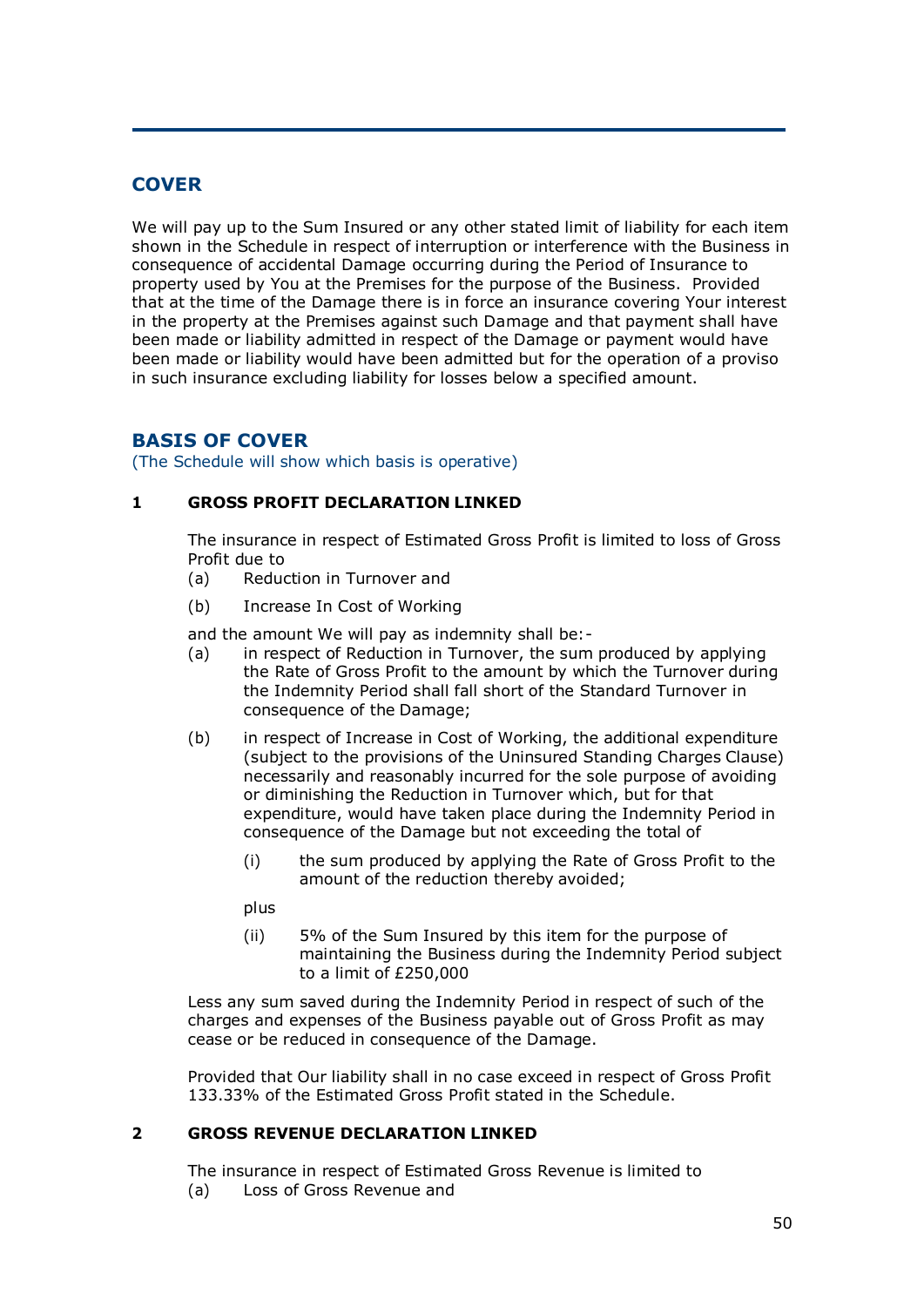(b) Increase in Cost of Working

and the amount payable as indemnity hereunder shall be:-

- (a) in respect of the Loss of Gross Revenue, the amount by which the Gross Revenue during the Indemnity Period shall fall short of the Standard Gross Revenue in consequence of the Damage;
- (b) in respect of Increase in Cost of Working, the additional expenditure necessarily and reasonably incurred for the sole purpose of avoiding or diminishing the reduction in Gross Revenue which, but for that expenditure, would have taken place during the Indemnity Period in consequence of the Damage but not exceeding the total of
	- (i) the amount of the reduction in Gross Revenue thereby avoided

plus

(ii) 5% of the Sum Insured by this item for the purpose of maintaining the Business during the Indemnity Period subject to a limit of £250,000

Less any sum saved during the Indemnity Period in respect of such of the charges and expenses of the Business payable out of Gross Revenue as may cease or be reduced in consequence of the Damage.

Provided that Our liability shall in no case exceed in respect of Gross Revenue 133.33% of the Estimated Gross Revenue stated in the Schedule.

#### **3 GROSS RENTALS**

The insurance in respect of Gross Rentals is limited to (a) loss of Gross Rentals;

(b) increase in Cost of Working

and the amount payable as indemnity thereunder shall be:-

- (a) in respect of loss of Gross Rentals, the amount by which the Gross Rentals during the Indemnity Period shall fall short of the Standard Gross Rentals in consequence of the Damage;
- (b) in respect of Increase in Cost of Working, the additional expenditure necessarily and reasonably incurred for the sole purpose of avoiding or diminishing the reduction in Gross Rentals which, but for that expenditure, would have taken place during the Indemnity Period in consequence of the Damage but not exceeding the total of
	- (i) the amount of the reduction in Gross Rentals thereby avoided

plus

(ii) 5% of the Sum Insured by this item for the purpose of avoiding or diminishing the reduction in Gross Rentals during the Indemnity Period subject to a limit of £250,000

Less any sum saved during the Indemnity Period in respect of the charges and expenses of the Business normally payable out of Gross Rentals as may cease or be reduced in consequence of the Damage.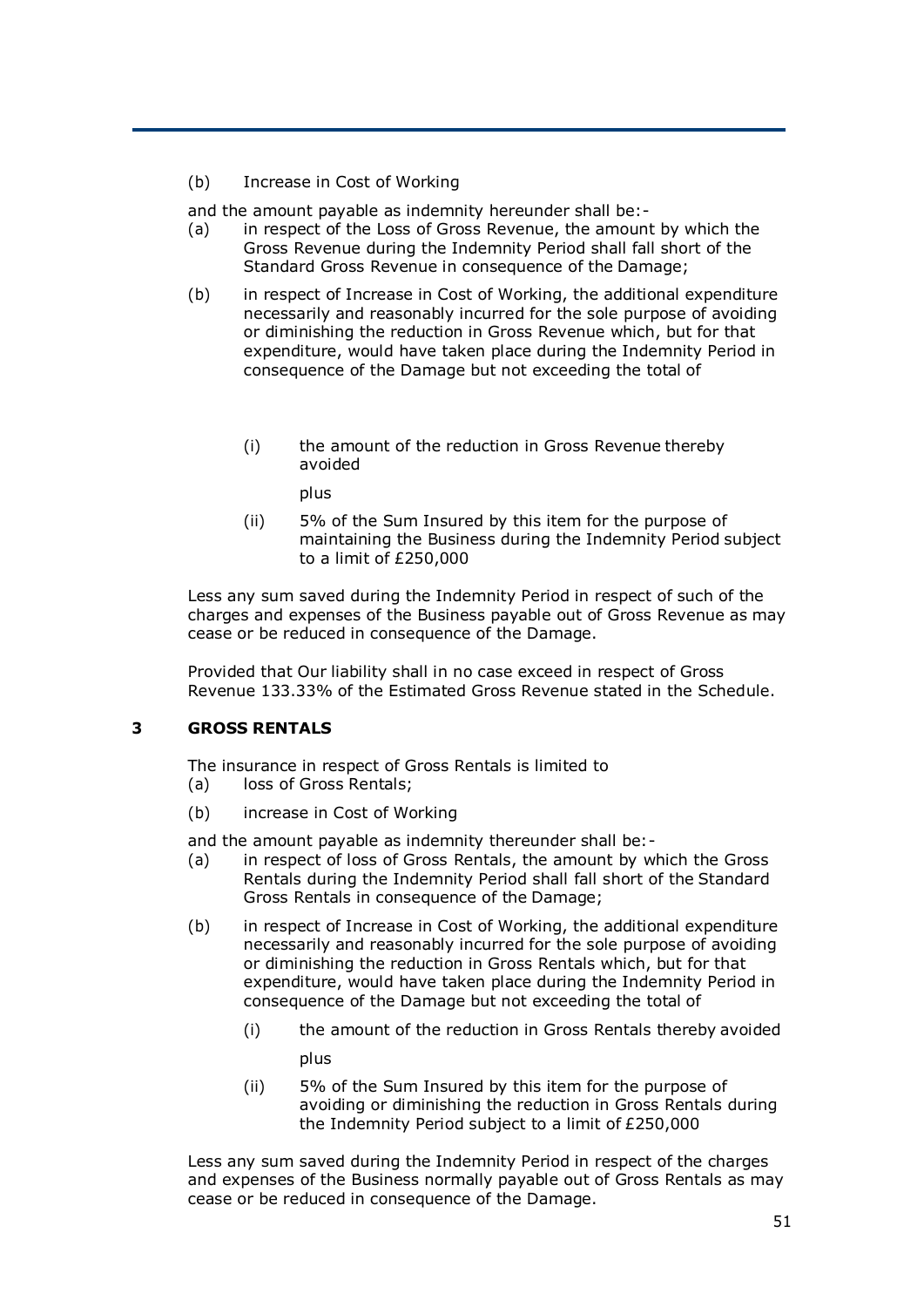Provided that if the Sum Insured by this item be less than the Annual Gross Rentals (or a proportionately increased multiple thereof where the Maximum Indemnity Period exceeds twelve months) the amount payable shall be proportionately reduced.

## **4 INCREASE IN COST OF WORKING**

The insurance in respect of Increase in Cost of Working is limited to the additional expenditure necessarily and reasonably incurred in consequence of the Damage in order to continue the Business during the Indemnity Period. Provided that Our liability shall be limited to the additional expenditure which is necessarily incurred to maintain the Business as it was immediately before the Damage and shall not exceed the Sum Insured shown in respect of Increase in Cost of Working in the Schedule.

# **EXTENSIONS**

(These Extensions apply to your policy automatically)

## **1 REINSTATEMENT OF LOSS**

In the event of loss under this Section, and in the absence of written notice by You or Us to the contrary, the amount of such loss is to be automatically reinstated from the date of the loss and You undertake to pay such additional premium as We may reasonably require for the reinstatement for the remainder of the Period of Insurance.

## **2 AUDITORS OR PROFESSIONAL ACCOUNTANTS**

We will pay You the reasonable charges payable to Your auditors or professional accountants for producing

- (i) such particulars or details or any other proofs, information or evidence as We may require under the terms of General Condition 7 of this insurance and reporting that such particulars or details are in accordance with Your books of account or other business books or documents. Provided that Our maximum liability under this Section inclusive of fees shall not exceed the Sum Insured for the item.
- (ii) any particulars or details contained in Your books of account or other business books or documents which We may require under General Condition 7 of this insurance for the purpose of investigating or verifying any claim hereunder, if at the time they are regularly acting as such for You, and their report shall be prima facie evidence of the particulars and details to which such report relates.

## **3 PROPERTY STORED**

We will pay in the event of interruption of or interference with the Business following accidental Damage to Your property whilst stored anywhere in Great Britain, Northern Ireland, the Channel Islands or the Isle of Man, elsewhere than at any premises which You occupy. Provided that Our Liability under this Extension shall not exceed £50,000 for any one claim.

## **4 PREVENTION OF ACCESS**

We will pay in the event of interruption of or interference with the Business following accidental Damage to property in the vicinity of the Premises which prevents or hinders access to or use of the Premises whether the Premises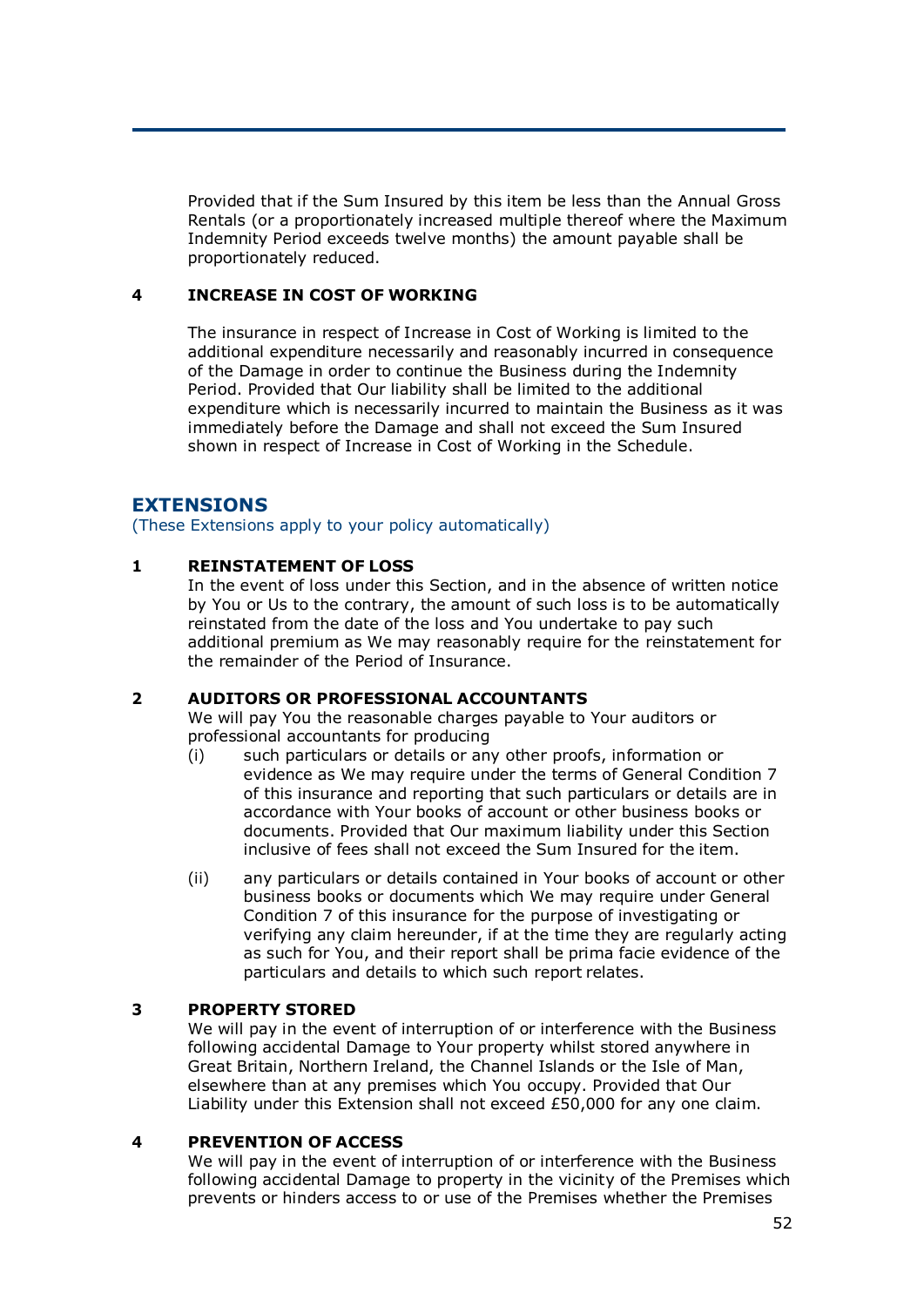or Your property are the subject of Damage or not. Provided that Our Liability under this Extension shall not exceed £50,000 for any one claim.

## **5 EXPLOSION**

Notwithstanding Exclusion 1 of Section A, We will pay for loss resulting from interruption or interference with the Business carried on at the Premises in consequence of the explosion of any boiler or economiser on the Premises in which internal pressure is due to steam only

#### **6 UTILITIES – FAILURE TO ARRIVE**

We will pay for loss resulting from interruption of or interference with the Business carried on at the Premises in consequence of failure of the supply (but excluding any failure which does not include interruption of supply for at least four hours) of

- (a) electricity at the terminal ends of the supply authority's service feeders at the Premises
- (b) gas at the supply authority's meters at the Premises
- (c) water at the supply authority's main stop cock serving the Premises (other than by drought)
- (d) telecommunications at the supply authority's equipment at the Premises

not occasioned by

- (i) the deliberate act of any supply authority nor by the exercise by any such authority of its power to withhold or restrict supply
- (ii) strikes or labour or trade disputes

Provided that Our liability shall not exceed £50,000 for any one claim.

#### **7 PROPERTY TEMPORARILY REMOVED**

We will pay in the event of interruption to the Business as a result of accidental Damage to Your property (other than Stock in Trade) whilst temporarily removed from the Premises to any other premises in Great Britain, Northern Ireland, the Channel Islands or the Isle of Man for the purposes of cleaning, renovation, repair or other similar purposes.

Provided that We will not be responsible for any loss following Damage resulting from Your property undergoing any process of production, packing, treatment, testing, commissioning, servicing, alteration, cleaning or repair.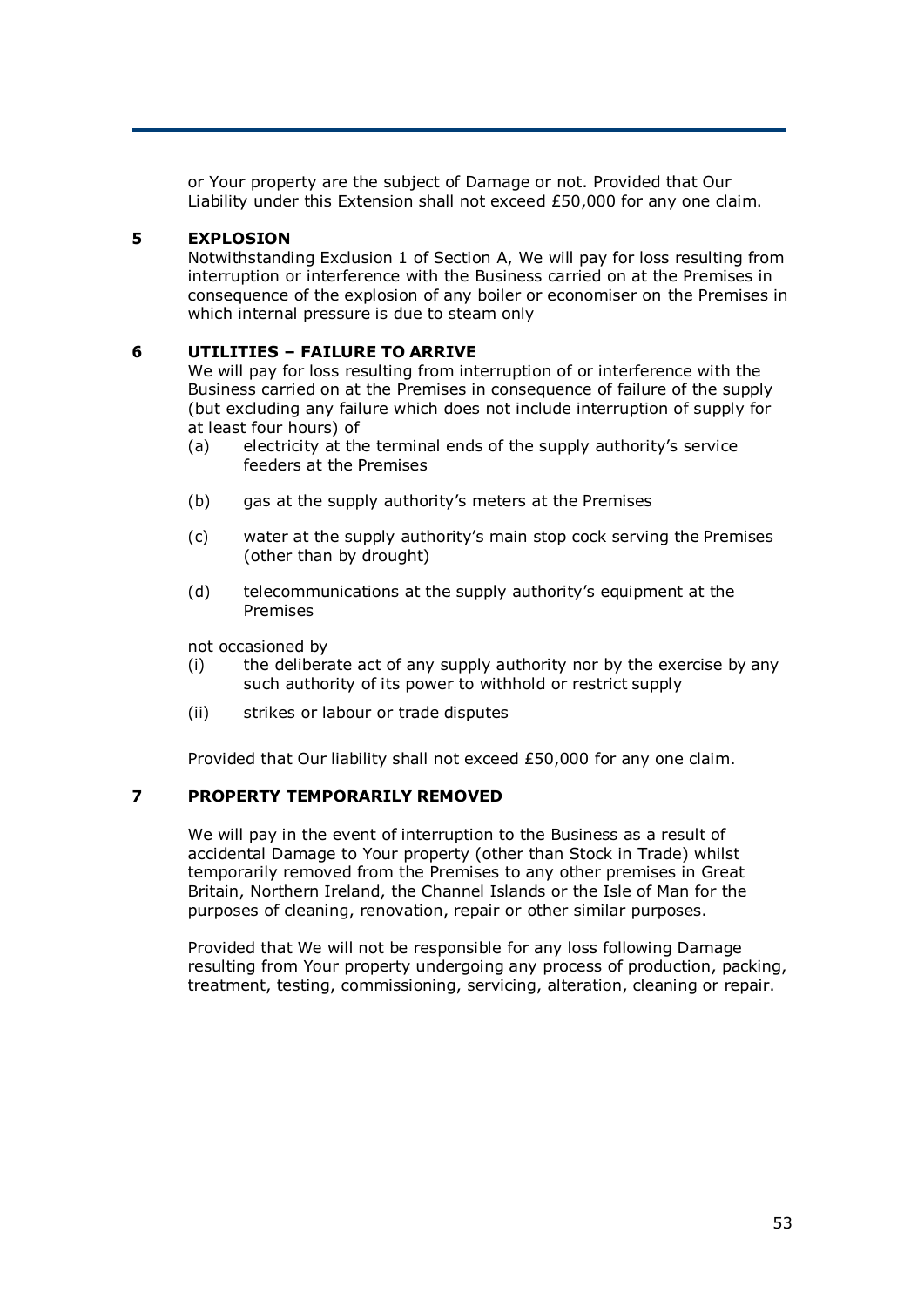# **OPTIONAL EXTENSIONS**

(These Extensions apply only if specified in the Schedule and Our Liability in respect of each operative Extension shall be as shown against that item in the Schedule)

#### **FE01 ADDITIONAL INCREASE IN COST OF WORKING**

We will pay You for the further additional expenditure beyond that recoverable in respect of increase in the cost of working provided for elsewhere in this section as You shall necessarily and reasonably incur with Our consent during the Indemnity Period in consequence of the Damage for the sole purpose of avoiding or diminishing the reduction in Turnover or Gross Revenue (as applicable).

#### **FE02 FINES, PENALTIES AND DAMAGES**

Notwithstanding Exclusion 1 of this Section, We will pay those sums You shall be legally liable to pay as a direct result of breach of contract in discharge of

- (i) fines, penalties or damages for non-completion or late completion of orders, work or services
- (ii) committed costs for outside purchases or services in respect of such outside purchases or services which cannot be utilised by You

during the Indemnity Period incurred solely in consequence of Damage as insured by this policy to property at the Premises which occurs during the Period of Insurance

#### **FE03 INFECTIOUS DISEASES AND OTHER CLOSURE**

The insurance by this Section is extended to include loss directly resulting from interruption of or interference with the Business carried on by You at the Premises in consequence of:

- (a) Infectious Disease manifested by any person whilst at the Premises;
- (b) an outbreak of an Infectious Disease within 25 miles of the Premises;
- (c) murder or suicide occurring at the Premises;
- (d) injury or illness sustained by any guest which arises from, or is traceable to, foreign or injurious matter in food or drink provided on the Premises;
- (e) closing of the whole or part of the Premises by the order or on the advice of a competent Public Authority as a result of:-
	- (i) defects in the drains or other sanitary arrangements in the Premises
	- (ii) the Premises becoming infested with vermin or pests.

## **Special Provisions**

(a) Infectious Disease means illness sustained by any person resulting from any of the following human infectious or human contagious diseases

Acute Encephalitis

Acute Poliomyelitis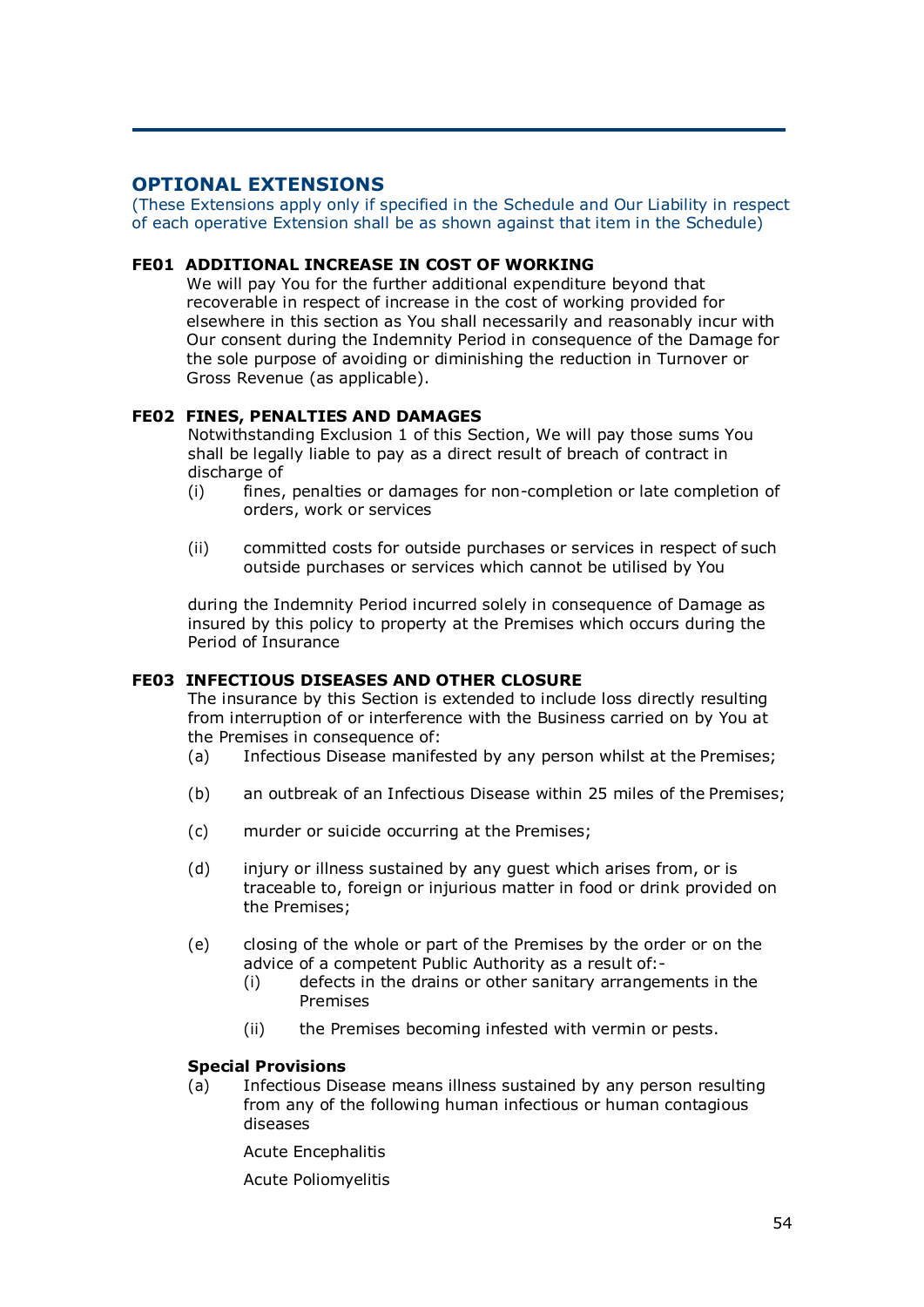Anthrax

Chicken Pox

Cholera

Diphtheria

Dysentery

Legionellosis

Legionnaires Disease

Leprosy

Leptospirosis

Malaria

Measles

Meningococcal Infection

Mumps

Opthalmia Neonatorum

Paratyphoid fever

Plague

Rabies

Rubella

Scarlet Fever

**Smallpox** 

Tetanus

Tuberculosis

Typhoid Fever

Viral Hepatitis

Whooping Cough

Yellow Fever

- (b) for the purpose of this clause, Indemnity Period means the period during which the results of the Business shall be affected in consequence of the Damage beginning:-
	- (i) in the case of  $(a)$ ,  $(b)$ ,  $(c)$  and  $(d)$ , above, with the occurrence or discovery of the incident;
	- $(ii)$  in the case of  $(e)$  above, with the date from which the restrictions on the Premises are applied

and ending not later than 12 weeks thereafter.

#### **FE04 PREVENTION OF ACCESS – NON DAMAGE**

We will indemnify You for loss resulting from interruption or interference with the Business carried on at the Premises in consequence of access to the Premises being hindered or prevented by the action or instructions of the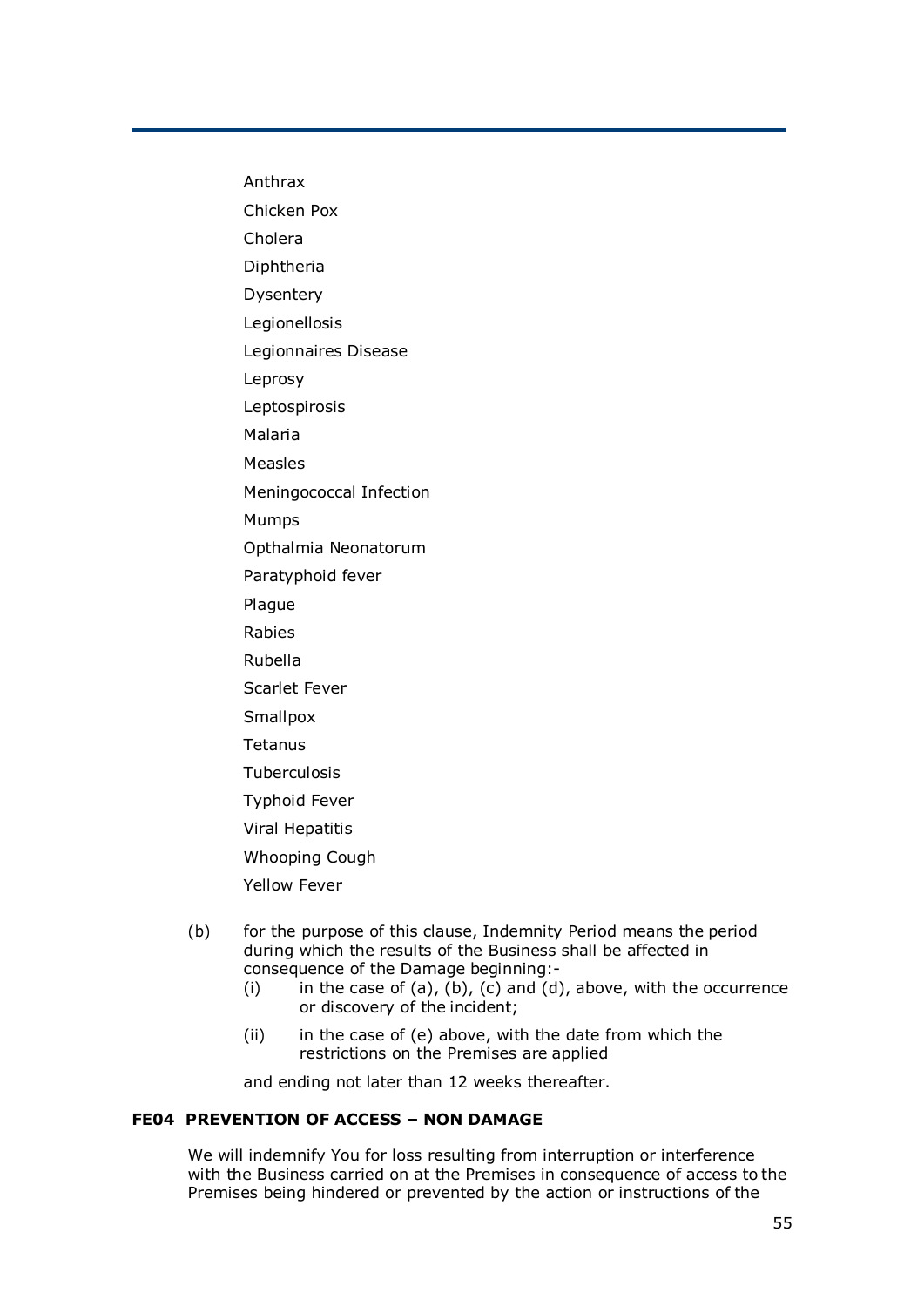Police or other statutory body in closing down or sealing off of the Premises or property in the vicinity of the Premises due to

- (a) occupation of the Premises or other property in the vicinity by terrorists
- (b) unlawful occupation of the Premises or other property in the vicinity by third parties except in the case of a trade dispute
- (c) the suspected or actual presence of an incendiary or explosive device on or in the vicinity of the Premises

Provided that

- (i) We shall not be liable under this Extension for any incident where access to the Premises is hindered or prevented for a period of less than 12 hours
- (ii) the Maximum Indemnity Period in respect of this Extension shall be 12 months and not as otherwise stated
- (iii) We shall not be liable under this Extension for the consequence of any physical Damage or any infectious or contagious disease

#### **FE05 PATTERNS**

We will indemnify You for loss resulting from interruption or interference with the Business as a result of accidental Damage to patterns, jigs, models, templates, moulds, dies, tools, plans, drawings and designs, Your property or held by You in trust or on commission for which You are responsible whilst at the premises in Great Britain, Northern Ireland, the Channel Islands or the Isle of Man, of any machine makers, engineers, founders or other metal workers, and whilst in transit thereto and therefrom by road, rail or inland waterway but excluding any premises wholly or partly occupied by You.

#### **FE06 TRANSIT**

We will indemnify You for loss resulting from interruption or interference with the Business as a result of accidental Damage to Your Property whilst in transit by road, rail or inland waterway in Great Britain, Northern Ireland, the Channel Islands or the Isle of Man, but excluding Damage arising from impact to, or collision with, the conveying road or rail vehicle or waterborne craft.

#### **FE07 MOTOR VEHICLES**

We will indemnify You for loss resulting from interruption or interference with the Business as a result of accidental Damage to Your Motor Vehicles whilst in Great Britain, Northern Ireland, the Channel Islands or the Isle of Man, elsewhere than at any premises in Your occupation.

#### **FE08 CONTRACT SITES**

We will indemnify You for loss resulting from interruption or interference with the Business as a result of accidental Damage at any situation in Great Britain, Northern Ireland, the Channel Islands or the Isle of Man, not in Your occupation, where You are carrying out a contract.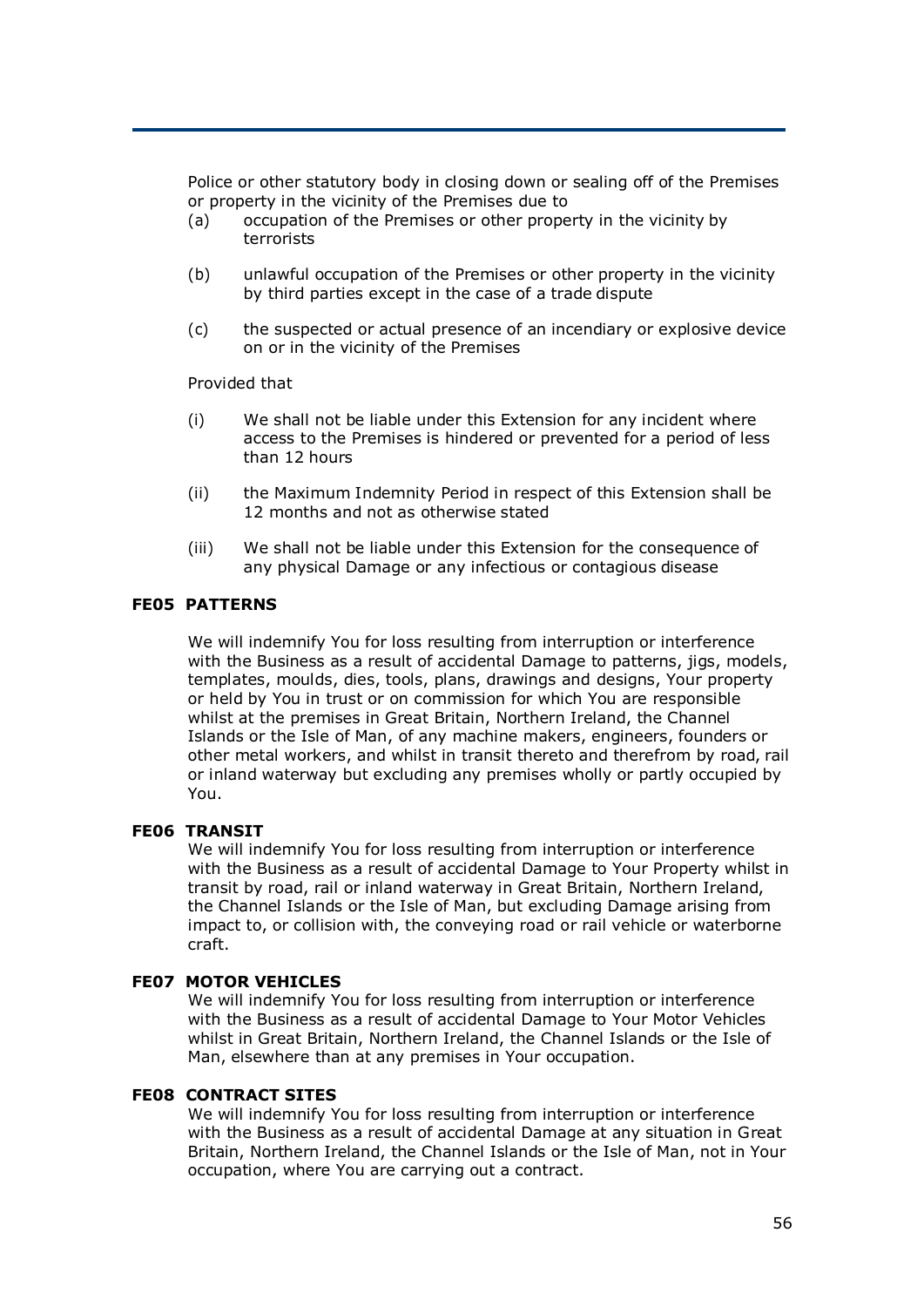#### **FE09 EXHIBITION SITES**

We will indemnify You for loss resulting from interruption or interference with the Business as a result of accidental Damage at any situation in Great Britain, Northern Ireland, the Channel Islands or the Isle of Man, not in Your occupation, where You are exhibiting Your goods for sale.

#### **FE10 LOSS OF ATTRACTION**

We will indemnify You for loss resulting from interruption or interference with the Business as a result of accidental Damage to property in the vicinity of the Premises which shall cause You loss of custom directly due to loss of services and facilities in the immediate vicinity of the Premises whether the Premises or Your property are the subject of Damage or not.

#### **FE11 SPECIFIED SUPPLIERS**

We will indemnify You for loss resulting from interruption or interference with the Business as a result of accidental Damage at the premises of those suppliers detailed in the Schedule.

#### **FE12 UNSPECIFIED SUPPLIERS**

We will indemnify You for loss resulting from interruption or interference with the Business as a result of accidental Damage at the premises in Great Britain, Northern Ireland, the Channel Islands or the Isle of Man of any of Your suppliers, manufacturers or processors of components, goods or materials, but excluding the premises of any supply undertaking from which You obtain electricity, gas or water or telecommunication services.

#### **FE13 SPECIFIED CUSTOMERS**

We will indemnify You for loss resulting from interruption or interference with the Business as a result of accidental Damage at the premises of those customers detailed in the Schedule.

#### **FE14 UNSPECIFIED CUSTOMERS**

We will indemnify You for loss resulting from interruption or interference with the Business as a result of accidental Damage at the premises of any of Your customers in Great Britain, Northern Ireland, the Channel Islands or the Isle of Man.

#### **FE15 MOTOR VEHICLE MANUFACTURERS**

We will indemnify You for loss resulting from interruption or interference with the Business as a result of accidental Damage at the premises of those motor vehicle manufacturers detailed in the Schedule.

#### **CONDITIONS**

(The following Conditions apply to all policies. Your schedule will also show whether any of the additional Material Damage and Business Interruption Conditions (listed later in this booklet) also apply)

#### **1 SALVAGE SALE**

If, following Damage giving rise to a claim under this Section, You hold a salvage sale during the Indemnity Period, the amount We will pay as indemnity in respect of Reduction in Turnover will be amended to read as follows:-

(a) in respect of Reduction in Turnover, the sum produced by applying the Rate of Gross Profit to the amount by which the Turnover during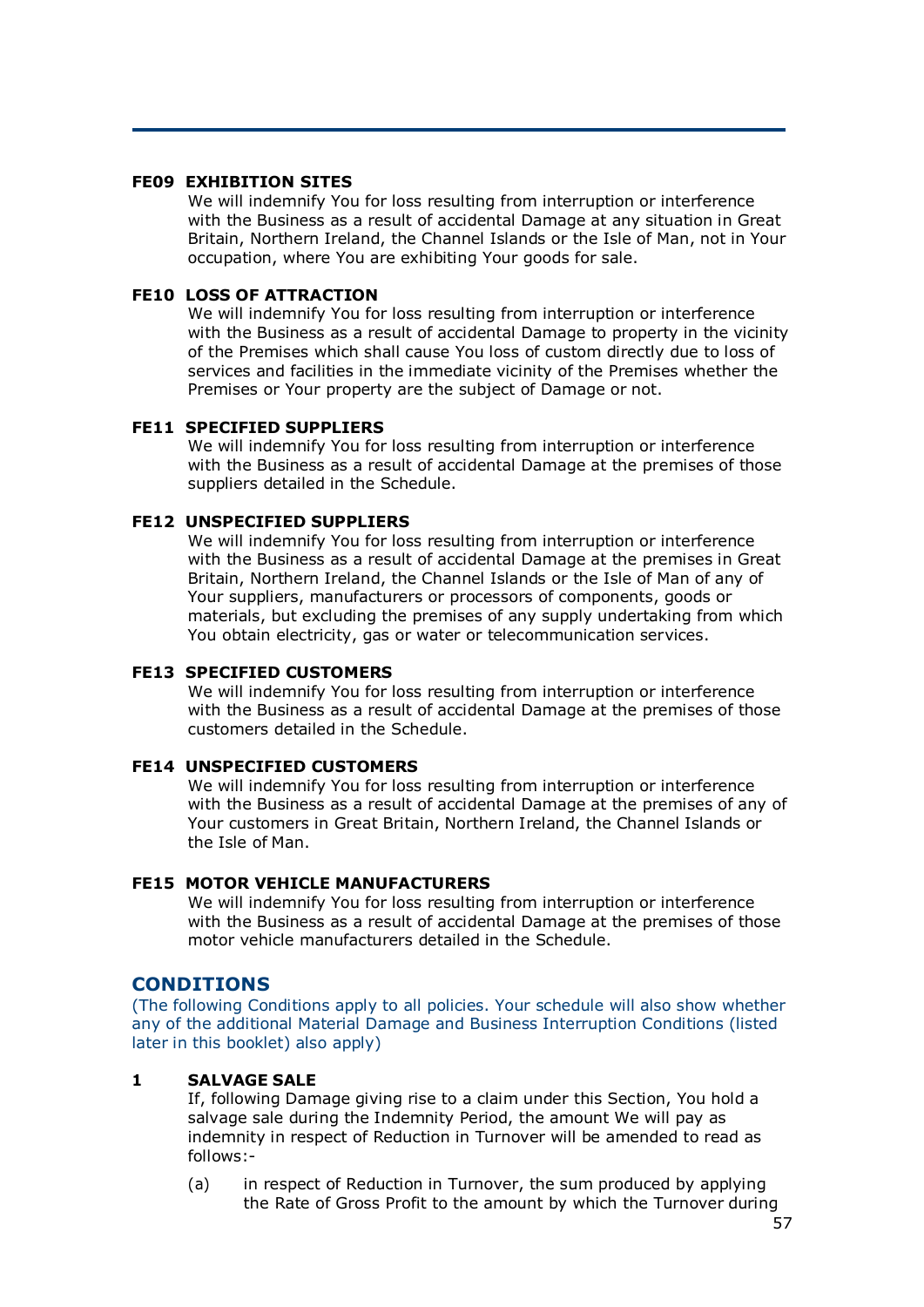the Indemnity Period (less the Turnover for the period of the salvage sale) shall fall short of the Standard Turnover as a consequence of the Damage. The Gross Profit actually earned during the period of the salvage sale shall then be deducted from this sum.

#### **2 DEPARTMENTAL**

If You conduct the Business in departments and the independent trading results of each are individually ascertainable, the provisions of paragraphs (a) and (b) of the item on Gross Profit shall apply separately to each department affected by the Damage.

#### **3 SUBROGATION RIGHTS WAIVER**

In the event of a claim arising under this Section, We agree to waive any rights, remedies or relief to which We are entitled by subrogation against any company standing in the relation of Parent to Subsidiary (Subsidiary to Parent) to You or any company which is a Subsidiary of a Parent Company of which You are Yourselves a Subsidiary, in each case within the meaning of the Companies Act or the Companies (N.I.) Order as appropriate current at the time of Damage.

## **4 PAYMENT ON ACCOUNT**

Claim Payments on account will be made to You during the Indemnity Period, if requested.

#### **5 ACCUMULATED STOCKS**

In adjusting any loss, account shall be taken and an equitable allowance made if any shortage in Turnover due to the Damage is postponed by reason of the Turnover being temporarily maintained from accumulated stocks of finished goods on Your premises.

## **6 ALTERNATIVE TRADING CLAUSE**

If during the Indemnity Period goods shall be sold or services shall be rendered elsewhere than at the Premises for the benefit of the Business, either by You or by others on Your behalf, the money paid or payable in respect of such sales or services shall be brought into account in arriving at the Turnover during the Indemnity Period.

## **7 UNINSURED STANDING CHARGES CLAUSE**

Any Increase in Cost of Working settlement will take into account any standing charges of the Business which are not insured by this Section (having been deducted in arriving at the Gross Profit). The amount We will pay will reflect only the proportion of any additional expenditure which the Gross Profit bears to the sum of the Gross Profit and the uninsured standing charges.

#### **8 PREMIUM ADJUSTMENT CLAUSE**

Where the Basis of Cover is either Gross Profit Declaration Linked or Gross Revenue Declaration Linked, the first and annual premiums are provisional and are based on the Estimated Gross Profit or Estimated Gross Revenue.

Not later than six months after the expiry of each Period of Insurance, You shall provide to Us a declaration, confirmed by Your auditors or professional accountants, of the Gross Profit earned during the financial year most closely concurrent with the Period of Insurance.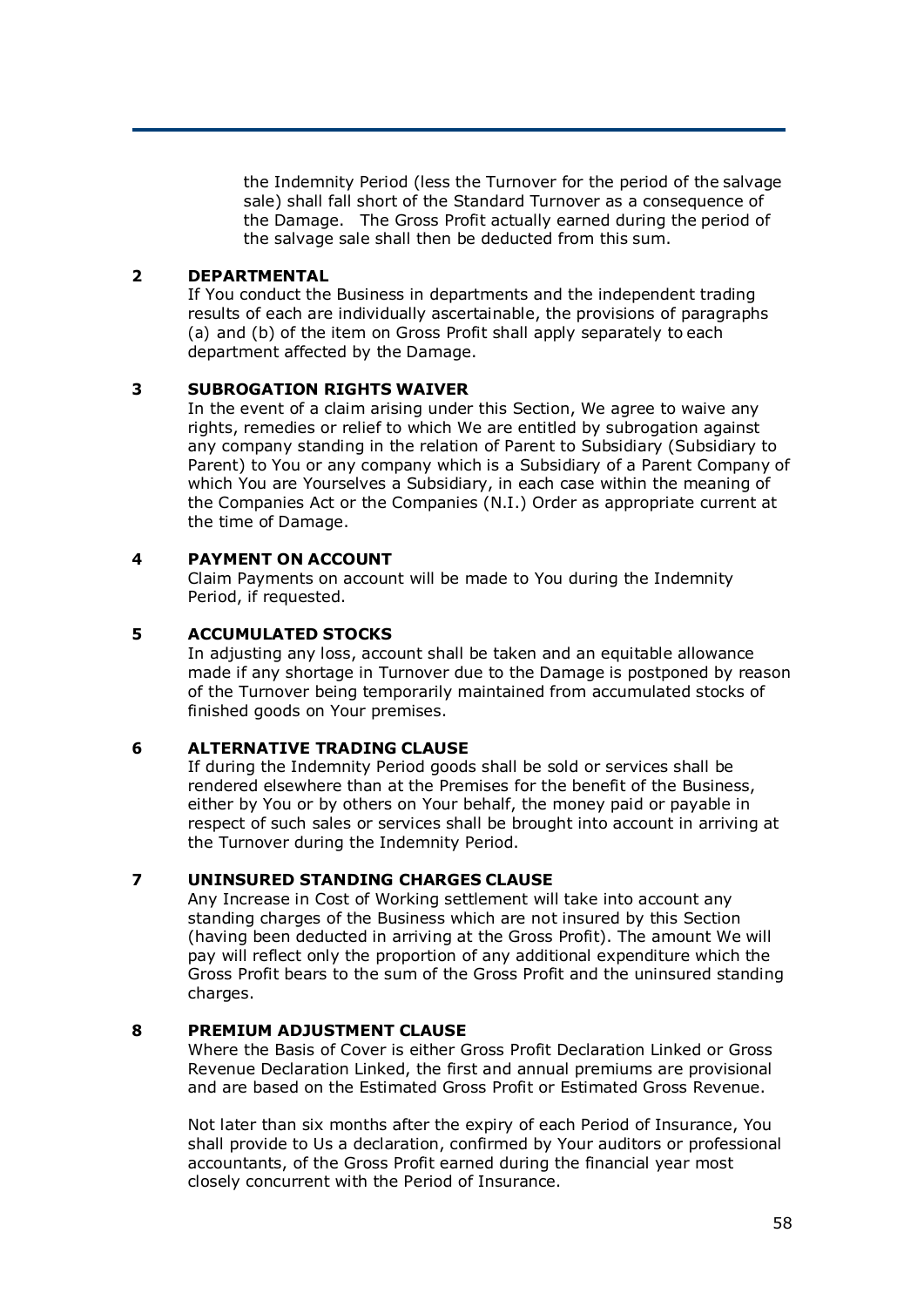If any Damage shall have occurred giving rise to a claim for loss of Gross Profit or loss of Gross Revenue, for the purpose of premium adjustment We shall increase the declaration by the amount by which the Gross Profit or Gross Revenue was reduced during the financial year solely in consequence of the Damage.

If the declaration (adjusted as provided above and proportionately increased where the Maximum Indemnity Period exceeds 12 months):-

- (a) is less than the Estimated Gross Profit or Estimated Gross Revenue for the relative Period of Insurance, We will allow a pro-rata return of premium paid on the Estimated Gross Profit or Estimated Gross Revenue (but not exceeding 25% of such premium);
- (b) is greater than the Estimated Gross Profit for the relative Period of Insurance, You shall pay a pro-rata addition to the premium paid on the Estimated Gross Profit or Estimated Gross Revenue.

#### **9 RENEWAL CLAUSE**

Prior to each renewal You shall provide Us in writing with the Estimated Gross Profit or Estimated Gross Revenue for the financial year most closely concurrent with the ensuing Period of Insurance.

#### **10 FIRST TRADING YEAR**

In the event of a claim arising in the first trading year of the Business the amount payable shall be based on the trading figures immediately before the Damage which causes interruption or interference with the Business, to which such adjustments shall be made as may be necessary to provide for the trend of the Business and for variations in, or other circumstances, affecting the Business either before or after the Damage or which would have affected the Business had the Damage not occurred so that the figures thus adjusted shall represent as closely as may be reasonably practicable the results which, but for the Damage, would have been obtained during the relative period after the Damage.

# **EXCLUSIONS**

## **1 FINES AND DAMAGES**

Unless You have chosen to take the cover provided by Optional Extension FE02 – Fines Penalties and Damages, We shall not be liable for any loss due to fines or damages for breach of contract, for late or non-completion of orders or for any penalties of whatever nature.

#### **2 POLLUTION & CONTAMINATION**

Notwithstanding Exclusion 4 of Section A, We will not pay for loss resulting from interruption of or interference with the Business resulting from Damage caused by any kind of seepage or any kind of pollution and/or contamination but this shall not exclude loss resulting from Damage to property used by You at the Premises for the purpose of the Business caused by

- (a) pollution or contamination which itself results from a Defined Peril
- (b) a Defined Peril which itself results from pollution or contamination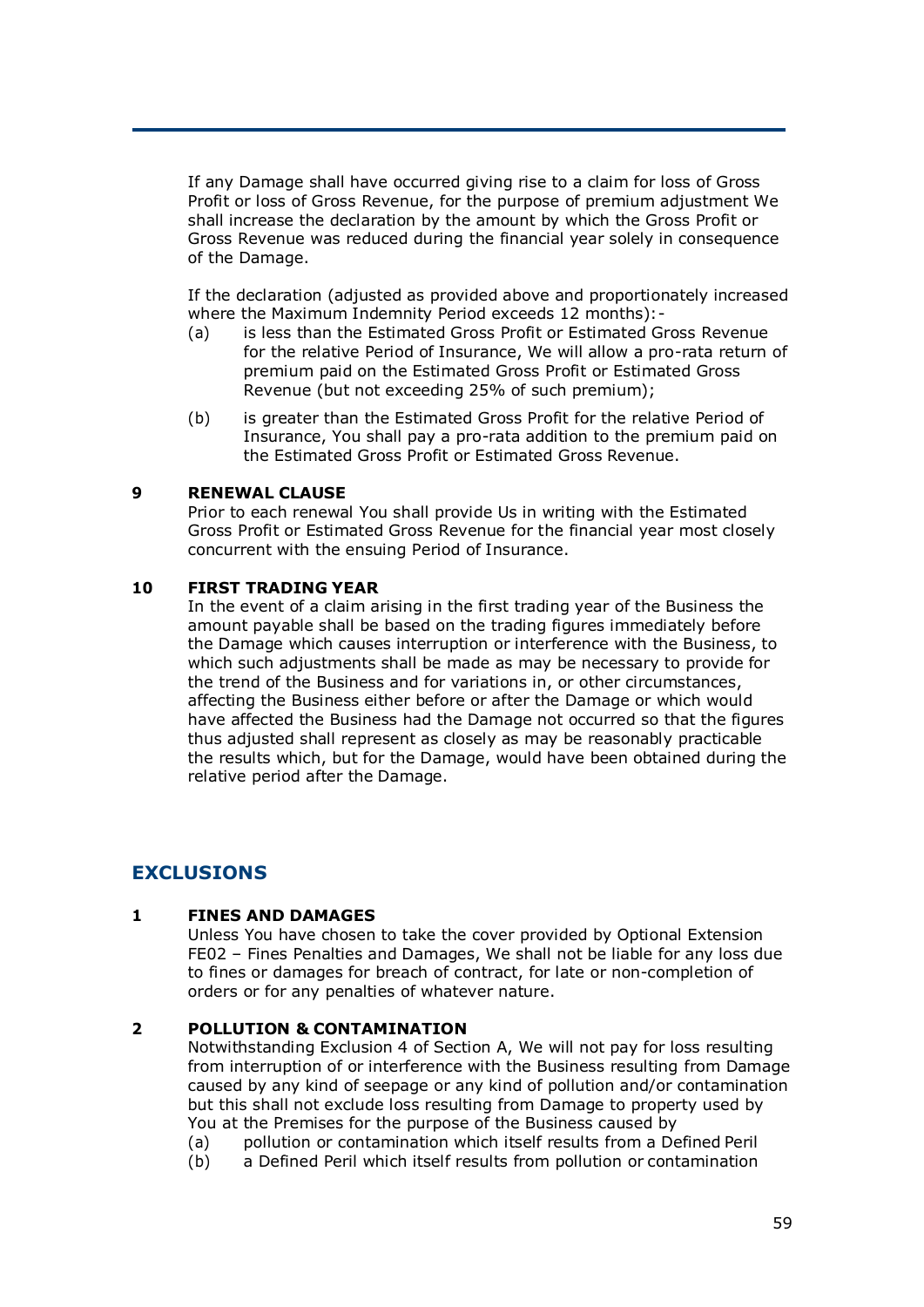# **SECTION G EMPLOYERS', PUBLIC AND PRODUCTS LIABILITY**

# **DEFINITIONS**

## **Injury**

Death, bodily injury, illness or disease of or to any person

#### **Employee**

- (a) a person under a contract of service or apprenticeship with You or who is retired from full-time employment with You but who is still working for You as a consultant under Your control or direction
- (b) a labour master or labour only sub-contractor or person supplied or employed by them
- (c) a self employed person
- (d) a person hired to or borrowed by You including but not limited to a person on secondment from another employer
- (e) a person under a work experience or training scheme
- (f) voluntary workers
- (g) a person supplied to You under a contract or agreement the terms of which deem such person to be in Your employment

whilst working under Your direction and control in connection with the Business

#### **Data**

Information represented or stored electronically including but not limited to code or series of instructions operating systems software programs and firmware

#### **Offshore**

Embarkation on to a vessel or aircraft for conveyance at the point of final departure to an offshore rig or platform until disembarkation from the conveyance on to land upon return from such offshore rig or platform.

#### **Pollution**

Discharge disposal release or escape of smoke vapours soot fumes acids alkalis toxic chemicals liquids gases or waste materials or other irritants contaminants or pollutants.

#### **Principal**

Any individual, firm, company, ministry or public authority or government body for whom You are undertaking a contract.

#### **Product**

Any property (including packaging, containers and labels) after it has left Your custody or control which has been designed, specified, formulated, manufactured,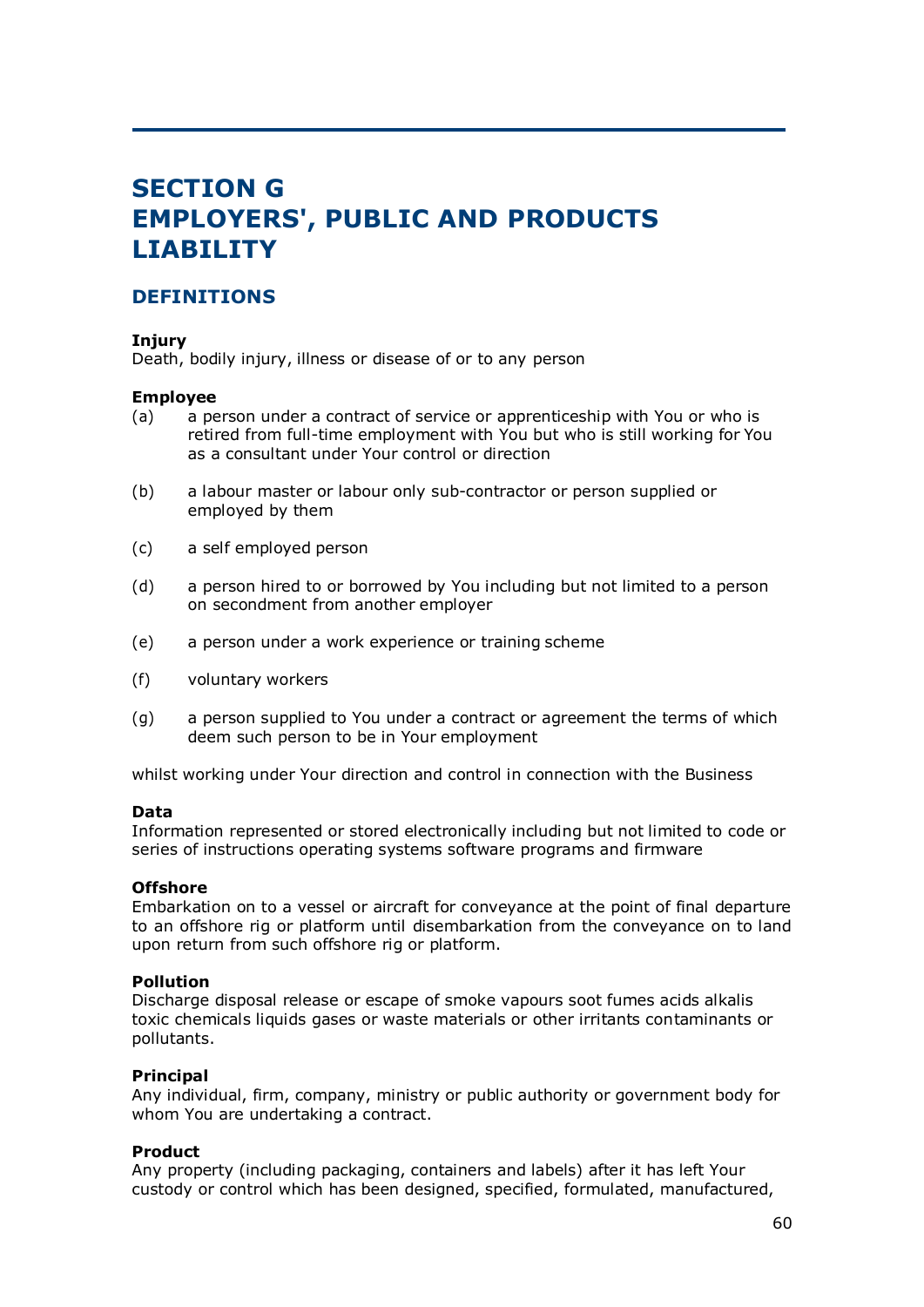constructed, installed, sold, supplied, distributed, treated, serviced, altered or repaired by You or on Your behalf

#### **Property**

Material property but not including Data

#### **Excess**

The total amount inclusive of claimant's costs fees and expenses as stated in the Schedule payable by You or any other person entitled to receive indemnity before We are liable to make any payment

It being agreed that if any payment made by Us shall include this amount such amount shall be repaid to Us forthwith

# **OPERATIVE AND INDEMNITY CLAUSE**

We will indemnify You against:

- 1 Your liability to pay damages (including claimants' costs fees and expenses)
- 2 all costs fees and disbursements You incur with Our prior written consent in the defence or settlement of any claim under this insurance (hereinafter called "Defence Costs")

Defence Costs include legal expenses

- a) arising out of representation at any Coroners Inquest or Fatal Accident Inquiry
- b) arising out of any criminal prosecution proceedings (including any appeal) relating to an offence alleged to have been committed during the Period of Insurance and in the course of the Business in respect of matters which may form the subject of indemnity by this insurance (including, with Our prior consent Your directors, partners or Employees).

Provided that:

- i) We shall not be liable for any fines or penalties imposed as a consequence of such prosecution or appeal including the cost of complying with a publicity or remedial order as defined in the Corporate Manslaughter and Corporate Homicide Act 2007 arising in respect of such prosecution or appeal
- ii) We shall not be responsible for Defence Costs where at Our discretion We may require the opinion of counsel (whose appointment is at Our sole discretion) as to whether or not such costs should extend or continue to extend to the support of such defence and where such counsel's opinion is that there is no reasonable defence to the prosecution
- iii) Our liability for Defence Costs in cases of breach or alleged breach of The Health and Safety at Work Act 1974 and such Regulations as are passed under or exist as a consequence of that Act are (unless with Our prior consent otherwise) limited to prosecutions under Section 33(1) (a) to (c) of the Act or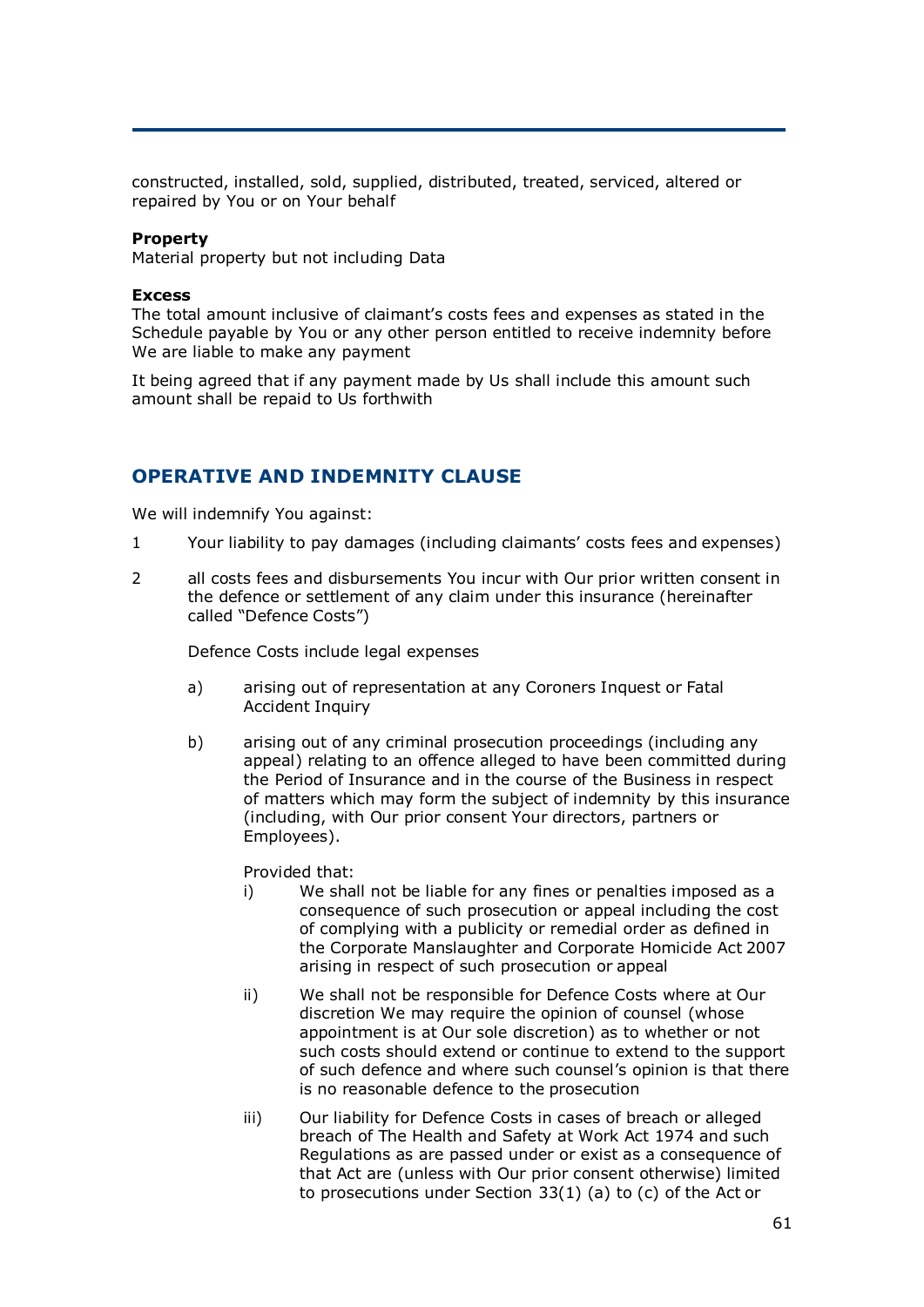similar duty imposed under legislation in Northern Ireland, the Channel Islands or the Isle of Man

- (iv) Our liability for Defence Costs in cases of breach or alleged breach of Part II of the Consumer Protection Act 1987 or the Food Safety Act 1990 will be limited to proceedings not consequent upon a deliberate act or omission
- (v) We shall not be liable for Defence Costs consequent upon any deliberate act or omission by
	- (i) You
	- (ii) any of Your partners or directors
	- (iii) any Employee with any specific responsibility for compliance with the legislation specified above

which could reasonably have been expected to constitute a breach of the legislation specified above

The indemnity applies only to such liability as defined by each insured Sub Section arising out of the Business specified in the Schedule subject always to the terms Conditions and Exclusions of such Sub Section and of the insurance as a whole

# **SECTION G - SUB SECTION 1 EMPLOYERS LIABILITY**

# **DEFINITION**

## **Territorial Limits**

- (a) Great Britain Northern Ireland the Channel Islands and the Isle of Man and offshore installations in territorial waters around Great Britain and its continental shelf
- (b) elsewhere in the world in respect of temporary Business visits undertaken by any Employee normally resident in the territories defined in (a) above

# **COVER**

We will indemnify You in accordance with the Operative and Indemnity Clause but only for Injury to an Employee where such Injury arises out of the Business and is caused during the Period of Insurance as stated in the Schedule within the Territorial Limits. Provided that Our liability to pay damages (including claimants' costs fees and expenses) and Defence Costs shall not exceed the Limit of Indemnity stated in the Schedule in respect of any one occurrence or series of occurrences arising out of one originating cause.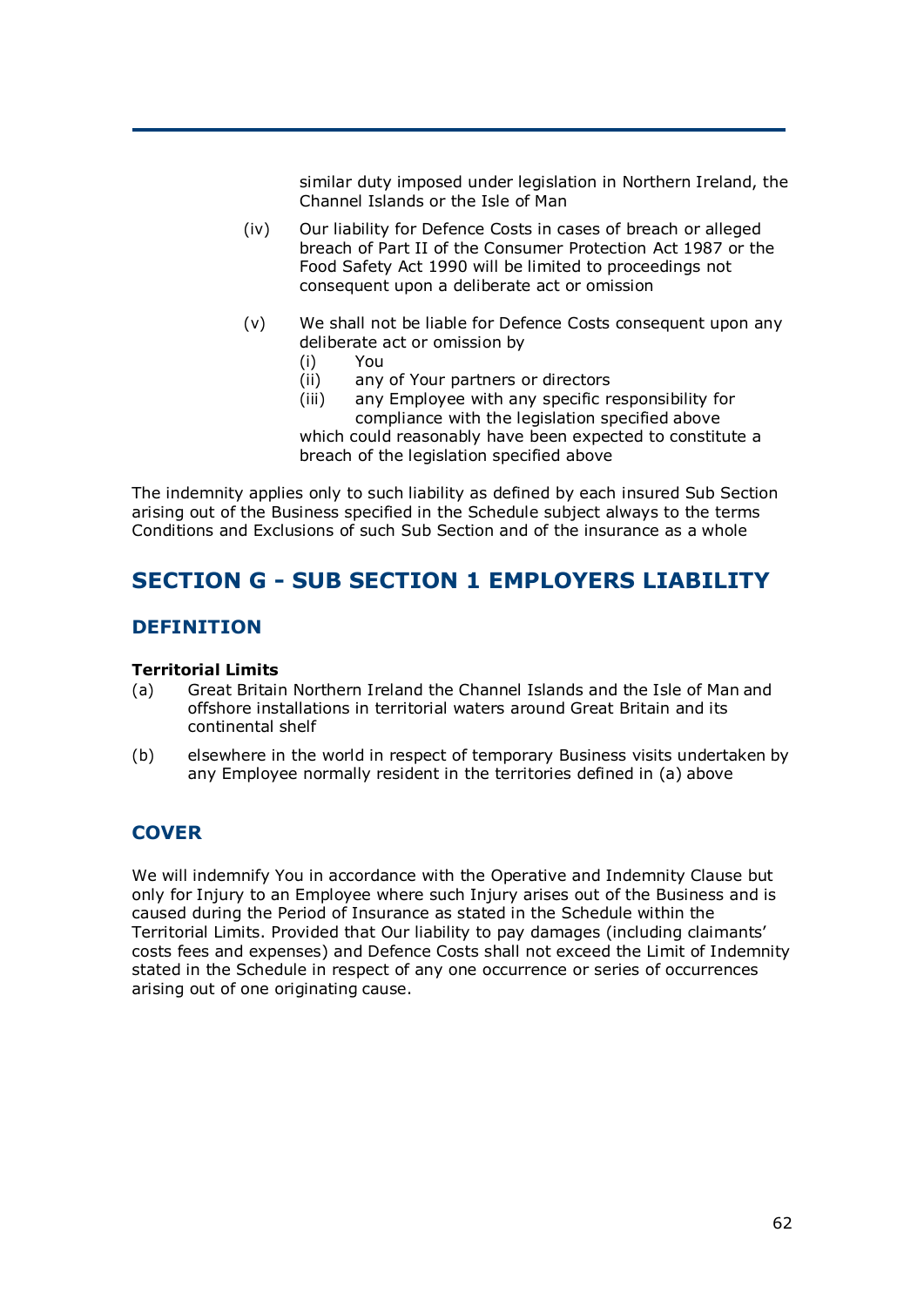# **SECTION G - SUB SECTION 2 PUBLIC LIABILITY**

# **DEFINITION**

## **Territorial Limits**

- (a) Great Britain Northern Ireland the Channel Islands and the Isle of Man and offshore installations in territorial waters around Great Britain and its continental shelf;
- (b) elsewhere in the world in respect of temporary Business visits undertaken by any director, partner or Employee normally resident in the territories defined in (a) above provided such person is engaged in non-manual work

# **COVER**

We will indemnify You in accordance with the Operative Clause for

- 1. Accidental Injury
- 2. Accidental Damage to Property
- 3. Nuisance trespass to land or trespass to goods or interference with any easement right of air light water or way other than legal liability for damages which result from Your deliberate act or omission or which is a natural consequence of the ordinary conduct of the Business and which could reasonably have been expected by You having regard to the nature and circumstances of such act or omission
- 4. Wrongful arrest, false imprisonment or false eviction

occurring during the Period of Insurance as stated in the Schedule within the Territorial Limits and in the course of the Business. Provided that Our liability to pay damages shall not exceed the Limit of Indemnity stated in the Schedule in respect of any one occurrence or series of occurrences arising out of one originating cause.

# **SECTION G - SUB SECTION 3 PRODUCTS LIABILITY**

# **DEFINITION**

## **Territorial Limits**

Anywhere in the world in respect of Products sold or supplied from within Great Britain, Northern Ireland, the Channel Islands or the Isle of Man.

# **COVER**

We will indemnify You in accordance with the Operative and Indemnity Clause for Injury and/or Damage occurring during the Period of Insurance as stated in the Schedule in connection with the Business and within the Territorial Limits but only against liability arising out of or in connection with any Product. Provided that Our liability to pay damages shall not exceed in aggregate the Limit of Indemnity stated in the Schedule in respect of all occurrences arising during any one Period of Insurance.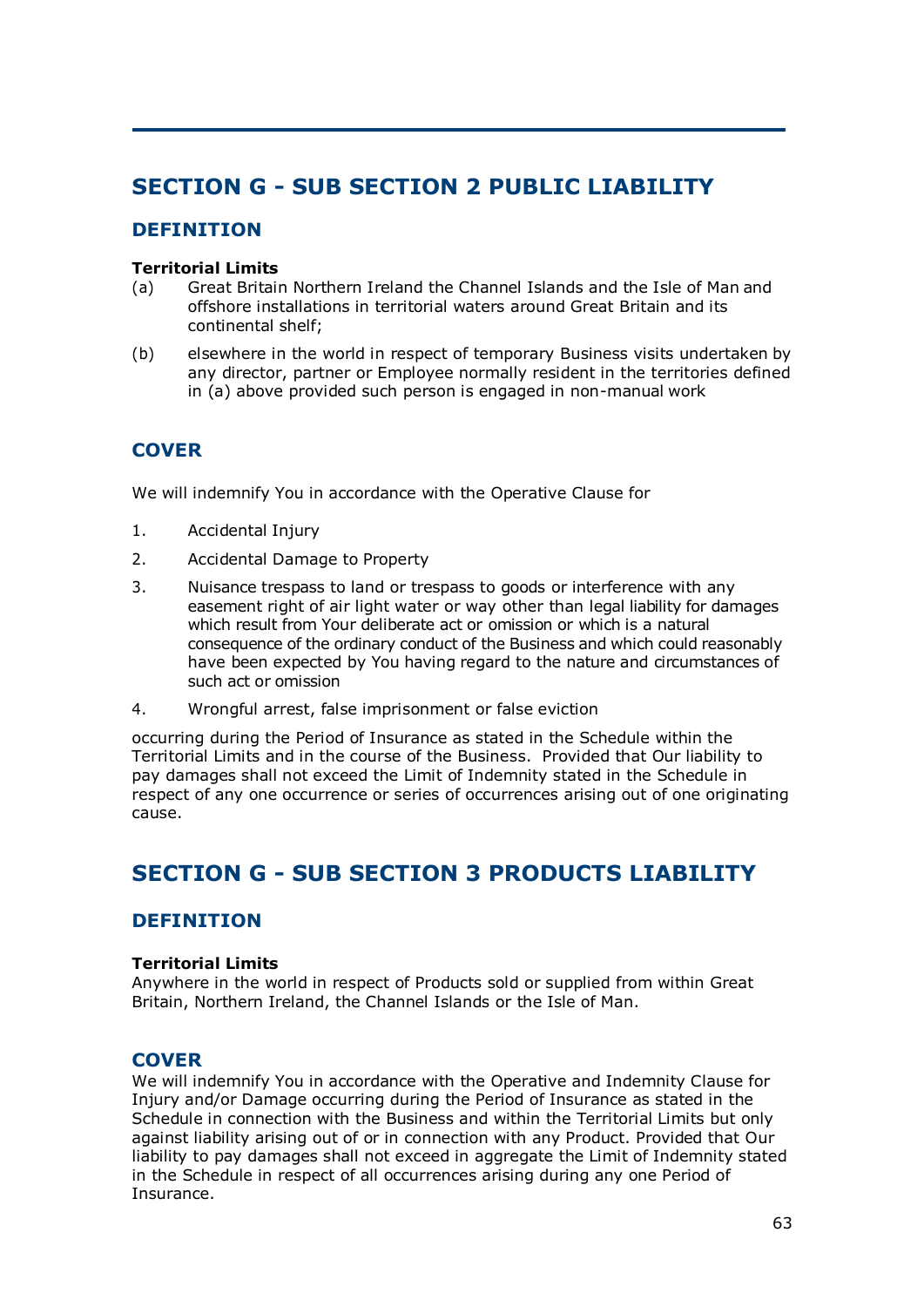# **SECTION G EXTENSIONS**

(Each Extension will show the Sub Section(s) to which it applies)

#### **1 ADDITIONAL PERSONS INSURED (Applicable to all Sub Sections)**

- (a) In the event of the death of any person entitled to indemnity under this Section, We will indemnify in the terms of this Policy the deceased's legal personal representatives but only in respect of liability incurred by such deceased person
- (b) At Your request indemnity will be extended to:
	- (i) any of Your directors, partners or Employees in respect of liability arising in connection with the Business
	- (ii) any officer committee or member of Your canteen sports social or welfare organisation; fire, security, first aid, medical or ambulance services in their respective capacities as such but not including medical practitioners while working in a professional capacity
	- (iii) any of Your directors, partners or senior officials in respect of private work undertaken for them with your consent by any Employee

each of whom shall be subject to the terms and conditions of this policy so far as they can apply as though the Insured and provided You would have been entitled to indemnity under this Section if the claim had been made against You

For the purposes of the Limit of Indemnity all of the persons entitled to indemnity under this insurance shall be treated as a one party or legal entity so that there will be only two parties to the contract of insurance namely You and Us.

## **2 COURT ATTENDANCE COSTS (Applicable to all Sub Sections)**

In the event of any of the under mentioned persons attending court as a witness at Our request in connection with a claim in respect of which You are entitled to indemnity under this insurance We will provide compensation at the following rates per day on which attendance is required

| (a) | You or any of Your directors or partners | £500 |
|-----|------------------------------------------|------|
|-----|------------------------------------------|------|

| (b) | any Employee | £250 |
|-----|--------------|------|
|-----|--------------|------|

Provided always that

- (i) We shall not be liable unless We have the sole conduct and control of all claims covered by this Extension
- (ii) this Extension shall not apply to any liability which is covered by any other insurance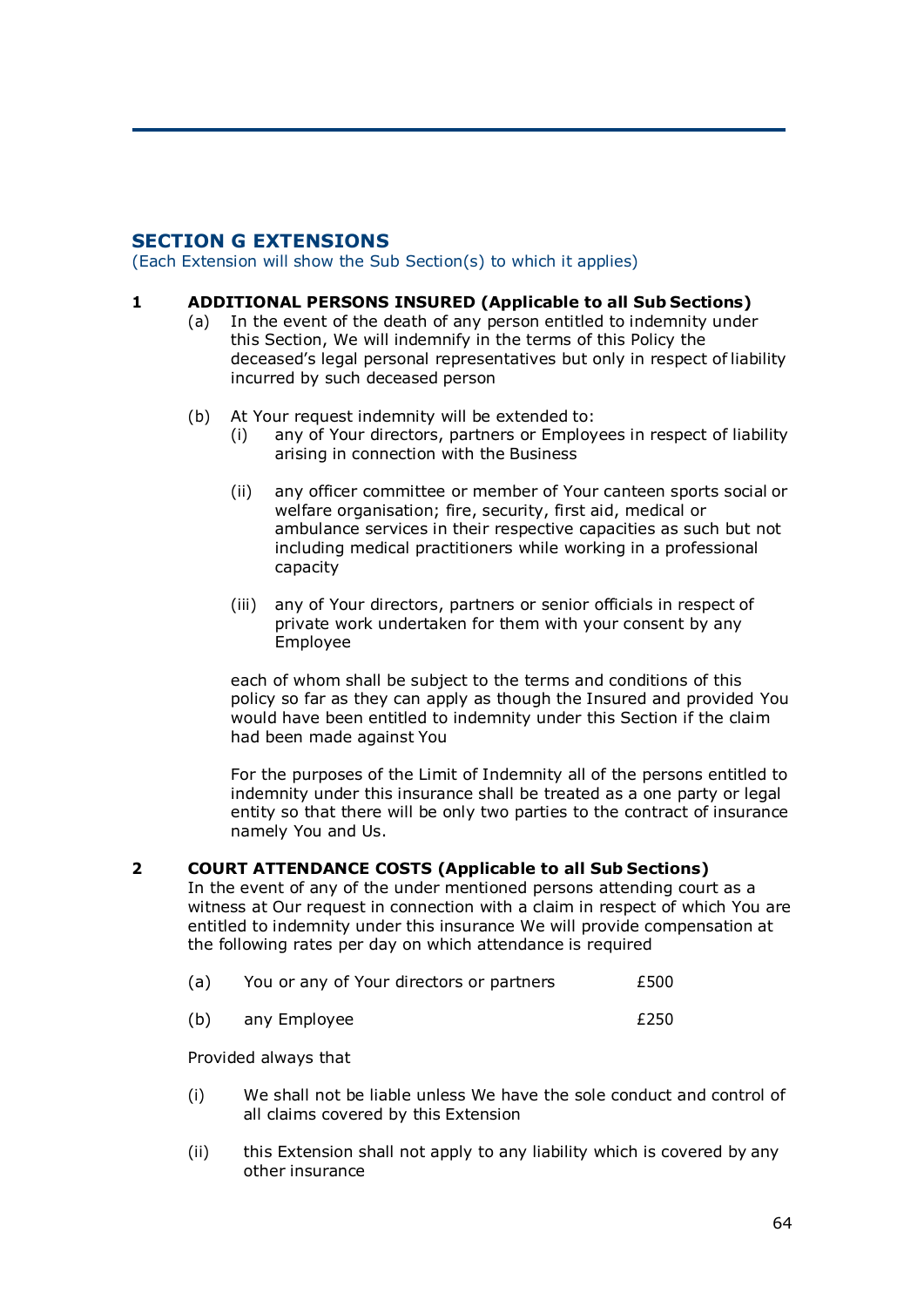## **3 UNSATISFIED COURT JUDGEMENTS (Applicable to Sub Section 1)**

In the event of a judgement for damages being obtained by any Employee or the personal representatives of any Employee in any court situated within Great Britain, Northern Ireland, the Channel Islands or the Isle of Man

- (i) in respect of Injury to the Employee caused during any Period of Insurance and arising out of and in the course the Business, and
- (ii) against any company or individual operating from premises within Great Britain, Northern Ireland, the Channel Islands or the Isle of Man, and
- (iii) payment remaining unsatisfied in whole or in part six months after the date of such judgement,

at Your request We will pay to the Employee or personal representative of the Employee the amount of any such damages and any awarded costs to the extent that they remain unsatisfied.

Provided always that

- (a) there is no appeal outstanding
- (b) if any payment is made under the terms of this Extension the Employee or personal representatives of the Employee shall assign the judgement including damages and costs to Us
- **4 INDEMNITY TO PRINCIPALS (Applicable to Sub Sections 1 & 2)**  Where You so request, We agree to indemnify any Principal but only to the extent that such liability arises solely out of the work performed for the Principal by You or on Your behalf. Provided that the Principal shall be subject to and comply with the terms and Conditions herein and this clause shall in no way operate to increase the Limits of Indemnity as stated in the Schedule

## **5 EXHIBITIONS (Applicable to Sub Sections 1 & 2)**

We will indemnify You in respect of liability arising out of Your attendance at exhibitions and trade fairs during the Period of Insurance and within the Territorial Limits applicable to each Sub Section.

## **6 CROSS LIABILITIES (Applicable to Sub Sections 2 & 3)**

Each person or party specified as the Insured in the Schedule is separately indemnified in respect of claims made against any of them by any other. Provided that Our total liability shall not exceed the stated Limits of Indemnity

# **7 DATA PROTECTION ACT 1998 (Applicable to Sub Sections 2 & 3)**

The indemnity provided by this insurance extends to include liability for damage and distress under Section 13 of the Data Protection Act 1998

Provided that

- (a) the liability arises from data for which You are registered under the Act and You have taken all reasonable care to comply with the requirements of the Data Protection Act 1998
- (b) You are not in business as a Computer Bureau
- (c) You do not supply data for a fee other than to a data subject
- (d) a claim is first made against You during the Period of Insurance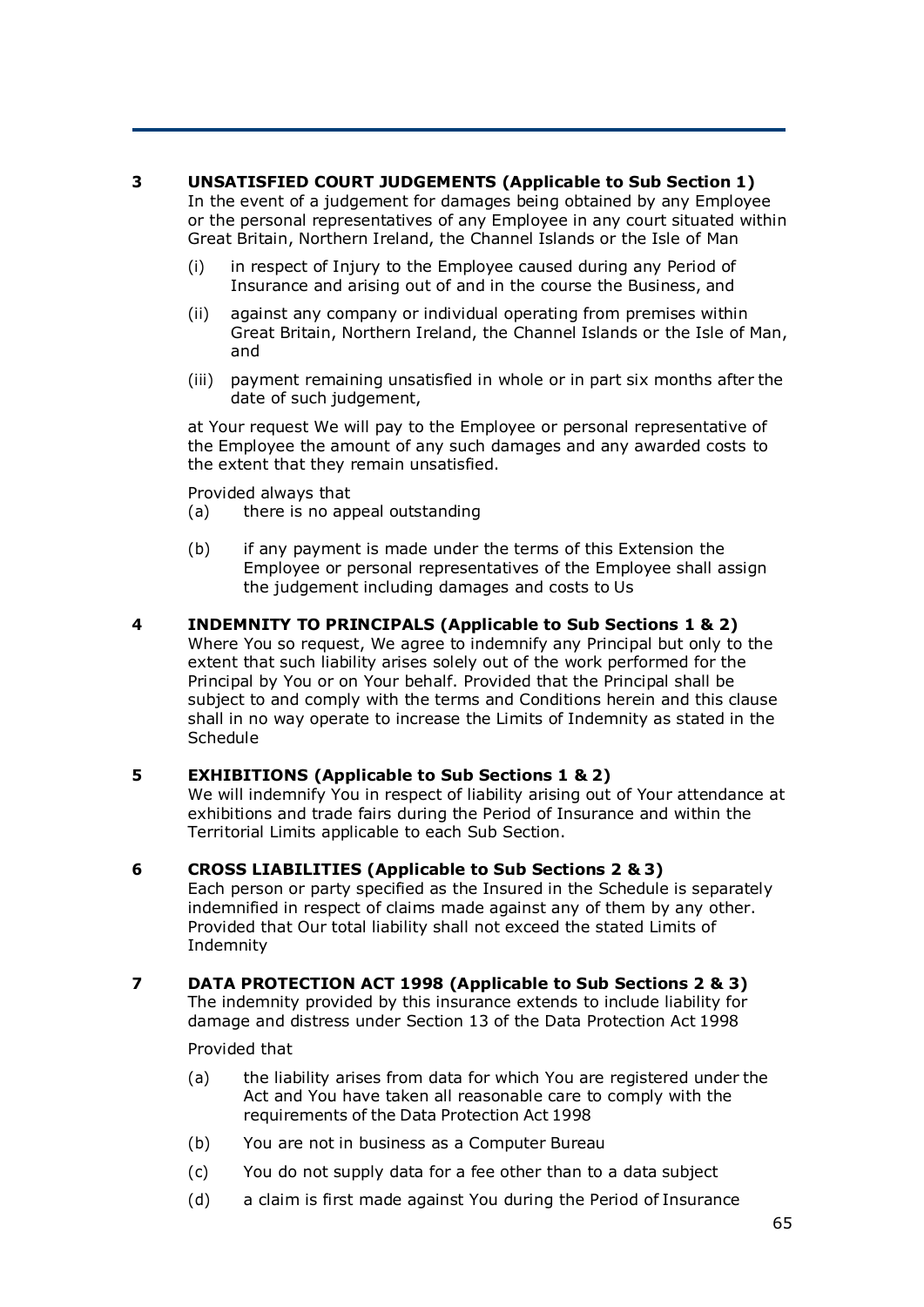- (e) We will not indemnity You in respect of
	- (i) the cost of replacing, re-instating, rectifying, erasing, blocking or destroying any personal data
	- (ii) liability caused by or arising from a deliberate or intentional act or omission by You or any other party entitled to an indemnity under this section the effect of which will knowingly result in liability under the Data Protection Act
	- (iii) claims which arise out of circumstances notified to previous insurers or are known to You at the inception of this insurance
	- (iv) liability for which indemnity is provided under any other insurance
	- (v) any claim or claims made by or on behalf of any of Your directors or Employees in connection with employment in the Business
	- (vi) the payment of fines or penalties

#### **8 DEFECTIVE PREMISES ACT (Applicable to Sub Section 2)**

We will indemnify You in respect of liability arising during the Period of Insurance under the Defective Premises Act 1972 or similar legislation in relation to any business premises or land of which You have disposed. Provided that

- (a) such liability is not otherwise insured, and
- (b) We shall not be liable in respect of the costs incurred by anyone in removing rebuilding repairing or rectifying any such premises
- **9 MOTOR CONTINGENT LIABILITY (Applicable to Sub Section 2)**  Notwithstanding Exclusion 6 of this Section this insurance will indemnify You in respect of Injury or Damage arising out of the use of any motor vehicle owned by an Employee and being used in the course of the Business Provided always that no indemnity is provided by this Extension:
	- (a) in respect of Injury to any person being carried by motor cycle otherwise than in a sidecar attached to it
	- (b) for Damage to any vehicle and/or contents therein
	- (c) Injury or Damage arising while such vehicle is being driven by You or any Employee other than the owner of such vehicle
	- (d) if such vehicle is more specifically insured
	- (e) for any Employee whilst driving or in charge of such vehicle
	- (f) if such vehicle is being used outside Great Britain, Northern Ireland, the Channel Islands or the Isle of Man
	- (g) if the vehicle is being used with Your general consent or that of Your representative by any person who, to Your knowledge or the knowledge of such representative, does not hold a licence to drive such vehicle unless such person has held and is not disqualified from holding or obtaining such a licence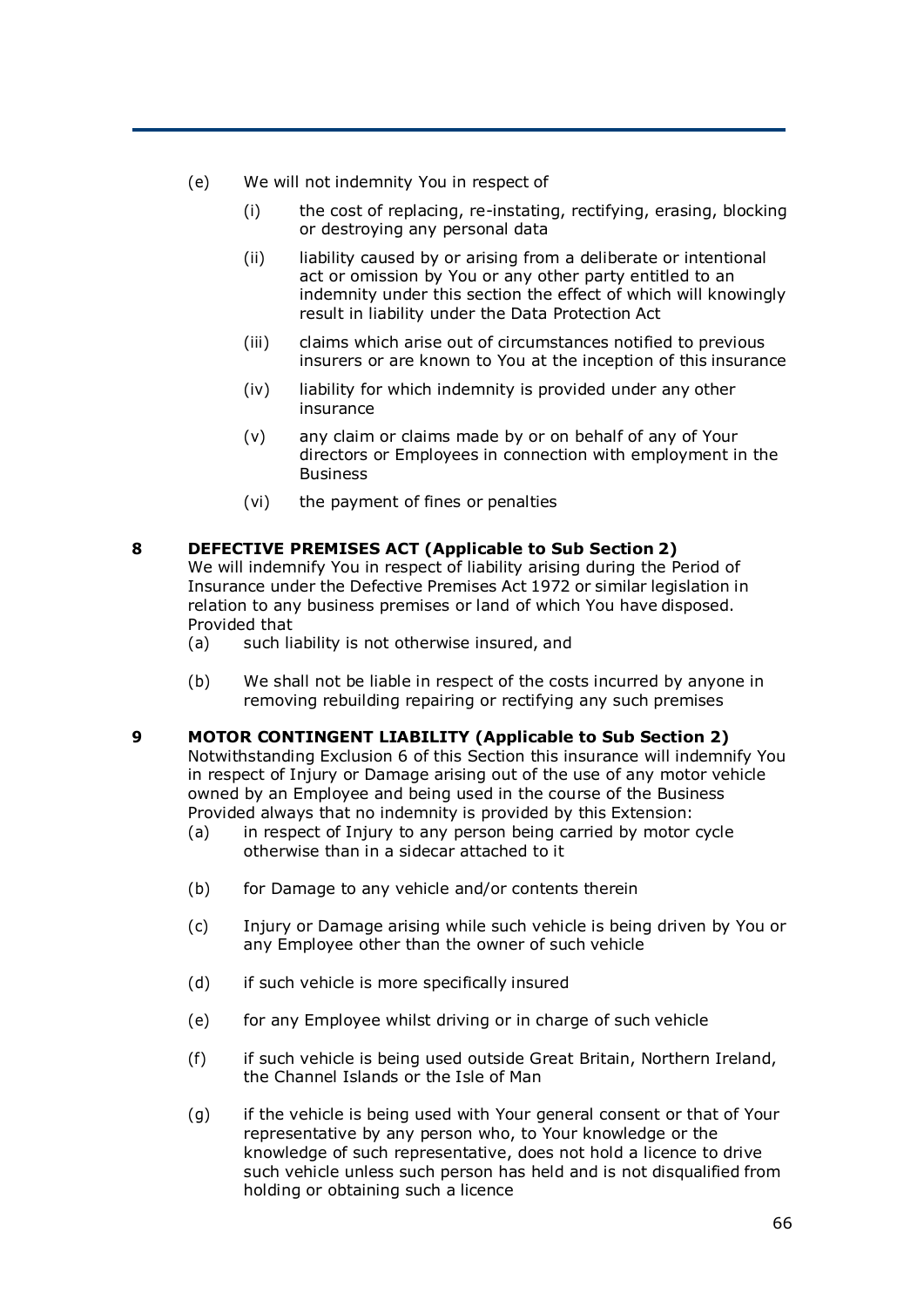## **10 OVERSEAS PERSONAL LIABILITY (Applicable to Sub Section 2)**

We will indemnify You and, if You so request, any of Your directors or Employees (or immediate family accompanying You or them) against legal liability incurred in a personal capacity whilst temporarily outside Great Britain, Northern Ireland, the Channel Islands or the Isle of Man in connection with the Business

The indemnity will not apply:

- (a) to legal liability arising out of the ownership or occupation of land or buildings
- (b) where indemnity is provided by any other insurance

# **SECTION G CONDITIONS**

(Each Condition will show the Sub Section(s) to which it applies)

#### **1 PROPORTIONMENT OF DEFENCE COSTS (Applicable to All Sub Sections)**

Except where the Limit of Indemnity is inclusive of Defence Costs if a payment exceeding the Limit of Indemnity has to be made to dispose of a claim Our liability to pay all Defence Costs in connection with the claim shall be limited to such proportion of the Defence Costs as the Limit of Indemnity bears to the amount paid to dispose of the claim.

## **2 RIGHTS OF RECOVERY (Applicable to Sub Section 1)**

This Section is deemed to be in accordance with the provisions of any law relating to compulsory insurance of liability to Employees in Great Britain, Northern Ireland, the Channel Islands, the Isle of Man and offshore installations in territorial waters around Great Britain and its continental shelf but You shall repay to Us all sums paid by Us which We would not have been liable to pay but for the provisions of such law ordinance or statute

**3 EMPLOYERS LIABILITY CERTIFICATES (Applicable to Sub Section 1)**  If this policy or this Section is cancelled any certificate of Employer's Liability insurance is cancelled at the same time.

#### **4 COSTS INCLUSIVE IN USA & CANADA (Applicable to Sub Sections 2 & 3)**

Where indemnity is provided in respect of occurrences in the United States of America or Canada or their dependencies or trust territories Our Liability inclusive of all costs and expenses shall not exceed the Limit of Indemnity shown in the Schedule.

## **5 APPLICATION OF LIMITS OF INDEMNITY (Applicable to Sub Sections 2 & 3)**

In the event of any one originating cause giving rise to an occurrence or series of occurrences which form the subject of indemnity under both Sub Sections 2 and 3, each Sub Section shall apply separately and be subject to its own separate Limits of Indemnity provided always that the total amount of Our liability shall be limited to the greater of the Limits of Indemnity available under either Sub Section providing indemnity for the occurrence or series of occurrences.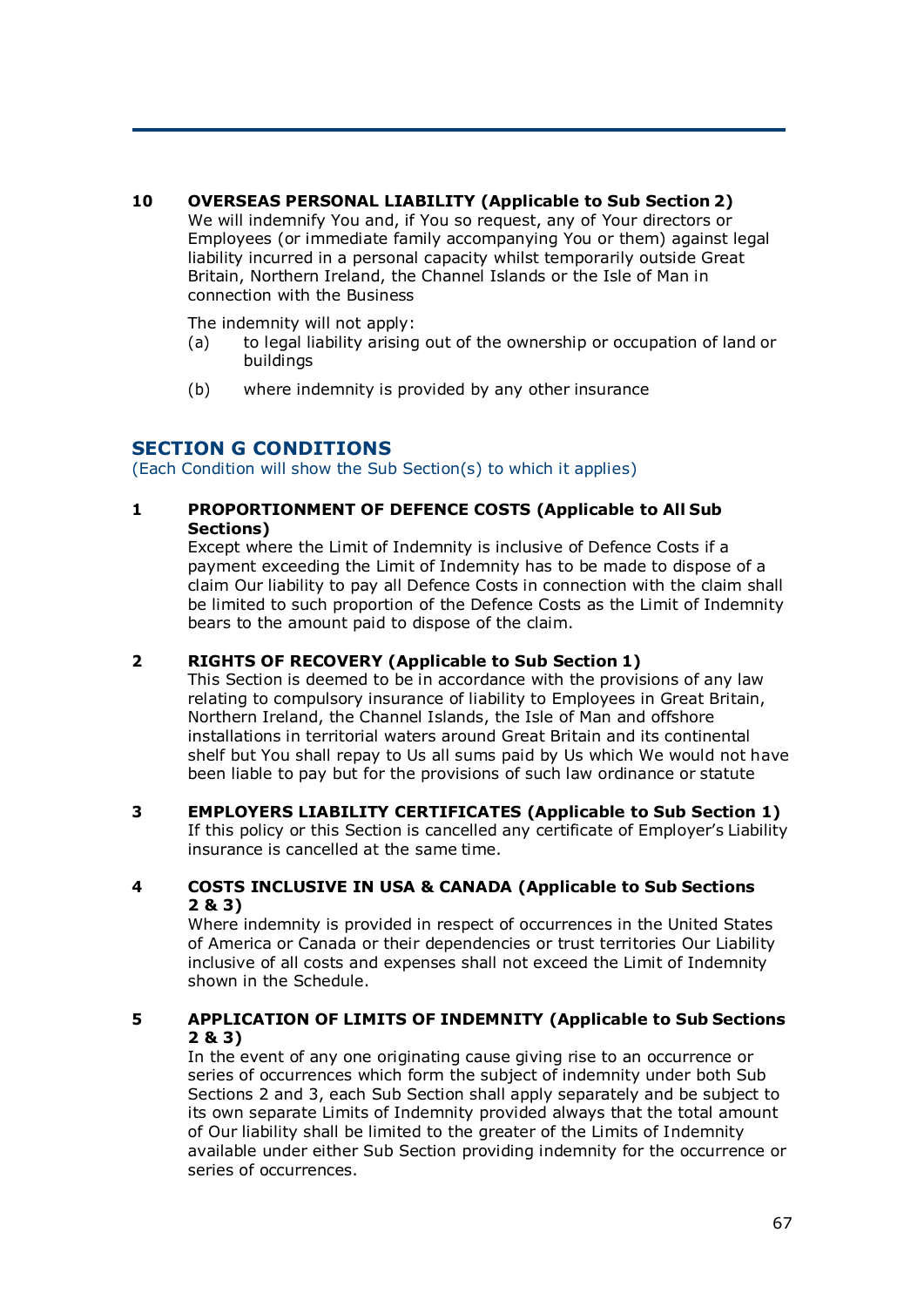## **6 EXCESS (Applicable to Sub Sections 2 & 3)**

The Excess will be payable before We shall be liable to make any payment.

## **7 ADJUSTMENT (Applicable to All Sub Sections)**

If any part of the Premium or Renewal Premium is based on estimates provided by You, You shall keep an accurate record containing all relevant particulars and shall allow Us to inspect such record. You shall within one month after the expiry of each Period of Insurance provide such information as We may require. The Premium or Renewal Premium shall then be adjusted and the difference paid by or allowed to You.

# **SECTION G EXCLUSIONS**

(Each Exclusion will show the Sub Section(s) to which it applies)

## **1 ROAD TRAFFIC ACT (Applicable to All Sub Sections)**

This insurance does not provide any indemnity in respect of any liability for which compulsory motor insurance or security is required under the Road Traffic Act 1988 as amended by the Motor Vehicles (Compulsory Insurance) Regulations 1992 and the Road Traffic (Northern Ireland) Order 1981 as amended by the Motor Vehicles (Compulsory Insurance) Regulations (Northern Ireland) 1993 or any other Compulsory Road Traffic Legislation

## **2 LIABILITY ASSUMED UNDER CONTRACT (Applicable to All Sub Sections)**

We will not indemnify You

- 1 in respect of any claims under this section in respect of liability which is assumed by You under any contract or agreement
- 2 in respect only of claims arising under Sub-section 3, in the case of liability arising out of a condition or warranty of goods implied by law unless liability would have attached in the absence of such agreement.

# **3 FINES OR PENALTIES (Applicable to All Sub Sections)**

We will not be liable in respect of:

- (i) any fines, penalties or liquidated damages
- (ii) the costs of appeal against any improvement or prohibition notices
- (iii) fees for intervention payable under the Health and Safety Fees (Regulations) 2012
- (iv) compensation ordered or awarded by a Court of Criminal Jurisdiction

## **4 OFFSHORE WORK (Applicable to All Sub Sections)**

We will not be liable in connection with any work Offshore. If We are required by law to make a payment regarding Offshore cover then a Limit of Indemnity of £5,000,000 any one occurrence inclusive of all costs and expenses shall apply.

## **5 TERRORISM (Applicable to Sub Section 1)**

We will not pay for liability directly or indirectly caused by, resulting from or in connection with

- (a) any act of Terrorism regardless of any other cause or event contributing concurrently or in any other sequence to the loss
- (b) any action taken in controlling, preventing, suppressing or in any way relating to any act of Terrorism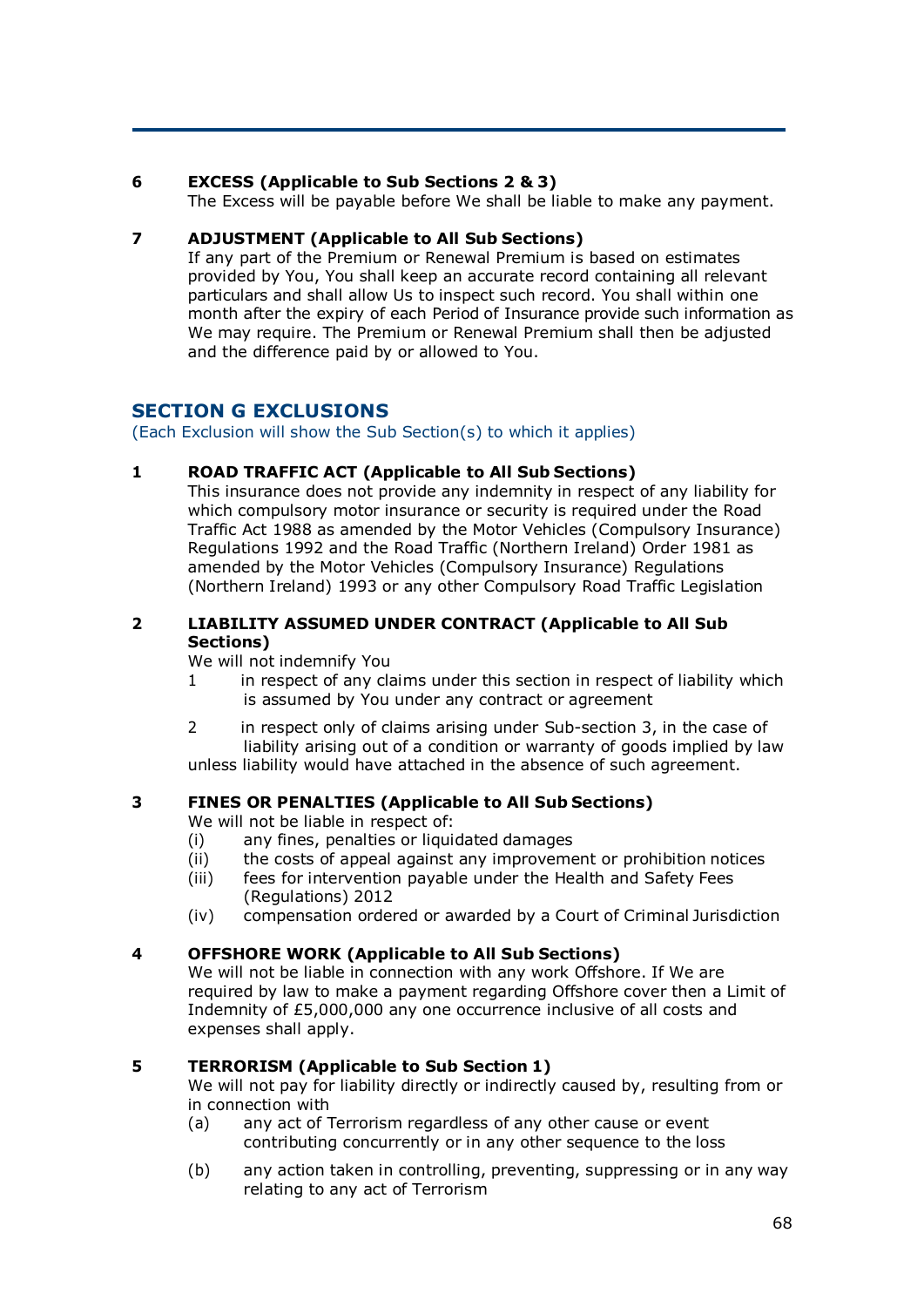Notwithstanding the foregoing it is agreed that this exclusion will not apply to damages payable by You for any one occurrence or all occurrences of a series consequent on or attributable to one source or original cause up to a limit of £5,000,000 inclusive of all costs and expenses.

## **6 MOTOR VEHICLES (Applicable to Sub Section 2)**

We will not pay for any liability arising out of the ownership possession or use by You or on Your behalf of any motor vehicle or trailer for which compulsory insurance is required by legislation other than liability

- (a) caused by the use of any tool or plant forming part of or attached to or used in connection with any motor vehicle or trailer
- (b) arising beyond the limits of any carriageway or thoroughfare by the loading or unloading of any motor vehicle or trailer
- (c) for Damage to any bridge weighbridge road or anything beneath caused by the weight of any motor vehicle or trailer or of the load carried thereon
- (d) arising out of any motor vehicle or trailer temporarily in Your custody or control for the purpose of parking

and where such liability does not require compulsory insurance by legislation governing the use of any motor vehicle or trailer

## **7 PRODUCTS SUPPLIED (Applicable to Sub Section 2)**

We will not pay for any liability arising out of Products supplied other than:

- (a) food or drink sold or supplied for consumption by Your directors, Employees or visitors
- (b) the disposal of furniture and office equipment originally intended solely for use by You in connection with the Business and which is no longer required for that purpose

## **8 AIR AND WATER CRAFT (Applicable to Sub Section 2)**

We will not pay for liability arising out of the ownership possession or use by You or on Your behalf of any<br>(a) aircraft or other aerial

- aircraft or other aerial device
- (b) aerospatial device
- (c) hovercraft
- (d) watercraft other than hand or sail propelled watercraft whilst being used on inland waterways

## **9 CARE, CUSTODY AND CONTROL (Applicable to Sub Section 2)**

We will not pay for liability arising as a result of Damage to property owned leased or hired by You or under hire purchase or on loan to You or otherwise in Your care custody or control other than

- (a) premises (or the contents thereof) temporarily occupied by You at which You are undertaking work in connection with the Business (but no indemnity is granted for Damage to that part of the property on which You are working and which arises out of such work)
- (b) directors', partners', Employees' and visitors' clothing and personal effects including vehicles and their contents
- (c) premises tenanted by You to the extent that You would be liable in the absence of any specific agreement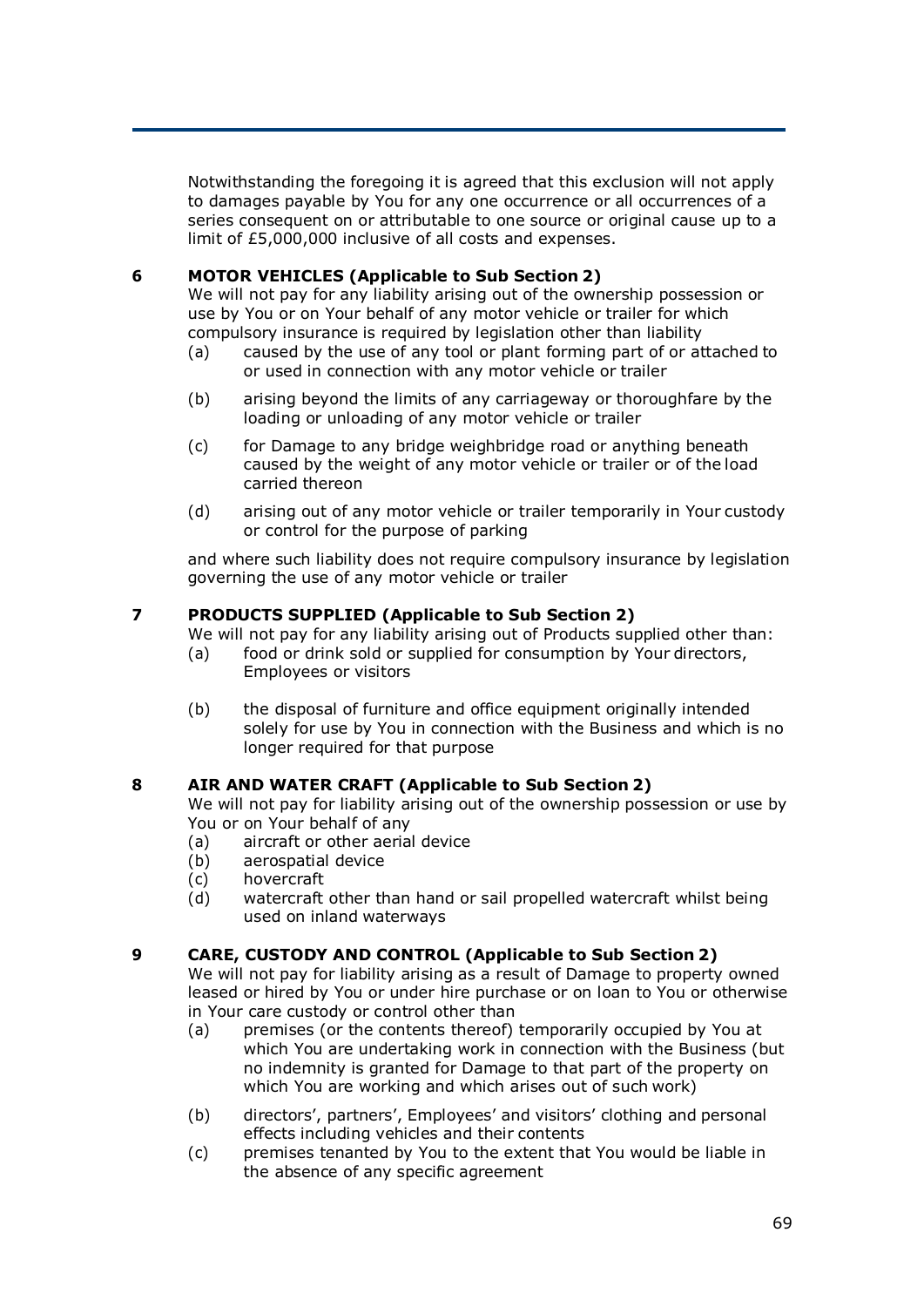# **10 DEFECTIVE WORK OR MATERIALS (Applicable to Sub Section 2)**

We will not indemnify You in respect of the cost of replacing or making good faulty, defective or incorrect

- (a) workmanship, or
- (b) materials, goods or other property supplied, installed or erected by You or on Your behalf
- **11 INJURY TO AN EMPLOYEE (Applicable to Sub Sections 2 & 3)** We will not pay for Injury to an Employee where such Injury arises out of the Business.

#### **12 PROFESSIONAL ADVICE & DESIGN (Applicable to Sub Sections 2 & 3)**

We will not pay for liability arising out of or in connection with advice, design, plans, specifications, formulae, surveys or directions prepared or given by You or on Your behalf for a fee or in circumstances where a fee would usually be charged but this shall not exclude such liability arising in conjunction with Products supplied.

## **13 POLLUTION (Applicable to Sub Sections 2 & 3)**

We will not pay for any liability arising:

- (a) from Pollution of buildings or other structures or of water or land or the atmosphere outside of North America other than caused by a sudden identifiable unintended and unexpected occurrence which takes place in its entirety at a specific time and place during the Period of Insurance. All Pollution which arises out of one occurrence shall be deemed to have occurred at the time such occurrence takes place. Provided that Our liability shall not exceed the sum stated in the Schedule in respect of all occurrences.
- (b) directly or indirectly from any Pollution or contamination of buildings or other structures or of water or land or the atmosphere in North America or where a claim is brought in a court of law in North America

# **14 ASBESTOS (Applicable to Sub Sections 2 & 3)**

We will not pay for any liability directly or indirectly arising or resulting from or related to the manufacture, mining, processing, distribution, testing, remediation, removal, storage, disposal, sale, use of or exposure to asbestos or materials or products containing asbestos whether or not there is another cause of loss which may have contributed concurrently or in any sequence to a loss.

## **15 EXCESS (Applicable to Sub Sections 2 & 3)**

We shall not be liable for the Excess as stated in the Schedule in respect of the first amount of each claim or series of claims arising out of one originating cause

## **16 PUNITIVE, EXEMPLARY OR AGGRAVATED DAMAGES (Applicable to Sub Sections 2 & 3)**

We will not be liable in respect of punitive exemplary or aggravated damages or sums awarded in restitution or any additional damages resulting from the multiplication of compensatory damages

## **17 DAMAGE TO PRODUCTS (Applicable to Sub Section 3)**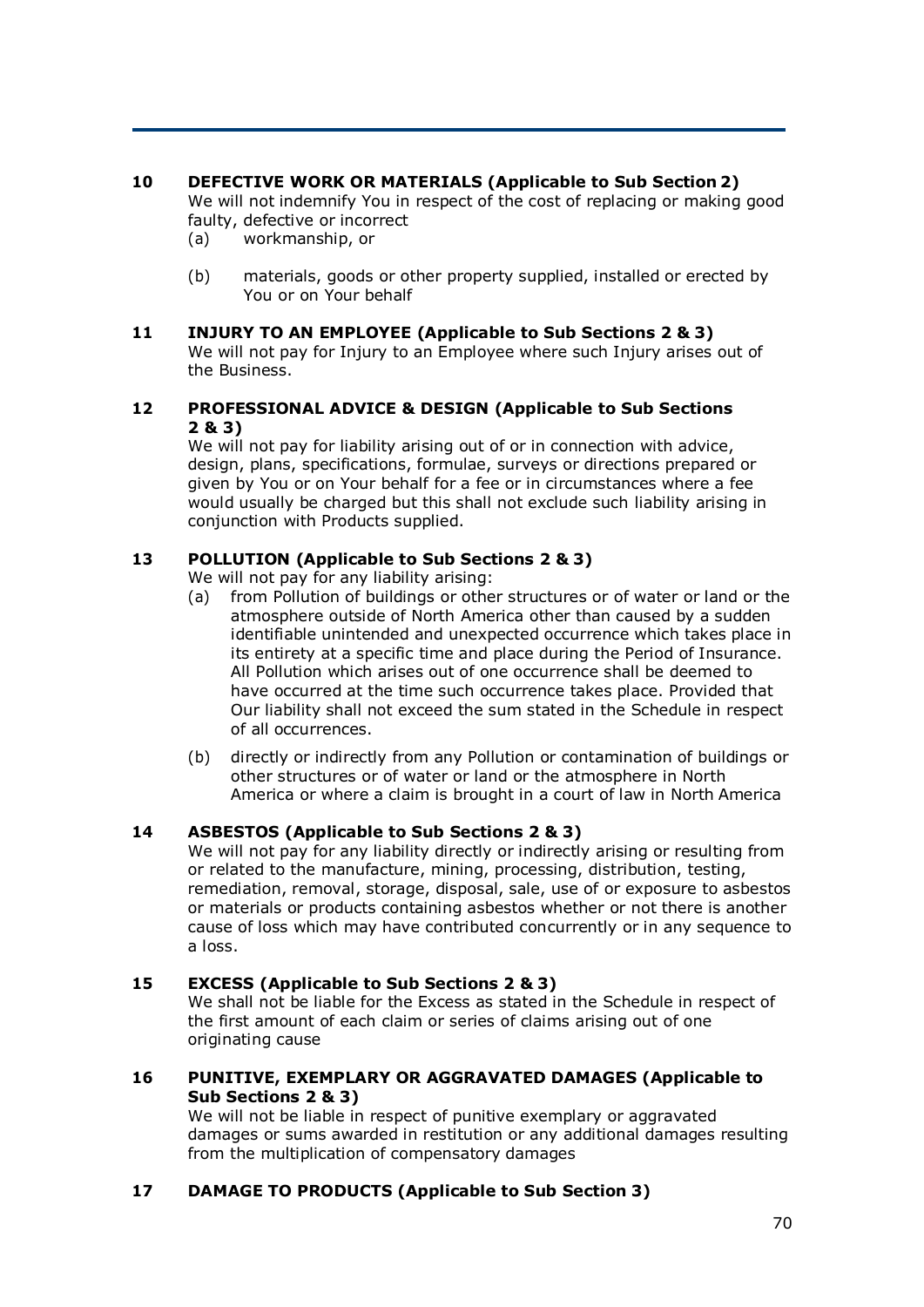We will not pay for Damage to any Product or part thereof

#### **18 REPAIR OR REPLACEMENT OF PRODUCTS (Applicable to Sub Section 3)**

We shall not be liable for costs incurred in the repair reconditioning or replacement of any Product or part thereof and/or financial loss consequent upon the necessity for such repair reconditioning or replacement

## **19 PRODUCT RECALL (Applicable to Sub Section 3)**

We shall not be liable for any liability arising out of the recall of any Product or part thereof

#### **20 AIRCRAFT PRODUCTS (Applicable to Sub Section 3)**

We will not pay in respect of liability arising out of any Product which, with Your knowledge, is intended for manufacturers of aircraft and safety critical aircraft components such as airframe, driving equipment, landing gear, under structure, electronic equipment, hydraulic equipment and technical instruments.

#### **21 EXPORTS TO NORTH AMERICA (Applicable to Sub Section 3)**

We will not pay in respect of liability arising out of any Product which, with Your knowledge, is intended for export to the United States of America or Canada or their dependencies or trust territories.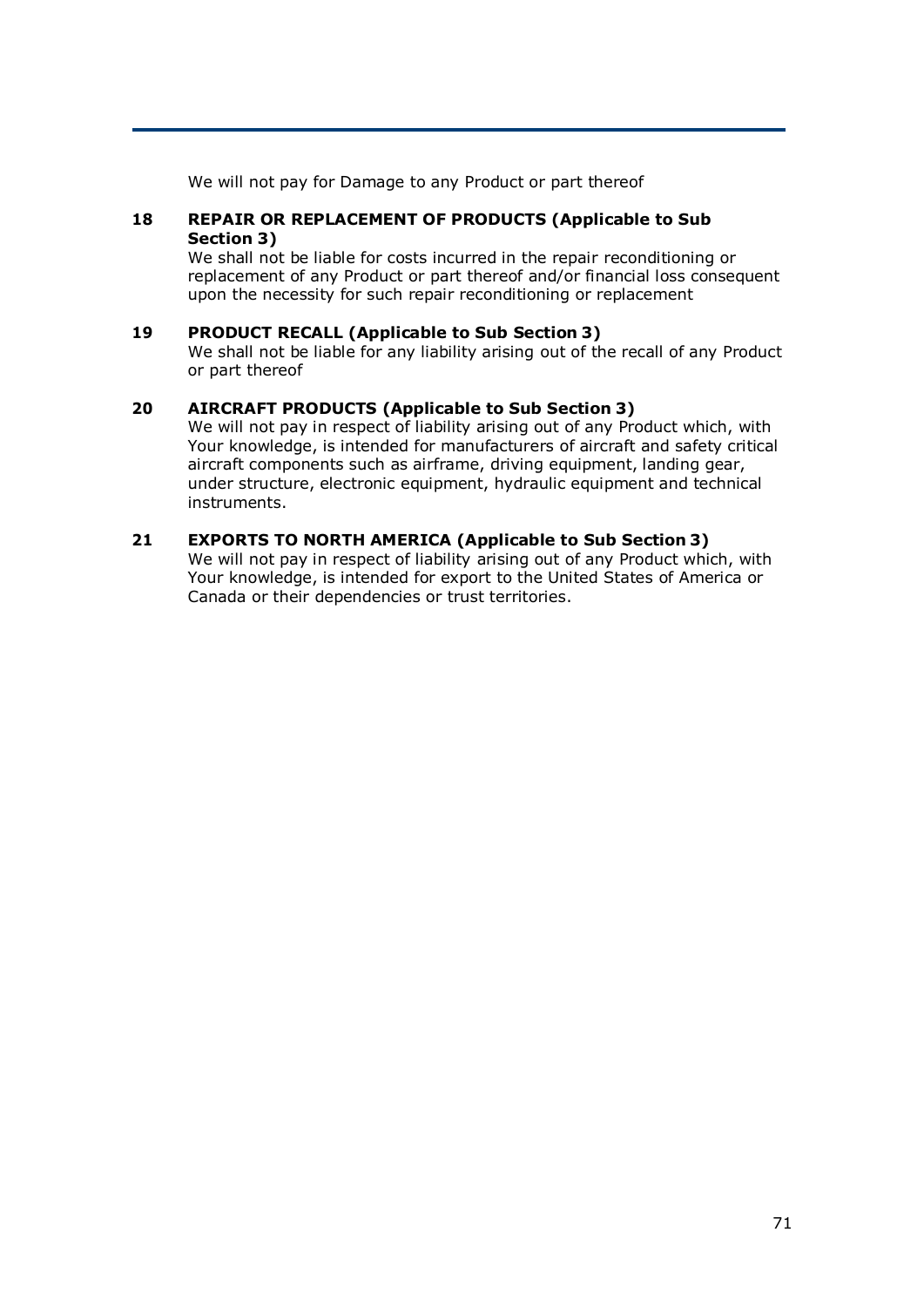# **SECTION H FIDELITY**

# **DEFINITIONS**

#### **Fraudulent Act**

Any act or series of related acts of fraud or dishonesty

- (a) committed by any Insured Person alone or in collusion with others during the Period of Insurance and after any commencement date applicable to such Insured Person and
- (b) discovered not later than twenty-four months after
	- (i) the expiry of this insurance, or
	- (ii) the resignation, dismissal, retirement or death of such Insured Person

whichever occurs first

#### **Insured Person**

Any person who is:

- (a) (i) under a contract of service or apprenticeship with You or being trained under a Government approved training scheme under Your control in connection with the Business
	- (ii) a director or partner employed by You under a contract of service and who controls no more than 5 per cent of Your issued share capital or the share capital of any of Your subsidiaries
	- (iii) for a period of 30 days following termination of employment, a former employee described in the Schedule, provided that upon termination of employment You shall have taken all reasonable security precautions to prevent fraud or dishonesty by that employee
	- (iv) furnished by a staff or employment agency or bureau whose principal business is the provision of temporary staff and who is working for You on a temporary or part-time basis in connection with the Business to perform the functions and duties of an employee entirely under Your control or direction and where any requirement for You to obtain references shall not apply to such persons
	- (v) retired from full-time employment with You who is working for You as a consultant under Your control or direction
- (b) resident within the Territorial Limits

#### **Minimum Standards of Control**

The minimum standards of supervision and accounting procedures for checking the security of Property pursuant to Condition 1 of this section.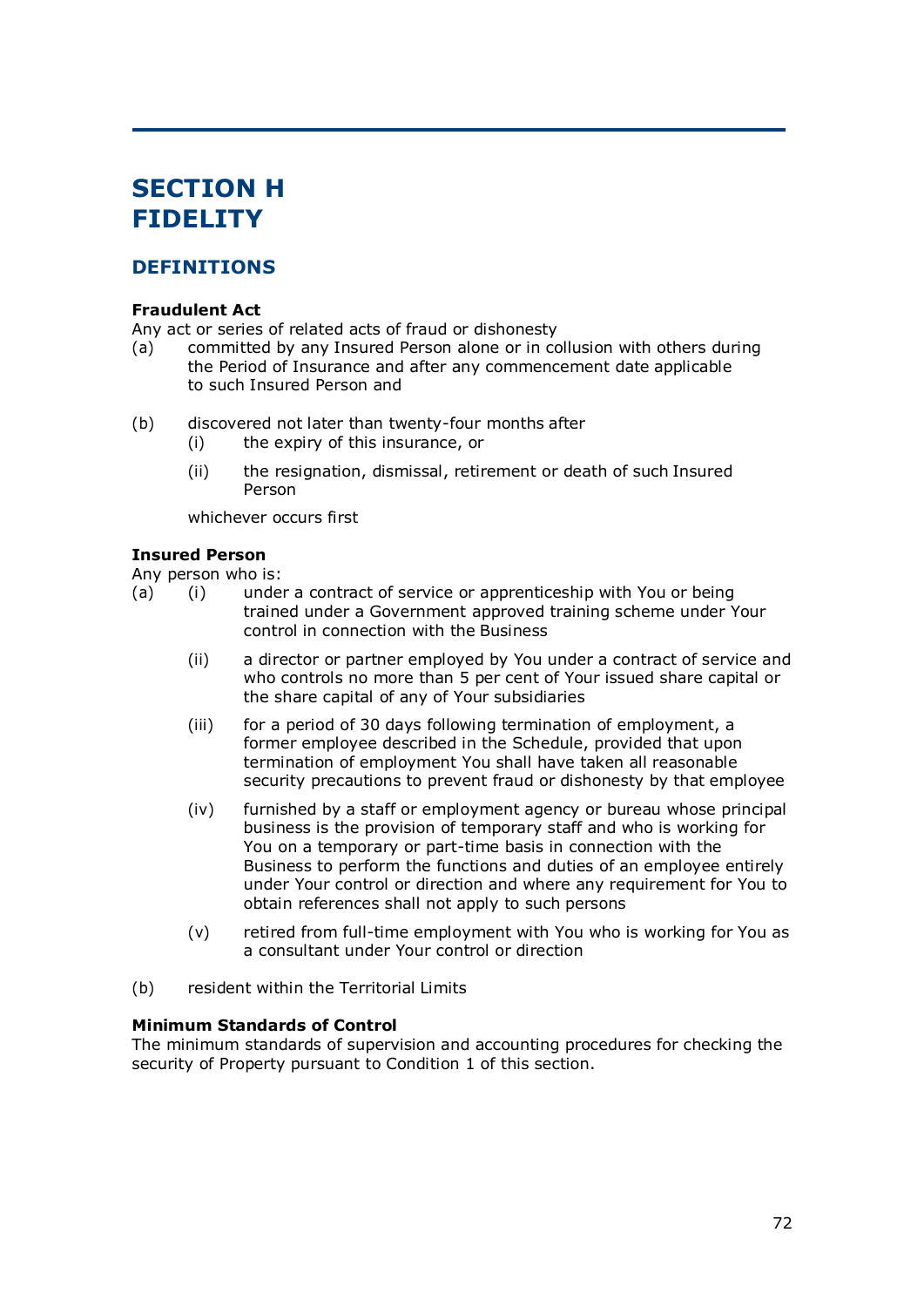### **Property**

Monies or goods belonging to You or for which You are legally responsible

### **Responsible Official**

- (a) any of Your directors, partners or executive officers or Your accounting or audit manager(s) or people holding these roles within any subsidiary company whose employees are insured by this policy
- (b) an internal audit inspector accountant or other person responsible for overseeing compliance with standards of supervision, accounting or security

### **Territorial Limits**

Great Britain, Northern Ireland, the Channel Islands and the Isle of Man

# **COVER**

If during the Period of Insurance You sustain loss of Property as a direct result of any Fraudulent Act We will indemnify You up to the Sum Insured

Provided that

- (a) You prove to our satisfaction that any Fraudulent Act
	- (i) was committed with the clear intent of making and
	- (ii) resulted in

improper personal financial gain (excluding salaries, fees, commissions and other earnings) for such Insured Person

(b) Our liability for loss resulting from Fraudulent Act(s) committed during the Period of Insurance will not exceed the Sum Insured stated in the Schedule in respect of the aggregate of all claims

### **EXTENSIONS**

(These Extensions apply to your policy automatically)

### **1 AUDITORS' FEES**

We will indemnify You within the Sum Insured under this Section in respect of auditors' reasonable fees necessarily incurred with Our consent to substantiate the amount of any loss covered under this section

### **2 RE-WRITING OR AMENDING PROGRAMS**

We will indemnify You within the Sum Insured under this Section in respect of the reasonable cost of re-writing or amending software programs or systems where such re-writing or amending is necessary to correct the programs or amend the security codes following the discovery of a loss of Property which is the subject of a valid claim under this section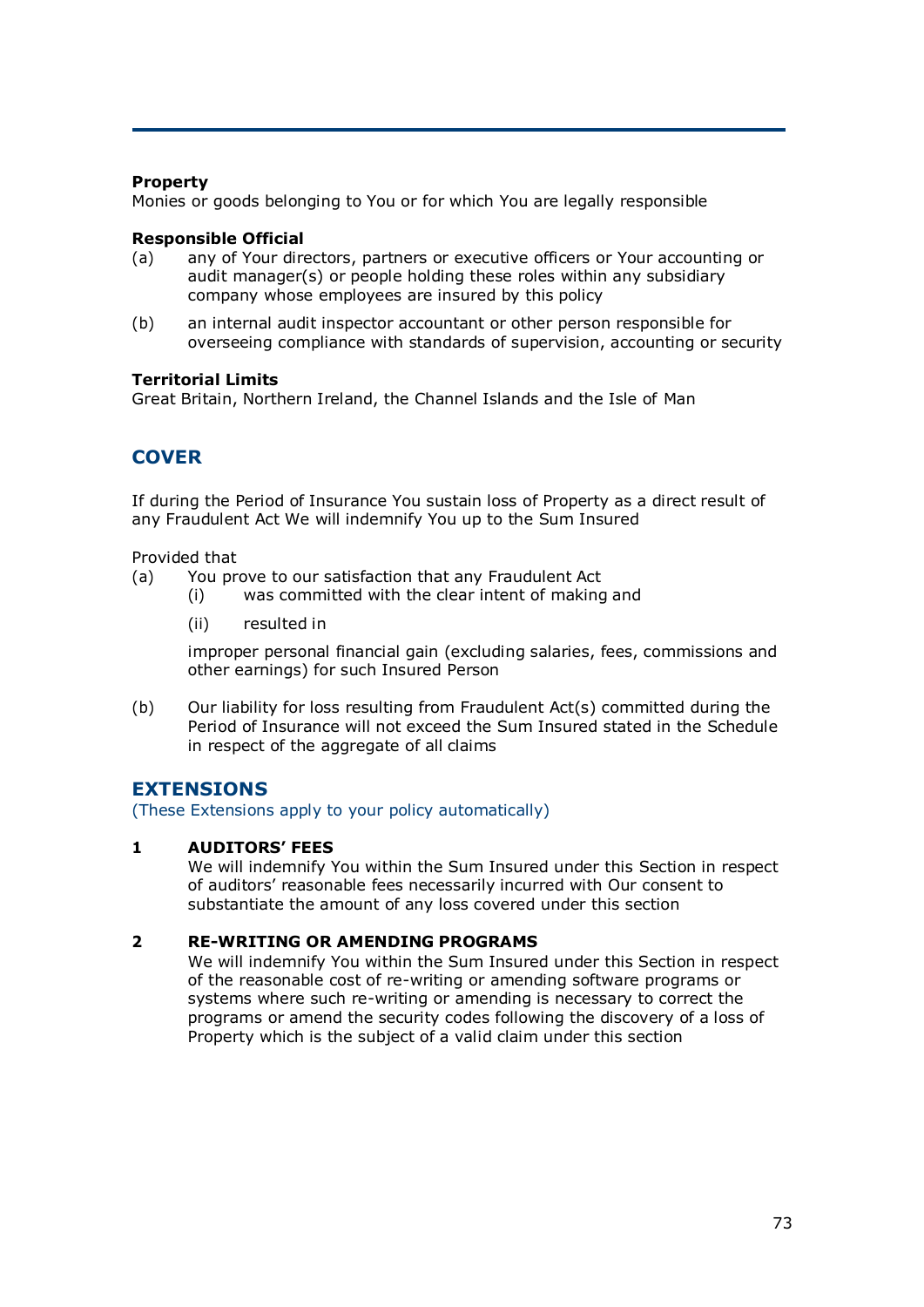# **OPTIONAL EXTENSIONS**

(These Extensions apply only if specified in the Schedule. Where any or all of these Extensions are selected, We will indemnify You within the Sum Insured under this Section.)

### **HE01 COMPUTER CONSULTANTS**

The definition of Insured Person shall include any person engaged by You to develop computer systems or programs.

Provided that such person shall be under Your direct control and supervision in all matters in connection with the Business.

### **HE02 FRAUDULENT COMPUTER USE BY NON-EMPLOYEES**

This section is extended to indemnify You in respect of loss of Property as a direct result of fraudulent use of the computer hardware or software programs or systems operated by You within the Territorial Limits

- (a) by any Third Party alone or in collusion with another Third Party during the Period of Insurance and from the operative date of this extension and
- (b) discovered not later than twenty-four months after
	- (i) such loss was caused or commenced to be caused, or
	- (ii) the expiry of this insurance

whichever occurs first

For the purpose of this extension Third Party means any person other than an Insured Person, director, partner or employee of the Insured named in the Schedule

#### **HE03 SUPERSEDED POLICIES**

We will indemnify You in respect of any Fraudulent Act committed during the currency of previous fidelity insurance effected by You in respect of any Insured Person

Provided that

- (a) such Fraudulent Act was not discovered within the period allowed by the previous policy
- (b) You have maintained in continuous force fidelity insurance in respect of the relevant Insured Person
- (c) We shall be liable only to the extent that the loss would have been covered by the previous policy had it been in force

#### **HE04 PENSION FUND TRUSTEES**

At Your request We will indemnify the Trustees of any Pension Fund or other Employee Benefit Scheme set up to provide benefit to Your employees in respect of any loss of property which the Trustees may incur as a result of any Fraudulent Act as otherwise insured by this insurance committed by any Insured Person or duly appointed Trustee.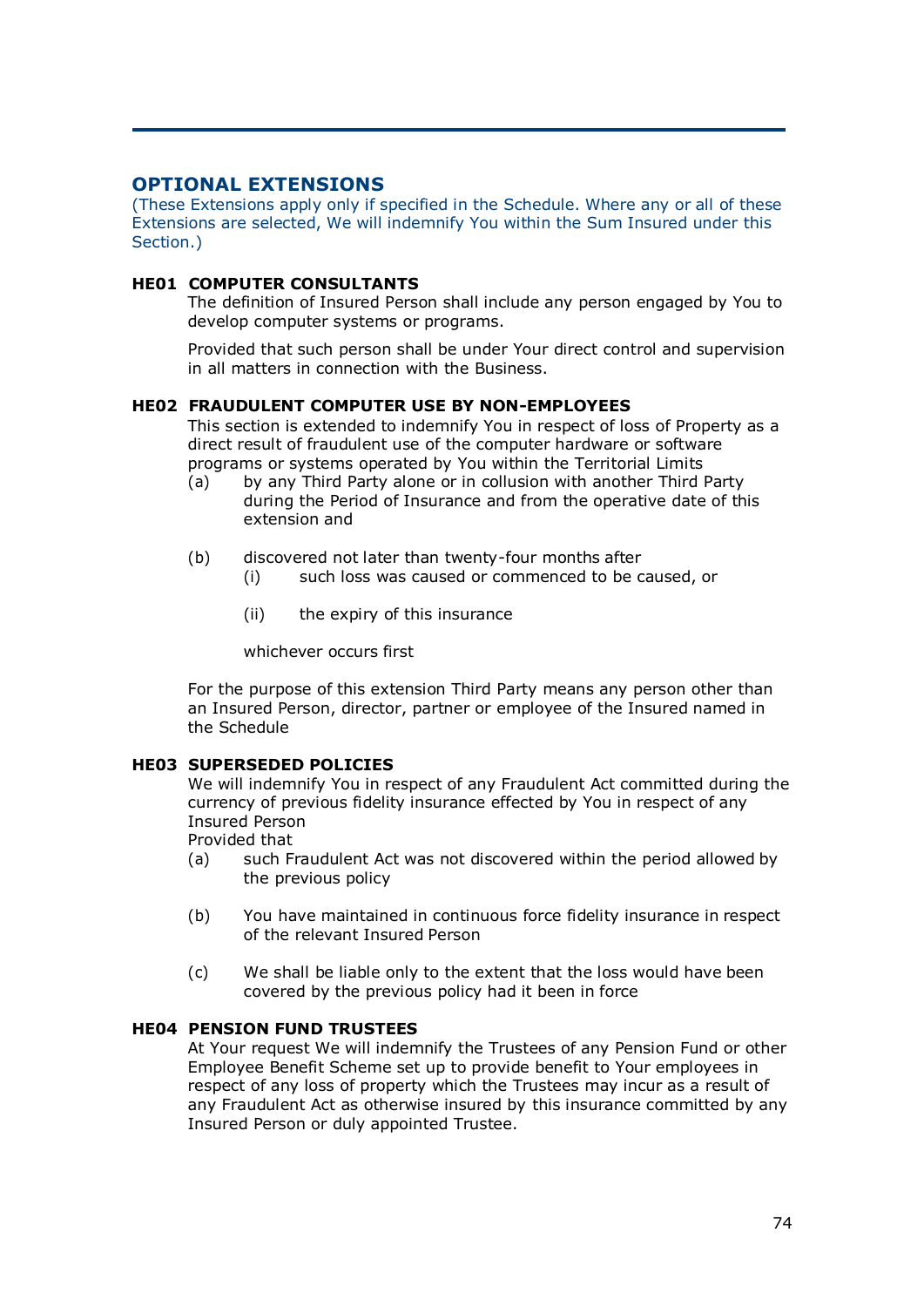#### **HE05 "20/80"**

In the event that any claim results from or is contributed to by the failure of any employee or employees to comply with any part of the Minimum Standards of Control, provided You can conclusively demonstrate

- (a) that they had complied with the terms and conditions of this insurance, and
- (b) such failure was without Your knowledge or consent or that of any Responsible Official

then We will pay any claim resulting therefrom but subject to You bearing

- (i) in addition to the Excess, 20% of the amount for which We would otherwise have been liable or
- (ii) £2,500 in all

whichever is greater

If the Minimum Standards of Control are evaded by the actual employee or employees committing the Fraudulent Act without the knowledge of some other person who is a Responsible Official the claim will be payable without deduction subject otherwise to the terms and conditions of this insurance.

### **CONDITIONS**

#### **1 MINIMUM STANDARDS OF CONTROL**

It is a condition precedent to Our liability that You maintain the following Minimum Standards of Control and shall not make any change to any of these controls unless We are advised and Our written approval is obtained

#### **1 Auditors**

Your accounts, including those of all subsidiary companies, shall be examined by external auditors every twelve months.

#### **2 Cash Receipts**

Employees receiving cash and cheques in the course of their duties shall be required to remit all monies received and/or bank in full on the day of receipt.

#### **3 Reconciliation**

Bank statements, receipts, counterfoils and supporting documents to be checked monthly against cash book entries independently of employees responsible, and the balance tested with cash and unpresented cheques. A record is to be kept of all such checks.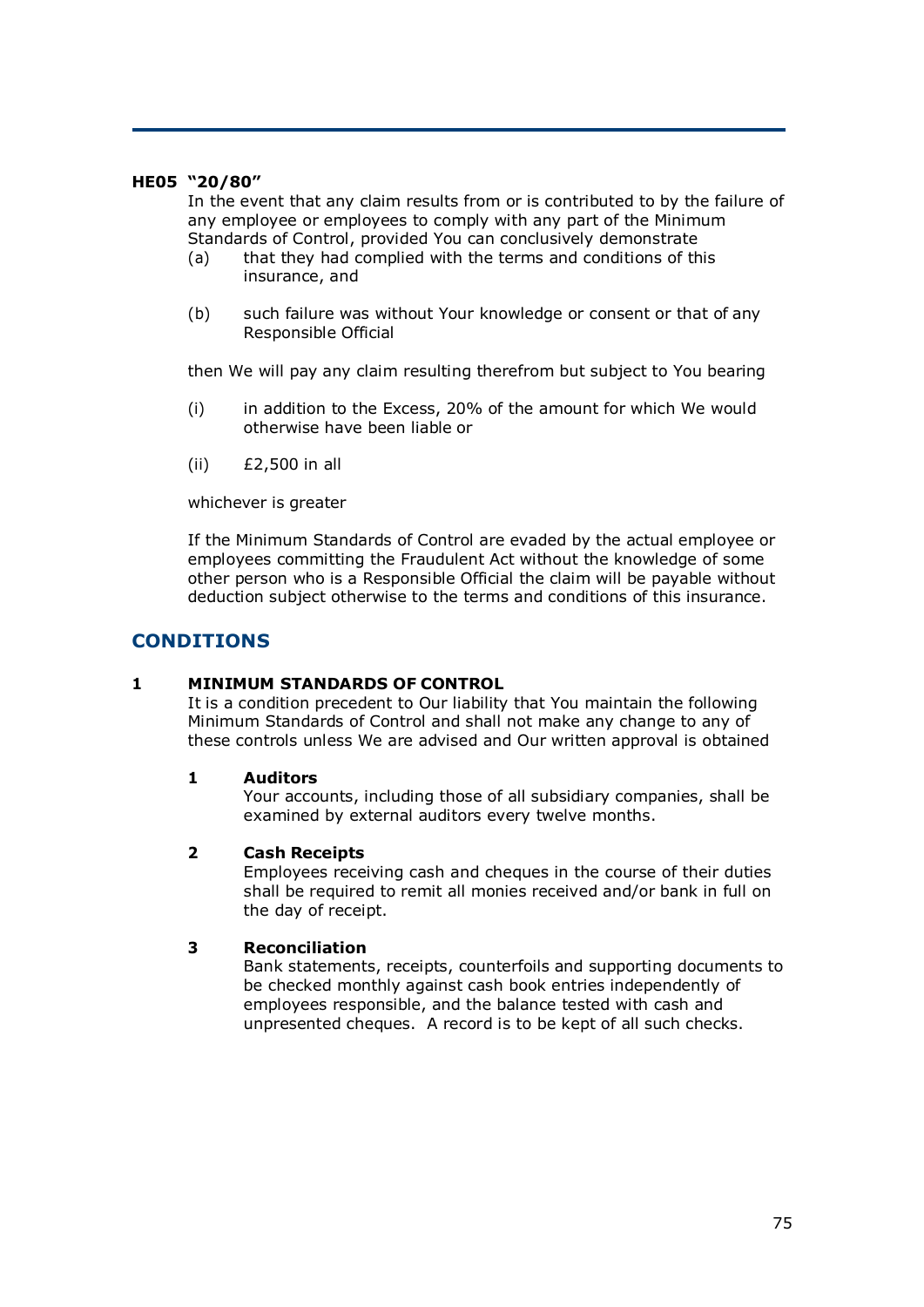### **4 Cheque Signing**

- (a) All manually prepared cheques or other bank instruments shall require two manually applied signatures to be added after the amount has been inserted. No cheque or instrument shall be signed until one signatory has examined the supporting documentation.
- (b) In the case of computer or machine prepared cheques, or other bank instruments, the supporting documentation to justify the amount to be paid shall be examined and authorised before the requisition for the cheque or instrument is input. All such cheques or instruments shall require one manually applied signature added after the cheque or instrument is prepared. The manual signatory is to be someone other than the person making the cheque requisition.

Your bankers shall be advised of the above requirements as to signatures.

### **5 Cash and Petty Cash**

Cash in hand and petty cash shall be checked independently of employees responsible at least monthly and additionally without warning every six months. A record is to be kept of all such checks.

### **6 Payroll**

In respect of employees not paid by crossed cheque or credit transfer, the cost of the payroll will be subject to an independent check before payment to ensure that the total amount drawn is correct.

### **7 Stocktaking**

There will be a physical check on all Stock and materials held against verified Stock records independent of employees responsible, at intervals of not more than 3 months.

### **8 Ordering Goods**

Employees acting independently shall be responsible for the ordering of Stock and materials, the recording of receipt of deliveries and the authorising of payment for them.

### **9 Statements of Account**

Statements of account for all amounts due will be issued at least monthly and direct to customers, independently of employees receiving or collecting monies. Action by management shall be taken if an account becomes three months overdue.

### **10 References**

References must be obtained to confirm the honesty of any employee engaged after commencement of this Policy who will be responsible for money, goods, accounts, computer operations or computer programming. References shall be obtained directly from former employers for the three years immediately preceding engagement and before the employee is entrusted without supervision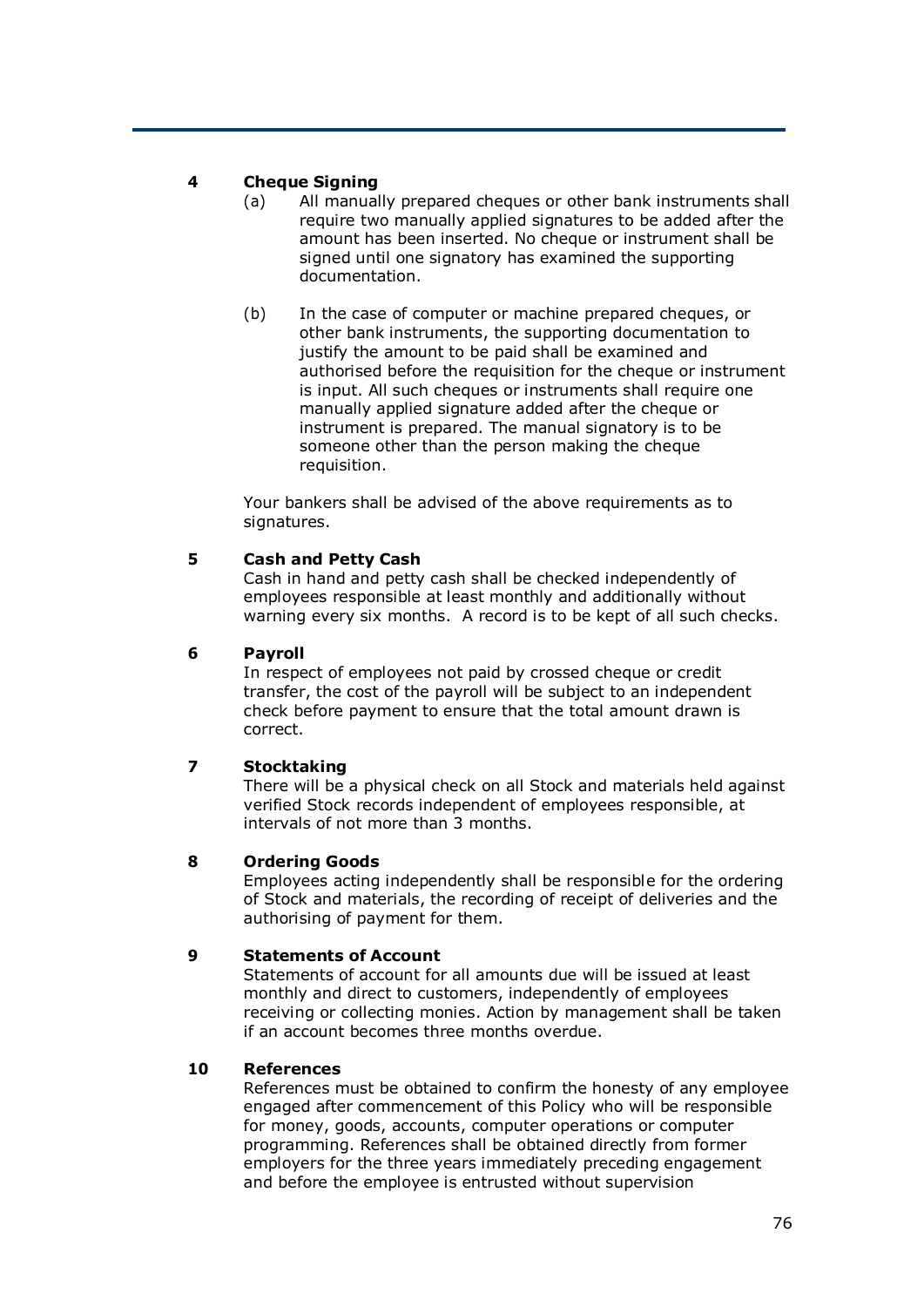### **2 APPLICATION OF SUMS INSURED**

- (i) Irrespective of the number of Periods of Insurance during which this insurance (and any insurance issued in its place) shall remain in force, Our total liability in respect of any Fraudulent Act shall not exceed the Sum Insured shown in the Schedule.
- (ii) In the event that any Fraudulent Act is caused by two or more employees acting in collusion Our total liability shall not exceed the Sum shown in the Schedule.

### **3 ONE CONTRACT OF INSURANCE**

For all purposes including but not limited to the application of the Sums Insured and consideration of when and how this insurance will respond, all parties named as The Insured in the Schedule shall constitute one Insured and there shall be one contract of insurance between that Insured and Us during the Period of Insurance.

### **4 REINSTATEMENT OF LIMITS**

Immediately following the discovery of a loss resulting in a valid claim the Sum Insured is reduced by the amount of the loss as subsequently ascertained. You having agreed to pay an appropriate additional premium from the date of discovery to the renewal date of this insurance, We will then automatically reinstate the Sum Insured shown in the Schedule. Provided that the amount reinstated shall apply only to

- (a) Insured Persons other than those whose Fraudulent Acts resulted in the claim
- (b) any Fraudulent Act committed subsequent to the date of such reinstatement

### **5 DEDUCTION FROM LOSS**

All monies You hold at the time of loss which belong or are due to an Insured Person who has committed a Fraudulent Act will be deducted from any claim.

### **6 NOTICE AND PROOF OF CLAIM**

It is a condition precedent to Our liability that if You or a Responsible Official or any person with responsibility for supervising staff or undertaking audits becomes aware of a Fraudulent Act or any circumstances which may be the subject of a claim, You shall

- (a) advise Us within seven days of discovery and
- (b) provide Us with any information We may reasonably require within three months of discovery or such additional time as We agree in writing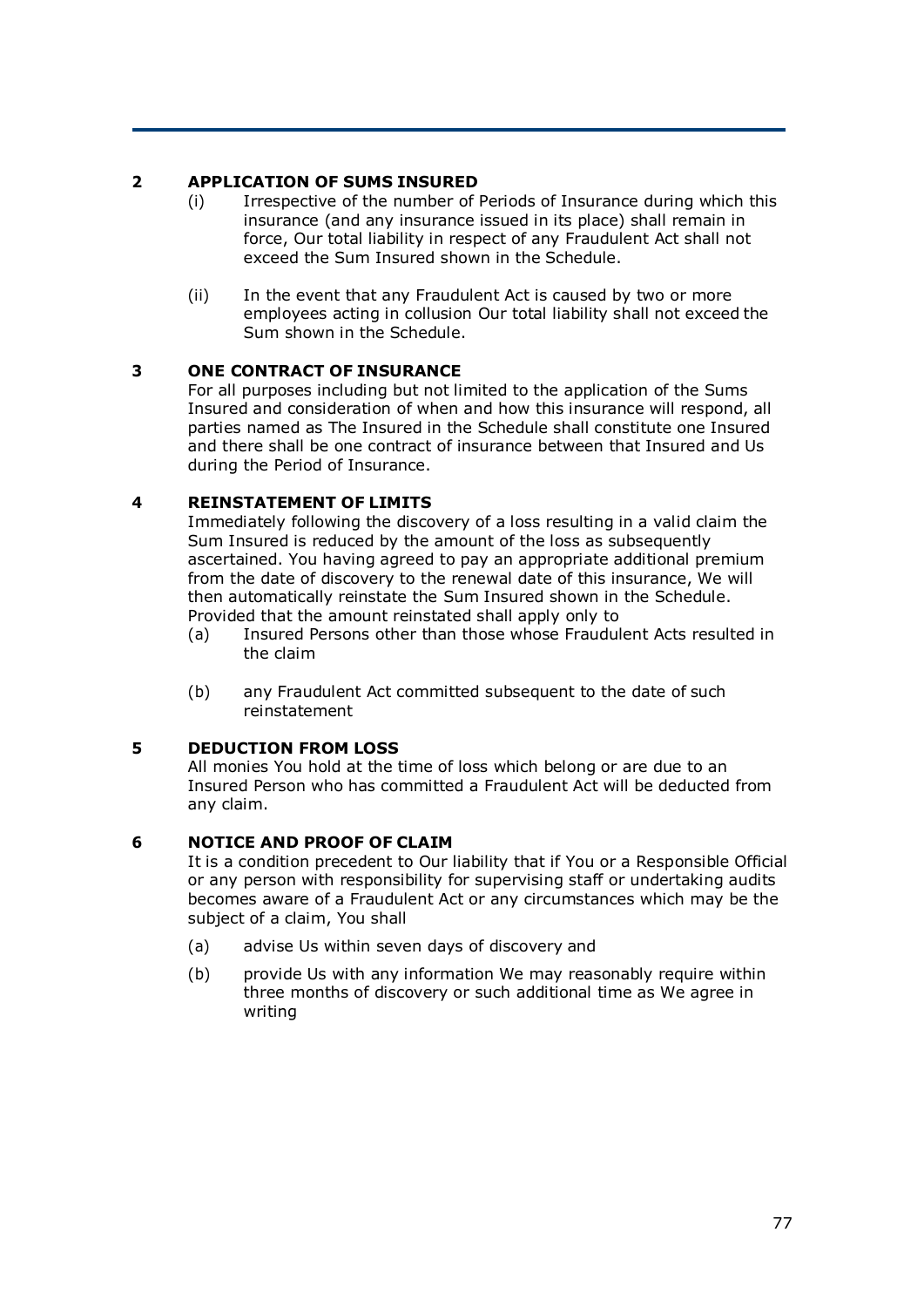### **7 RECOVERIES**

Any recoveries (excluding any re-insurance or counter security taken by Us) whether made either by You or Us shall be applied in the following order:

- (a) to reimburse You in full for that part (if any) of the loss which exceeds the Sum Insured (but NOT the amount of any Excess applicable)
- (b) to reimburse Us if payment has already been made or if not to reduce that part of the loss for which We are responsible under this insurance
- (c) finally to reduce that part of the loss for which You are responsible by virtue of any Excess or for which other underwriters may be responsible under any other policies of insurance of which this insurance is in excess

### **8 REIMBURSEMENT**

We shall be entitled at Our expense, in Your name or otherwise, to exercise all rights of action You hold against an Insured Person or third party or that person's estate to obtain reimbursement of any monies which We pay or become liable to pay under this insurance.

# **EXCLUSIONS**

### **1 CONSEQUENCE OF A FRAUDULENT ACT**

Immediately following the date of discovery of a Fraudulent Act We shall no longer be liable for any subsequent Fraudulent Act committed by the same Insured Person(s)

### **2 LIMITATION OF LIABILITY**

We shall not be liable

- (i) where proof of the existence of Property or the amount of any loss is dependent solely upon an inventory computation or a profit and loss computation
- (ii) for loss of interest; penalties; fines; or consequential loss of any kind
- (iii) for the amount of the Excess which unless varied in the Schedule shall be the first £250 of each and every loss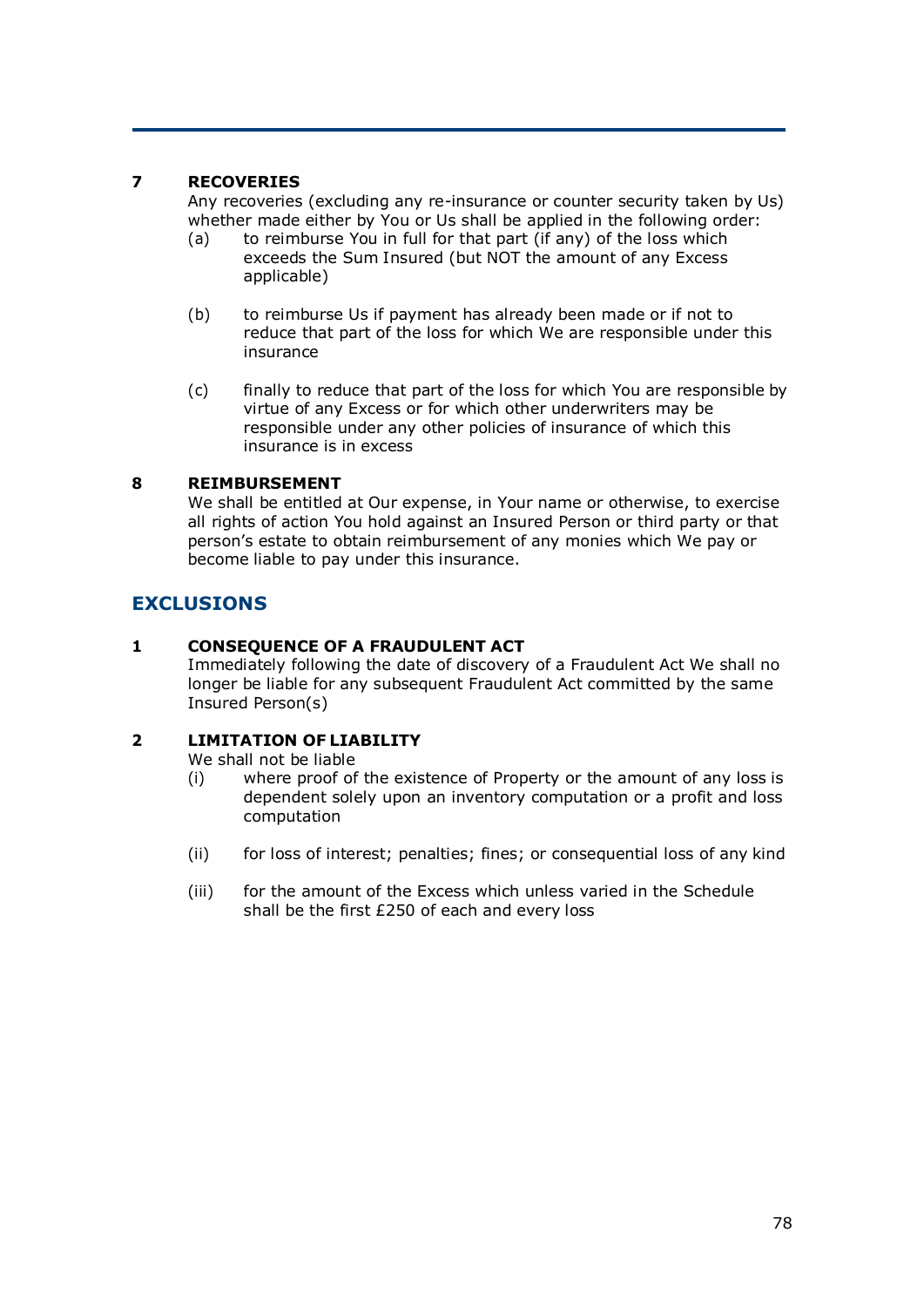# **SECTION I ALL RISKS AWAY FROM THE PREMISES**

# **DEFINITIONS**

### **Outbuildings**

Any structure which does not incorporate permanent foundations below ground level and/or which is not capable of being properly secured

### **Territorial Limits**

- 1 Great Britain, Northern Ireland, the Channel Islands or the Isle of Man but excluding the Premises
- 2 The territories described in 1 and anywhere else within the European Union
- 3 Worldwide but excluding the Premises

## **COVER**

In the event of accidental Damage to property as detailed in the Schedule by any accidental cause not otherwise excluded occurring during the Period of Insurance anywhere within the Territorial Limits specified against each item, We will pay You the value of the property or the amount of the Damage or, at our option, replace or reinstate the property.

Provided that Our liability in any one Period of Insurance shall not exceed in respect of any one item its Sum Insured or in the aggregate the Total Sum Insured.

# **EXTENSIONS**

### **1 AUTOMATIC REINSTATEMENT OF SUM INSURED**

In consideration of the insurance not being reduced by the amount of any Damage You shall pay the appropriate extra premium on the amount of the Damage from the date of the Damage to the date of the expiry of the Period of Insurance.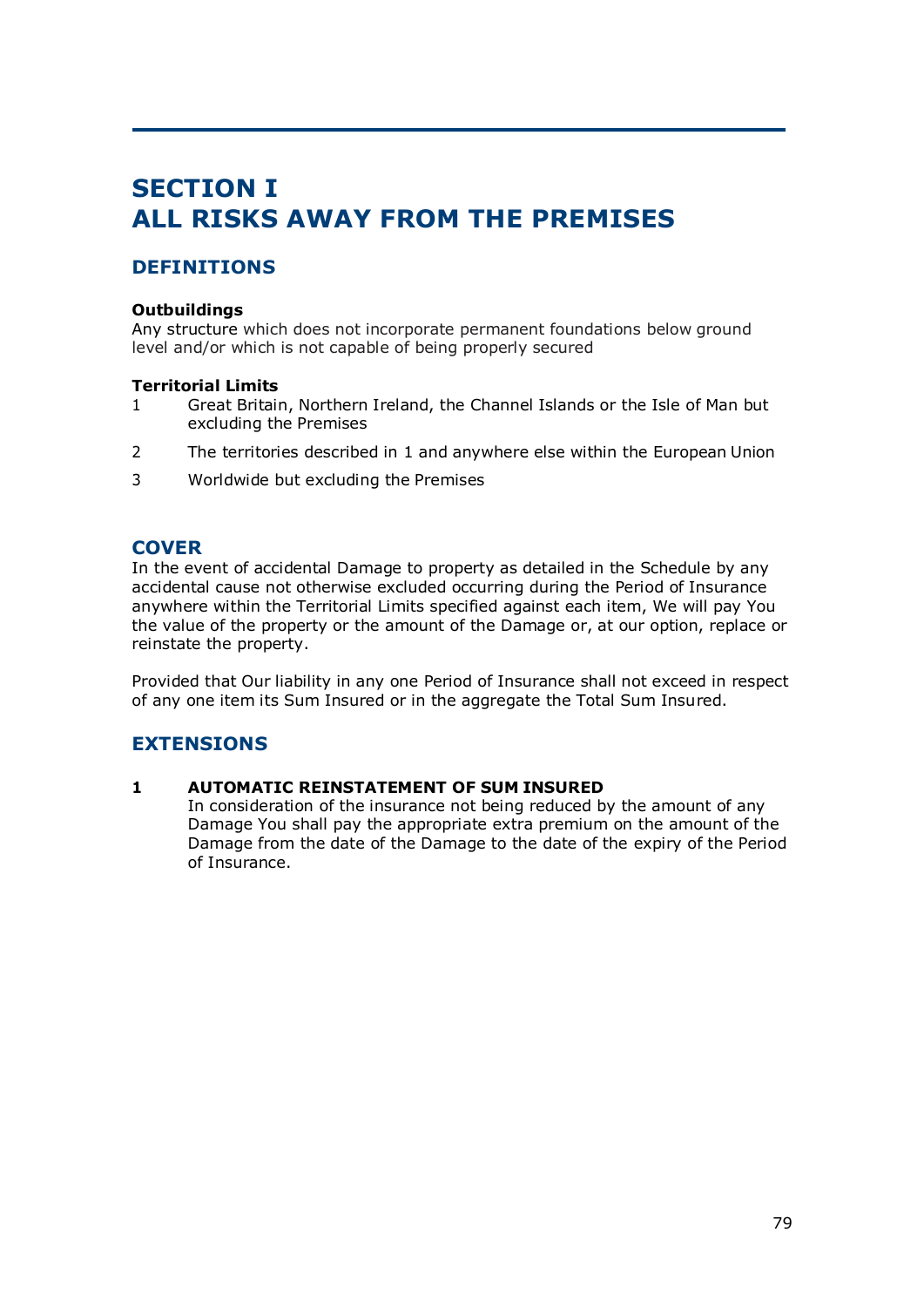## **CONDITIONS**

### **1. REINSTATEMENT**

N.B. The provisions of these Reinstatement Conditions do not apply to directors', partners', employees', visitors' or customers' personal effects, pedal cycles, tools and instruments.

In the event of the property insured under each item of the Schedule being the subject of Damage by any cause not excluded under this Section, the basis upon which the amount payable under each of the said items of the Schedule is to be calculated shall be the reinstatement of the property which has been the subject of Damage subject to the following Special Provisions.

For the purposes of this clause "reinstatement" shall mean the carrying out of the following work namely:-

- (a) where property is destroyed, its replacement by similar property in a condition equal to but not better or more extensive than its condition when new;
- (b) where property is damaged, the repair of the damage and the restoration of the damaged portion of the property to a condition substantially the same as but not better or more extensive than its condition when new.

#### SPECIAL PROVISIONS

- 1. The work of reinstatement (which may be carried out in any manner suitable to Your requirements subject to Our liability not being thereby increased) must be commenced and carried out within a reasonable period, otherwise no payment shall be made beyond the amount which would have been payable under the Section if this clause had not been included.
- 2. When any property insured under this clause is damaged or destroyed in part only, Our liability shall not exceed the sum representing the cost which We could have been called upon to pay for reinstatement if such property had been wholly destroyed.
- 3. No payment shall be made beyond the amount which would have been payable under the Section if this clause had not been included until the cost of reinstatement has actually been incurred.
- 4. In respect of each item insured under this clause General Condition 7(f) – Underinsurance is amended to read:- If the sum insured on any item at the time of reinstatement is less than 85% of the cost of reinstating the whole of the property insured by such item at the time of reinstatement then Our liability shall not exceed that proportion of the amount of the Damage which the said sum insured shall bear to the sum representing the total cost of reinstating the whole of such property at that time.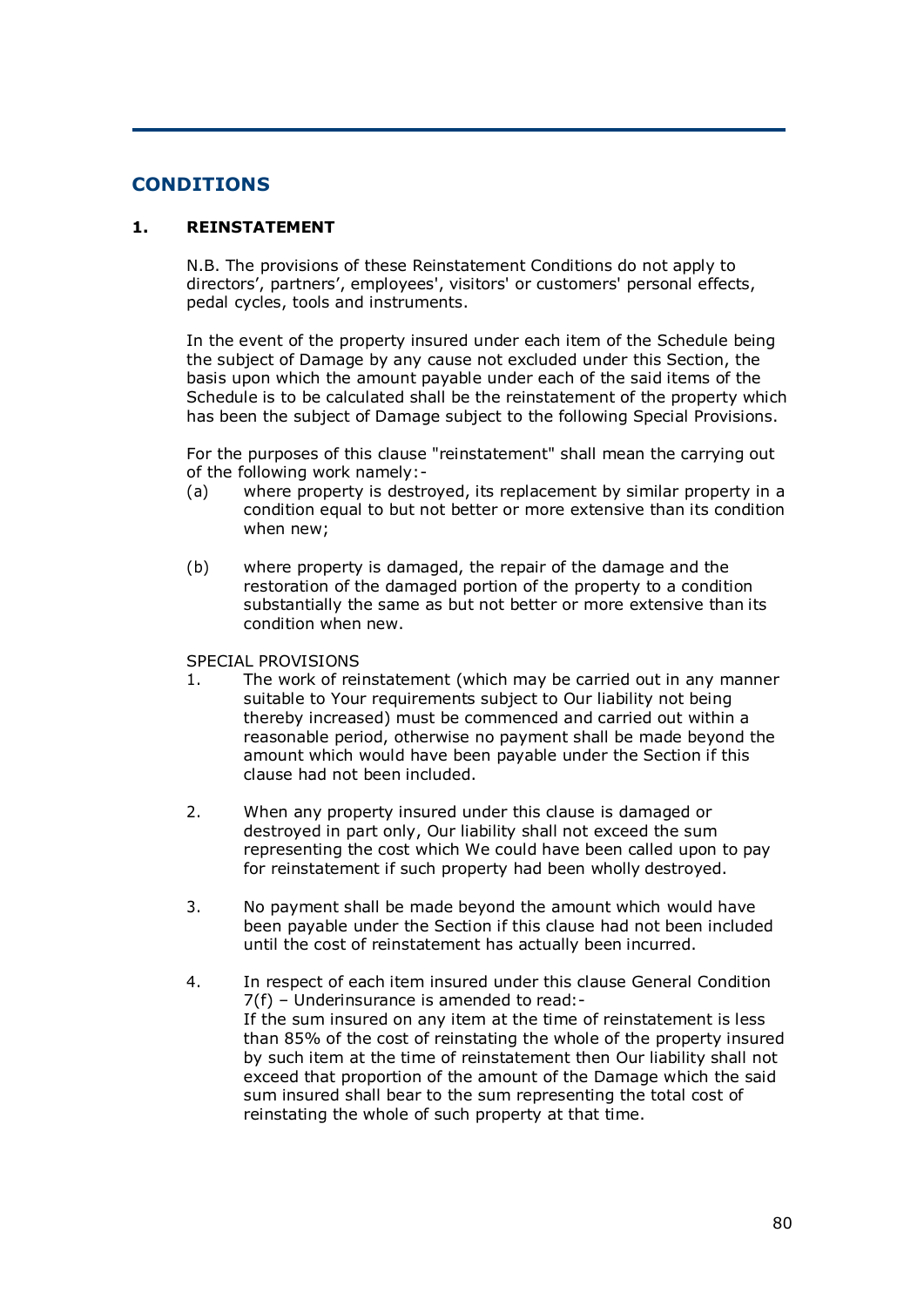- 5. No payment shall be made beyond the amount which would have been payable under this Section if this clause had not been included if at the time of any destruction or damage to any property insured there is in force any other insurance effected by You or on Your behalf which is not arranged on the identical basis of reinstatement.
- 6. Where, by reason of any of the above Special Provisions no payment is to be made beyond the amount which would have been payable under the Section if this clause had not been included, the rights and liabilities of both You and Us in respect of the destruction or damage shall be those which would have applied had this clause not been included.

### **2 NON-INVALIDATION**

The insurance of this Section shall not be invalidated by any act, error, omission or alteration unknown to You or beyond Your control whether the risk of Damage is increased or otherwise. Provided that You inform Us immediately You become aware of the act, error, omission or alteration and pay an additional premium if required.

### **3 SUBROGATION WAIVER**

In the event of a claim arising under this Section We agree to waive any rights, remedies or relief to which We might have become entitled by subrogation against any company standing in the relation of Parent to Subsidiary (Subsidiary to Parent) to You or any company which is a Subsidiary of a Parent Company of which You are Yourselves a Subsidiary in each case within the meaning of the Companies Act or the Companies (N.I.) Order as appropriate current at the time of Damage.

#### **4 OTHER INTERESTS**

We will automatically cover the interests of any third parties You are required to include in this insurance in consequence of any mortgage, hiring, leasing or similar agreement. Provided that You shall advise Us of the name of any interested party and the nature and extent of their interest in the event of Damage.

#### **5 BRAND OR TRADEMARK**

In the case of Damage to property bearing a brand or trademark which in any way carries or implies the guarantee or the responsibility of the manufacturers or You, the salvage value of such property that has been the subject of Damage shall be determined after removal in the customary manner of all such brands or trademarks or other identifying characteristics or withdrawal of guarantees or implied responsibilities.

### **EXCLUSIONS**

We will not pay in respect of:

- 1 Damage caused by or consisting of
	- (a) wear and tear; frost; wet or dry rot; dampness or dryness; or any other gradually operating cause
	- (b) corrosion; rust; shrinkage; evaporation; loss of weight; marring; scratching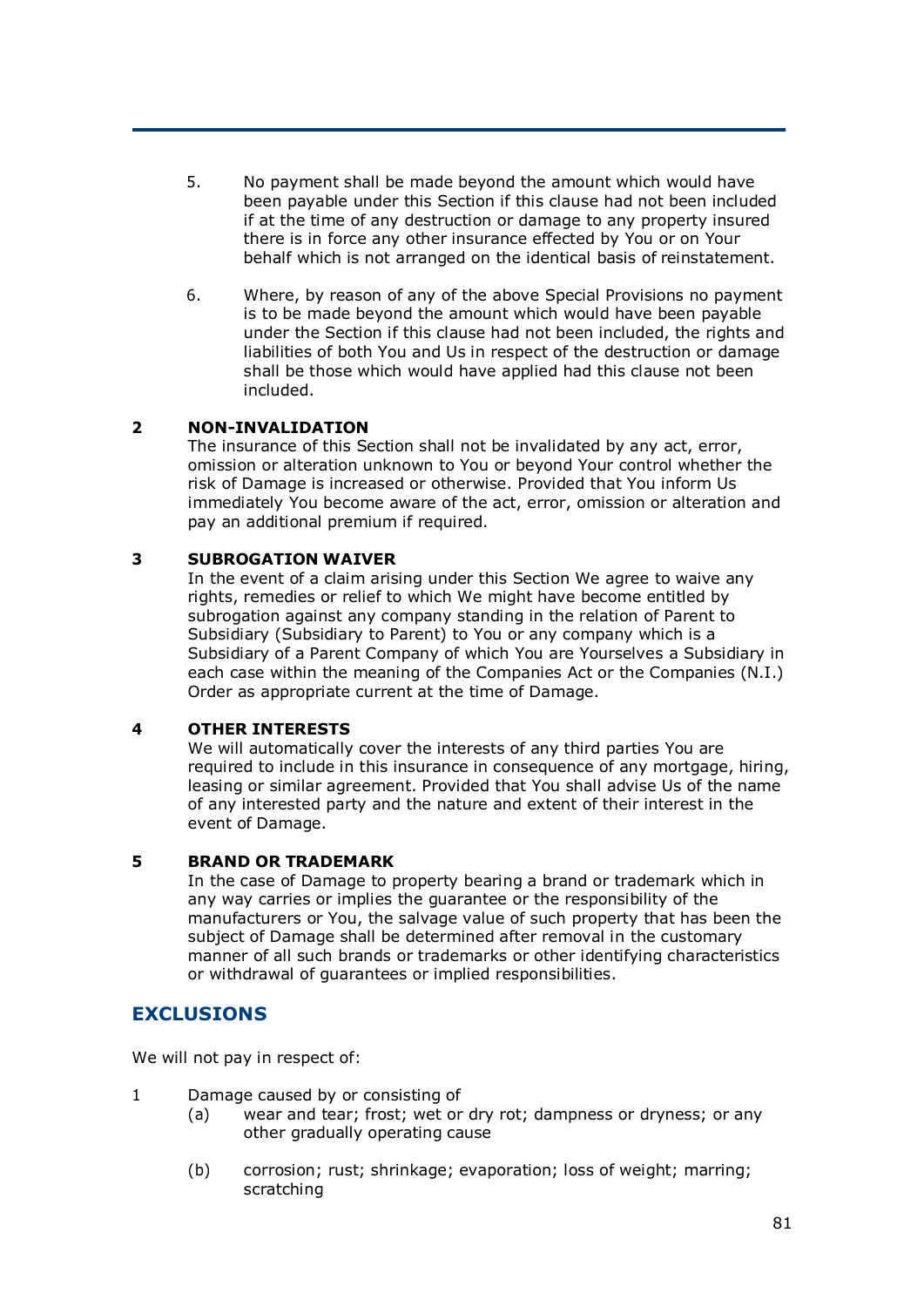- (c) change in:
	- (i) temperature
	- (ii) colour
	- (iii) texture, or
	- (iv) finish
- (d) (i) moth
	- (ii) vermin
	- (iii) insects, or
	- (iv) fungal attack
	- however caused
- (e) inherent vice; latent defect; faulty or defective design or materials
- (f) faulty or defective workmanship; operational error or omission on Your part or the part of any of Your employees
- (g) mechanical or electrical breakdown or derangement of the particular machine apparatus or equipment in which such breakdown or derangement originates

but this shall not exclude subsequent Damage which itself results from a cause not otherwise excluded.

- 2 Damage caused by any kind of seepage or any kind of pollution and/or contamination but this shall not exclude Damage to the property insured specified in the Schedule caused by
	- (a) pollution or contamination which itself results from a Defined Peril
	- (b) a Defined Peril which itself results from pollution or contamination
- 3 Damage by storm, wind, rain, hail, sleet, snow, flood or dust to property in the open
- 4 Theft or attempted theft of property in the open or in Outbuildings
- 5 Damage by theft or attempted theft caused by or in collusion with You or any of Your directors, partners or employees or any member of Your family
- 6 Theft or attempted theft from Unattended Vehicles
- 7 Damage caused by or consisting of acts of fraud dishonesty or deception
- 8 Damage to Money and securities of any description
- 9 Damage caused by or consisting of unexplained disappearance or inventory shortage, misfiling or misplacing of information.
- 10 Damage to the contents of machines unless specified in the Schedule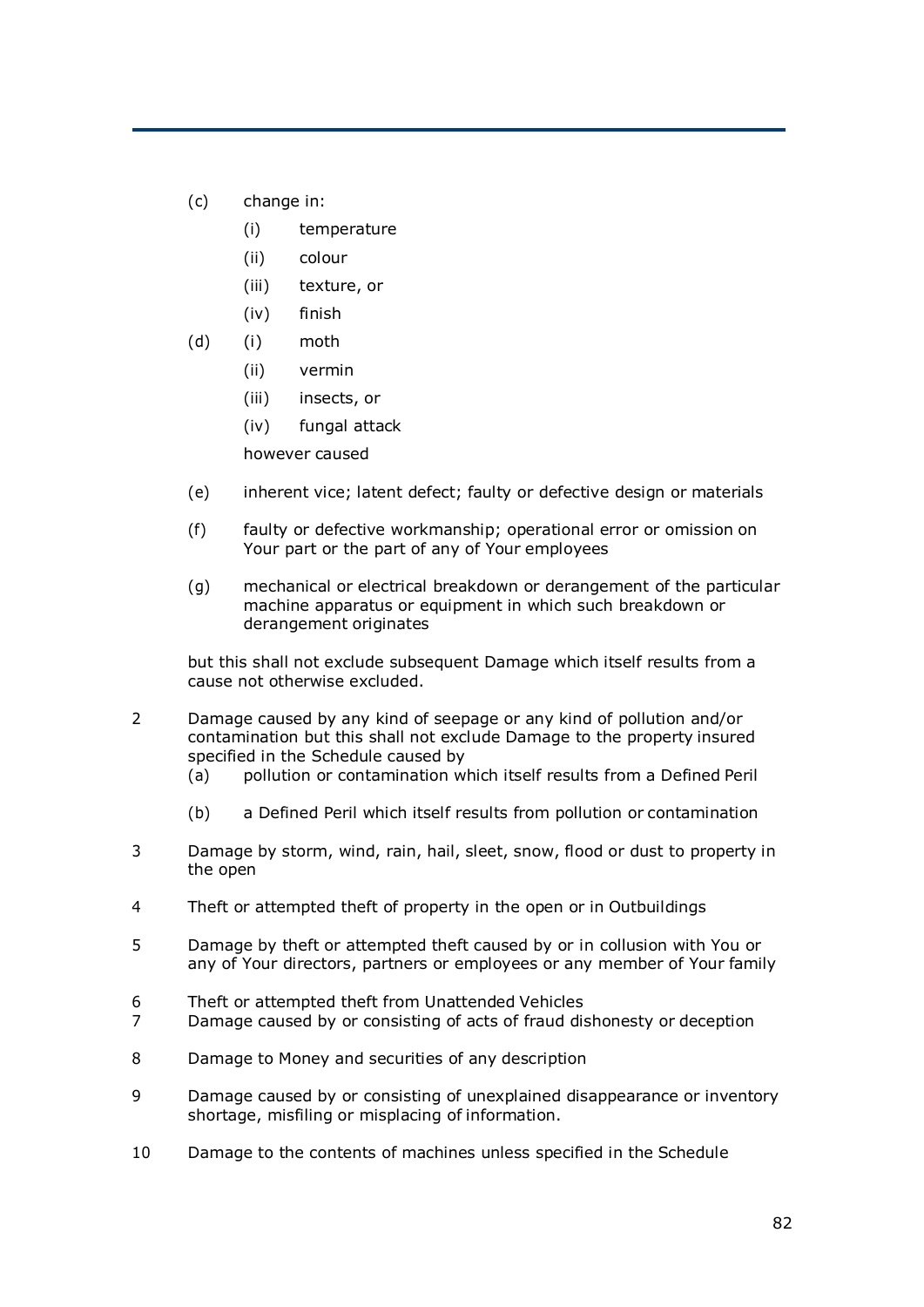- 11 Delay, confiscation, requisition, embargo or nationalisation by order of the government or any public authority; loss of market; or any form of consequential loss.
- 12 Damage to property resulting from its undergoing any process of production, packing, treatment, testing, commissioning, servicing, alteration or repair.
- 13 Damage by fire to property caused by its undergoing any process involving the application of heat.
- 14 The cost of maintenance or routine alteration or decoration.
- 15 Property more specifically insured
- 16 Property which is or but for the existence of this policy would be insured under a marine policy or policies except in respect of any excess beyond the amount which would have been payable under the marine policy or policies had this policy not been effected.
- 17 The amount of the Excess specified in the Schedule.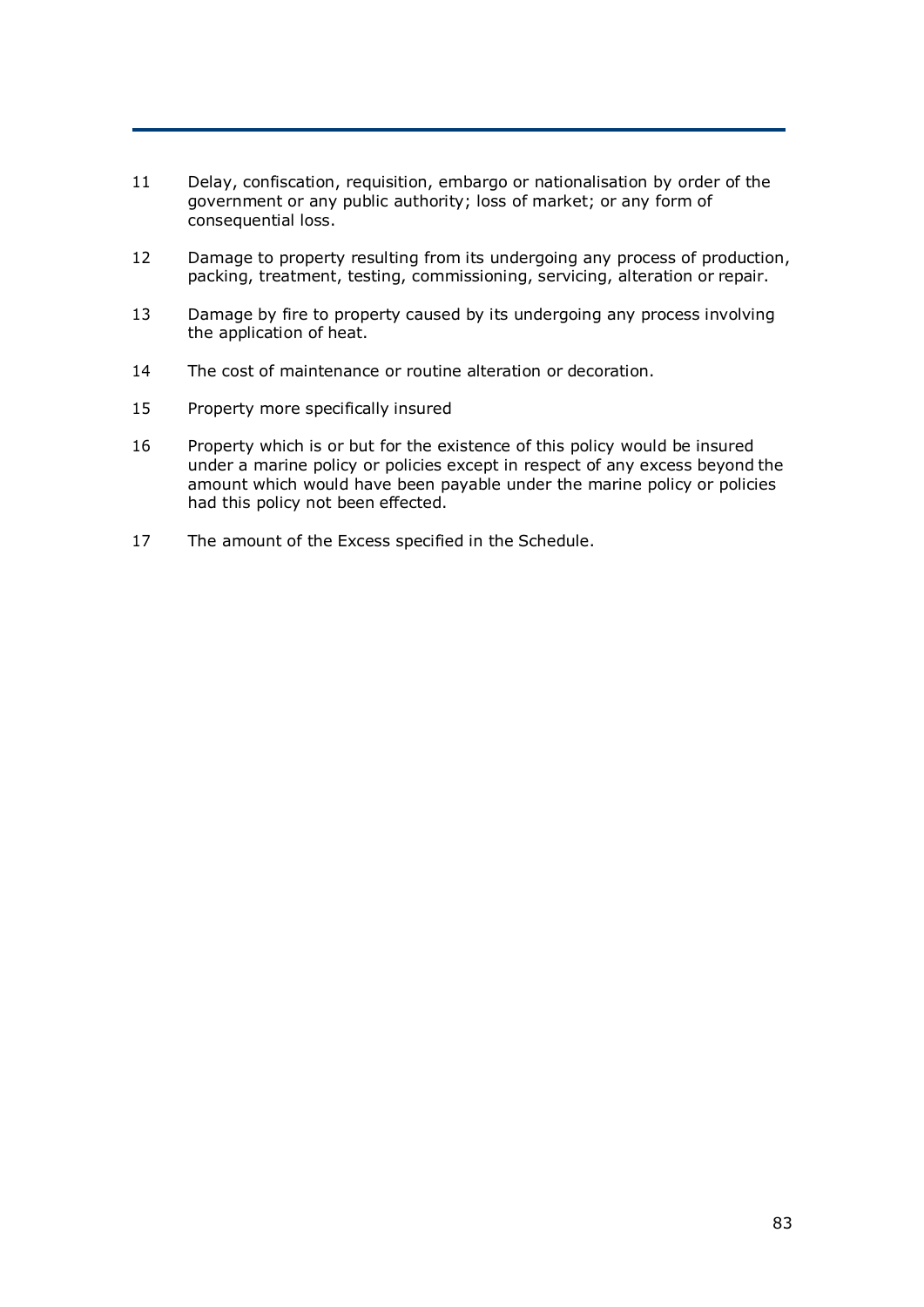# **SECTION J DETERIORATION OF STOCK**

# **COVER**

We will indemnify You in the event of accidental Damage by deterioration, putrefaction or contamination occurring during the Period of Insurance to Stock in refrigeration cabinets or compartments at the Premises caused by:

- (a) rise or fall in temperature as a result of breakdown, stoppage or failure from any inherent cause of the said appliance
- (b) action of refrigerant fumes escaping from the said appliance
- (c) loss of refrigerant
- (d) accidental failure of the electricity and/or gas supply

Provided that Our liability shall not exceed the Sum Insured shown in the Schedule

# **EXTENSIONS**

### **1 AUTOMATIC REINSTATEMENT OF SUM INSURED**

In consideration of the insurance not being reduced by the amount of any Damage You shall pay the appropriate extra premium on the amount of the Damage from the date of the Damage to the date of the expiry of the Period of Insurance.

# **CONDITIONS**

### **1 MAINTENANCE CONTRACT**

It is a condition precedent to Our liability that any appliance which is more than five years old must be maintained under contract with a recognised refrigeration engineer.

#### **2 APPLICATION OF UNDERINSURANCE CONDITION**

The Sum Insured under each Item shown on the Schedule is separately subject to General Condition 7(f) - Underinsurance.

### **3 NON-INVALIDATION**

The insurance of this Section shall not be invalidated by any act, error, omission or alteration unknown to You or beyond Your control whether the risk of Damage is increased or otherwise. Provided that You inform Us immediately You become aware of the act, error, omission or alteration and pay an additional premium if required.